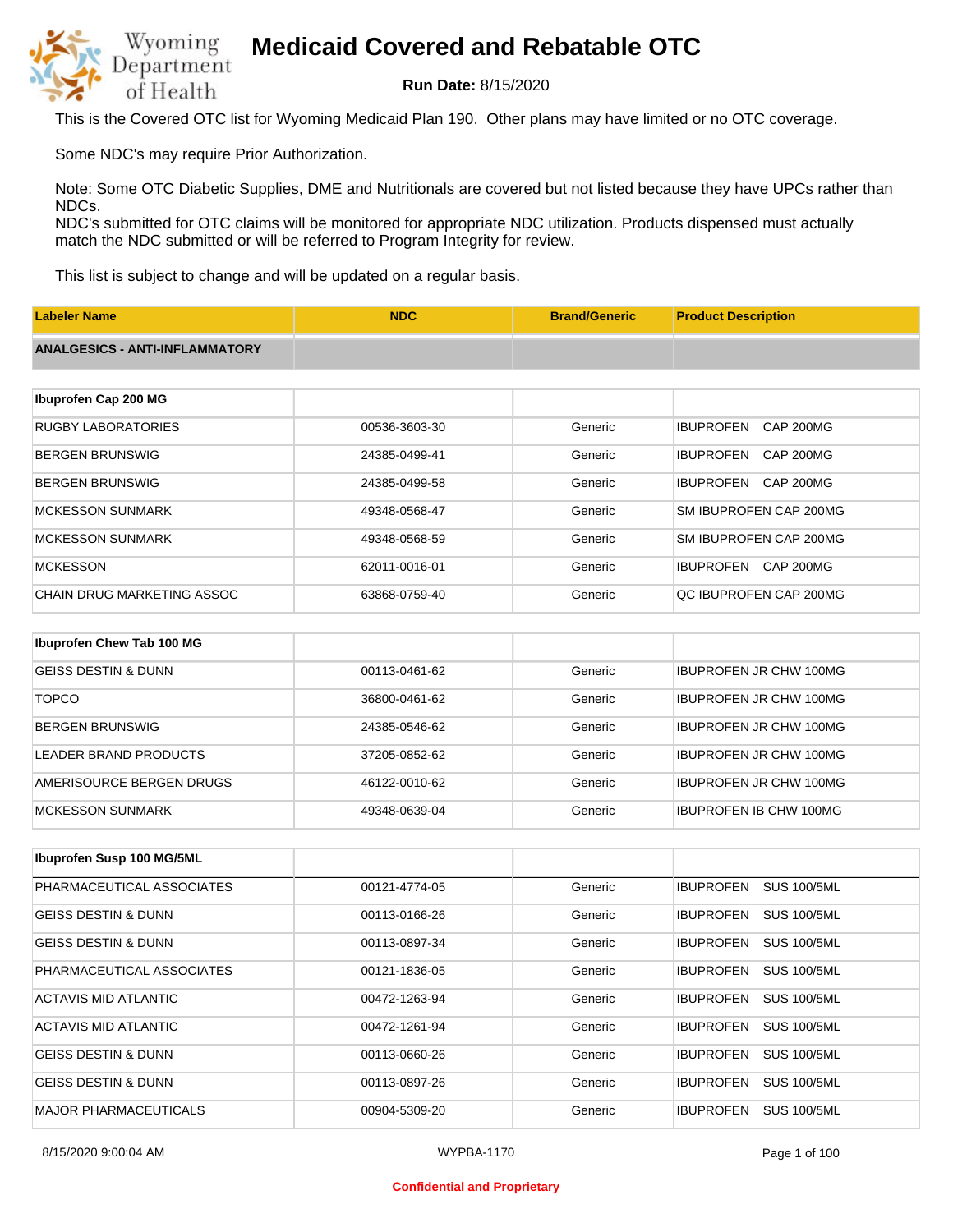| Wyoming                      | <b>Medicaid Covered and Rebatable OTC</b> |         |                                        |
|------------------------------|-------------------------------------------|---------|----------------------------------------|
| Department<br>of Health      | <b>Run Date: 8/15/2020</b>                |         |                                        |
| <b>ACTAVIS MID ATLANTIC</b>  | 00472-1255-94                             | Generic | <b>IBUPROFEN</b><br><b>SUS 100/5ML</b> |
| <b>MAJOR PHARMACEUTICALS</b> | 00904-5309-09                             | Generic | <b>IBUPROFEN</b><br><b>SUS 100/5ML</b> |
| <b>MAJOR PHARMACEUTICALS</b> | 00904-5577-20                             | Generic | <b>IBUPROFEN</b><br><b>SUS 100/5ML</b> |
| <b>SELECT BRAND</b>          | 15127-0978-04                             | Generic | <b>IBUPROFEN</b><br><b>SUS 100/5ML</b> |
| <b>BERGEN BRUNSWIG</b>       | 24385-0009-34                             | Generic | <b>IBUPROFEN</b><br><b>SUS 100/5ML</b> |
| <b>SELECT BRAND</b>          | 15127-0900-04                             | Generic | <b>IBUPROFEN</b><br><b>SUS 100/5ML</b> |
| <b>BERGEN BRUNSWIG</b>       | 24385-0009-26                             | Generic | <b>IBUPROFEN</b><br><b>SUS 100/5ML</b> |
| <b>BERGEN BRUNSWIG</b>       | 24385-0372-26                             | Generic | <b>IBUPROFEN</b><br><b>SUS 100/5ML</b> |
| <b>TOPCO</b>                 | 36800-0897-26                             | Generic | <b>IBUPROFEN</b><br><b>SUS 100/5ML</b> |
| LEADER BRAND PRODUCTS        | 37205-0643-26                             | Generic | <b>IBUPROFEN</b><br><b>SUS 100/5ML</b> |
| LEADER BRAND PRODUCTS        | 37205-0660-26                             | Generic | <b>IBUPROFEN</b><br><b>SUS 100/5ML</b> |
| <b>BERGEN BRUNSWIG</b>       | 24385-0361-26                             | Generic | <b>IBUPROFEN</b><br><b>SUS 100/5ML</b> |
| <b>BERGEN BRUNSWIG</b>       | 24385-0361-34                             | Generic | <b>IBUPROFEN</b><br><b>SUS 100/5ML</b> |
| <b>TOPCO</b>                 | 36800-0660-26                             | Generic | <b>IBUPROFEN</b><br><b>SUS 100/5ML</b> |
| <b>BERGEN BRUNSWIG</b>       | 24385-0905-26                             | Generic | <b>IBUPROFEN</b><br><b>SUS 100/5ML</b> |
| <b>BERGEN BRUNSWIG</b>       | 24385-0905-34                             | Generic | <b>IBUPROFEN</b><br><b>SUS 100/5ML</b> |
| <b>TOPCO</b>                 | 36800-0166-26                             | Generic | <b>IBUPROFEN</b><br><b>SUS 100/5ML</b> |
| LEADER BRAND PRODUCTS        | 37205-0282-26                             | Generic | <b>IBUPROFEN</b><br><b>SUS 100/5ML</b> |
| LEADER BRAND PRODUCTS        | 37205-0283-26                             | Generic | <b>IBUPROFEN</b><br><b>SUS 100/5ML</b> |
| PERRIGO PHARMACEUTICALS      | 45802-0133-26                             | Generic | <b>IBUPROFEN</b><br><b>SUS 100/5ML</b> |
| PERRIGO PHARMACEUTICALS      | 45802-0897-26                             | Generic | <b>IBUPROFEN</b><br><b>SUS 100/5ML</b> |
| PERRIGO PHARMACEUTICALS      | 45802-0897-34                             | Generic | IBUPROFEN SUS 100/5ML                  |
| PERRIGO PHARMACEUTICALS      | 45802-0140-26                             | Generic | <b>IBUPROFEN SUS 100/5ML</b>           |
| <b>MCKESSON SUNMARK</b>      | 49348-0229-37                             | Generic | <b>SUS 100/5ML</b><br><b>IBUPROFEN</b> |
| LEADER BRAND PRODUCTS        | 37205-0848-26                             | Generic | <b>IBUPROFEN</b><br><b>SUS 100/5ML</b> |
| <b>MCKESSON SUNMARK</b>      | 49348-0499-34                             | Generic | <b>IBUPROFEN</b><br><b>SUS 100/5ML</b> |
| <b>MCKESSON SUNMARK</b>      | 49348-0500-34                             | Generic | <b>IBUPROFEN</b><br><b>SUS 100/5ML</b> |
| <b>MCKESSON SUNMARK</b>      | 49348-0876-34                             | Generic | <b>IBUPROFEN</b><br><b>SUS 100/5ML</b> |
| AMERISOURCE BERGEN DRUGS     | 46122-0110-26                             | Generic | <b>IBUPROFEN</b><br><b>SUS 100/5ML</b> |
| <b>MCKESSON SUNMARK</b>      | 49348-0229-34                             | Generic | <b>IBUPROFEN</b><br><b>SUS 100/5ML</b> |
| <b>MCKESSON</b>              | 62011-0011-01                             | Generic | <b>SUS 100/5ML</b><br><b>IBUPROFEN</b> |
| <b>MCKESSON</b>              | 62011-0030-01                             | Generic | <b>IBUPROFEN</b><br><b>SUS 100/5ML</b> |
| <b>MCKESSON</b>              | 62011-0214-01                             | Generic | <b>SUS 100/5ML</b><br><b>IBUPROFEN</b> |
| <b>MCKESSON</b>              | 62011-0010-01                             | Generic | <b>IBUPROFEN</b><br><b>SUS 100/5ML</b> |
| <b>MCKESSON</b>              | 62011-0030-02                             | Generic | <b>SUS 100/5ML</b><br><b>IBUPROFEN</b> |
| PRECISION DOSE, INC.         | 68094-0503-61                             | Generic | <b>SUS 100/5ML</b><br>IBUPROFEN        |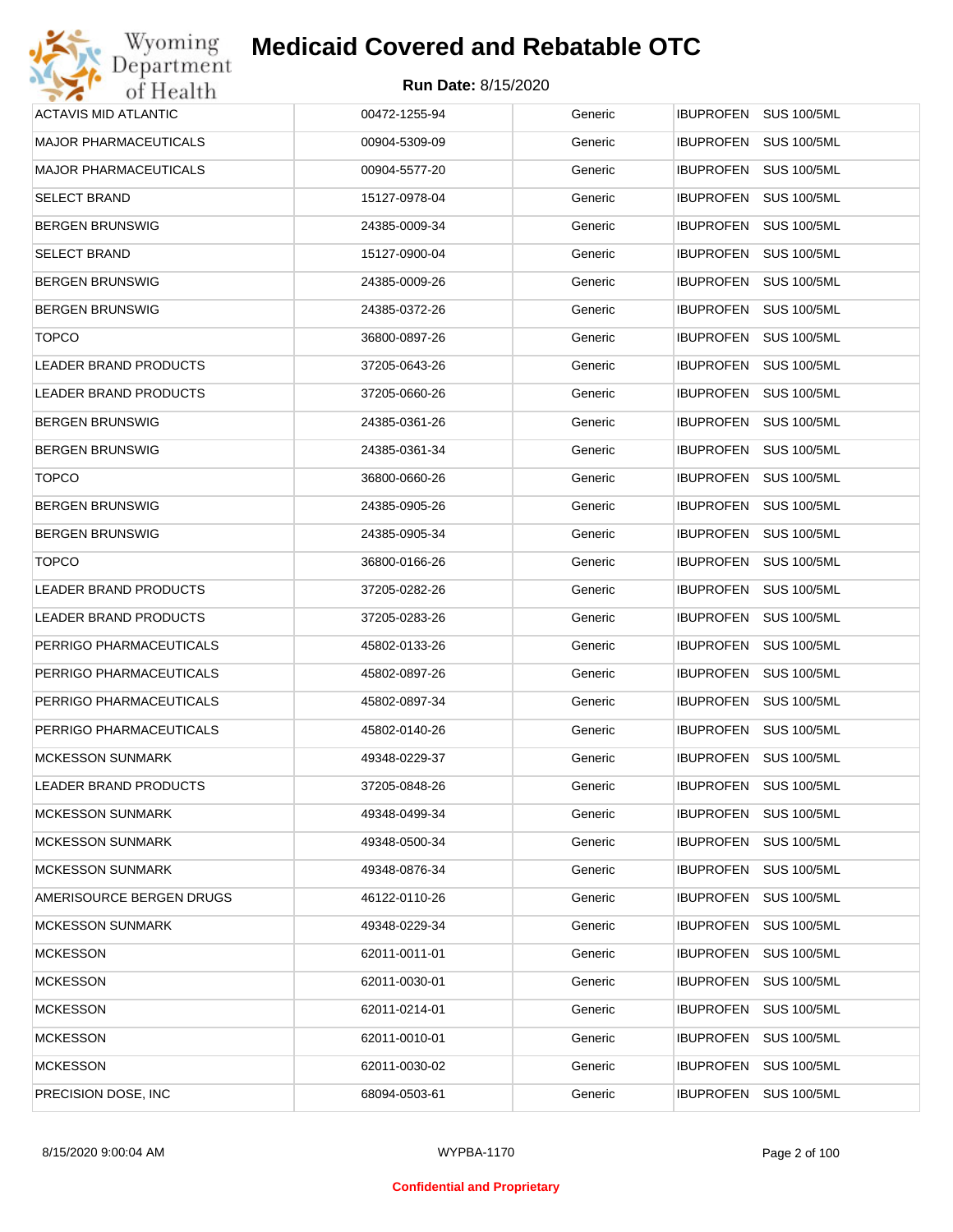| Wyoming<br><b>Medicaid Covered and Rebatable OTC</b><br>Department |                            |         |                  |                    |  |
|--------------------------------------------------------------------|----------------------------|---------|------------------|--------------------|--|
| of Health                                                          | <b>Run Date: 8/15/2020</b> |         |                  |                    |  |
| CHAIN DRUG MARKETING ASSOC                                         | 63868-0758-18              | Generic | <b>IBUPROFEN</b> | <b>SUS 100/5ML</b> |  |
| PRECISION DOSE, INC.                                               | 68094-0503-62              | Generic | <b>IBUPROFEN</b> | <b>SUS 100/5ML</b> |  |
| PRECISION DOSE, INC.                                               | 68094-0494-58              | Generic | <b>IBUPROFEN</b> | <b>SUS 100/5ML</b> |  |
| PRECISION DOSE, INC.                                               | 68094-0494-59              | Generic | <b>IBUPROFEN</b> | <b>SUS 100/5ML</b> |  |
| PRECISION DOSE, INC.                                               | 68094-0494-61              | Generic | <b>IBUPROFEN</b> | <b>SUS 100/5ML</b> |  |
| CHAIN DRUG MARKETING ASSOC                                         | 63868-0756-18              | Generic | <b>IBUPROFEN</b> | <b>SUS 100/5ML</b> |  |
| PRECISION DOSE, INC.                                               | 68094-0494-62              | Generic | <b>IBUPROFEN</b> | <b>SUS 100/5ML</b> |  |
| PRECISION DOSE, INC.                                               | 68094-0503-59              | Generic | <b>IBUPROFEN</b> | <b>SUS 100/5ML</b> |  |

| <b>Ibuprofen Susp 40 MG/ML</b>    |               |         |                                 |
|-----------------------------------|---------------|---------|---------------------------------|
| <b>GEISS DESTIN &amp; DUNN</b>    | 00113-0057-05 | Generic | <b>IBUPROFEN</b><br>DRO 50/1.25 |
| <b>MAJOR PHARMACEUTICALS</b>      | 00904-5463-35 | Generic | <b>IBUPROFEN</b><br>DRO 50/1.25 |
| <b>TOPCO</b>                      | 36800-0057-05 | Generic | <b>IBUPROFEN</b><br>DRO 50/1.25 |
| <b>TOPCO</b>                      | 36800-0255-10 | Generic | <b>IBUPROFEN</b><br>DRO 50/1.25 |
| LEADER BRAND PRODUCTS             | 37205-0436-10 | Generic | <b>IBU-DROPS</b><br>DRO 50/1.25 |
| <b>LEADER BRAND PRODUCTS</b>      | 37205-0646-05 | Generic | <b>IBU-DROPS</b><br>DRO 40MG/ML |
| <b>ACTAVIS</b>                    | 45963-0125-23 | Generic | <b>IBUPROFEN</b><br>DRO 50/1.25 |
| <b>BERGEN BRUNSWIG</b>            | 24385-0550-10 | Generic | <b>IBUPROFEN</b><br>DRO 50/1.25 |
| <b>MCKESSON SUNMARK</b>           | 49348-0374-69 | Generic | <b>IBUPROFEN</b><br>DRO 50/1.25 |
| <b>MCKESSON SUNMARK</b>           | 49348-0642-27 | Generic | <b>IBUPROFEN</b><br>DRO 50/1.25 |
| PERRIGO PHARMACEUTICALS           | 45802-0057-05 | Generic | <b>IBUPROFEN</b><br>DRO 50/1.25 |
| <b>ACTAVIS</b>                    | 45963-0125-24 | Generic | <b>IBUPROFEN</b><br>DRO 50/1.25 |
| <b>MCKESSON</b>                   | 62011-0004-01 | Generic | <b>IBUPROFEN</b><br>DRO 50/1.25 |
| <b>MCKESSON</b>                   | 62011-0012-01 | Generic | <b>IBUPROFEN</b><br>DRO 50/1.25 |
| <b>CHAIN DRUG MARKETING ASSOC</b> | 63868-0076-30 | Generic | <b>IBUPROFEN</b><br>DRO 50/1.25 |

| Ibuprofen Tab 200 MG           |               |         |                                      |
|--------------------------------|---------------|---------|--------------------------------------|
| <b>PERRIGO</b>                 | 00113-0074-71 | Generic | <b>IBUPROFEN</b><br><b>TAB 200MG</b> |
| <b>PERRIGO</b>                 | 00113-0074-78 | Generic | <b>IBUPROFEN</b><br><b>TAB 200MG</b> |
| <b>PERRIGO</b>                 | 00113-0647-62 | Generic | <b>IBUPROFEN</b><br><b>TAB 200MG</b> |
| <b>PERRIGO</b>                 | 00113-0647-71 | Generic | <b>IBUPROFEN</b><br><b>TAB 200MG</b> |
| <b>PERRIGO</b>                 | 00113-0604-71 | Generic | <b>IBUPROFEN</b><br><b>TAB 200MG</b> |
| <b>PERRIGO</b>                 | 00113-0647-78 | Generic | <b>IBUPROFEN</b><br><b>TAB 200MG</b> |
| <b>GEISS DESTIN &amp; DUNN</b> | 00113-0517-71 | Generic | <b>IBUPROFEN</b><br><b>TAB 200MG</b> |
| <b>PERRIGO</b>                 | 00113-0604-62 | Generic | <b>TAB 200MG</b><br><b>IBUPROFEN</b> |
| <b>PERRIGO</b>                 | 00113-0604-78 | Generic | <b>IBUPROFEN</b><br><b>TAB 200MG</b> |
| <b>PERRIGO</b>                 | 00113-0604-90 | Generic | <b>TAB 200MG</b><br><b>IBUPROFEN</b> |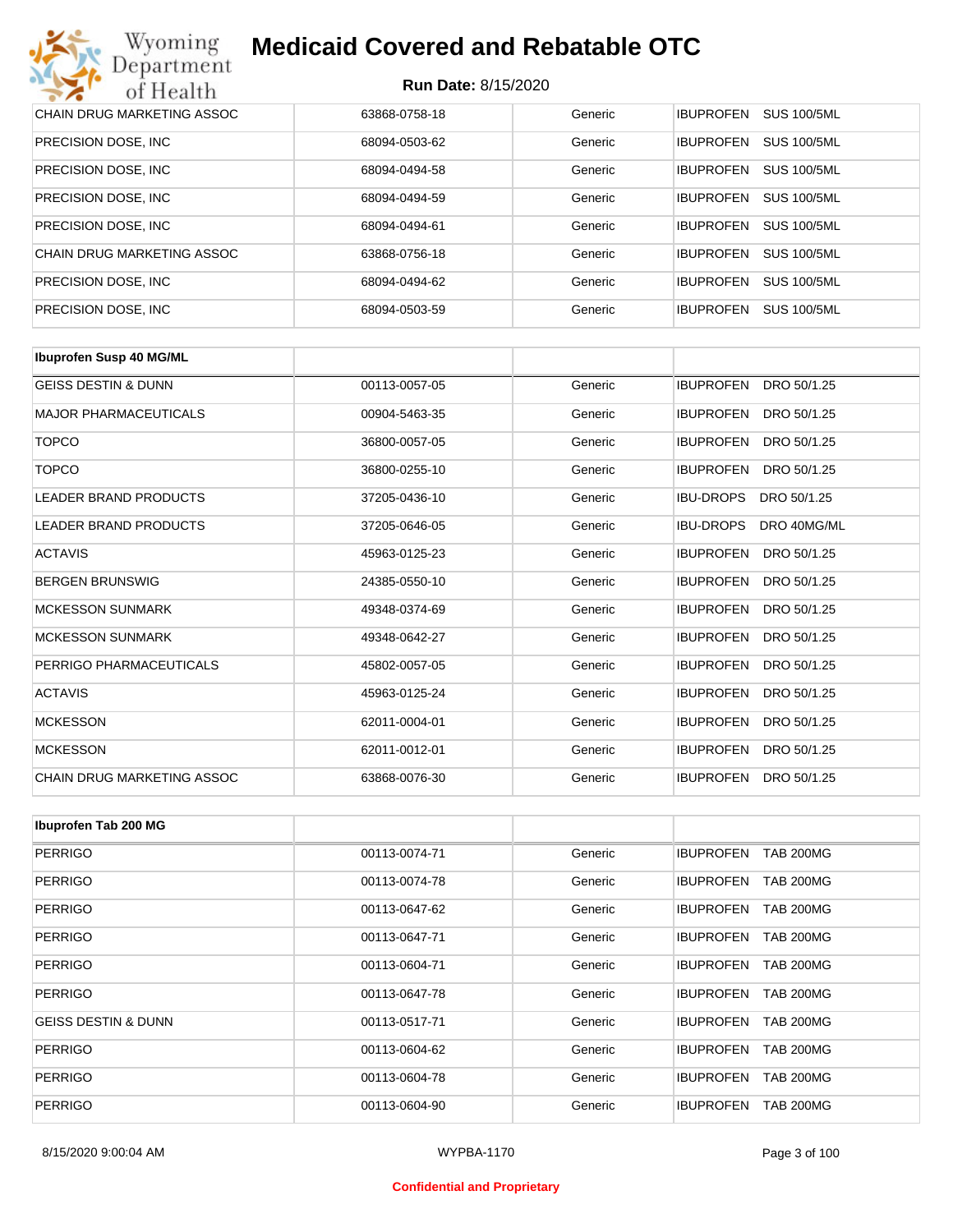| Wyoming                      | <b>Medicaid Covered and Rebatable OTC</b> |         |                                      |
|------------------------------|-------------------------------------------|---------|--------------------------------------|
| Department<br>of Health      | <b>Run Date: 8/15/2020</b>                |         |                                      |
| <b>RUGBY LABORATORIES</b>    | 00536-3587-06                             | Generic | IBUPROFEN TAB 200MG                  |
| <b>RUGBY LABORATORIES</b>    | 00536-3587-01                             | Generic | <b>IBUPROFEN</b><br><b>TAB 200MG</b> |
| <b>MAJOR PHARMACEUTICALS</b> | 00904-7915-24                             | Generic | <b>IBUPROFEN</b><br><b>TAB 200MG</b> |
| <b>MAJOR PHARMACEUTICALS</b> | 00904-7915-40                             | Generic | <b>IBUPROFEN</b><br><b>TAB 200MG</b> |
| <b>MAJOR PHARMACEUTICALS</b> | 00904-7915-51                             | Generic | <b>IBUPROFEN</b><br>TAB 200MG        |
| <b>MAJOR PHARMACEUTICALS</b> | 00904-7915-59                             | Generic | IBUPROFEN TAB 200MG                  |
| <b>SELECT BRAND</b>          | 15127-0312-01                             | Generic | SB IBUPROFEN TAB 200MG               |
| <b>SELECT BRAND</b>          | 15127-0312-24                             | Generic | SB IBUPROFEN TAB 200MG               |
| <b>MAJOR PHARMACEUTICALS</b> | 00904-7912-51                             | Generic | IBUPROFEN TAB 200MG                  |
| MAJOR PHARMACEUTICALS        | 00904-7912-59                             | Generic | <b>IBUPROFEN TAB 200MG</b>           |
| <b>SELECT BRAND</b>          | 15127-0335-01                             | Generic | SB IBUPROFEN TAB 200MG               |
| PHARBEST PHARMACEUTICALS     | 16103-0393-08                             | Generic | <b>IBUPROFEN TAB 200MG</b>           |
| <b>BERGEN BRUNSWIG</b>       | 24385-0058-78                             | Generic | IBUPROFEN TAB 200MG                  |
| <b>BERGEN BRUNSWIG</b>       | 24385-0058-82                             | Generic | <b>IBUPROFEN TAB 200MG</b>           |
| MAJOR PHARMACEUTICALS        | 00904-7914-59                             | Generic | <b>IBU-200</b><br><b>TAB 200MG</b>   |
| <b>MAJOR PHARMACEUTICALS</b> | 00904-7915-80                             | Generic | <b>IBUPROFEN TAB 200MG</b>           |
| <b>SELECT BRAND</b>          | 15127-0312-50                             | Generic | SB IBUPROFEN TAB 200MG               |
| <b>SELECT BRAND</b>          | 15127-0335-50                             | Generic | SB IBUPROFEN TAB 200MG               |
| <b>SELECT BRAND</b>          | 15127-0905-50                             | Generic | SB IBUPROFEN TAB 200MG               |
| <b>SELECT BRAND</b>          | 15127-0907-50                             | Generic | SB IBUPROFEN TAB 200MG               |
| PHARBEST PHARMACEUTICALS     | 16103-0393-06                             | Generic | <b>IBUPROFEN TAB 200MG</b>           |
| <b>BERGEN BRUNSWIG</b>       | 24385-0059-78                             | Generic | IBUPROFEN TAB 200MG                  |
| <b>BERGEN BRUNSWIG</b>       | 24385-0604-78                             | Generic | <b>IBUPROFEN TAB 200MG</b>           |
| <b>BERGEN BRUNSWIG</b>       | 24385-0604-90                             | Generic | <b>IBUPROFEN</b><br><b>TAB 200MG</b> |
| <b>BERGEN BRUNSWIG</b>       | 24385-0647-71                             | Generic | <b>IBUPROFEN</b><br>TAB 200MG        |
| <b>TOPCO</b>                 | 36800-0517-78                             | Generic | <b>IBUPROFEN</b><br><b>TAB 200MG</b> |
| <b>TOPCO</b>                 | 36800-0604-90                             | Generic | <b>IBUPROFEN</b><br>TAB 200MG        |
| <b>TOPCO</b>                 | 36800-0647-62                             | Generic | <b>IBUPROFEN</b><br><b>TAB 200MG</b> |
| <b>TOPCO</b>                 | 36800-0647-78                             | Generic | <b>IBUPROFEN</b><br>TAB 200MG        |
| <b>TOPCO</b>                 | 36800-0074-71                             | Generic | <b>IBUPROFEN</b><br>TAB 200MG        |
| <b>TOPCO</b>                 | 36800-0074-78                             | Generic | <b>IBUPROFEN</b><br>TAB 200MG        |
| <b>BERGEN BRUNSWIG</b>       | 24385-0604-71                             | Generic | <b>IBUPROFEN</b><br>TAB 200MG        |
| <b>BERGEN BRUNSWIG</b>       | 24385-0647-78                             | Generic | <b>IBUPROFEN</b><br>TAB 200MG        |
| <b>TOPCO</b>                 | 36800-0604-62                             | Generic | <b>IBUPROFEN</b><br>TAB 200MG        |
| <b>TOPCO</b>                 | 36800-0604-71                             | Generic | <b>IBUPROFEN</b><br>TAB 200MG        |
| <b>TOPCO</b>                 | 36800-0604-78                             | Generic | <b>TAB 200MG</b><br><b>IBUPROFEN</b> |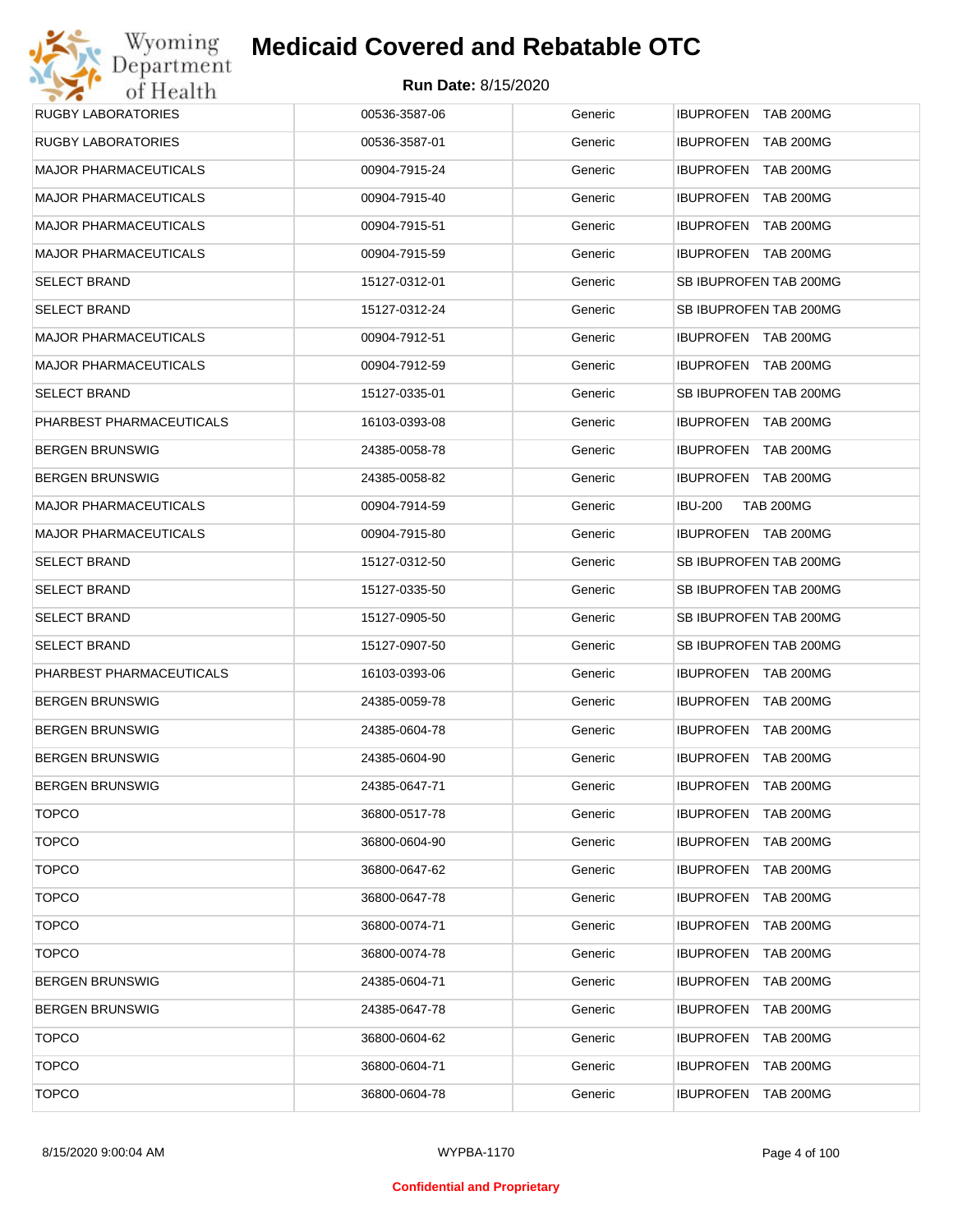

| <b>TOPCO</b>                 | 36800-0604-85 | Generic | IBUPROFEN TAB 200MG                |
|------------------------------|---------------|---------|------------------------------------|
| LEADER BRAND PRODUCTS        | 37205-0341-78 | Generic | IBUPROFEN TAB 200MG                |
| LEADER BRAND PRODUCTS        | 37205-0345-71 | Generic | <b>IBUPROFEN TAB 200MG</b>         |
| LEADER BRAND PRODUCTS        | 37205-0345-78 | Generic | IBUPROFEN TAB 200MG                |
| MAJOR PHARMACEUTICALS        | 00904-7914-51 | Generic | <b>TAB 200MG</b><br><b>IBU-200</b> |
| MAJOR PHARMACEUTICALS        | 00904-7914-61 | Generic | IBUPROFEN TAB 200MG                |
| MAJOR PHARMACEUTICALS        | 00904-7915-70 | Generic | IBUPROFEN TAB 200MG                |
| <b>SELECT BRAND</b>          | 15127-0312-25 | Generic | SB IBUPROFEN TAB 200MG             |
| SELECT BRAND                 | 15127-0335-24 | Generic | SB IBUPROFEN TAB 200MG             |
| <b>SELECT BRAND</b>          | 15127-0907-24 | Generic | SB IBUPROFEN TAB 200MG             |
| LEADER BRAND PRODUCTS        | 37205-0350-71 | Generic | IBUPROFEN TAB 200MG                |
| <b>LEADER BRAND PRODUCTS</b> | 37205-0605-71 | Generic | IBUPROFEN TAB 200MG                |
| <b>MCKESSON SUNMARK</b>      | 49348-0196-09 | Generic | <b>IBUPROFEN TAB 200MG</b>         |
| <b>MCKESSON SUNMARK</b>      | 49348-0196-10 | Generic | IBUPROFEN TAB 200MG                |
| <b>MCKESSON SUNMARK</b>      | 49348-0196-35 | Generic | <b>IBUPROFEN TAB 200MG</b>         |
| <b>MCKESSON SUNMARK</b>      | 49348-0706-09 | Generic | IBUPROFEN TAB 200MG                |
| <b>MCKESSON SUNMARK</b>      | 49348-0706-14 | Generic | <b>IBUPROFEN TAB 200MG</b>         |
| BERGEN BRUNSWIG              | 24385-0604-85 | Generic | IBUPROFEN TAB 200MG                |
| <b>TOPCO</b>                 | 36800-0183-83 | Generic | <b>IBUPROFEN TAB 200MG</b>         |
| <b>TOPCO</b>                 | 36800-0517-71 | Generic | IBUPROFEN TAB 200MG                |
| <b>TOPCO</b>                 | 36800-0604-93 | Generic | <b>IBUPROFEN TAB 200MG</b>         |
| <b>TOPCO</b>                 | 36800-0647-71 | Generic | IBUPROFEN TAB 200MG                |
| <b>TOPCO</b>                 | 36800-0647-90 | Generic | IBUPROFEN TAB 200MG                |
| LEADER BRAND PRODUCTS        | 37205-0341-71 | Generic | IBUPROFEN TAB 200MG                |
| <b>MCKESSON SUNMARK</b>      | 49348-0727-09 | Generic | SM IBUPROFEN TAB 200MG             |
| MCKESSON SUNMARK             | 49348-0706-04 | Generic | <b>IBUPROFEN TAB 200MG</b>         |
| MCKESSON SUNMARK             | 49348-0706-10 | Generic | IBUPROFEN TAB 200MG                |
| <b>MCKESSON SUNMARK</b>      | 49348-0727-10 | Generic | SM IBUPROFEN TAB 200MG             |
| MCKESSON                     | 62011-0015-02 | Generic | HM IBUPROFEN TAB 200MG             |
| AUBURN PHARMACEUTICAL        | 62107-0002-01 | Generic | <b>PROVIL</b><br><b>TAB 200MG</b>  |
| AUBURN PHARMACEUTICAL        | 62107-0002-50 | Generic | <b>TAB 200MG</b><br><b>PROVIL</b>  |
| MCKESSON PACKAGING SERVICES  | 63739-0134-01 | Generic | <b>IBUPROFEN TAB 200MG</b>         |
| <b>MCKESSON</b>              | 62011-0222-02 | Generic | HM IBUPROFEN TAB 200MG             |
| AMNEAL PHARMACEUTICALS       | 53746-0140-10 | Generic | IBUPROFEN TAB 200MG                |
| <b>MCKESSON</b>              | 62011-0014-01 | Generic | HM IBUPROFEN TAB 200MG             |
| MCKESSON                     | 62011-0014-02 | Generic | HM IBUPROFEN TAB 200MG             |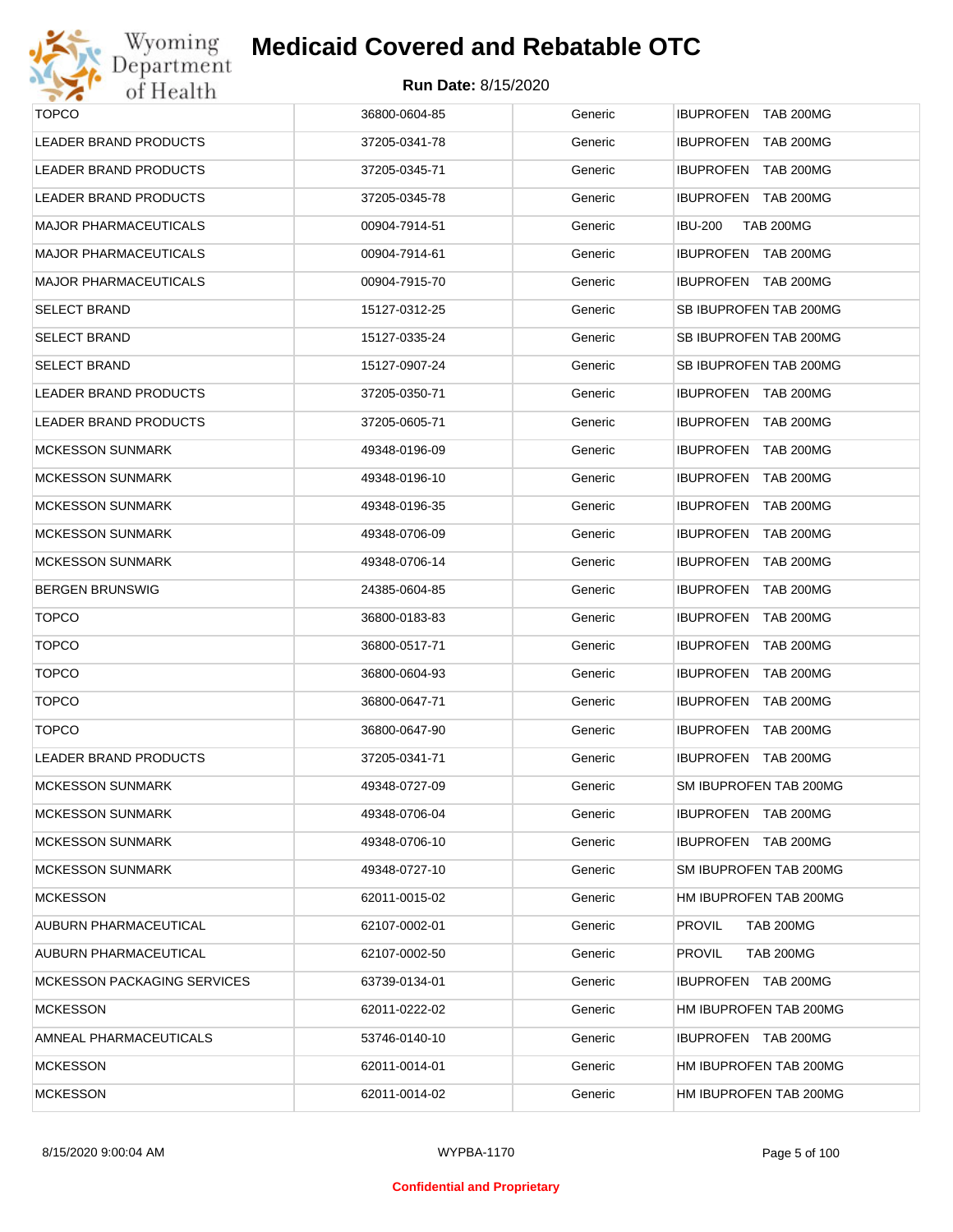#### **Run Date:** 8/15/2020

| Wyoming<br><b>Medicaid Covered and Rebatable OTC</b><br>Department |                            |         |                                      |  |  |
|--------------------------------------------------------------------|----------------------------|---------|--------------------------------------|--|--|
| of Health                                                          | <b>Run Date: 8/15/2020</b> |         |                                      |  |  |
| <b>MCKESSON</b>                                                    | 62011-0014-03              | Generic | HM IBUPROFEN TAB 200MG               |  |  |
| CHAIN DRUG MARKETING ASSOC                                         | 63868-0790-50              | Generic | OC IBUPROFEN TAB 200MG               |  |  |
| <b>CHAIN DRUG MARKETING ASSOC</b>                                  | 63868-0983-50              | Generic | QC IBUPROFEN TAB 200MG               |  |  |
| AMNEAL PHARMACEUTICALS                                             | 53746-0140-01              | Generic | <b>TAB 200MG</b><br><b>IBUPROFEN</b> |  |  |
| <b>MCKESSON</b>                                                    | 62011-0015-01              | Generic | HM IBUPROFEN TAB 200MG               |  |  |
| <b>MCKESSON</b>                                                    | 62011-0213-01              | Generic | HM IBUPROFEN TAB 200MG               |  |  |
| <b>MCKESSON</b>                                                    | 62011-0222-01              | Generic | HM IBUPROFEN TAB 200MG               |  |  |
| CHAIN DRUG MARKETING ASSOC                                         | 63868-0791-50              | Generic | OC IBUPROFEN TAB 200MG               |  |  |

| Naproxen Sodium Cap 220 MG |               |         |                        |
|----------------------------|---------------|---------|------------------------|
| LEADER BRAND PRODUCTS      | 37205-0854-58 | Generic | NAPROXEN SOD CAP 220MG |
| LEADER BRAND PRODUCTS      | 37205-0854-60 | Generic | NAPROXEN SOD CAP 220MG |
| AMERISOURCE BERGEN DRUGS   | 46122-0038-58 | Generic | NAPROXEN SOD CAP 220MG |
| AMERISOURCE BERGEN DRUGS   | 46122-0038-60 | Generic | NAPROXEN SOD CAP 220MG |
| <b>MCKESSON</b>            | 62011-0007-01 | Generic | NAPROXEN SOD CAP 220MG |

| Naproxen Sodium Tab 220 MG     |               |         |                        |
|--------------------------------|---------------|---------|------------------------|
| <b>GEISS DESTIN &amp; DUNN</b> | 00113-0368-62 | Generic | NAPROXEN SOD TAB 220MG |
| <b>GEISS DESTIN &amp; DUNN</b> | 00113-0368-71 | Generic | NAPROXEN SOD TAB 220MG |
| <b>GEISS DESTIN &amp; DUNN</b> | 00113-0368-78 | Generic | NAPROXEN SOD TAB 220MG |
| <b>GEISS DESTIN &amp; DUNN</b> | 00113-9490-62 | Generic | NAPROXEN SOD TAB 220MG |
| <b>GEISS DESTIN &amp; DUNN</b> | 00113-9490-71 | Generic | NAPROXEN SOD TAB 220MG |
| <b>RUGBY LABORATORIES</b>      | 00536-1022-01 | Generic | ALL DAY RELF TAB 220MG |
| <b>RUGBY LABORATORIES</b>      | 00536-1022-06 | Generic | ALL DAY RELF TAB 220MG |
| <b>RUGBY LABORATORIES</b>      | 00536-1023-01 | Generic | ALL DAY RELF TAB 220MG |
| <b>GEISS DESTIN &amp; DUNN</b> | 00113-9490-78 | Generic | NAPROXEN SOD TAB 220MG |
| <b>SELECT BRAND</b>            | 15127-0466-01 | Generic | NAPROXEN SOD TAB 220MG |
| <b>TOPCO</b>                   | 36800-0490-62 | Generic | ALL DAY PAIN TAB 220MG |
| <b>TOPCO</b>                   | 36800-0490-78 | Generic | ALL DAY PAIN TAB 220MG |
| <b>TOPCO</b>                   | 36800-0368-62 | Generic | ALL DAY PAIN TAB 220MG |
| <b>TOPCO</b>                   | 36800-0368-71 | Generic | ALL DAY PAIN TAB 220MG |
| <b>TOPCO</b>                   | 36800-0368-78 | Generic | ALL DAY PAIN TAB 220MG |
| <b>TOPCO</b>                   | 36800-0368-82 | Generic | ALL DAY PAIN TAB 220MG |
| <b>BERGEN BRUNSWIG</b>         | 24385-0368-71 | Generic | ALL DAY PAIN TAB 220MG |
| <b>BERGEN BRUNSWIG</b>         | 24385-0368-78 | Generic | ALL DAY PAIN TAB 220MG |
| <b>BERGEN BRUNSWIG</b>         | 24385-0368-81 | Generic | ALL DAY PAIN TAB 220MG |
| <b>BERGEN BRUNSWIG</b>         | 24385-0490-78 | Generic | ALL DAY PAIN TAB 220MG |

#### **Confidential and Proprietary**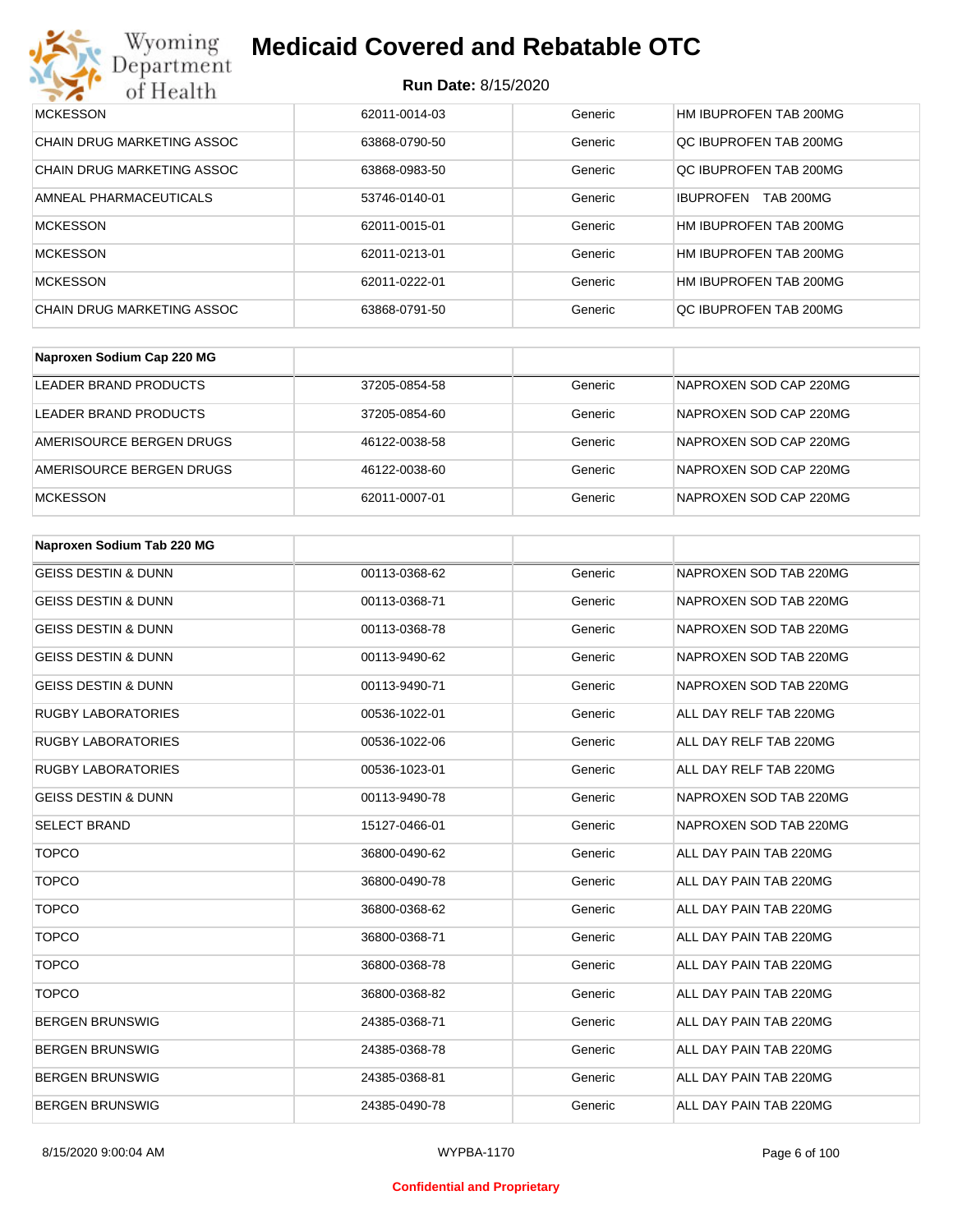# Wyoming<br>Department<br>of Health

## **Medicaid Covered and Rebatable OTC**

### **Run Date:** 8/15/2020

| <b>SELECT BRAND</b>             | 15127-0466-24 | Generic | NAPROXEN SOD TAB 220MG |
|---------------------------------|---------------|---------|------------------------|
| <b>SELECT BRAND</b>             | 15127-0466-50 | Generic | NAPROXEN SOD TAB 220MG |
| PERRIGO PHARMACEUTICALS         | 45802-0490-71 | Generic | NAPROXEN SOD TAB 220MG |
| PERRIGO PHARMACEUTICALS         | 45802-0490-78 | Generic | NAPROXEN SOD TAB 220MG |
| <b>MCKESSON SUNMARK</b>         | 49348-0306-09 | Generic | NAPROXEN SOD TAB 220MG |
| <b>BERGEN BRUNSWIG</b>          | 24385-0490-71 | Generic | ALL DAY PAIN TAB 220MG |
| <b>MCKESSON</b>                 | 62011-0017-02 | Generic | NAPROXEN SOD TAB 220MG |
| <b>MCKESSON</b>                 | 62011-0017-01 | Generic | NAPROXEN SOD TAB 220MG |
| CHAIN DRUG MARKETING ASSOC      | 63868-0465-01 | Generic | NAPROXEN SOD TAB 220MG |
| CHAIN DRUG MARKETING ASSOC      | 63868-0465-50 | Generic | NAPROXEN SOD TAB 220MG |
| <b>ANALGESICS - NonNarcotic</b> |               |         |                        |

| Acetaminophen Cap 500 MG |               |         |       |           |
|--------------------------|---------------|---------|-------|-----------|
| MAJOR PHARMACEUTICALS    | 00904-1987-80 | Generic | MAPAP | CAP 500MG |
| MAJOR PHARMACEUTICALS    | 00904-1987-60 | Generic | MAPAP | CAP 500MG |

| Acetaminophen Chew Tab 80 MG |               |         |                                  |
|------------------------------|---------------|---------|----------------------------------|
| RUGBY LABORATORIES           | 00536-1014-07 | Generic | <b>PAIN &amp; FEVER CHW 80MG</b> |
| MAJOR PHARMACEUTICALS        | 00904-5256-46 | Generic | CHW 80MG<br>MAPAP                |
| MAJOR PHARMACEUTICALS        | 00904-5791-46 | Generic | MAPAP CHILD CHW 80MG             |

| Acetaminophen Disintegrating Tab 160 MG |               |         |                           |
|-----------------------------------------|---------------|---------|---------------------------|
| MAJOR PHARMACEUTICALS                   | 00904-5754-24 | Generic | JUNIOR MAPAP TAB 160MG RT |
| <b>MCKESSON SUNMARK</b>                 | 49348-0063-04 | Generic | SM RPD MELT TAB 160MG     |
| <b>MCKESSON</b>                         | 62011-0230-01 | Generic | HM RPD MELT TAB 160MG     |
| CHAIN DRUG MARKETING ASSOC              | 63868-0158-24 | Generic | NON-ASA JR TAB 160MG      |

| Acetaminophen Disintegrating Tab 80 MG |               |         |                         |
|----------------------------------------|---------------|---------|-------------------------|
| MAJOR PHARMACEUTICALS                  | 00904-5751-46 | Generic | CHLDS MAPAP TAB 80MG RT |
| LEADER BRAND PRODUCTS                  | 37205-0516-65 | Generic | CHLD PAIN RL TAB 80MG   |

| Acetaminophen Liquid 160 MG/5ML |               |         |                             |
|---------------------------------|---------------|---------|-----------------------------|
| <b>PAR PHARMACEUTICALS</b>      | 00603-0839-94 | Generic | Q-PAP<br>LIQ 160/5ML        |
| <b>PAR PHARMACEUTICALS</b>      | 00603-0839-58 | Generic | Q-PAP<br>LIQ 160/5ML        |
| <b>PAR PHARMACEUTICALS</b>      | 00603-0840-94 | Generic | Q-PAP<br>LIQ 160/5ML        |
| <b>MAJOR PHARMACEUTICALS</b>    | 00904-1985-00 | Generic | LIQ 160/5ML<br><b>MAPAP</b> |
| <b>MAJOR PHARMACEUTICALS</b>    | 00904-1985-20 | Generic | LIQ 160/5ML<br><b>MAPAP</b> |
| WOMEN'S CHOICE PHARMACEUTICALS  | 00485-0057-08 | Generic | ED-APAP<br>LIQ 80MG/2.5     |

#### **Confidential and Proprietary**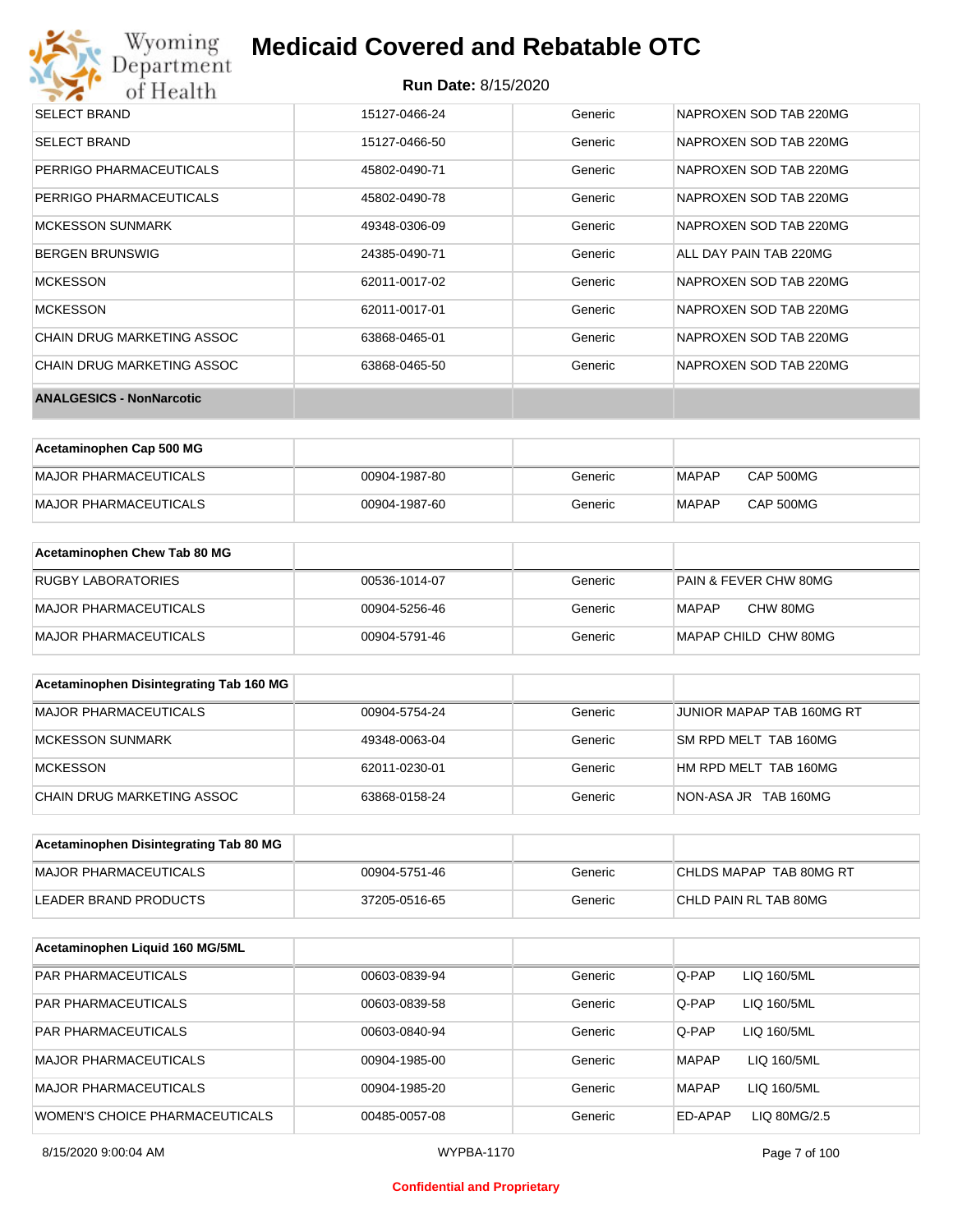## Wyoming<br>Department<br>of Health **Medicaid Covered and Rebatable OTC**

| <b>MAJOR PHARMACEUTICALS</b>    | 00904-1985-16 | Generic      | <b>MAPAP</b><br>LIQ 160/5ML           |
|---------------------------------|---------------|--------------|---------------------------------------|
| METHOD PHARMACEUTICALS          | 58657-0520-16 | Generic      | <b>ACETAMIN</b><br>LIQ 160/5ML        |
| <b>SILARX</b>                   | 54838-0144-40 | Generic      | CHLD SILAPAP LIQ 160/5ML              |
| <b>SILARX</b>                   | 54838-0144-70 | Generic      | CHLD SILAPAP LIQ 160/5ML              |
| <b>SILARX</b>                   | 54838-0144-80 | Generic      | CHLD SILAPAP LIQ 160/5ML              |
|                                 |               |              |                                       |
| Acetaminophen Liquid 167 MG/5ML |               |              |                                       |
| <b>MAJOR PHARMACEUTICALS</b>    | 00904-5847-09 | Generic      | MAPAP APAP LIQ 500/15ML               |
| Acetaminophen Soln 100 MG/ML    |               |              |                                       |
| PAR PHARMACEUTICALS             | 00603-0838-73 | Generic      | Q-PAP INFANT DRO 80/0.8ML             |
| <b>SILARX</b>                   | 54838-0145-15 | <b>Brand</b> | INF SILAPAP DRO 80/0.8ML              |
| <b>SILARX</b>                   | 54838-0145-30 | <b>Brand</b> | INF SILAPAP DRO 80/0.8ML              |
| Acetaminophen Soln 160 MG/5ML   |               |              |                                       |
| PHARMACEUTICAL ASSOCIATES       | 00121-0657-11 | Generic      | <b>ACETAMIN</b><br><b>SOL 160/5ML</b> |
| PHARMACEUTICAL ASSOCIATES       | 00121-0657-21 | Generic      | <b>SOL 160/5ML</b><br><b>ACETAMIN</b> |
| PHARMACEUTICAL ASSOCIATES       | 00121-0657-05 | Generic      | <b>ACETAMIN</b><br><b>SOL 160/5ML</b> |
| <b>RUGBY LABORATORIES</b>       | 00536-0122-85 | Generic      | PAIN & FEVER SOL 160/5ML              |
| <b>RUGBY LABORATORIES</b>       | 00536-0122-97 | Generic      | PAIN & FEVER SOL 160/5ML              |
|                                 |               |              |                                       |
| Acetaminophen Suppos 120 MG     |               |              |                                       |
| <b>COSETTE PHARMACEUTICALS</b>  | 00713-0118-01 | Generic      | <b>ACEPHEN</b><br><b>SUP 120MG</b>    |
| COSETTE PHARMACEUTICALS         | 00713-0118-12 | Generic      | <b>ACEPHEN</b><br>SUP 120MG           |
| <b>COSETTE PHARMACEUTICALS</b>  | 00713-0118-50 | Generic      | <b>ACEPHEN</b><br><b>SUP 120MG</b>    |
| <b>PERRIGO</b>                  | 45802-0732-30 | Generic      | <b>ACETAMIN</b><br>SUP 120MG          |
| <b>PERRIGO</b>                  | 45802-0732-33 | Generic      | <b>ACETAMIN</b><br>SUP 120MG          |
| <b>TARO</b>                     | 51672-2115-02 | Generic      | <b>FEVERALL</b><br><b>SUP 120MG</b>   |
| <b>TARO</b>                     | 51672-2115-04 | Generic      | <b>FEVERALL</b><br><b>SUP 120MG</b>   |
|                                 |               |              |                                       |
| Acetaminophen Suppos 325 MG     |               |              |                                       |
| <b>COSETTE PHARMACEUTICALS</b>  | 00713-0164-01 | Generic      | <b>ACEPHEN</b><br><b>SUP 325MG</b>    |
| <b>COSETTE PHARMACEUTICALS</b>  | 00713-0164-50 | Generic      | <b>ACEPHEN</b><br><b>SUP 325MG</b>    |
| COSETTE PHARMACEUTICALS         | 00713-0164-12 | Generic      | <b>ACEPHEN</b><br><b>SUP 325MG</b>    |
| <b>TARO</b>                     | 51672-2116-04 | <b>Brand</b> | <b>FEVERALL</b><br><b>SUP 325MG</b>   |
| <b>TARO</b>                     | 51672-2116-02 | <b>Brand</b> | <b>FEVERALL</b><br><b>SUP 325MG</b>   |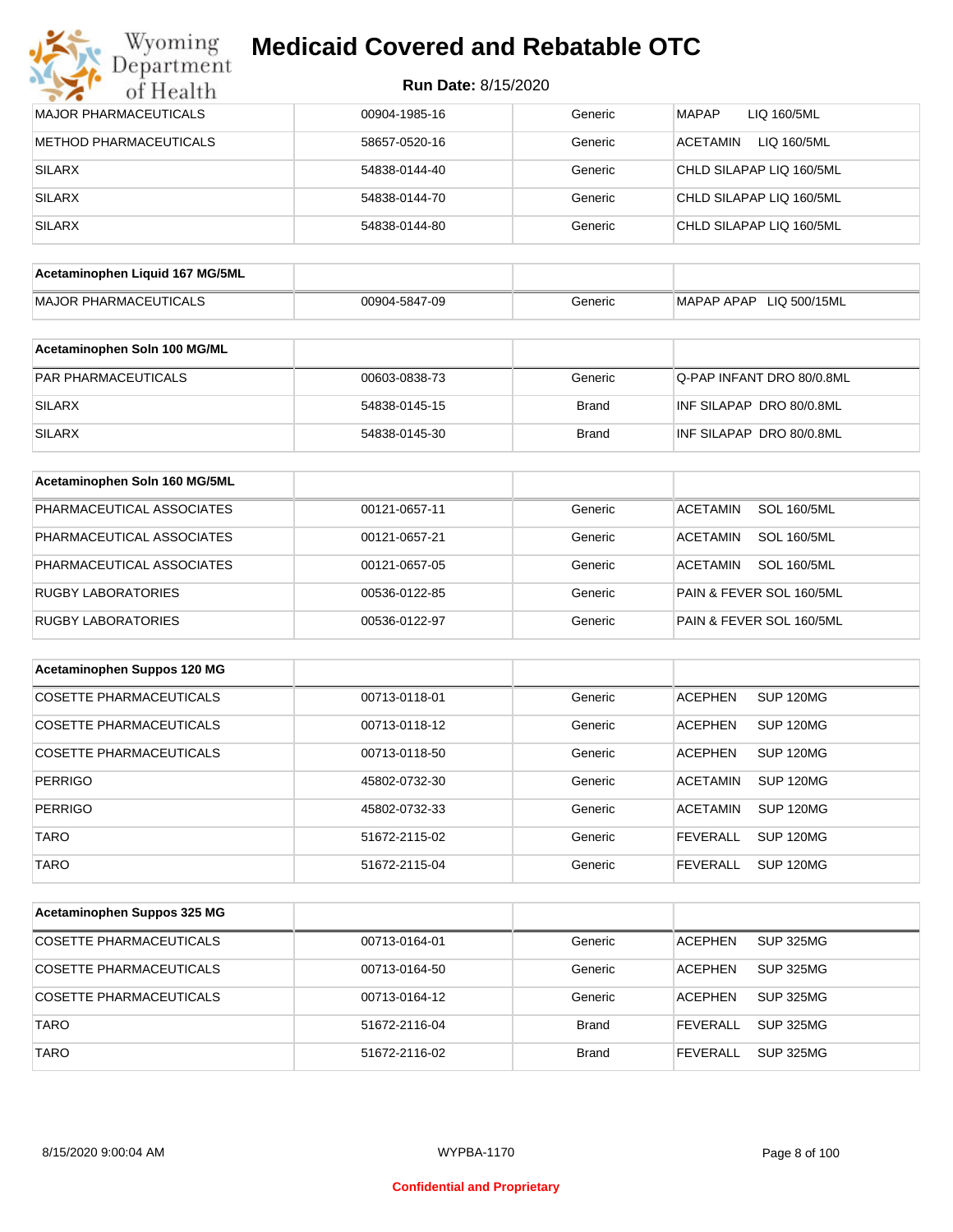

| Acetaminophen Suppos 650 MG    |               |              |                              |
|--------------------------------|---------------|--------------|------------------------------|
| <b>COSETTE PHARMACEUTICALS</b> | 00713-0165-12 | Generic      | SUP 650MG<br><b>ACEPHEN</b>  |
| COSETTE PHARMACEUTICALS        | 00713-0165-50 | Generic      | <b>ACEPHEN</b><br>SUP 650MG  |
| COSETTE PHARMACEUTICALS        | 00713-0165-01 | Generic      | <b>ACEPHEN</b><br>SUP 650MG  |
| <b>PERRIGO</b>                 | 45802-0730-30 | Generic      | <b>ACETAMIN</b><br>SUP 650MG |
| <b>PERRIGO</b>                 | 45802-0730-32 | Generic      | <b>ACETAMIN</b><br>SUP 650MG |
| <b>PERRIGO</b>                 | 45802-0730-33 | Generic      | <b>ACETAMIN</b><br>SUP 650MG |
| TARO                           | 51672-2117-04 | Generic      | <b>FEVERALL</b><br>SUP 650MG |
|                                |               |              |                              |
| Acetaminophen Suppos 80 MG     |               |              |                              |
| <b>TARO</b>                    | 51672-2114-04 | <b>Brand</b> | FEVERALL INF SUP 80MG        |
| <b>TARO</b>                    | 51672-2114-02 | <b>Brand</b> | FEVERALL INF SUP 80MG        |
|                                |               |              |                              |
| Acetaminophen Susp 160 MG/5ML  |               |              |                              |
| PERRIGO PHARMACEUTICALS        | 00113-0105-26 | Generic      | PAIN RELIEF SUS 160/5ML      |
| <b>GEISS DESTIN &amp; DUNN</b> | 00113-0608-26 | Generic      | PAIN & FEVER SUS 160/5ML     |
| <b>GEISS DESTIN &amp; DUNN</b> | 00113-0212-26 | Generic      | PAIN & FEVER SUS 160/5ML     |
| <b>PERRIGO</b>                 | 00113-0590-10 | Generic      | PAIN & FEVER SUS 160/5ML     |
| PHARMACEUTICAL ASSOCIATES      | 00121-1781-05 | Generic      | ACETAMINOPHN SUS 160/5ML     |
| PAR PHARMACEUTICALS            | 00603-0841-54 | Generic      | Q-PAP CHILD SUS 160/5ML      |
| PAR PHARMACEUTICALS            | 00603-0842-54 | Generic      | Q-PAP CHILD SUS 160/5ML      |
| PAR PHARMACEUTICALS            | 00603-0843-54 | Generic      | Q-PAP CHILD SUS 160/5ML      |
| <b>RUGBY LABORATORIES</b>      | 00536-3606-96 | Generic      | PAIN & FEVER SUS 160/5ML     |
| <b>MAJOR PHARMACEUTICALS</b>   | 00904-6308-20 | Generic      | MAPAP CHILD SUS 160/5ML      |
| <b>TOPCO</b>                   | 36800-0105-26 | Generic      | PAIN RELIEF SUS 160/5ML      |
| <b>TOPCO</b>                   | 36800-0130-26 | Generic      | PAIN RELIEF SUS 160/5ML      |
| AMERISOURCE BERGEN DRUGS       | 46122-0050-46 | Generic      | PAIN RELIEF SUS 160/5ML      |
| LEADER BRAND PRODUCTS          | 37205-0576-16 | Generic      | PAIN & FEVER SUS 160/5ML     |
| LEADER BRAND PRODUCTS          | 37205-0577-16 | Generic      | PAIN & FEVER SUS 160/5ML     |
| LEADER BRAND PRODUCTS          | 37205-0676-26 | Generic      | PAIN & FEVER SUS 160/5ML     |
| PERRIGO PHARMACEUTICALS        | 45802-0203-26 | Generic      | ACETAMINOPHN SUS 160/5ML     |
| AMERISOURCE BERGEN DRUGS       | 46122-0056-03 | Generic      | PAIN & FEVER SUS 160/5ML     |
| AMERISOURCE BERGEN DRUGS       | 46122-0209-26 | Generic      | PAIN & FEVER SUS 160/5ML     |
| AMERISOURCE BERGEN DRUGS       | 46122-0042-03 | Generic      | PAIN & FEVER SUS 160/5ML     |
| AMERISOURCE BERGEN DRUGS       | 46122-0105-26 | Generic      | PAIN & FEVER SUS 160/5ML     |
| AMERISOURCE BERGEN DRUGS       | 46122-0211-26 | Generic      | PAIN & FEVER SUS 160/5ML     |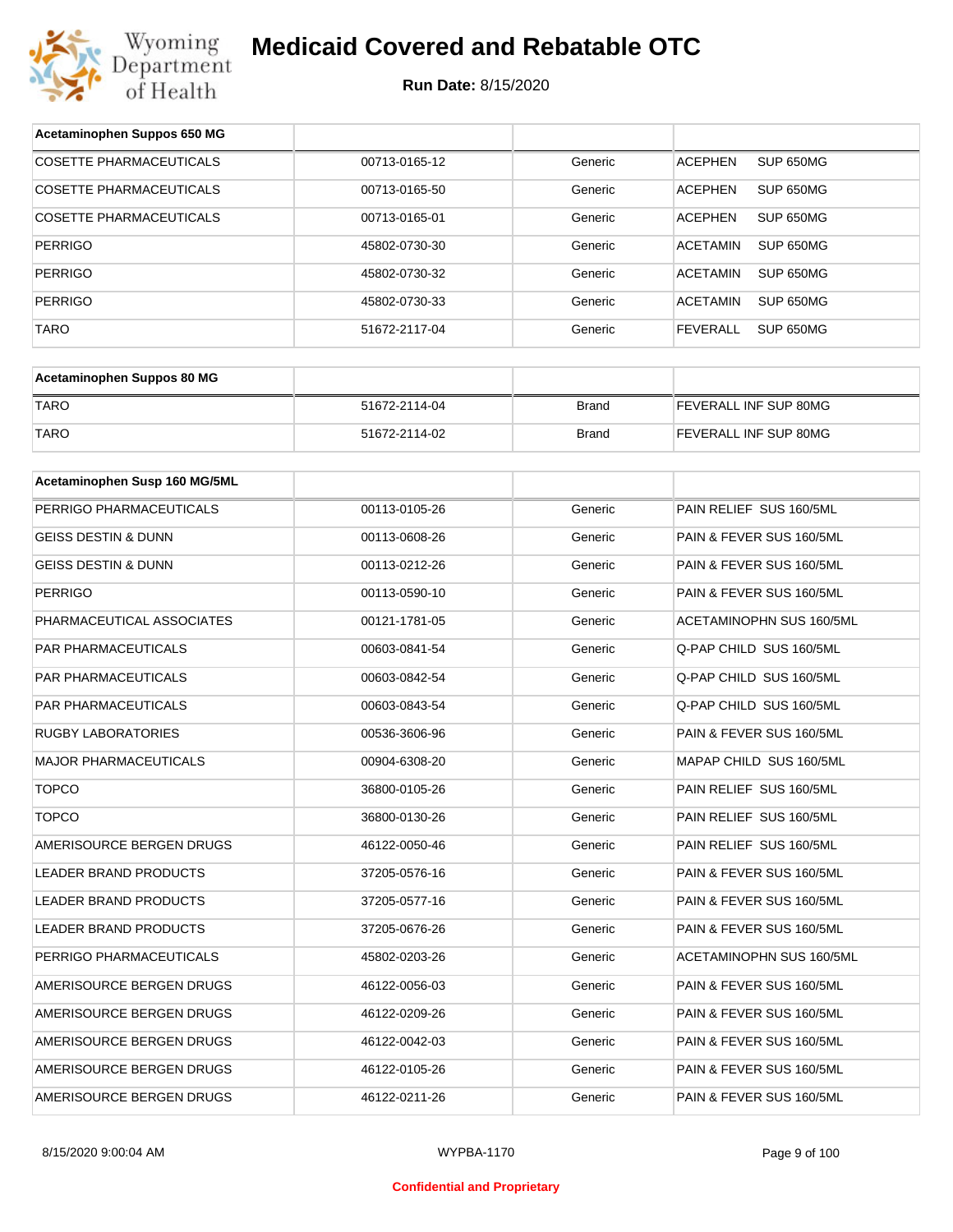| Wyoming<br>Department                   | <b>Medicaid Covered and Rebatable OTC</b> |         |                          |  |  |  |
|-----------------------------------------|-------------------------------------------|---------|--------------------------|--|--|--|
| <b>Run Date: 8/15/2020</b><br>of Health |                                           |         |                          |  |  |  |
| AMERISOURCE BERGEN DRUGS                | 46122-0214-26                             | Generic | PAIN & FEVER SUS 160/5ML |  |  |  |
| MCKESSON SUNMARK                        | 49348-0081-30                             | Generic | PAIN & FEVER SUS 160/5ML |  |  |  |
| MCKESSON SUNMARK                        | 49348-0123-34                             | Generic | PAIN & FEVER SUS 160/5ML |  |  |  |
| MCKESSON SUNMARK                        | 49348-0119-34                             | Generic | PAIN & FEVER SUS 160/5ML |  |  |  |
| BERGEN BRUNSWIG                         | 24385-0130-26                             | Generic | PAIN RELIEF SUS 160/5ML  |  |  |  |
| <b>TOPCO</b>                            | 36800-0175-26                             | Generic | PAIN RELIEF SUS 160/5ML  |  |  |  |
| LEADER BRAND PRODUCTS                   | 37205-0575-16                             | Generic | PAIN & FEVER SUS 160/5ML |  |  |  |
| PERRIGO PHARMACEUTICALS                 | 45802-0201-26                             | Generic | ACETAMINOPHN SUS 160/5ML |  |  |  |
| AMERISOURCE BERGEN DRUGS                | 46122-0042-46                             | Generic | PAIN & FEVER SUS 160/5ML |  |  |  |
| AMERISOURCE BERGEN DRUGS                | 46122-0106-26                             | Generic | PAIN RELIEF SUS 160/5ML  |  |  |  |
| AMERISOURCE BERGEN DRUGS                | 46122-0210-26                             | Generic | PAIN & FEVER SUS 160/5ML |  |  |  |
| AMERISOURCE BERGEN DRUGS                | 46122-0212-26                             | Generic | PAIN & FEVER SUS 160/5ML |  |  |  |
| <b>MCKESSON SUNMARK</b>                 | 49348-0325-34                             | Generic | PAIN & FEVER SUS 160/5ML |  |  |  |
| MCKESSON SUNMARK                        | 49348-0430-30                             | Generic | PAIN & FEVER SUS 160/5ML |  |  |  |
| <b>MCKESSON</b>                         | 62011-0001-01                             | Generic | PAIN & FEVER SUS 160/5ML |  |  |  |
| <b>MCKESSON</b>                         | 62011-0022-01                             | Generic | PAIN & FEVER SUS 160/5ML |  |  |  |
| <b>MCKESSON</b>                         | 62011-0183-01                             | Generic | PAIN & FEVER SUS 160/5ML |  |  |  |
| <b>MCKESSON</b>                         | 62011-0029-01                             | Generic | PAIN RELIEF SUS 160/5ML  |  |  |  |
| <b>MCKESSON</b>                         | 62011-0247-01                             | Generic | PAIN & FEVER SUS 160/5ML |  |  |  |
| CHAIN DRUG MARKETING ASSOC              | 63868-0175-26                             | Generic | NON-ASPIRIN SUS 160/5ML  |  |  |  |
| CHAIN DRUG MARKETING ASSOC              | 63868-0176-26                             | Generic | NON-ASPIRIN SUS 160/5ML  |  |  |  |
| <b>MCKESSON</b>                         | 62011-0002-01                             | Generic | PAIN & FEVER SUS 160/5ML |  |  |  |
| PRECISION DOSE, INC                     | 68094-0588-59                             | Generic | ACETAMINOPHN SUS 325MG   |  |  |  |
| PRECISION DOSE, INC                     | 68094-0586-58                             | Generic | ACETAMINOPHN SUS 160/5ML |  |  |  |
| PRECISION DOSE, INC.                    | 68094-0587-58                             | Generic | ACETAMINOPHN SUS 160/5ML |  |  |  |
| PRECISION DOSE, INC.                    | 68094-0587-59                             | Generic | ACETAMINOPHN SUS 160/5ML |  |  |  |
| PRECISION DOSE, INC.                    | 68094-0587-61                             | Generic | ACETAMINOPHN SUS 160/5ML |  |  |  |
| PRECISION DOSE, INC.                    | 68094-0587-62                             | Generic | ACETAMINOPHN SUS 160/5ML |  |  |  |
| PRECISION DOSE, INC                     | 68094-0588-62                             | Generic | ACETAMINOPHN SUS 325MG   |  |  |  |

| Acetaminophen Susp 80 MG/0.8ML |               |         |                          |
|--------------------------------|---------------|---------|--------------------------|
| <b>TOPCO</b>                   | 36800-0289-05 | Generic | PAIN RELIEF DRO 80/0.8ML |
| <b>TOPCO</b>                   | 36800-0008-05 | Generic | PAIN RELIEF DRO 80/0.8ML |
| <b>TOPCO</b>                   | 36800-0289-10 | Generic | PAIN RELIEF DRO 80/0.8ML |

| Acetaminophen Tab 325 MG  |               |         |                                   |
|---------------------------|---------------|---------|-----------------------------------|
| <b>RUGBY LABORATORIES</b> | 00536-3222-01 | Generic | <b>PAIN &amp; FEVER TAB 325MG</b> |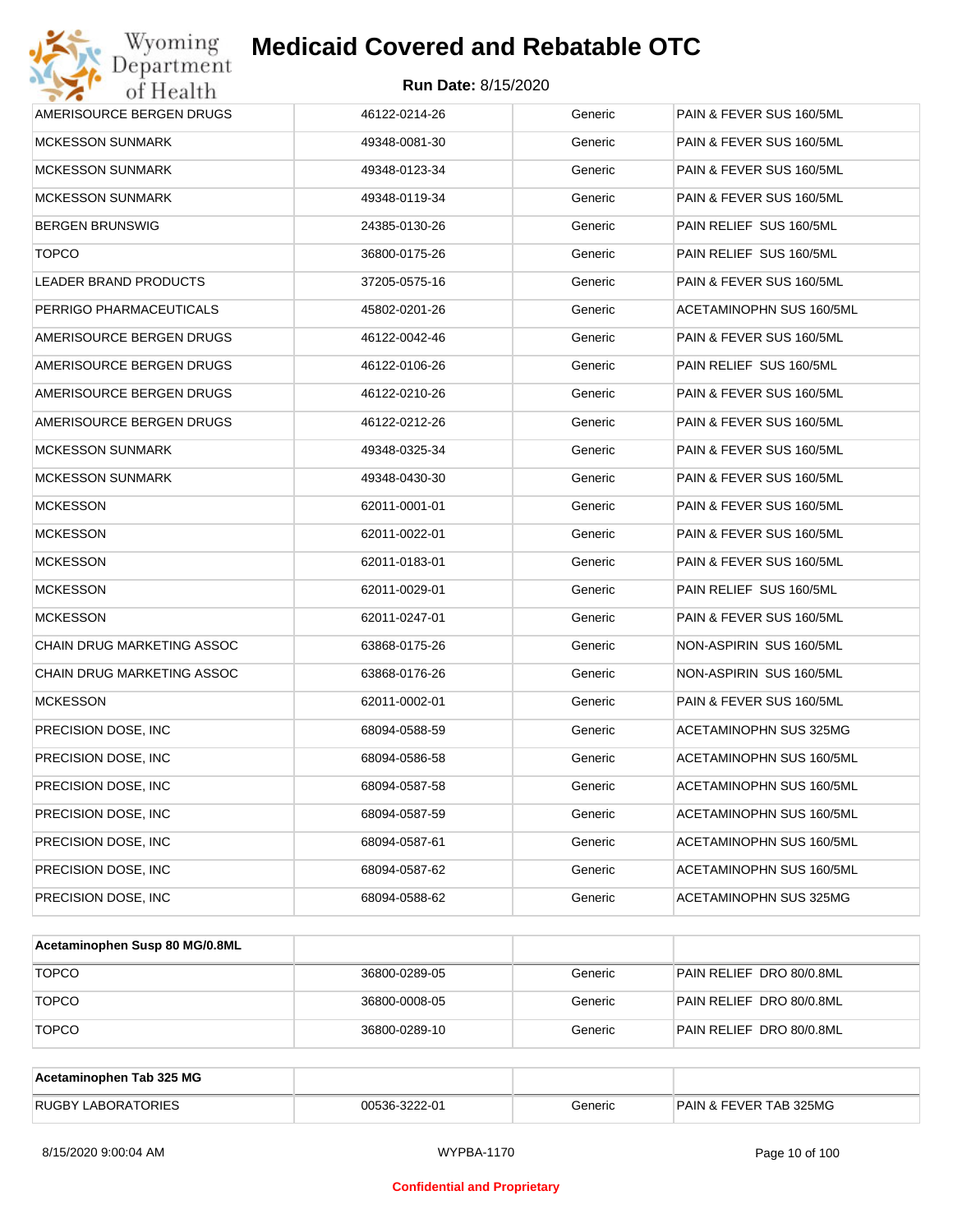## Wyoming<br>Department<br>of Health

## **Medicaid Covered and Rebatable OTC**

#### **Run Date:** 8/15/2020

| <b>OF TECHLEL</b>                  |               |         |                                  |
|------------------------------------|---------------|---------|----------------------------------|
| RUGBY LABORATORIES                 | 00536-3222-10 | Generic | PAIN & FEVER TAB 325MG           |
| PAR PHARMACEUTICAL                 | 00603-0263-32 | Generic | Q-PAP<br><b>TAB 325MG</b>        |
| MAJOR PHARMACEUTICALS              | 00904-1982-51 | Generic | <b>TAB 325MG</b><br><b>MAPAP</b> |
| MAJOR PHARMACEUTICALS              | 00904-1982-59 | Generic | MAPAP<br><b>TAB 325MG</b>        |
| MAJOR PHARMACEUTICALS              | 00904-1982-60 | Generic | <b>MAPAP</b><br><b>TAB 325MG</b> |
| MAJOR PHARMACEUTICALS              | 00904-1982-61 | Generic | MAPAP<br><b>TAB 325MG</b>        |
| PAR PHARMACEUTICAL                 | 00603-0263-29 | Generic | Q-PAP<br><b>TAB 325MG</b>        |
| <b>MAJOR PHARMACEUTICALS</b>       | 00904-1982-80 | Generic | MAPAP<br><b>TAB 325MG</b>        |
| PHARBEST PHARMACEUTICALS           | 16103-0353-11 | Generic | PHARBETOL TAB 325MG              |
| SELECT BRAND                       | 15127-0072-24 | Generic | NON-ASPIRIN TAB 325MG            |
| PHARBEST PHARMACEUTICALS           | 16103-0353-07 | Generic | PHARBETOL TAB 325MG              |
| SELECT BRAND                       | 15127-0072-08 | Generic | NON-ASPIRIN TAB 325MG            |
| PHARBEST PHARMACEUTICALS           | 16103-0353-08 | Generic | PHARBETOL TAB 325MG              |
| AMERISOURCE BERGEN DRUGS           | 46122-0247-78 | Generic | PAIN RELIEF TAB 325MG            |
| BERGEN BRUNSWIG                    | 24385-0403-78 | Generic | PAIN RELIEF TAB 325MG            |
| <b>TOPCO</b>                       | 36800-0403-78 | Generic | PAIN RELIEF TAB 325MG            |
| <b>MCKESSON SUNMARK</b>            | 49348-0973-10 | Generic | PAIN RELIEVE TAB 325MG           |
| <b>MCKESSON</b>                    | 62011-0032-01 | Generic | PAIN RELIEVE TAB 325MG           |
| AUBURN PHARMACEUTICAL              | 62107-0052-01 | Generic | TACTINAL<br>TAB 325MG            |
| CHAIN DRUG CONSORTIUM              | 68016-0246-00 | Generic | NON-ASPIRIN TAB 325MG            |
| AUBURN PHARMACEUTICAL              | 62107-0052-10 | Generic | TACTINAL<br><b>TAB 325MG</b>     |
| <b>MCKESSON PACKAGING SERVICES</b> | 63739-0440-01 | Generic | ACETAMIN<br><b>TAB 325MG</b>     |
|                                    |               |         |                                  |
| Acetaminophen Tab 500 MG           |               |         |                                  |
| <b>PERRIGO</b>                     | 00113-0227-71 | Generic | PAIN RELIEF TAB 500MG            |
| <b>PERRIGO</b>                     | 00113-0484-62 | Generic | PAIN RELIEF TAB 500MG            |
| PERRIGO                            | 00113-0484-78 | Generic | PAIN RELIEF TAB 500MG            |
| RUGBY LABORATORIES                 | 00536-3218-01 | Generic | PAIN & FEVER TAB 500MG           |
| RUGBY LABORATORIES                 | 00536-3218-10 | Generic | PAIN & FEVER TAB 500MG           |
| <b>PERRIGO</b>                     | 00113-0484-71 | Generic | PAIN RELIEF TAB 500MG            |
| <b>PERRIGO</b>                     | 00113-0484-90 | Generic | PAIN RELIEF TAB 500MG            |
| <b>RUGBY LABORATORIES</b>          | 00536-3231-10 | Generic | PAIN & FEVER TAB 500MG           |
| PAR PHARMACEUTICAL                 | 00603-0268-29 | Generic | <b>TAB 500MG</b><br>Q-PAP        |
| PAR PHARMACEUTICAL                 | 00603-0268-32 | Generic | Q-PAP<br>TAB 500MG               |

MAJOR PHARMACEUTICALS 00904-1988-59 Generic MAPAP TAB 500MG MAJOR PHARMACEUTICALS 
and the composition of the composition of the composition of the component of the component of the component of the component of the component of the component of the component of the component of th MAJOR PHARMACEUTICALS 
and the composition of the composition of the composition of the component of the component of the component of the component of the component of the component of the component of the component of th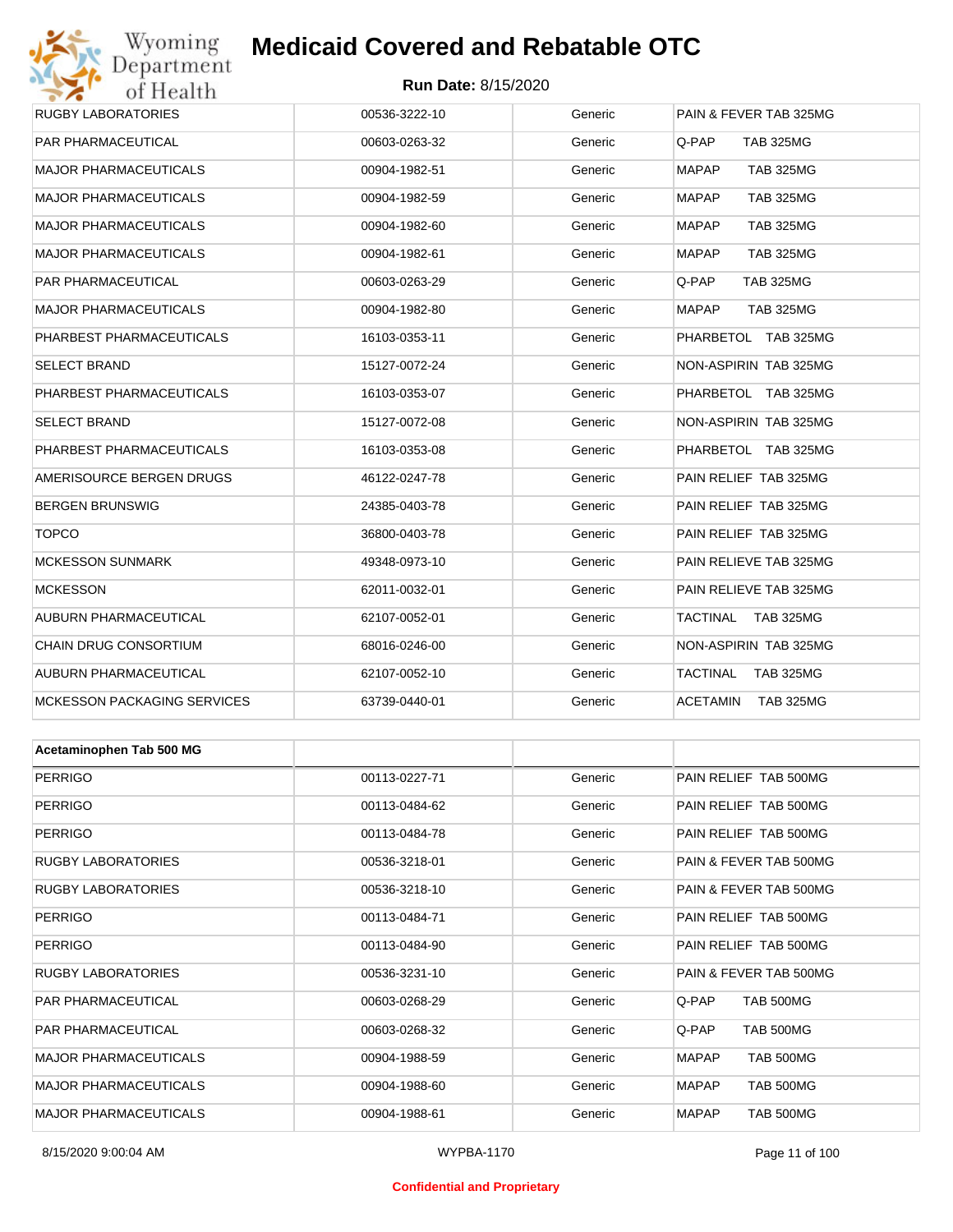## Wyoming<br>Department<br>of Health **Medicaid Covered and Rebatable OTC**

| <b>MAJOR PHARMACEUTICALS</b> | 00904-1988-80 | Generic | <b>MAPAP</b><br><b>TAB 500MG</b> |
|------------------------------|---------------|---------|----------------------------------|
| <b>MAJOR PHARMACEUTICALS</b> | 00904-1983-59 | Generic | <b>MAPAP</b><br>TAB 500MG        |
| <b>MAJOR PHARMACEUTICALS</b> | 00904-1983-60 | Generic | TAB 500MG<br>MAPAP               |
| <b>MAJOR PHARMACEUTICALS</b> | 00904-1983-80 | Generic | <b>MAPAP</b><br><b>TAB 500MG</b> |
| <b>MAJOR PHARMACEUTICALS</b> | 00904-1983-94 | Generic | TAB 500MG<br>MAPAP               |
| <b>MAJOR PHARMACEUTICALS</b> | 00904-5816-60 | Generic | <b>MAPAP</b><br>TAB 500MG/RR     |
| <b>MAJOR PHARMACEUTICALS</b> | 00904-1983-24 | Generic | <b>TAB 500MG</b><br>MAPAP        |
| <b>MAJOR PHARMACEUTICALS</b> | 00904-1983-51 | Generic | <b>TAB 500MG</b><br>MAPAP        |
| RUGBY LABORATORIES           | 00536-3231-01 | Generic | PAIN & FEVER TAB 500MG           |
| <b>MAJOR PHARMACEUTICALS</b> | 00904-1983-40 | Generic | <b>TAB 500MG</b><br>MAPAP        |
| <b>SELECT BRAND</b>          | 15127-0730-06 | Generic | NON-ASPIRIN TAB 500MG            |
| <b>SELECT BRAND</b>          | 15127-0730-21 | Generic | NON-ASPIRIN TAB 500MG            |
| <b>SELECT BRAND</b>          | 15127-0735-05 | Generic | NON-ASPIRIN TAB 500MG            |
| PHARBEST PHARMACEUTICALS     | 16103-0376-06 | Generic | PHARBETOL TAB 500MG              |
| PHARBEST PHARMACEUTICALS     | 16103-0376-08 | Generic | PHARBETOL TAB 500MG              |
| PHARBEST PHARMACEUTICALS     | 16103-0376-11 | Generic | PHARBETOL TAB 500MG              |
| <b>SELECT BRAND</b>          | 15127-0735-09 | Generic | NON-ASPIRIN TAB 500MG            |
| <b>TOPCO</b>                 | 36800-0010-71 | Generic | PAIN RELIEF TAB 500MG            |
| <b>TOPCO</b>                 | 36800-0405-72 | Generic | PAIN RELIEF TAB 500MG            |
| <b>TOPCO</b>                 | 36800-0484-71 | Generic | PAIN RELIEF TAB 500MG            |
| LEADER BRAND PRODUCTS        | 37205-0594-90 | Generic | PAIN RELIEVE TAB 500MG           |
| <b>BERGEN BRUNSWIG</b>       | 24385-0145-71 | Generic | PAIN RELIEF TAB 500MG            |
| <b>BERGEN BRUNSWIG</b>       | 24385-0484-71 | Generic | PAIN RELIEF TAB 500MG            |
| <b>BERGEN BRUNSWIG</b>       | 24385-0484-78 | Generic | PAIN RELIEF TAB 500MG            |
| <b>BERGEN BRUNSWIG</b>       | 24385-0484-90 | Generic | PAIN RELIEF TAB 500MG            |
| <b>TOPCO</b>                 | 36800-0010-78 | Generic | PAIN RELIEF TAB 500MG            |
| <b>TOPCO</b>                 | 36800-0046-62 | Generic | PAIN RELIEVE TAB 500MG           |
| <b>TOPCO</b>                 | 36800-0046-71 | Generic | PAIN RELIEVE TAB 500MG           |
| <b>TOPCO</b>                 | 36800-0046-78 | Generic | PAIN RELIEVE TAB 500MG           |
| <b>TOPCO</b>                 | 36800-0046-83 | Generic | PAIN RELIEVE TAB 500MG           |
| <b>TOPCO</b>                 | 36800-0227-71 | Generic | PAIN RELIEF TAB 500MG            |
| <b>TOPCO</b>                 | 36800-0227-78 | Generic | PAIN RELIEF TAB 500MG            |
| <b>TOPCO</b>                 | 36800-0484-90 | Generic | PAIN RELIEF TAB 500MG            |
| <b>SELECT BRAND</b>          | 15127-0735-08 | Generic | NON-ASPIRIN TAB 500MG            |
| <b>SELECT BRAND</b>          | 15127-0735-16 | Generic | NON-ASPIRIN TAB 500MG            |
| AMERISOURCE BERGEN DRUGS     | 46122-0178-78 | Generic | PAIN RELIEVE TAB 500MG           |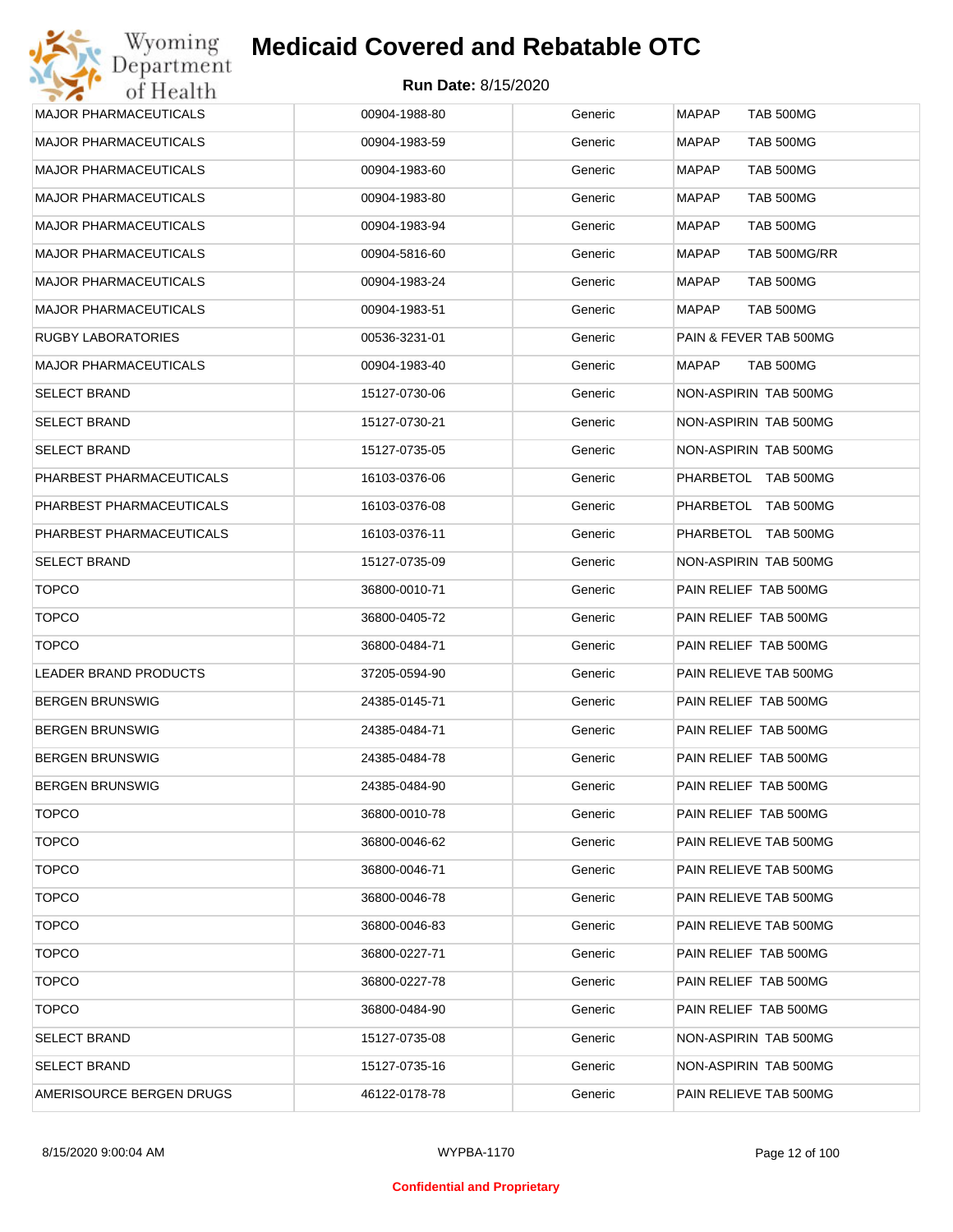# Wyoming<br>Department<br>of Health

## **Medicaid Covered and Rebatable OTC**

| <b>MCKESSON SUNMARK</b>      | 49348-0042-10 | Generic | PAIN RELIEVE TAB 500MG       |
|------------------------------|---------------|---------|------------------------------|
| <b>MCKESSON SUNMARK</b>      | 49348-0042-14 | Generic | PAIN RELIEVE TAB 500MG       |
| LEADER BRAND PRODUCTS        | 37205-0593-71 | Generic | PAIN RELIEVE TAB 500MG       |
| LEADER BRAND PRODUCTS        | 37205-0593-78 | Generic | PAIN RELIEVE TAB 500MG       |
| LEADER BRAND PRODUCTS        | 37205-0594-71 | Generic | PAIN RELIEVE TAB 500MG       |
| LEADER BRAND PRODUCTS        | 37205-0980-71 | Generic | PAIN RELIEVE TAB 500MG/RR    |
| <b>LEADER BRAND PRODUCTS</b> | 37205-0980-78 | Generic | PAIN RELIEVE TAB 500MG/RR    |
| PERRIGO PHARMACEUTICALS      | 45802-0484-78 | Generic | TAB 500MG<br>ACETAMIN        |
| PERRIGO PHARMACEUTICALS      | 45802-0484-90 | Generic | TAB 500MG<br>ACETAMIN        |
| <b>MCKESSON SUNMARK</b>      | 49348-0042-09 | Generic | PAIN RELIEVE TAB 500MG       |
| <b>MCKESSON SUNMARK</b>      | 49348-0730-09 | Generic | PAIN RELIEVE TAB 500MG       |
| <b>MCKESSON SUNMARK</b>      | 49348-0730-10 | Generic | PAIN RELIEVE TAB 500MG       |
| <b>BERGEN BRUNSWIG</b>       | 24385-0484-47 | Generic | PAIN RELIEF TAB 500MG        |
| <b>TOPCO</b>                 | 36800-0405-78 | Generic | PAIN RELIEF TAB 500MG        |
| <b>TOPCO</b>                 | 36800-0484-62 | Generic | PAIN RELIEF TAB 500MG        |
| <b>TOPCO</b>                 | 36800-0484-78 | Generic | PAIN RELIEF TAB 500MG        |
| LEADER BRAND PRODUCTS        | 37205-0594-78 | Generic | PAIN RELIEVE TAB 500MG       |
| <b>MCKESSON SUNMARK</b>      | 49348-0998-10 | Generic | PAIN RELIEVE TAB 500MG       |
| <b>MCKESSON</b>              | 62011-0023-03 | Generic | PAIN RELIEF TAB 500MG        |
| <b>MCKESSON</b>              | 62011-0049-01 | Generic | PAIN RELIEF TAB 500MG        |
| <b>MCKESSON</b>              | 62011-0027-01 | Generic | PAIN RELIEF TAB 500MG        |
| AUBURN PHARMACEUTICAL        | 62107-0050-01 | Generic | TACTINAL<br><b>TAB 500MG</b> |
| <b>AUBURN PHARMACEUTICAL</b> | 62107-0050-10 | Generic | TAB 500MG<br>TACTINAL        |
| AUBURN PHARMACEUTICAL        | 62107-0051-01 | Generic | TACTINAL<br>TAB 500MG        |
| CHAIN DRUG MARKETING ASSOC   | 63868-0503-50 | Generic | NON-ASPIRIN TAB 500MG        |
| CHAIN DRUG MARKETING ASSOC   | 63868-0507-01 | Generic | NON-ASPIRIN TAB 500MG        |
| <b>MCKESSON</b>              | 62011-0023-01 | Generic | PAIN RELIEF TAB 500MG        |
| CHAIN DRUG MARKETING ASSOC   | 63868-0987-10 | Generic | NON-ASPIRIN TAB 500MG/RR     |
| CHAIN DRUG MARKETING ASSOC   | 63868-0987-50 | Generic | NON-ASPIRIN TAB 500MG/RR     |
| AUBURN PHARMACEUTICAL        | 62107-0051-10 | Generic | <b>TAB 500MG</b><br>TACTINAL |

| Acetaminophen Tab ER 650 MG  |               |         |                        |
|------------------------------|---------------|---------|------------------------|
| <b>PERRIGO</b>               | 00113-0544-71 | Generic | ARTHRTS PAIN TAB 650MG |
| GEISS DESTIN & DUNN          | 00113-0217-71 | Generic | PAIN RELIEF TAB 650MG  |
| <b>PERRIGO</b>               | 00113-0544-62 | Generic | ARTHRTS PAIN TAB 650MG |
| <b>MAJOR PHARMACEUTICALS</b> | 00904-5769-60 | Generic | ARTHRTS PAIN TAB 650MG |
| <b>TOPCO</b>                 | 36800-0544-62 | Generic | ARTHRTS PAIN TAB 650MG |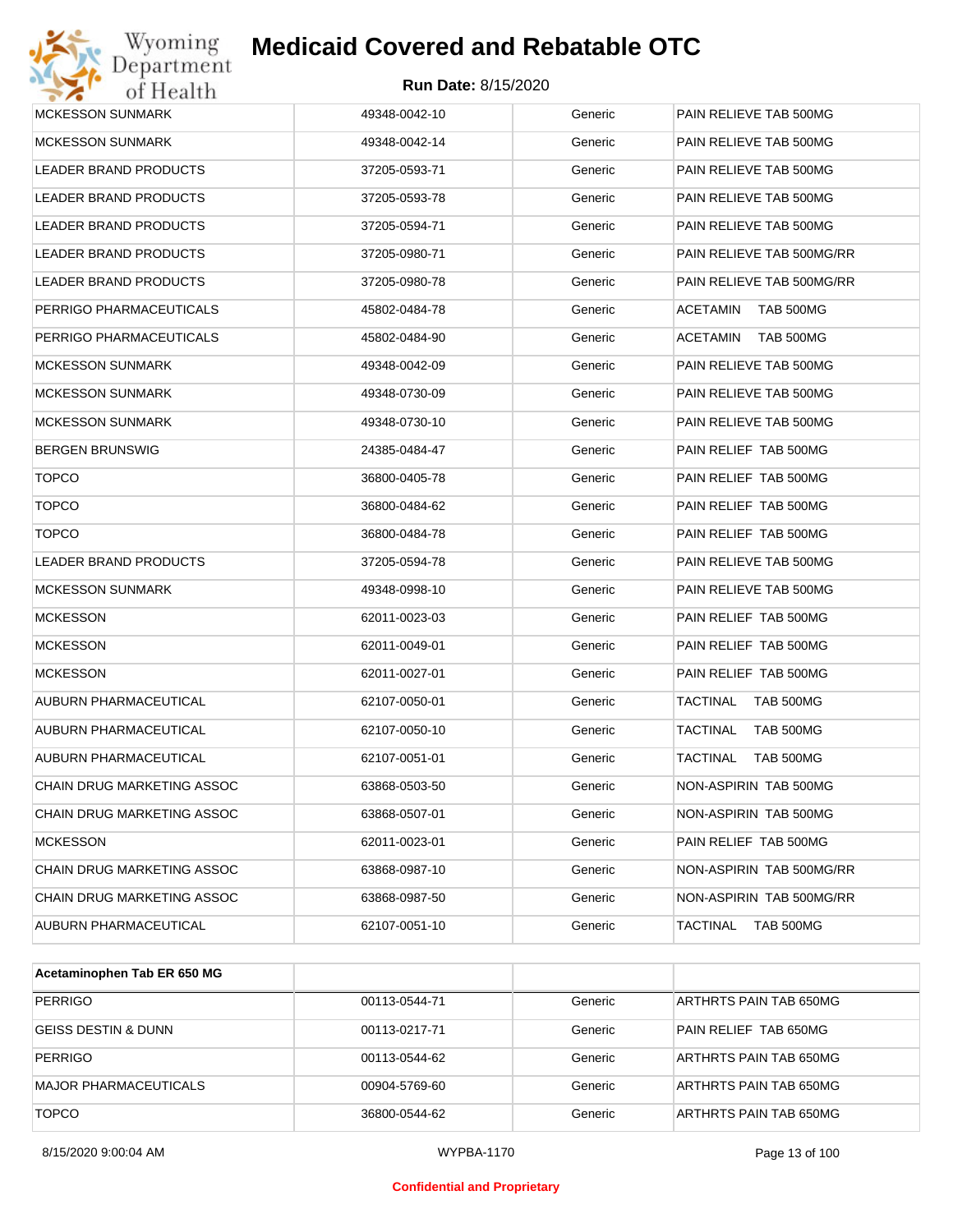

#### **Run Date:** 8/15/2020

| $\bullet$ $\bullet$<br><b>OF TEORITE</b> |               |         |                                     |  |  |
|------------------------------------------|---------------|---------|-------------------------------------|--|--|
| <b>TOPCO</b>                             | 36800-0544-78 | Generic | ARTHRTS PAIN TAB 650MG              |  |  |
| LEADER BRAND PRODUCTS                    | 37205-0477-78 | Generic | 8 HOUR PAIN TAB 650MG               |  |  |
| <b>TOPCO</b>                             | 36800-0217-78 | Generic | 8 HOUR PAIN TAB 650MG               |  |  |
| <b>BERGEN BRUNSWIG</b>                   | 24385-0629-71 | Generic | ARTHRTS PAIN TAB 650MG              |  |  |
| BERGEN BRUNSWIG                          | 24385-0629-78 | Generic | ARTHRTS PAIN TAB 650MG              |  |  |
| <b>TOPCO</b>                             | 36800-0966-47 | Generic | ARTHRTS PAIN TAB 650MG              |  |  |
| AMERISOURCE BERGEN DRUGS                 | 46122-0062-78 | Generic | 8 HOUR PAIN TAB 650MG               |  |  |
| MCKESSON SUNMARK                         | 49348-0921-09 | Generic | ARTHRTS PAIN TAB 650MG              |  |  |
| <b>MCKESSON SUNMARK</b>                  | 49348-0921-10 | Generic | ARTHRTS PAIN TAB 650MG              |  |  |
| <b>TOPCO</b>                             | 36800-0544-71 | Generic | ARTHRTS PAIN TAB 650MG              |  |  |
| LEADER BRAND PRODUCTS                    | 37205-0034-78 | Generic | ARTHRTS PAIN TAB 650MG              |  |  |
| AMERISOURCE BERGEN DRUGS                 | 46122-0062-71 | Generic | 8 HOUR PAIN TAB 650MG               |  |  |
| MCKESSON SUNMARK                         | 49348-0924-09 | Generic | 8 HOUR PAIN TAB 650MG               |  |  |
| AMERISOURCE BERGEN DRUGS                 | 46122-0170-81 | Generic | ARTHRTS PAIN TAB 650MG              |  |  |
| OHM LABS                                 | 51660-0333-01 | Generic | ARTHRTS PAIN TAB 650MG              |  |  |
| OHM LABS                                 | 51660-0333-50 | Generic | ARTHRTS PAIN TAB 650MG              |  |  |
| MCKESSON SUNMARK                         | 49348-0924-10 | Generic | 8 HOUR PAIN TAB 650MG               |  |  |
| <b>MCKESSON</b>                          | 62011-0026-01 | Generic | ARTHRTS PAIN TAB 650MG              |  |  |
| CHAIN DRUG MARKETING ASSOC               | 63868-0089-01 | Generic | ARTHRTS PAIN TAB 650MG              |  |  |
| CHAIN DRUG MARKETING ASSOC               | 63868-0089-50 | Generic | ARTHRTS PAIN TAB 650MG              |  |  |
| AMERICAN HEALTH PACKAGING                | 68084-0777-95 | Generic | <b>ACETAMIN</b><br>TAB 650MG        |  |  |
| AMERICAN HEALTH PACKAGING                | 68084-0777-25 | Generic | <b>ACETAMIN</b><br><b>TAB 650MG</b> |  |  |
|                                          |               |         |                                     |  |  |
| <b>Aspirin Chew Tab 81 MG</b>            |               |         |                                     |  |  |
| <b>GEISS DESTIN &amp; DUNN</b>           | 00113-0467-68 | Generic | <b>ASPIRIN</b><br>CHW 81MG          |  |  |
| RUGBY LABORATORIES                       | 00536-1008-36 | Generic | <b>ASPIRIN</b><br>CHW 81MG          |  |  |
| GEISS DESTIN & DUNN                      | 00113-0274-68 | Generic | <b>ASPIRIN</b><br>CHW 81MG          |  |  |
| PAR PHARMACEUTICAL                       | 00603-0024-36 | Generic | ASPIRIN<br>CHW 81MG                 |  |  |
| MAJOR PHARMACEUTICALS                    | 00904-4040-73 | Generic | ASPIRIN<br>CHW 81MG                 |  |  |
| MAJOR PHARMACEUTICALS                    | 00904-6288-89 | Generic | <b>ASPIRIN LOW CHW 81MG</b>         |  |  |
| SELECT BRAND                             | 15127-0241-36 | Generic | SB CHILD ASA CHW 81MG               |  |  |
| PHARBEST PHARMACEUTICALS                 | 16103-0366-05 | Generic | ASPIRIN<br>CHW 81MG                 |  |  |
| BERGEN BRUNSWIG                          | 24385-0028-68 | Generic | <b>GNP ASPIRIN CHW 81MG</b>         |  |  |
| <b>BERGEN BRUNSWIG</b>                   | 24385-0364-68 | Generic | <b>GNP ASPIRIN CHW 81MG</b>         |  |  |
| <b>TOPCO</b>                             | 36800-0467-68 | Generic | ASPIRIN LOW CHW 81MG                |  |  |

LEADER BRAND PRODUCTS **12005-0708-68** 37205-0708-68 Generic CHILD ASA CHW 81MG TOPCO 36800-0274-68 Generic ASPIRIN LOW CHW 81MG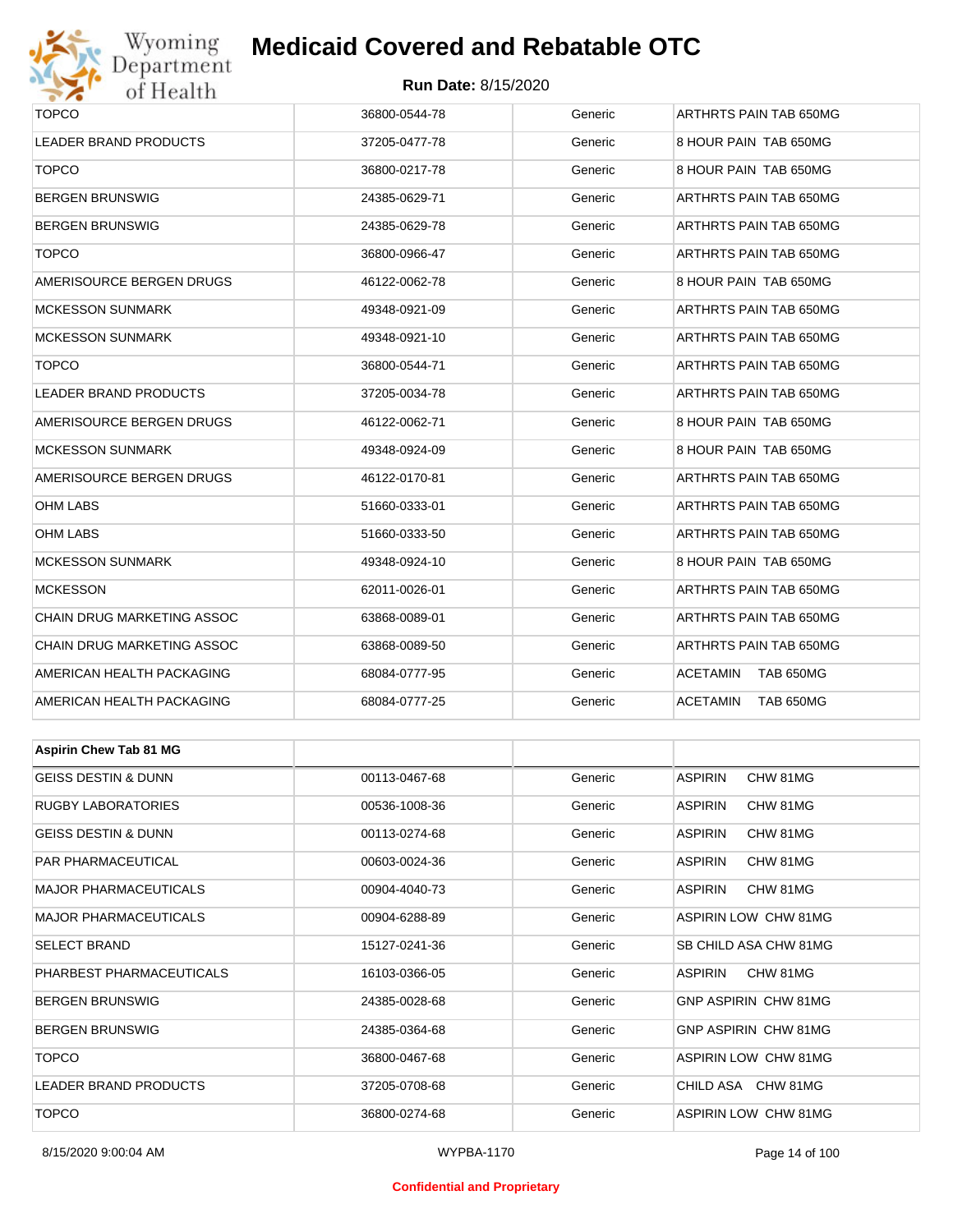#### **Run Date:** 8/15/2020

| Wyoming<br>Department        | <b>Medicaid Covered and Rebatable OTC</b> |         |                             |  |  |  |  |
|------------------------------|-------------------------------------------|---------|-----------------------------|--|--|--|--|
| of Health                    | <b>Run Date: 8/15/2020</b>                |         |                             |  |  |  |  |
| PHARBEST PHARMACEUTICALS     | 16103-0366-11                             | Generic | <b>ASPIRIN</b><br>CHW 81MG  |  |  |  |  |
| <b>LEADER BRAND PRODUCTS</b> | 37205-0369-68                             | Generic | <b>ASPIRIN</b><br>CHW 81MG  |  |  |  |  |
| <b>LEADER BRAND PRODUCTS</b> | 37205-0467-68                             | Generic | CHILD ASA CHW 81MG          |  |  |  |  |
| <b>MCKESSON SUNMARK</b>      | 49348-0191-07                             | Generic | SM CHILD ASA CHW 81MG       |  |  |  |  |
| <b>BERGEN BRUNSWIG</b>       | 24385-0278-68                             | Generic | <b>GNP ASPIRIN CHW 81MG</b> |  |  |  |  |
| <b>TOPCO</b>                 | 36800-0259-68                             | Generic | <b>ASPIRIN</b><br>CHW 81MG  |  |  |  |  |
| <b>MCKESSON SUNMARK</b>      | 49348-0498-07                             | Generic | SM ASPIRIN CHW 81MG         |  |  |  |  |
| <b>MCKESSON SUNMARK</b>      | 49348-0757-07                             | Generic | SM ASPIRIN CHW 81MG         |  |  |  |  |
| <b>TIME-CAP LABS</b>         | 49483-0334-63                             | Generic | <b>ASPIRIN LOW CHW 81MG</b> |  |  |  |  |
| <b>MCKESSON</b>              | 62011-0021-01                             | Generic | HM ASPIRIN CHW 81MG         |  |  |  |  |
| <b>MCKESSON</b>              | 62011-0212-01                             | Generic | HM ASPIRIN CHW 81MG         |  |  |  |  |
| <b>MCKESSON</b>              | 62011-0028-01                             | Generic | HM ASPIRIN CHW 81MG         |  |  |  |  |
| AUBURN PHARMACEUTICAL        | 62107-0026-36                             | Generic | CHILD ASA LS CHW 81MG       |  |  |  |  |

| <b>Aspirin Suppos 300 MG</b> |               |           |                |           |
|------------------------------|---------------|-----------|----------------|-----------|
| PERRIGO                      | 00574-7034-12 | Generic : | <b>ASPIRIN</b> | SUP 300MG |

| <b>Aspirin Suppos 600 MG</b> |               |         |                |           |
|------------------------------|---------------|---------|----------------|-----------|
| PERRIGO                      | 00574-7036-12 | Generic | <b>ASPIRIN</b> | SUP 600MG |

| Aspirin Tab 325 MG             |               |         |                                    |
|--------------------------------|---------------|---------|------------------------------------|
| <b>GEISS DESTIN &amp; DUNN</b> | 00113-0416-87 | Generic | <b>ASPIRIN</b><br><b>TAB 325MG</b> |
| <b>GEISS DESTIN &amp; DUNN</b> | 00113-0416-90 | Generic | <b>ASPIRIN</b><br><b>TAB 325MG</b> |
| <b>RUGBY LABORATORIES</b>      | 00536-3305-10 | Generic | <b>ASPIRIN</b><br><b>TAB 325MG</b> |
| <b>GEISS DESTIN &amp; DUNN</b> | 00113-0416-78 | Generic | <b>ASPIRIN</b><br><b>TAB 325MG</b> |
| <b>RUGBY LABORATORIES</b>      | 00536-1053-01 | Generic | <b>ASPIRIN</b><br><b>TAB 325MG</b> |
| <b>RUGBY LABORATORIES</b>      | 00536-1054-29 | Generic | <b>ASPIRIN</b><br><b>TAB 325MG</b> |
| <b>MAJOR PHARMACEUTICALS</b>   | 00904-2009-40 | Generic | <b>ASPIRIN</b><br><b>TAB 325MG</b> |
| <b>RUGBY LABORATORIES</b>      | 00536-1053-05 | Generic | <b>ASPIRIN</b><br><b>TAB 325MG</b> |
| <b>RUGBY LABORATORIES</b>      | 00536-3305-01 | Generic | <b>ASPIRIN</b><br><b>TAB 325MG</b> |
| <b>MAJOR PHARMACEUTICALS</b>   | 00904-2009-60 | Generic | <b>ASPIRIN</b><br><b>TAB 325MG</b> |
| <b>SELECT BRAND</b>            | 15127-0738-10 | Generic | SB ASPIRIN TAB 325MG               |
| <b>SELECT BRAND</b>            | 15127-0738-21 | Generic | SB ASPIRIN TAB 325MG               |
| PHARBEST PHARMACEUTICALS       | 16103-0365-08 | Generic | <b>ASPIRIN</b><br><b>TAB 325MG</b> |
| <b>SELECT BRAND</b>            | 15127-0738-01 | Generic | SB ASPIRIN TAB 325MG               |
| PHARBEST PHARMACEUTICALS       | 16103-0365-11 | Generic | <b>ASPIRIN</b><br><b>TAB 325MG</b> |
| <b>SELECT BRAND</b>            | 15127-0738-05 | Generic | SB ASPIRIN TAB 325MG               |

#### **Confidential and Proprietary**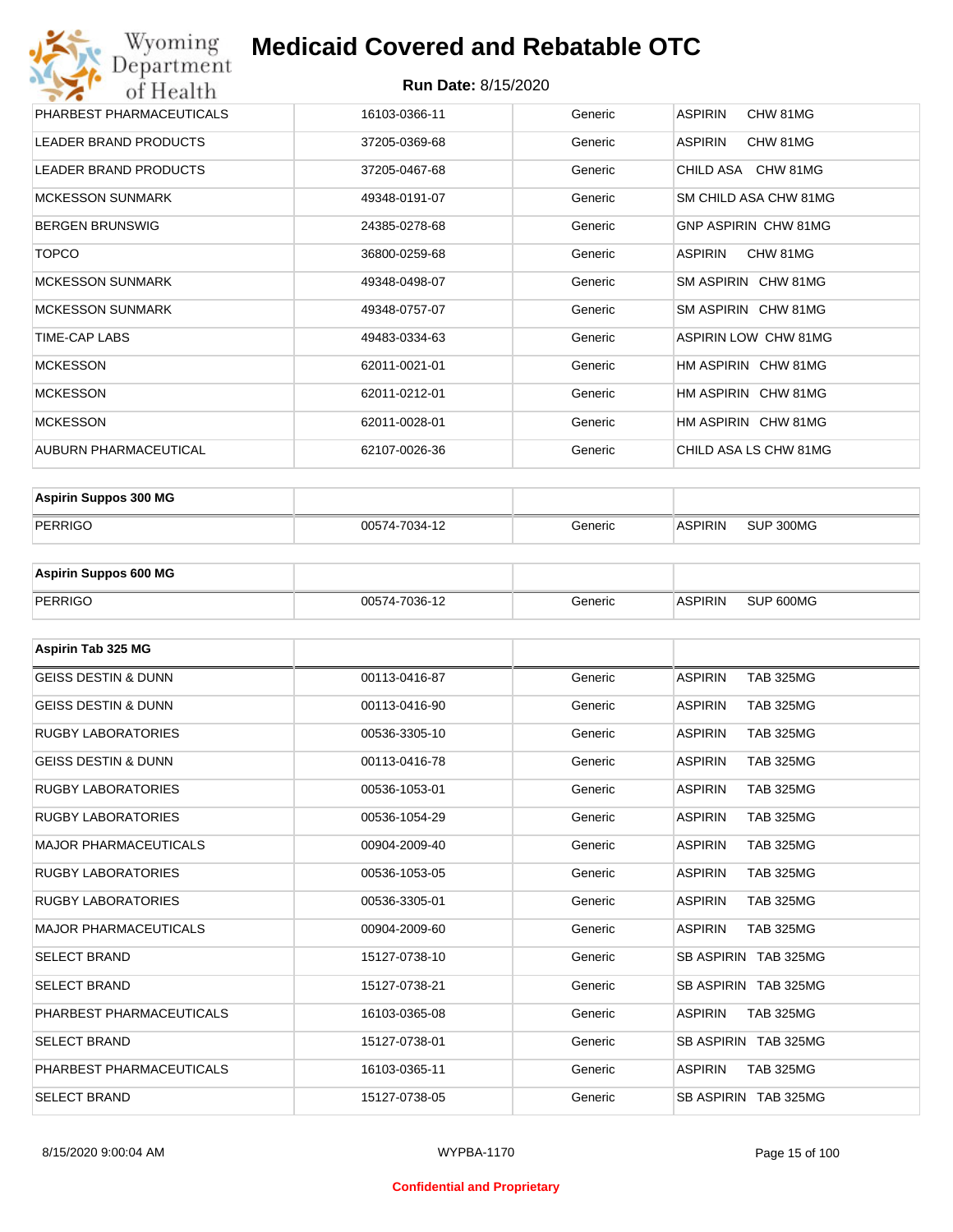

| MCKESSON SUNMARK           | 49348-0001-10 | Generic | SM ASPIRIN TAB 325MG               |
|----------------------------|---------------|---------|------------------------------------|
| <b>MCKESSON SUNMARK</b>    | 49348-0001-23 | Generic | SM ASPIRIN TAB 325MG               |
| TIME-CAP LABS              | 49483-0011-10 | Generic | <b>TAB 325MG</b><br><b>ASPIRIN</b> |
| <b>MCKESSON SUNMARK</b>    | 49348-0001-14 | Generic | SM ASPIRIN TAB 325MG               |
| <b>MCKESSON</b>            | 62011-0020-01 | Generic | HM ASPIRIN TAB 325MG               |
| CHAIN DRUG MARKETING ASSOC | 63868-0352-03 | Generic | OC ASPIRIN TAB 325MG               |
| CHAIN DRUG MARKETING ASSOC | 63868-0352-10 | Generic | OC ASPIRIN TAB 325MG               |

| <b>RUGBY LABORATORIES</b><br><b>ASPIRIN</b><br>TAB 325MG EC<br>00536-3313-01<br>Generic<br><b>PAR PHARMACEUTICAL</b><br><b>ASPIRIN</b><br>TAB 325MG EC<br>00603-0168-21<br>Generic<br><b>RUGBY LABORATORIES</b><br>Generic<br><b>ASPIRIN</b><br>TAB 325MG EC<br>00536-3313-10<br><b>PAR PHARMACEUTICAL</b><br>00603-0169-21<br>Generic<br><b>ASPIRIN</b><br>TAB 325MG EC<br><b>PAR PHARMACEUTICAL</b><br><b>ASPIRIN</b><br>TAB 325MG EC<br>00603-0169-32<br>Generic<br><b>MAJOR PHARMACEUTICALS</b><br>00904-2011-59<br>Generic<br><b>ASPIRIN</b><br>TAB 325MG EC<br><b>MAJOR PHARMACEUTICALS</b><br><b>ASPIRIN</b><br>TAB 325MG EC<br>00904-2013-60<br>Generic<br><b>ASPIRIN</b><br><b>MAJOR PHARMACEUTICALS</b><br>00904-2013-80<br>TAB 325MG EC<br>Generic<br><b>MAJOR PHARMACEUTICALS</b><br>Generic<br><b>ASPIRIN</b><br>TAB 325MG EC<br>00904-2013-72<br>PHARBEST PHARMACEUTICALS<br>16103-0357-11<br>Generic<br><b>ASPIRIN</b><br>TAB 325MG EC<br>GNP ASPIRIN TAB 325MG EC<br><b>BERGEN BRUNSWIG</b><br>Generic<br>24385-0429-02<br><b>BERGEN BRUNSWIG</b><br>24385-0429-90<br><b>GNP ASPIRIN TAB 325MG EC</b><br>Generic<br>PHARBEST PHARMACEUTICALS<br>Generic<br><b>ASPIRIN</b><br>TAB 325MG EC<br>16103-0357-08<br>LEADER BRAND PRODUCTS<br>37205-0429-87<br>Generic<br><b>ASPIRIN</b><br>TAB 325MG EC<br><b>TOPCO</b><br><b>ASPIRIN</b><br>TAB 325MG EC<br>36800-0429-02<br>Generic<br><b>LEADER BRAND PRODUCTS</b><br>37205-0429-96<br><b>ASPIRIN</b><br>TAB 325MG EC<br>Generic<br><b>MCKESSON SUNMARK</b><br>Generic<br>SM ASPIRIN TAB 325MG EC<br>49348-0937-14<br>TIME-CAP LABS<br>49483-0331-10<br>Generic<br><b>ASPIRIN</b><br>TAB 325MG EC<br><b>MCKESSON SUNMARK</b><br>SM ASPIRIN TAB 325MG EC<br>49348-0937-82<br>Generic<br><b>TIME-CAP LABS</b><br>49483-0331-01<br>Generic<br><b>ASPIRIN</b><br>TAB 325MG EC<br><b>WAL-MART</b><br>EQ ASPIRIN TAB 325MG EC<br>50844-0227-12<br>Generic<br><b>MCKESSON</b><br>62011-0040-01<br>Generic<br><b>ASPIRIN</b><br>TAB 325MG EC<br>MCKESSON PACKAGING SERVICES<br><b>ASPIRIN</b><br>TAB 325MG EC<br>63739-0523-01<br>Generic<br><b>ECPIRIN</b><br>AUBURN PHARMACEUTICAL<br>TAB 325MG EC<br>62107-0028-32<br>Generic<br>AUBURN PHARMACEUTICAL<br><b>ECPIRIN</b><br>TAB 325MG EC<br>62107-0028-01<br>Generic | Aspirin Tab Delayed Release 325 MG |  |  |
|------------------------------------------------------------------------------------------------------------------------------------------------------------------------------------------------------------------------------------------------------------------------------------------------------------------------------------------------------------------------------------------------------------------------------------------------------------------------------------------------------------------------------------------------------------------------------------------------------------------------------------------------------------------------------------------------------------------------------------------------------------------------------------------------------------------------------------------------------------------------------------------------------------------------------------------------------------------------------------------------------------------------------------------------------------------------------------------------------------------------------------------------------------------------------------------------------------------------------------------------------------------------------------------------------------------------------------------------------------------------------------------------------------------------------------------------------------------------------------------------------------------------------------------------------------------------------------------------------------------------------------------------------------------------------------------------------------------------------------------------------------------------------------------------------------------------------------------------------------------------------------------------------------------------------------------------------------------------------------------------------------------------------------------------------------------------------------------------------------------------------------------------------------------------------------------------------------------------------------------------------------------------------|------------------------------------|--|--|
|                                                                                                                                                                                                                                                                                                                                                                                                                                                                                                                                                                                                                                                                                                                                                                                                                                                                                                                                                                                                                                                                                                                                                                                                                                                                                                                                                                                                                                                                                                                                                                                                                                                                                                                                                                                                                                                                                                                                                                                                                                                                                                                                                                                                                                                                              |                                    |  |  |
|                                                                                                                                                                                                                                                                                                                                                                                                                                                                                                                                                                                                                                                                                                                                                                                                                                                                                                                                                                                                                                                                                                                                                                                                                                                                                                                                                                                                                                                                                                                                                                                                                                                                                                                                                                                                                                                                                                                                                                                                                                                                                                                                                                                                                                                                              |                                    |  |  |
|                                                                                                                                                                                                                                                                                                                                                                                                                                                                                                                                                                                                                                                                                                                                                                                                                                                                                                                                                                                                                                                                                                                                                                                                                                                                                                                                                                                                                                                                                                                                                                                                                                                                                                                                                                                                                                                                                                                                                                                                                                                                                                                                                                                                                                                                              |                                    |  |  |
|                                                                                                                                                                                                                                                                                                                                                                                                                                                                                                                                                                                                                                                                                                                                                                                                                                                                                                                                                                                                                                                                                                                                                                                                                                                                                                                                                                                                                                                                                                                                                                                                                                                                                                                                                                                                                                                                                                                                                                                                                                                                                                                                                                                                                                                                              |                                    |  |  |
|                                                                                                                                                                                                                                                                                                                                                                                                                                                                                                                                                                                                                                                                                                                                                                                                                                                                                                                                                                                                                                                                                                                                                                                                                                                                                                                                                                                                                                                                                                                                                                                                                                                                                                                                                                                                                                                                                                                                                                                                                                                                                                                                                                                                                                                                              |                                    |  |  |
|                                                                                                                                                                                                                                                                                                                                                                                                                                                                                                                                                                                                                                                                                                                                                                                                                                                                                                                                                                                                                                                                                                                                                                                                                                                                                                                                                                                                                                                                                                                                                                                                                                                                                                                                                                                                                                                                                                                                                                                                                                                                                                                                                                                                                                                                              |                                    |  |  |
|                                                                                                                                                                                                                                                                                                                                                                                                                                                                                                                                                                                                                                                                                                                                                                                                                                                                                                                                                                                                                                                                                                                                                                                                                                                                                                                                                                                                                                                                                                                                                                                                                                                                                                                                                                                                                                                                                                                                                                                                                                                                                                                                                                                                                                                                              |                                    |  |  |
|                                                                                                                                                                                                                                                                                                                                                                                                                                                                                                                                                                                                                                                                                                                                                                                                                                                                                                                                                                                                                                                                                                                                                                                                                                                                                                                                                                                                                                                                                                                                                                                                                                                                                                                                                                                                                                                                                                                                                                                                                                                                                                                                                                                                                                                                              |                                    |  |  |
|                                                                                                                                                                                                                                                                                                                                                                                                                                                                                                                                                                                                                                                                                                                                                                                                                                                                                                                                                                                                                                                                                                                                                                                                                                                                                                                                                                                                                                                                                                                                                                                                                                                                                                                                                                                                                                                                                                                                                                                                                                                                                                                                                                                                                                                                              |                                    |  |  |
|                                                                                                                                                                                                                                                                                                                                                                                                                                                                                                                                                                                                                                                                                                                                                                                                                                                                                                                                                                                                                                                                                                                                                                                                                                                                                                                                                                                                                                                                                                                                                                                                                                                                                                                                                                                                                                                                                                                                                                                                                                                                                                                                                                                                                                                                              |                                    |  |  |
|                                                                                                                                                                                                                                                                                                                                                                                                                                                                                                                                                                                                                                                                                                                                                                                                                                                                                                                                                                                                                                                                                                                                                                                                                                                                                                                                                                                                                                                                                                                                                                                                                                                                                                                                                                                                                                                                                                                                                                                                                                                                                                                                                                                                                                                                              |                                    |  |  |
|                                                                                                                                                                                                                                                                                                                                                                                                                                                                                                                                                                                                                                                                                                                                                                                                                                                                                                                                                                                                                                                                                                                                                                                                                                                                                                                                                                                                                                                                                                                                                                                                                                                                                                                                                                                                                                                                                                                                                                                                                                                                                                                                                                                                                                                                              |                                    |  |  |
|                                                                                                                                                                                                                                                                                                                                                                                                                                                                                                                                                                                                                                                                                                                                                                                                                                                                                                                                                                                                                                                                                                                                                                                                                                                                                                                                                                                                                                                                                                                                                                                                                                                                                                                                                                                                                                                                                                                                                                                                                                                                                                                                                                                                                                                                              |                                    |  |  |
|                                                                                                                                                                                                                                                                                                                                                                                                                                                                                                                                                                                                                                                                                                                                                                                                                                                                                                                                                                                                                                                                                                                                                                                                                                                                                                                                                                                                                                                                                                                                                                                                                                                                                                                                                                                                                                                                                                                                                                                                                                                                                                                                                                                                                                                                              |                                    |  |  |
|                                                                                                                                                                                                                                                                                                                                                                                                                                                                                                                                                                                                                                                                                                                                                                                                                                                                                                                                                                                                                                                                                                                                                                                                                                                                                                                                                                                                                                                                                                                                                                                                                                                                                                                                                                                                                                                                                                                                                                                                                                                                                                                                                                                                                                                                              |                                    |  |  |
|                                                                                                                                                                                                                                                                                                                                                                                                                                                                                                                                                                                                                                                                                                                                                                                                                                                                                                                                                                                                                                                                                                                                                                                                                                                                                                                                                                                                                                                                                                                                                                                                                                                                                                                                                                                                                                                                                                                                                                                                                                                                                                                                                                                                                                                                              |                                    |  |  |
|                                                                                                                                                                                                                                                                                                                                                                                                                                                                                                                                                                                                                                                                                                                                                                                                                                                                                                                                                                                                                                                                                                                                                                                                                                                                                                                                                                                                                                                                                                                                                                                                                                                                                                                                                                                                                                                                                                                                                                                                                                                                                                                                                                                                                                                                              |                                    |  |  |
|                                                                                                                                                                                                                                                                                                                                                                                                                                                                                                                                                                                                                                                                                                                                                                                                                                                                                                                                                                                                                                                                                                                                                                                                                                                                                                                                                                                                                                                                                                                                                                                                                                                                                                                                                                                                                                                                                                                                                                                                                                                                                                                                                                                                                                                                              |                                    |  |  |
|                                                                                                                                                                                                                                                                                                                                                                                                                                                                                                                                                                                                                                                                                                                                                                                                                                                                                                                                                                                                                                                                                                                                                                                                                                                                                                                                                                                                                                                                                                                                                                                                                                                                                                                                                                                                                                                                                                                                                                                                                                                                                                                                                                                                                                                                              |                                    |  |  |
|                                                                                                                                                                                                                                                                                                                                                                                                                                                                                                                                                                                                                                                                                                                                                                                                                                                                                                                                                                                                                                                                                                                                                                                                                                                                                                                                                                                                                                                                                                                                                                                                                                                                                                                                                                                                                                                                                                                                                                                                                                                                                                                                                                                                                                                                              |                                    |  |  |
|                                                                                                                                                                                                                                                                                                                                                                                                                                                                                                                                                                                                                                                                                                                                                                                                                                                                                                                                                                                                                                                                                                                                                                                                                                                                                                                                                                                                                                                                                                                                                                                                                                                                                                                                                                                                                                                                                                                                                                                                                                                                                                                                                                                                                                                                              |                                    |  |  |
|                                                                                                                                                                                                                                                                                                                                                                                                                                                                                                                                                                                                                                                                                                                                                                                                                                                                                                                                                                                                                                                                                                                                                                                                                                                                                                                                                                                                                                                                                                                                                                                                                                                                                                                                                                                                                                                                                                                                                                                                                                                                                                                                                                                                                                                                              |                                    |  |  |
|                                                                                                                                                                                                                                                                                                                                                                                                                                                                                                                                                                                                                                                                                                                                                                                                                                                                                                                                                                                                                                                                                                                                                                                                                                                                                                                                                                                                                                                                                                                                                                                                                                                                                                                                                                                                                                                                                                                                                                                                                                                                                                                                                                                                                                                                              |                                    |  |  |
|                                                                                                                                                                                                                                                                                                                                                                                                                                                                                                                                                                                                                                                                                                                                                                                                                                                                                                                                                                                                                                                                                                                                                                                                                                                                                                                                                                                                                                                                                                                                                                                                                                                                                                                                                                                                                                                                                                                                                                                                                                                                                                                                                                                                                                                                              |                                    |  |  |
|                                                                                                                                                                                                                                                                                                                                                                                                                                                                                                                                                                                                                                                                                                                                                                                                                                                                                                                                                                                                                                                                                                                                                                                                                                                                                                                                                                                                                                                                                                                                                                                                                                                                                                                                                                                                                                                                                                                                                                                                                                                                                                                                                                                                                                                                              |                                    |  |  |

| Aspirin Tab Delayed Release 81 MG |               |         |                |             |
|-----------------------------------|---------------|---------|----------------|-------------|
| <b>RUGBY LABORATORIES</b>         | 00536-1004-10 | Beneric | <b>ASPIRIN</b> | TAB 81MG EC |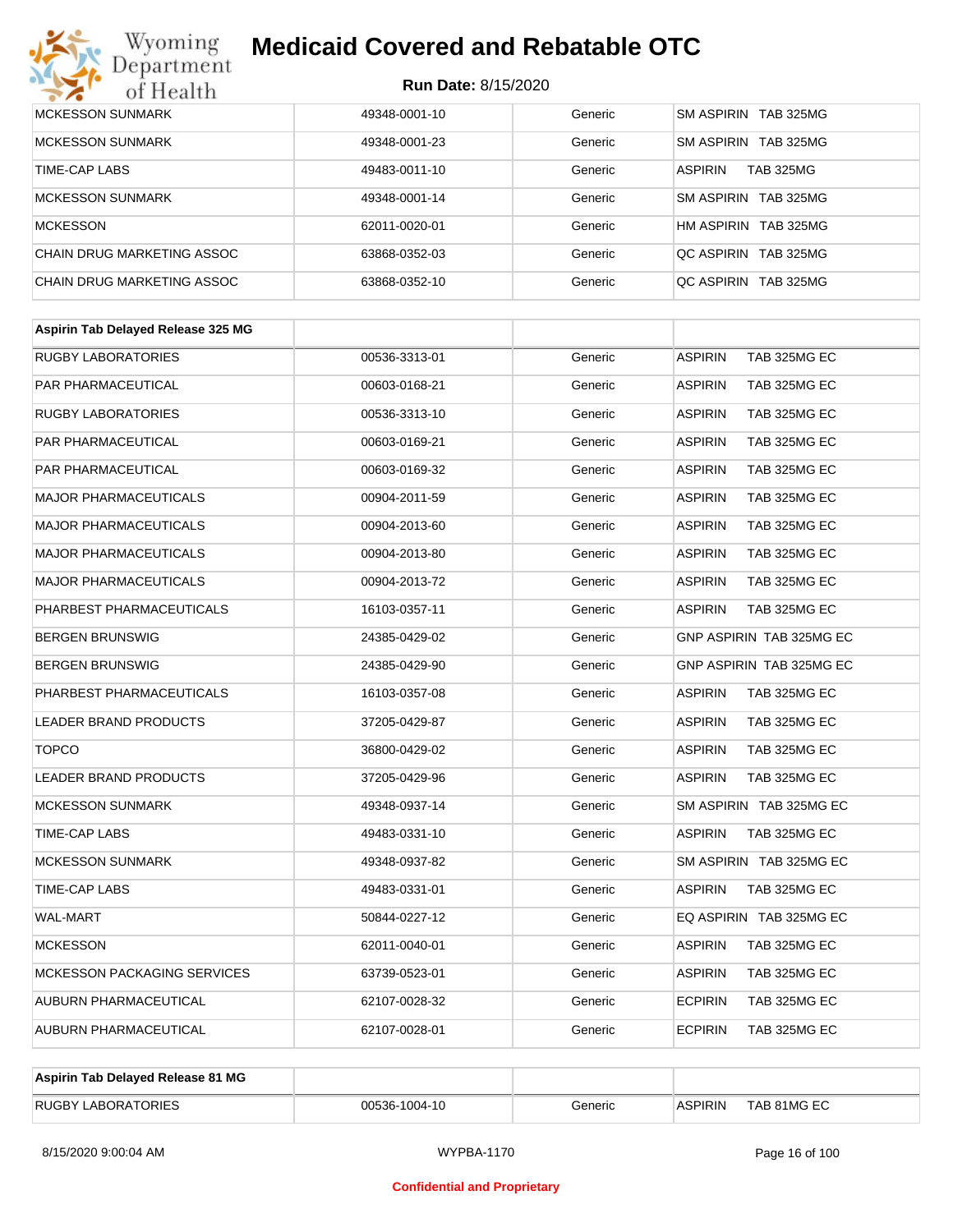| PAR PHARMACEUTICAL                 | 00603-0026-22 | Generic | <b>ASPIRIN LOW TAB 81MG EC</b> |
|------------------------------------|---------------|---------|--------------------------------|
| PAR PHARMACEUTICAL                 | 00603-0026-32 | Generic | ASPIRIN LOW TAB 81MG EC        |
| RUGBY LABORATORIES                 | 00536-1004-41 | Generic | ASPIRIN<br>TAB 81MG EC         |
| MAJOR PHARMACEUTICALS              | 00904-7704-80 | Generic | ASPIR-LOW TAB 81MG EC          |
| SELECT BRAND                       | 15127-0228-65 | Generic | <b>ASPIRIN</b><br>TAB 81MG EC  |
| SELECT BRAND                       | 15127-0228-94 | Generic | ASPIRIN LOW TAB 81MG EC        |
| PHARBEST PHARMACEUTICALS           | 16103-0356-09 | Generic | <b>ASPIRIN</b><br>TAB 81MG EC  |
| PHARBEST PHARMACEUTICALS           | 16103-0356-11 | Generic | <b>ASPIRIN</b><br>TAB 81MG EC  |
| <b>MAJOR PHARMACEUTICALS</b>       | 00904-7704-18 | Generic | ASPIR-LOW TAB 81MG EC          |
| <b>TOPCO</b>                       | 36800-0277-48 | Generic | ASPIRIN LOW TAB 81MG EC        |
| <b>MAJOR PHARMACEUTICALS</b>       | 00904-7704-70 | Generic | ASPIR-LOW TAB 81MG EC          |
| AMERISOURCE BERGEN DRUGS           | 46122-0182-48 | Generic | GNP ASPIRIN TAB 81MG EC        |
| AMERISOURCE BERGEN DRUGS           | 46122-0180-76 | Generic | ASPIRIN LOW TAB 81MG EC        |
| TIME-CAP LABS                      | 49483-0387-12 | Generic | ASPIRIN LOW TAB 81MG EC        |
| AMERISOURCE BERGEN DRUGS           | 46122-0180-87 | Generic | ASPIRIN LOW TAB 81MG EC        |
| <b>MCKESSON SUNMARK</b>            | 49348-0980-15 | Generic | SM ASPIRIN TAB 81MG EC         |
| <b>MCKESSON SUNMARK</b>            | 49348-0980-23 | Generic | SM ASPIRIN TAB 81MG EC         |
| MCKESSON SUNMARK                   | 49348-0980-53 | Generic | SM ASPIRIN TAB 81MG EC         |
| <b>MCKESSON SUNMARK</b>            | 49348-0981-15 | Generic | SM ASPIRIN TAB 81MG EC         |
| TIME-CAP LABS                      | 49483-0387-10 | Generic | ASPIRIN LOW TAB 81MG EC        |
| <b>MCKESSON</b>                    | 62011-0003-01 | Generic | ASPIRIN LOW TAB 81MG EC        |
| <b>MCKESSON</b>                    | 62011-0019-01 | Generic | ASPIRIN LOW TAB 81MG EC        |
| <b>MCKESSON PACKAGING SERVICES</b> | 63739-0522-01 | Generic | <b>ASPIRIN</b><br>TAB 81MG EC  |
| <b>MCKESSON PACKAGING SERVICES</b> | 63739-0522-10 | Generic | <b>ASPIRIN</b><br>TAB 81MG EC  |
| AUBURN PHARMACEUTICAL              | 62107-0027-26 | Generic | ASPIRIN 81 TAB 81MG EC         |
| AUBURN PHARMACEUTICAL              | 62107-0027-32 | Generic | ASPIRIN 81 TAB 81MG EC         |

| Magnesium Salicylate Tab 500 MG |               |         |                              |
|---------------------------------|---------------|---------|------------------------------|
| <b>SELECT BRAND</b>             | 15127-0448-24 | Generic | <b>SB BACKACHE TAB 500MG</b> |
| <b>ANTACIDS</b>                 |               |         |                              |

| Alum & Mag Hydroxide-Simethicone Chew<br>Tab 200-200-25 MG |               |         |                        |
|------------------------------------------------------------|---------------|---------|------------------------|
| MAJOR PHARMACEUTICALS                                      | 00904-0478-60 | Generic | MINTOX PLUS CHW        |
| RUGBY LABORATORIES                                         | 00536-1011-01 | Generic | <b>CHW</b><br>ALMACONE |

| Alum & Mag Hydroxide-Simethicone Susp<br>200-200-20 MG/5ML |               |         |                          |
|------------------------------------------------------------|---------------|---------|--------------------------|
| PERRIGO                                                    | 00113-0357-40 | Generic | ANTACID PLUS SUS GAS REL |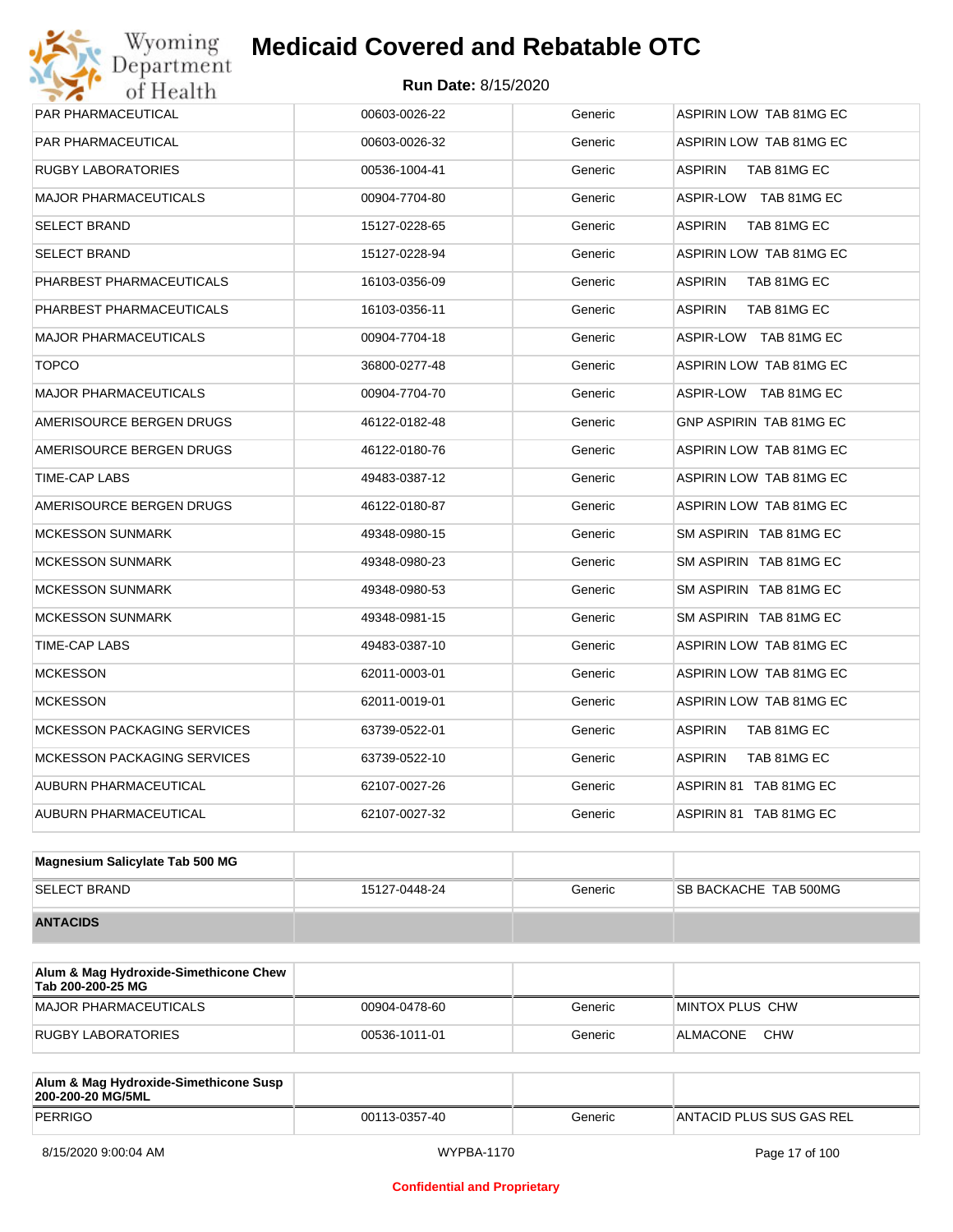

| Wyoming                           | <b>Medicaid Covered and Rebatable OTC</b> |         |                                     |  |
|-----------------------------------|-------------------------------------------|---------|-------------------------------------|--|
| Department<br>of Health           | <b>Run Date: 8/15/2020</b>                |         |                                     |  |
| <b>PERRIGO</b>                    | 00113-0851-40                             | Generic | <b>ANTACID</b><br>SUS               |  |
| PHARMACEUTICAL ASSOCIATES         | 00121-1761-30                             | Generic | MAG-AL PLUS LIO                     |  |
| <b>RUGBY LABORATORIES</b>         | 00536-0025-83                             | Generic | <b>ALMACONE</b><br><b>SUS</b>       |  |
| <b>RUGBY LABORATORIES</b>         | 00536-1945-83                             | Generic | <b>SUS</b><br><b>RULOX</b>          |  |
| <b>MAJOR PHARMACEUTICALS</b>      | 00904-5721-14                             | Generic | <b>MINTOX</b><br>SUS                |  |
| <b>MAJOR PHARMACEUTICALS</b>      | 00904-0004-14                             | Generic | MI-ACID<br><b>SUS</b>               |  |
| <b>SELECT BRAND</b>               | 15127-0883-52                             | Generic | SB ANTACID/ SUS ANTIGAS             |  |
| <b>BERGEN BRUNSWIG</b>            | 24385-0357-40                             | Generic | <b>GNP MASANTI SUS REG ST</b>       |  |
| <b>TOPCO</b>                      | 36800-0851-40                             | Generic | <b>ANTACID FAST SUS RELIEF</b>      |  |
| <b>TOPCO</b>                      | 36800-0357-40                             | Generic | ANTACID PLUS SUS GAS REL            |  |
| <b>LEADER BRAND PRODUCTS</b>      | 37205-0530-40                             | Generic | ANTACID FAST SUS ACTING             |  |
| <b>MCKESSON SUNMARK</b>           | 49348-0019-39                             | Generic | SM ANTACID/ SUS ANTIGAS             |  |
| <b>MCKESSON SUNMARK</b>           | 49348-0020-39                             | Generic | SM ANTACID SUS ANTI-GAS             |  |
| <b>BERGEN BRUNSWIG</b>            | 24385-0356-40                             | Generic | <b>GNP ANTACID SUS ANTI-GAS</b>     |  |
| <b>LEADER BRAND PRODUCTS</b>      | 37205-0314-40                             | Generic | <b>ANTACID</b><br><b>SUS REG ST</b> |  |
| <b>MCKESSON</b>                   | 62011-0147-01                             | Generic | HM ANTACID SUS ANTI-GAS             |  |
| <b>MCKESSON</b>                   | 62011-0148-01                             | Generic | HM ANTACID SUS ANTI-GAS             |  |
| <b>CHAIN DRUG MARKETING ASSOC</b> | 63868-0694-57                             | Generic | QC ANTACID SUS                      |  |
| <b>CHAIN DRUG MARKETING ASSOC</b> | 63868-0712-57                             | Generic | QC ANTACID SUS ANTI-GAS             |  |

| Alum & Mag Hydroxide-Simethicone Susp<br>400-400-40 MG/5ML |               |         |                                       |
|------------------------------------------------------------|---------------|---------|---------------------------------------|
| PERRIGO PHARMACEUTICALS                                    | 00113-0588-40 | Generic | <b>ANTACID</b><br><b>SUS ANTI-GAS</b> |
| <b>GEISS DESTIN &amp; DUNN</b>                             | 00113-0340-40 | Generic | ANTACID PLUS SUS GAS REL              |
| PHARMACEUTICAL ASSOCIATES                                  | 00121-1762-30 | Generic | MAG-AL PLUS LIO XS                    |
| <b>MAJOR PHARMACEUTICALS</b>                               | 00904-0005-14 | Generic | MI-ACID<br><b>SUS MAX ST</b>          |
| <b>MAJOR PHARMACEUTICALS</b>                               | 00904-5725-14 | Generic | <b>MINTOX</b><br><b>SUS MAX ST</b>    |
| <b>RUGBY LABORATORIES</b>                                  | 00536-0015-83 | Generic | ALMACONE DBL SUS STRENGTH             |
| <b>BERGEN BRUNSWIG</b>                                     | 24385-0362-40 | Generic | <b>GNP ANTACID SUS CHERRY</b>         |
| <b>LEADER BRAND PRODUCTS</b>                               | 37205-0536-40 | Generic | <b>ANTACID</b><br><b>SUS MAX ST</b>   |
| <b>BERGEN BRUNSWIG</b>                                     | 24385-0340-40 | Generic | <b>GNP MASANTI SUS MAX ST</b>         |
| <b>TOPCO</b>                                               | 36800-0340-40 | Generic | ANTACID PLUS SUS ANTI-GAS             |
| <b>TOPCO</b>                                               | 36800-0588-40 | Generic | <b>ANTACID</b><br><b>SUS MAX ST</b>   |
| <b>SELECT BRAND</b>                                        | 15127-0745-52 | Generic | ANTACID/ANTI SUS - GAS DS             |
| <b>LEADER BRAND PRODUCTS</b>                               | 37205-0535-40 | Generic | <b>ANTACID</b><br><b>SUS MAX ST</b>   |
| <b>MCKESSON</b>                                            | 62011-0122-01 | Generic | <b>ADVANCED</b><br><b>SUS ANTACID</b> |
| <b>MCKESSON</b>                                            | 62011-0149-01 | Generic | HM ANTACID SUS ANTI-GAS               |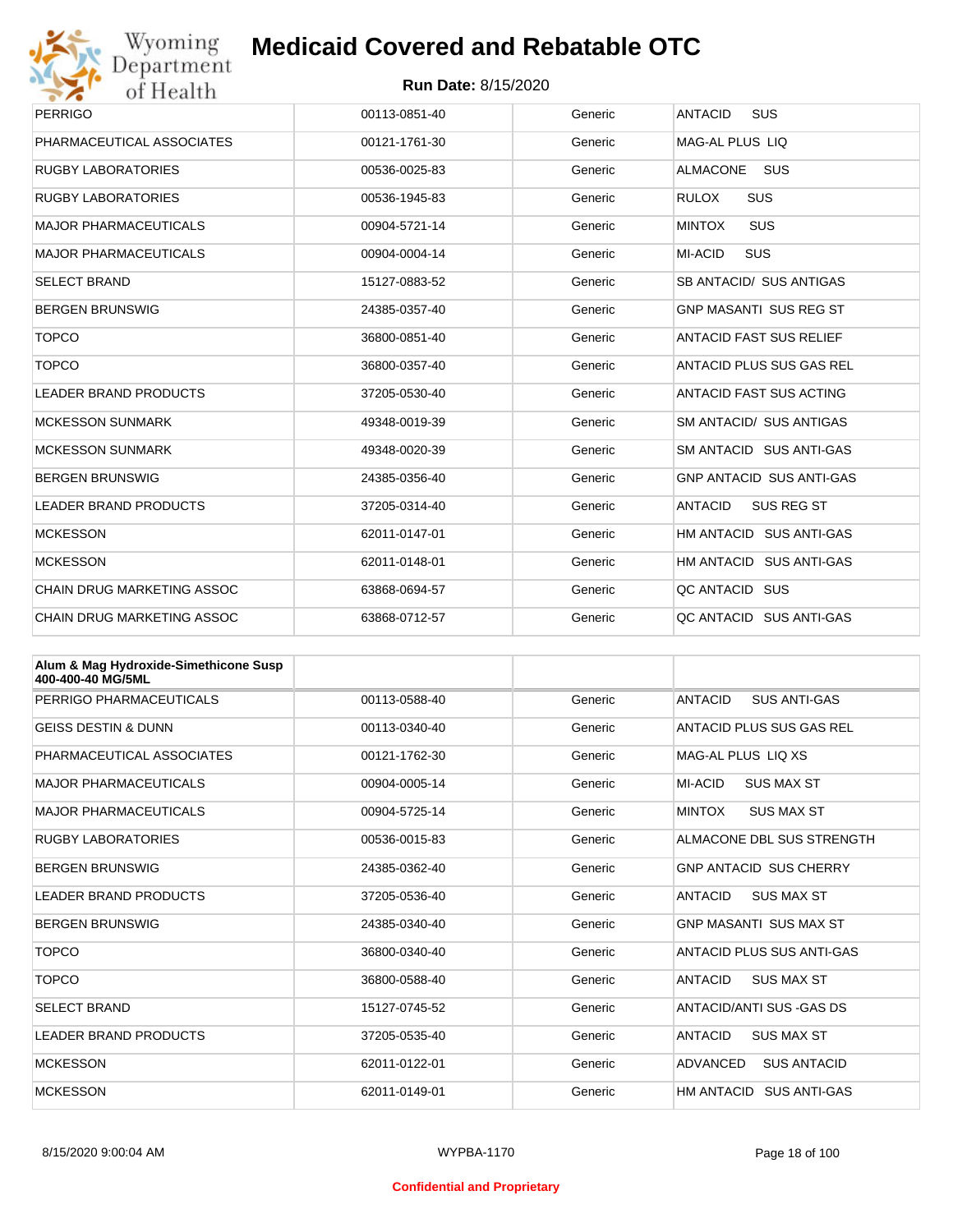

| Aluminum & Magnesium Hydroxides Susp<br>200-200 MG/5ML                  |               |              |                                      |
|-------------------------------------------------------------------------|---------------|--------------|--------------------------------------|
| PHARMACEUTICAL ASSOCIATES                                               | 00121-1760-30 | <b>Brand</b> | MAG-AL<br>LIQ                        |
| Aluminum Hydroxide Gel Susp 320                                         |               |              |                                      |
| MG/5ML<br><b>RUGBY LABORATORIES</b>                                     | 00536-0091-85 | Generic      | ALUM HYDROX SUS 320/5ML              |
|                                                                         |               |              |                                      |
| Aluminum Hydroxide-Magnesium<br>Carbonate Chew Tab 160-105 MG           |               |              |                                      |
| GLAXO CONSUMER HEALTHCARE L.P.                                          | 00135-0098-26 | <b>Brand</b> | <b>GAVISCON</b><br><b>CHW EX-STR</b> |
| GLAXO CONSUMER HEALTHCARE L.P.                                          | 00135-0430-03 | <b>Brand</b> | <b>GAVISCON</b><br><b>CHW EX-STR</b> |
| <b>MAJOR PHARMACEUTICALS</b>                                            | 00904-5365-60 | Generic      | <b>ACID GONE</b><br><b>CHW</b>       |
| AMERISOURCE BERGEN DRUGS                                                | 46122-0150-78 | Generic      | GNP ANTACID CHW 160-105              |
| Aluminum Hydroxide-Magnesium                                            |               |              |                                      |
| Carbonate Susp 508-475 MG/10ML<br><b>GLAXO CONSUMER HEALTHCARE L.P.</b> | 00135-0095-41 | <b>Brand</b> | <b>GAVISCON</b><br>SUS               |
|                                                                         |               |              |                                      |
| Aluminum Hydroxide-Magnesium<br>Carbonate Susp 95-358 MG/15ML           |               |              |                                      |
| GLAXO CONSUMER HEALTHCARE L.P.                                          | 00135-0094-41 | <b>Brand</b> | <b>GAVISCON</b><br>SUS               |
| <b>MAJOR PHARMACEUTICALS</b>                                            | 00904-7727-14 | Generic      | SUS<br>ACID GONE                     |
| Aluminum Hydroxide-Magnesium                                            |               |              |                                      |
| Trisilicate Chew Tab 80-14.2 MG                                         |               |              |                                      |
| GLAXO CONSUMER HEALTHCARE L.P.                                          | 00135-0096-26 | <b>Brand</b> | <b>GAVISCON</b><br><b>CHW</b>        |
| <b>Calcium Carbonate (Antacid) Chew Tab</b><br>1000 MG                  |               |              |                                      |
| GLAXO CONSUMER HEALTHCARE L.P.                                          | 00135-0118-14 | <b>Brand</b> | TUMS ULTRA<br><b>CHW 1000MG</b>      |
| <b>GLAXO CONSUMER HEALTHCARE L.P.</b>                                   | 00135-0118-83 | <b>Brand</b> | TUMS ULTRA CHW 1000MG                |
| GLAXO CONSUMER HEALTHCARE L.P.                                          | 00135-0180-02 | <b>Brand</b> | TUMS ULTRA CHW 1000MG                |
| GLAXO CONSUMER HEALTHCARE L.P.                                          | 00135-0181-14 | <b>Brand</b> | TUMS ULTRA CHW 1000MG                |
| GLAXO CONSUMER HEALTHCARE L.P.                                          | 00135-0180-14 | Brand        | TUMS ULTRA CHW 1000MG                |
| GLAXO CONSUMER HEALTHCARE L.P.                                          | 00135-0181-01 | <b>Brand</b> | TUMS ULTRA CHW 1000MG                |
| GLAXO CONSUMER HEALTHCARE L.P.                                          | 00135-0181-02 | Brand        | TUMS ULTRA CHW 1000MG                |
| GLAXO CONSUMER HEALTHCARE L.P.                                          | 00135-0181-03 | <b>Brand</b> | TUMS ULTRA CHW 1000MG                |
| GLAXO CONSUMER HEALTHCARE L.P.                                          | 00135-0228-01 | Brand        | TUMS ULTRA CHW 1000MG                |
| PERRIGO PHARMACEUTICALS                                                 | 00113-0595-23 | Generic      | CAL ANTACID CHW 1000MG               |
| GLAXO CONSUMER HEALTHCARE L.P.                                          | 00135-0181-05 | Brand        | TUMS ULTRA CHW 1000MG                |
| LEADER BRAND PRODUCTS                                                   | 37205-0333-69 | Generic      | CAL ANTACID CHW 1000MG               |
| <b>TOPCO</b>                                                            | 36800-0595-23 | Generic      | CALC ANTACID CHW 1000MG              |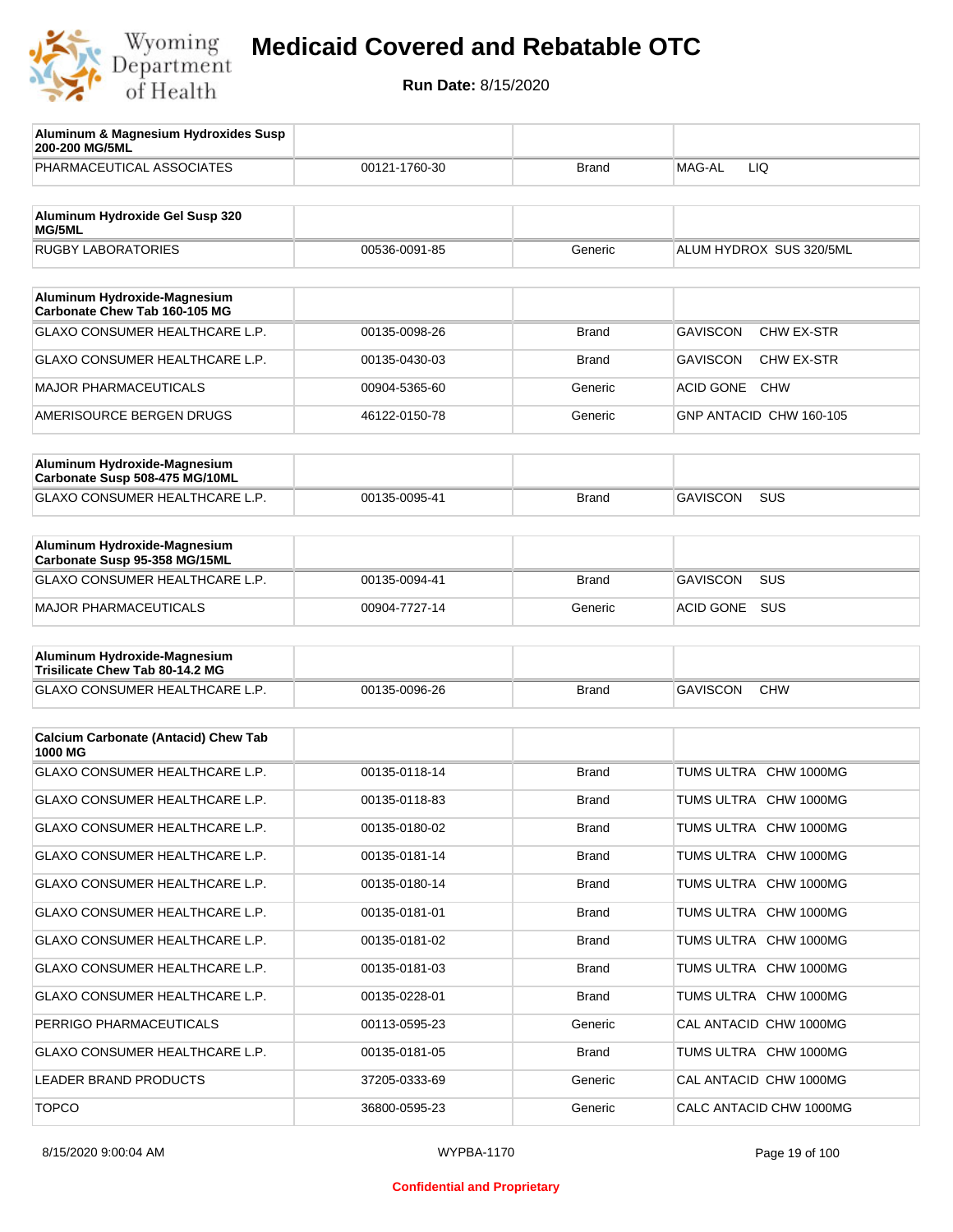Wyoming



| Calcium Carbonate (Antacid) Chew Tab<br>750 MG |               |              |                              |
|------------------------------------------------|---------------|--------------|------------------------------|
| <b>GLAXO CONSUMER HEALTHCARE L.P.</b>          | 00135-0074-07 | <b>Brand</b> | TUMS EXTRA CHW 750MG         |
| GLAXO CONSUMER HEALTHCARE L.P.                 | 00135-0074-22 | <b>Brand</b> | TUMS EXTRA CHW 750MG         |
| <b>GLAXO CONSUMER HEALTHCARE L.P.</b>          | 00135-0140-03 | <b>Brand</b> | CHW 750MG<br>TUMS E-X        |
| GLAXO CONSUMER HEALTHCARE L.P.                 | 00135-0178-02 | <b>Brand</b> | TUMS E-X<br>CHW 750MG        |
| GLAXO CONSUMER HEALTHCARE L.P.                 | 00135-0178-03 | <b>Brand</b> | <b>CHW 750MG</b><br>TUMS F-X |
| <b>GLAXO CONSUMER HEALTHCARE L.P.</b>          | 00135-0178-08 | <b>Brand</b> | CHW 750MG<br>TUMS E-X        |
| PERRIGO PHARMACEUTICALS                        | 00113-0468-80 | Generic      | CHW 750MG<br><b>ANTACID</b>  |
| <b>GLAXO CONSUMER HEALTHCARE L.P.</b>          | 00135-0074-25 | <b>Brand</b> | TUMS EXTRA CHW 750MG         |

#### **Confidential and Proprietary**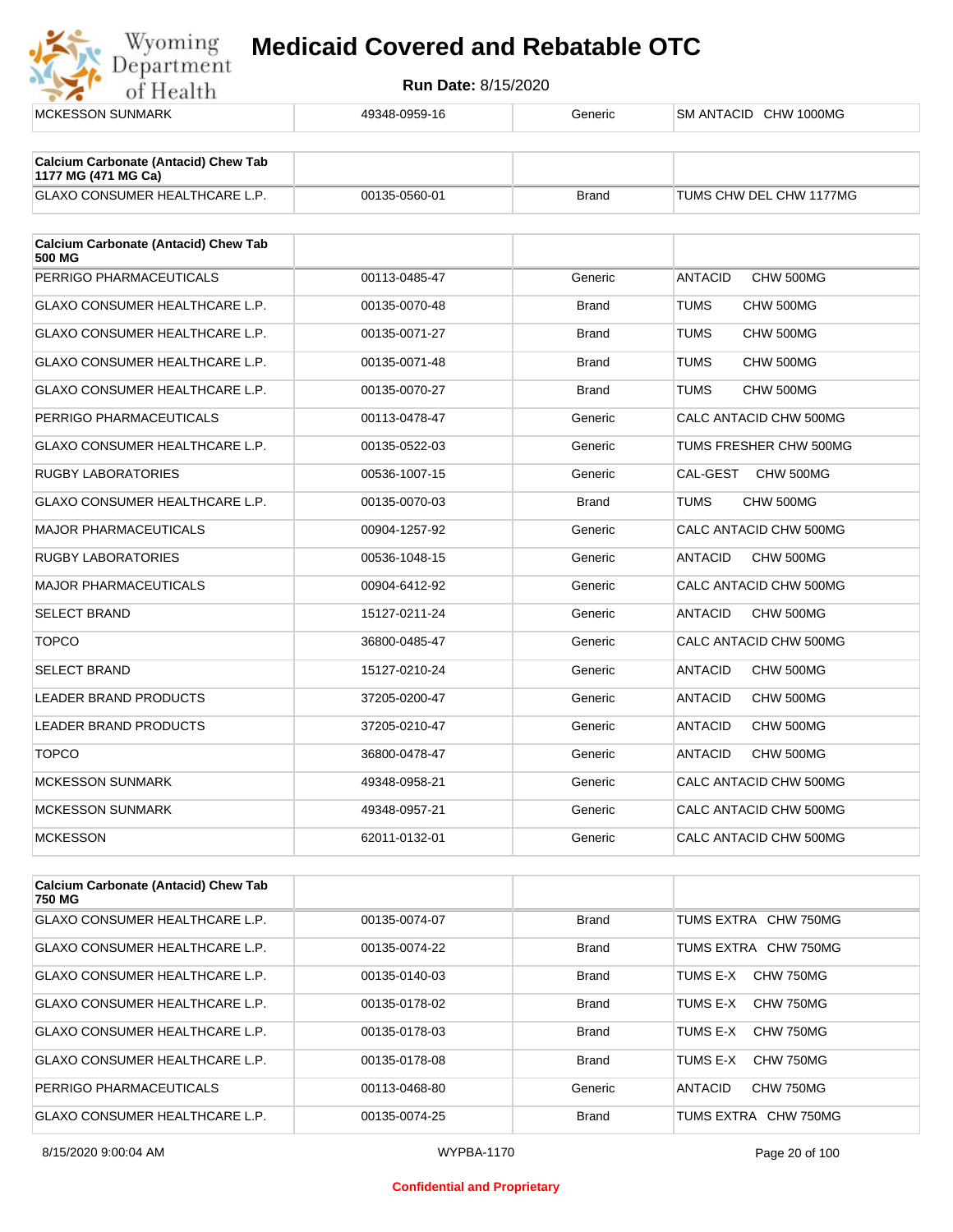| Wyoming<br>Department                 | <b>Medicaid Covered and Rebatable OTC</b> |              |                             |
|---------------------------------------|-------------------------------------------|--------------|-----------------------------|
| of Health                             | <b>Run Date: 8/15/2020</b>                |              |                             |
| <b>GLAXO CONSUMER HEALTHCARE L.P.</b> | 00135-0076-25                             | <b>Brand</b> | TUMS E-X<br>CHW 750MG       |
| GLAXO CONSUMER HEALTHCARE L.P.        | 00135-0140-01                             | Brand        | TUMS E-X<br>CHW 750MG       |
| GLAXO CONSUMER HEALTHCARE L.P.        | 00135-0178-09                             | <b>Brand</b> | TUMS E-X<br>CHW 750MG       |
| GLAXO CONSUMER HEALTHCARE L.P.        | 00135-0243-02                             | <b>Brand</b> | TUMS SMOOTHI CHW 750MG      |
| PERRIGO PHARMACEUTICALS               | 00113-0179-80                             | Generic      | CALC ANTACID CHW 750MG      |
| GLAXO CONSUMER HEALTHCARE L.P.        | 00135-0154-05                             | <b>Brand</b> | TUMS E-X<br>CHW 750MG       |
| GLAXO CONSUMER HEALTHCARE L.P.        | 00135-0469-01                             | <b>Brand</b> | TUMS KIDS CHW 750MG         |
| GLAXO CONSUMER HEALTHCARE L.P.        | 00135-0245-02                             | Generic      | TUMS SMOOTHI CHW 750MG      |
| GLAXO CONSUMER HEALTHCARE L.P.        | 00135-0246-01                             | <b>Brand</b> | TUMS SMOOTHI CHW 750MG      |
| PERRIGO PHARMACEUTICALS               | 00113-0489-80                             | Generic      | ANTACID<br>CHW 750MG        |
| GLAXO CONSUMER HEALTHCARE L.P.        | 00135-0074-24                             | <b>Brand</b> | TUMS EXTRA CHW 750MG        |
| GLAXO CONSUMER HEALTHCARE L.P.        | 00135-0074-46                             | <b>Brand</b> | TUMS EXTRA CHW 750MG        |
| <b>GLAXO CONSUMER HEALTHCARE L.P.</b> | 00135-0246-02                             | <b>Brand</b> | TUMS SMOOTHI CHW 750MG      |
| GLAXO CONSUMER HEALTHCARE L.P.        | 00135-0456-03                             | <b>Brand</b> | TUMS SMOOTHI CHW 750MG      |
| RUGBY LABORATORIES                    | 00536-1050-22                             | Generic      | CALC ANTACID CHW 750MG      |
| RUGBY LABORATORIES                    | 00536-1049-22                             | Generic      | CALC ANTACID CHW 750MG      |
| <b>MAJOR PHARMACEUTICALS</b>          | 00904-5513-79                             | Generic      | CALC ANTACID CHW 750MG      |
| SELECT BRAND                          | 15127-0207-37                             | Generic      | ANTACID<br>CHW 750MG        |
| BERGEN BRUNSWIG                       | 24385-0106-80                             | Generic      | ANTACID<br>CHW 750MG        |
| LEADER BRAND PRODUCTS                 | 37205-0205-80                             | Generic      | <b>ANTACID</b><br>CHW 750MG |
| <b>TOPCO</b>                          | 36800-0179-80                             | Generic      | CALC ANTACID CHW 750MG      |
| <b>MAJOR PHARMACEUTICALS</b>          | 00904-7695-91                             | Generic      | CALC ANTACID CHW 750MG      |
| SELECT BRAND                          | 15127-0212-96                             | Generic      | ANTACID<br>CHW 750MG        |
| LEADER BRAND PRODUCTS                 | 37205-0706-80                             | Generic      | CHW 750MG<br>ANTACID        |
| <b>TOPCO</b>                          | 36800-0468-80                             | Generic      | CALC ANTACID CHW 750MG      |
| <b>TOPCO</b>                          | 36800-0489-80                             | Generic      | CALC ANTACID CHW 750MG      |
| <b>MCKESSON SUNMARK</b>               | 49348-0954-34                             | Generic      | CALC ANTACID CHW 750MG      |
| <b>MCKESSON</b>                       | 62011-0131-01                             | Generic      | CALC ANTACID CHW 750MG      |
| <b>MCKESSON</b>                       | 62011-0229-01                             | Generic      | CALC ANTACID CHW 750MG      |
|                                       |                                           |              |                             |

| Calcium Carbonate (Antacid) Susp 1250<br><b>MG/5ML</b> |               |         |                           |
|--------------------------------------------------------|---------------|---------|---------------------------|
| PHARMACEUTICAL ASSOCIATES                              | 00121-4766-05 | Generic | CALCIUM CARB SUS 1250/5ML |
| <b>HIKMA</b>                                           | 00054-3117-63 | Generic | CALCIUM CARB SUS 1250/5ML |
| PHARMACEUTICAL ASSOCIATES                              | 00121-0766-16 | Generic | CALCIUM CARB SUS 1250/5ML |

| Calcium Carbonate (Antacid) Tab 648 MG |               |         |                        |
|----------------------------------------|---------------|---------|------------------------|
| <b>RUGBY LABORATORIES</b>              | 00536-1024-10 | Generic | CALCIUM CARB TAB 648MG |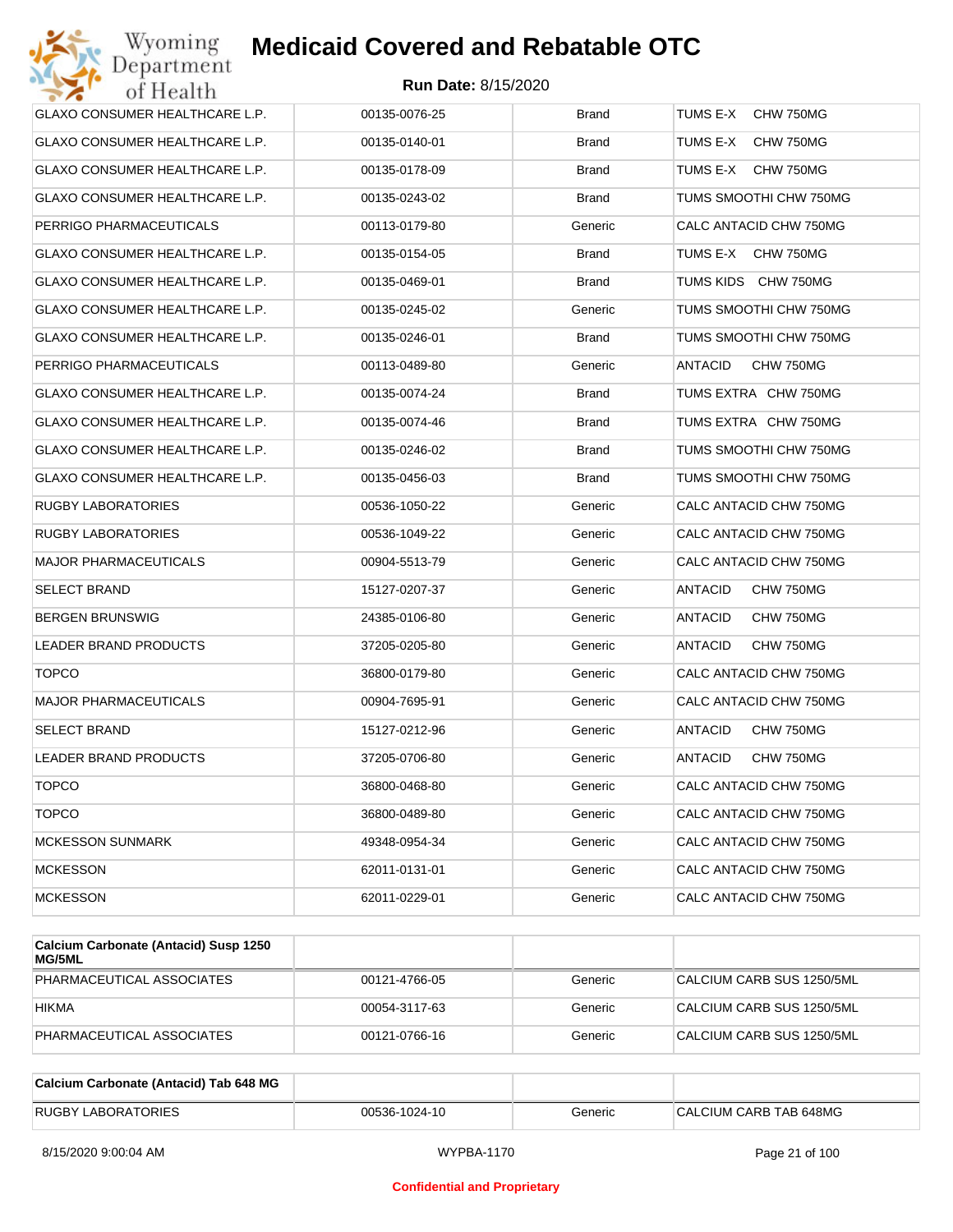

| <b>Calcium Carbonate-Mag Hydroxide Chew</b><br>Tab 550-110 MG |               |              |                             |
|---------------------------------------------------------------|---------------|--------------|-----------------------------|
| AMERISOURCE BERGEN DRUGS                                      | 46122-0153-47 | Generic      | GNP ANTACID CHW 550-110     |
| <b>Calcium Carbonate-Mag Hydroxide Chew</b><br>Tab 700-300 MG |               |              |                             |
| <b>MAJOR PHARMACEUTICALS</b>                                  | 00904-5115-71 | <b>Brand</b> | MI-ACID<br><b>CHW</b>       |
| <b>Calcium Carbonate-Simethicone Chew Tab</b><br>1000-60 MG   |               |              |                             |
| AMERISOURCE BERGEN DRUGS                                      | 46122-0151-75 | Generic      | ANT/ANTI-GAS CHW 1000-60    |
| Magnesium Oxide Tab 400 MG                                    |               |              |                             |
| PAR PHARMACEUTICALS                                           | 00603-0209-22 | Generic      | MAG OXIDE TAB 400MG         |
| Magnesium Oxide Tab 420 MG                                    |               |              |                             |
| PAR PHARMACEUTICALS                                           | 00603-0213-21 | Generic      | MAG OXIDE TAB 420MG         |
| Sodium Bicarbonate Tab 325 MG                                 |               |              |                             |
| <b>RUGBY LABORATORIES</b>                                     | 00536-1046-10 | Generic      | SODIUM BICAR TAB 325MG      |
| Sodium Bicarbonate Tab 650 MG                                 |               |              |                             |
| <b>RUGBY LABORATORIES</b>                                     | 00536-1047-10 | Generic      | SODIUM BICAR TAB 650MG      |
| <b>RUGBY LABORATORIES</b>                                     | 00536-4544-10 | Generic      | SODIUM BICAR TAB 650MG      |
| RISING PHARMACEUTICALS                                        | 64980-0182-10 | Generic      | SODIUM BICAR TAB 10GR       |
| <b>ANTIASTHMATIC AND BRONCHODILATOR</b><br><b>AGENTS</b>      |               |              |                             |
| <b>Ephedrine Sulfate Cap 25 MG</b>                            |               |              |                             |
| <b>HIKMA</b>                                                  | 00143-3145-01 | Generic      | EPHEDRINE SU CAP 25MG       |
| Racepinephrine HCI Soln Nebu 2.25%<br>(Base Equivalent)       |               |              |                             |
| NEPHRON PHARMACEUTICALS CORP.                                 | 00487-5901-10 | Brand        | S <sub>2</sub><br>NEB 2.25% |
| NEPHRON PHARMACEUTICALS CORP.                                 | 00487-5901-99 | <b>Brand</b> | S <sub>2</sub><br>NEB 2.25% |
| <b>ANTIDIABETICS</b>                                          |               |              |                             |
| Insulin NPH & Regular Susp Pen-Inj 100                        |               |              |                             |

| Insulin NPH & Regular Susp Pen-Inj 100<br>Unit/ML (70-30) |               |              |                                |
|-----------------------------------------------------------|---------------|--------------|--------------------------------|
| LILLY                                                     | 00002-8803-01 | Brand        | INJ 70/30KWP<br><b>HUMULIN</b> |
| LILLY                                                     | 00002-8803-59 | <b>Brand</b> | INJ 70/30KWP<br>HUMULIN        |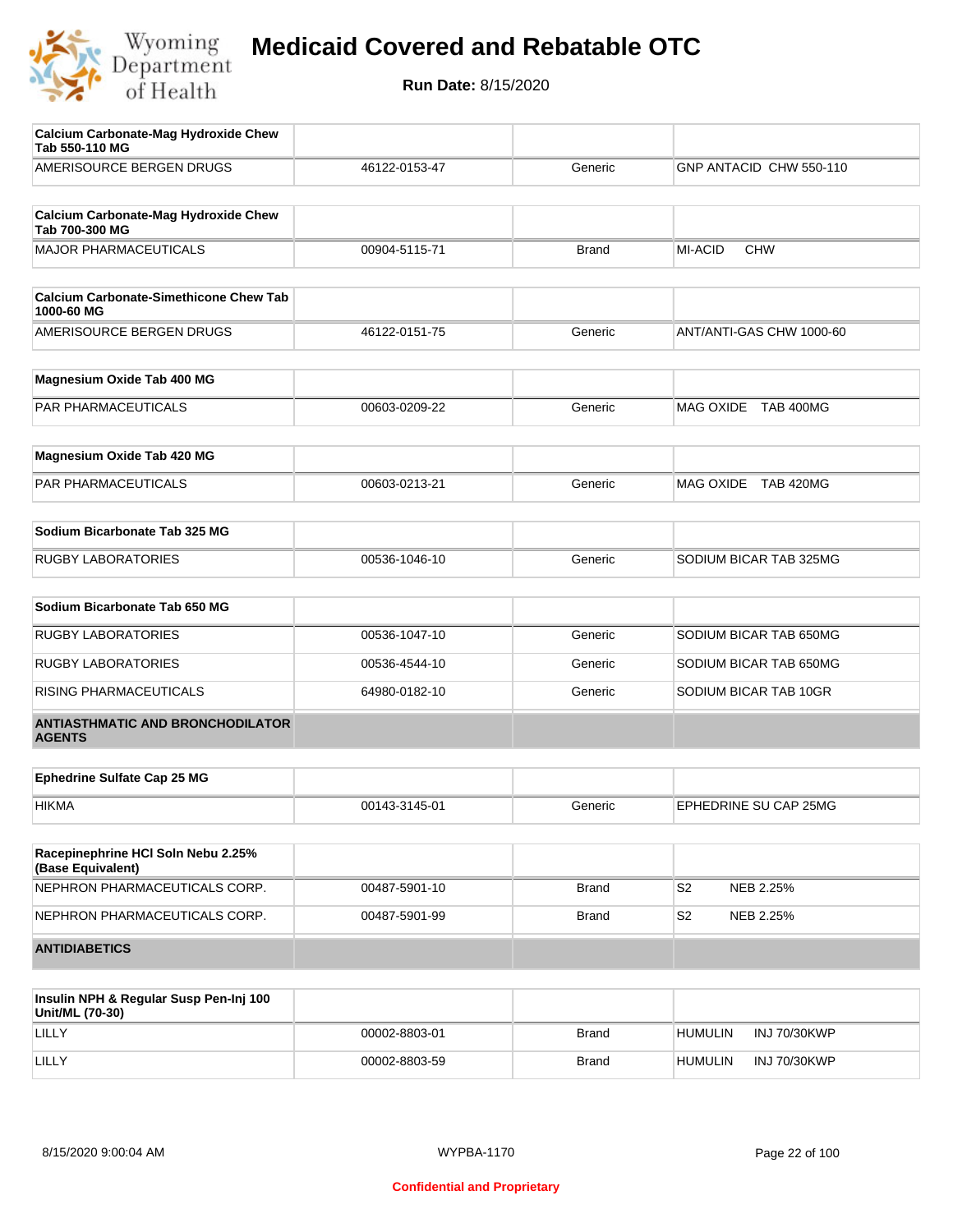

| Insulin NPH (Human) (Isophane) Inj 100<br>Unit/ML |               |              |                         |
|---------------------------------------------------|---------------|--------------|-------------------------|
| LILLY                                             | 00002-8315-01 | <b>Brand</b> | HUMULIN N<br>INJ U-100  |
| LILLY                                             | 00002-8315-17 | <b>Brand</b> | HUMULIN N<br>INJ U-100  |
| NOVO NORDISK                                      | 00169-1834-11 | <b>Brand</b> | NOVOLIN N INJ U-100     |
| NOVO NORDISK                                      | 00169-1834-02 | <b>Brand</b> | NOVOLIN N<br>INJ RELION |

| Insulin NPH (Human) (Isophane) Susp Pen-<br>injector 100 Unit/ML |               |              |                        |
|------------------------------------------------------------------|---------------|--------------|------------------------|
| LILLY                                                            | 00002-8805-01 | Brand        | HUMULIN N INJ U-100KWP |
| LILLY                                                            | 00002-8805-59 | <b>Brand</b> | HUMULIN N INJ U-100KWP |

| Insulin NPH Isophane & Regular Human Inj<br>100 Unit/ML (70-30) |               |              |                             |
|-----------------------------------------------------------------|---------------|--------------|-----------------------------|
| LILLY                                                           | 00002-8715-17 | Brand        | INJ 70/30<br>HUMULIN        |
| <b>NOVO NORDISK</b>                                             | 00169-1837-02 | <b>Brand</b> | NOVOLIN70/30 INJ RELION     |
| <b>NOVO NORDISK</b>                                             | 00169-1837-11 | <b>Brand</b> | <b>NOVOLIN</b><br>INJ 70/30 |
| LILLY                                                           | 00002-8715-01 | <b>Brand</b> | HUMULIN<br>INJ 70/30        |

| Insulin Regular (Human) Inj 100 Unit/ML |               |              |                         |
|-----------------------------------------|---------------|--------------|-------------------------|
| LILLY                                   | 00002-8215-17 | <b>Brand</b> | HUMULIN R INJ U-100     |
| NOVO NORDISK                            | 00169-1833-02 | <b>Brand</b> | NOVOLIN R<br>INJ RELION |
| LILLY                                   | 00002-8215-01 | <b>Brand</b> | HUMULIN R INJ U-100     |
| <b>NOVO NORDISK</b>                     | 00169-1833-11 | <b>Brand</b> | NOVOLIN R<br>INJ U-100  |
| <b>ANTIDIARRHEAL/PROBIOTIC AGENTS</b>   |               |              |                         |

| <b>Bismuth Subsalicylate Chew Tab 262 MG</b> |               |         |                               |
|----------------------------------------------|---------------|---------|-------------------------------|
| <b>RUGBY LABORATORIES</b>                    | 00536-1021-07 | Generic | PEPTIC RELF CHW 262MG         |
| <b>PAR PHARMACEUTICAL</b>                    | 00603-0235-16 | Generic | PINK BISMUTH CHW 262MG        |
| <b>MAJOR PHARMACEUTICALS</b>                 | 00904-1315-46 | Generic | BISMATROL<br><b>CHW 262MG</b> |
| <b>BERGEN BRUNSWIG</b>                       | 24385-0024-65 | Generic | PINK BISMUTH CHW 262MG        |
| <b>LEADER BRAND PRODUCTS</b>                 | 37205-0720-65 | Generic | PINK BISMUTH CHW 262MG        |
| <b>TOPCO</b>                                 | 36800-0469-65 | Generic | STOMACH RELF CHW 262MG        |
| <b>MCKESSON SUNMARK</b>                      | 49348-0953-44 | Generic | STOMACH RELF CHW 262MG        |
| <b>MCKESSON</b>                              | 62011-0140-01 | Generic | STOMACH RELF CHW 262MG        |

| Bismuth Subsalicylate Susp 262 MG/15ML |               |         |                           |
|----------------------------------------|---------------|---------|---------------------------|
| PERRIGO                                | 00113-0302-40 | Generic | STOMACH RELF SUS 262/15ML |
| <b>PERRIGO</b>                         | 00113-0302-34 | Generic | STOMACH RELF SUS 262/15ML |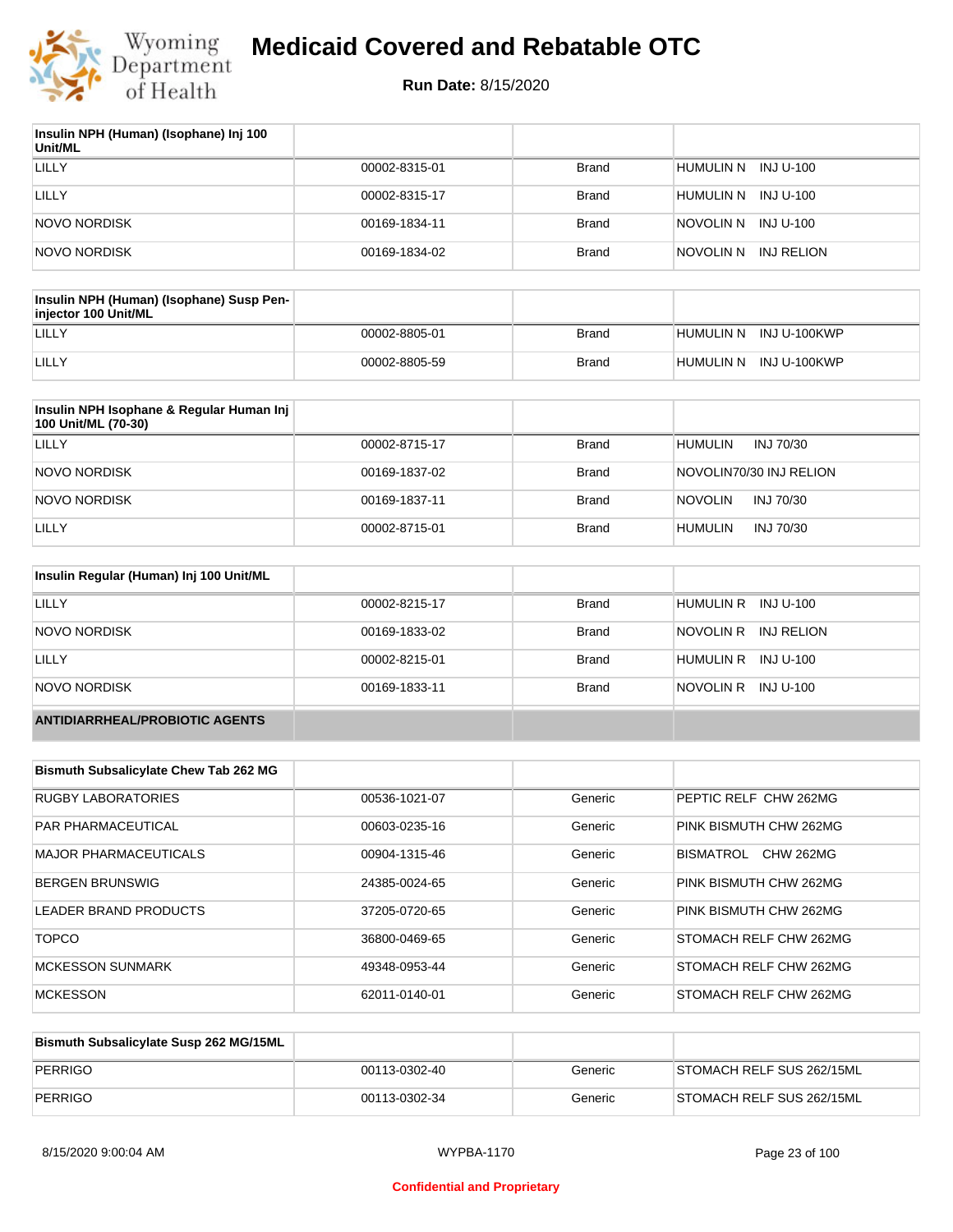## Wyoming<br>Department<br>of Health **Medicaid Covered and Rebatable OTC**

| RUGBY LABORATORIES           | 00536-1810-59 | Generic | PEPTIC RELF SUS 262/15ML  |
|------------------------------|---------------|---------|---------------------------|
| <b>MAJOR PHARMACEUTICALS</b> | 00904-1313-09 | Generic | BISMATROL<br>SUS 262/15ML |
| <b>MAJOR PHARMACEUTICALS</b> | 00904-5709-09 | Generic | SUS 262/15ML<br>KAO-TIN   |
| <b>MAJOR PHARMACEUTICALS</b> | 00904-5709-16 | Generic | SUS 262/15ML<br>KAO-TIN   |
| <b>SELECT BRAND</b>          | 15127-0550-68 | Generic | SB BISMUTH SUS 262/15ML   |
| <b>BERGEN BRUNSWIG</b>       | 24385-0302-34 | Generic | STOMACH RELF SUS 262/15ML |
| <b>TOPCO</b>                 | 36800-0302-34 | Generic | STOMACH RELF SUS 262/15ML |
| <b>MCKESSON SUNMARK</b>      | 49348-0922-37 | Generic | SM STOMACH SUS 262/15ML   |
| <b>BERGEN BRUNSWIG</b>       | 24385-0302-26 | Generic | STOMACH RELF SUS 262/15ML |
| <b>TOPCO</b>                 | 36800-0302-40 | Generic | STOMACH RELF SUS 262/15ML |
| <b>MCKESSON</b>              | 62011-0126-01 | Generic | STOMACH RELF SUS 262/15ML |

| Bismuth Subsalicylate Susp 525 MG/15ML |               |         |                                  |
|----------------------------------------|---------------|---------|----------------------------------|
| PERRIGO PHARMACEUTICALS                | 00113-0337-34 | Generic | STOMACH RELF SUS 525/15ML        |
| <b>MAJOR PHARMACEUTICALS</b>           | 00904-1314-09 | Generic | <b>BISMATROL</b><br>SUS 525/15ML |
| <b>SELECT BRAND</b>                    | 15127-0555-68 | Generic | BISMUTH MS SUS 525/15ML          |
| <b>BERGEN BRUNSWIG</b>                 | 24385-0337-34 | Generic | STOMACH RELF SUS 525/15ML        |
| <b>TOPCO</b>                           | 36800-0337-40 | Generic | STOMACH RELF SUS 525/15ML        |
| <b>TOPCO</b>                           | 36800-0337-34 | Generic | STOMACH RELF SUS 525/15ML        |
| <b>MCKESSON</b>                        | 62011-0127-01 | Generic | STOMACH RELF SUS 525/15ML        |

| <b>Bismuth Subsalicylate Tab 262 MG</b> |               |         |                        |
|-----------------------------------------|---------------|---------|------------------------|
| <b>IMCKESSON SUNMARK</b>                | 49348-0511-59 | Generic | STOMACH RELF TAB 262MG |
| BERGEN BRUNSWIG                         | 24385-0017-58 | Generic | PINK BISMUTH TAB 262MG |

| Loperamide HCI Cap 2 MG  |               |         |                      |
|--------------------------|---------------|---------|----------------------|
| AMERISOURCE BERGEN DRUGS | 46122-0207-62 | Generic | ANTI-DIARRHE CAP 2MG |
| IMCKESSON SUNMARK        | 49348-0752-04 | Generic | ANTI-DIARRHE CAP 2MG |
| <b>IMCKESSON</b>         | 62011-0158-01 | Generic | LOPERAMIDE CAP 2MG   |

| Loperamide HCI Liq 1 MG/5ML (0.2 MG/ML) |               |         |                        |
|-----------------------------------------|---------------|---------|------------------------|
| HI-TECH                                 | 50383-0618-05 | Generic | LOPERAMIDE LIQ 1MG/5ML |
| HI-TECH                                 | 50383-0618-10 | Generic | LOPERAMIDE LIQ 1MG/5ML |
| HI-TECH                                 | 50383-0618-11 | Generic | LOPERAMIDE LIQ 1MG/5ML |
| HI-TECH                                 | 50383-0618-04 | Generic | LOPERAMIDE LIQ 1MG/5ML |
| HI-TECH                                 | 50383-0618-06 | Generic | LOPERAMIDE LIQ 1MG/5ML |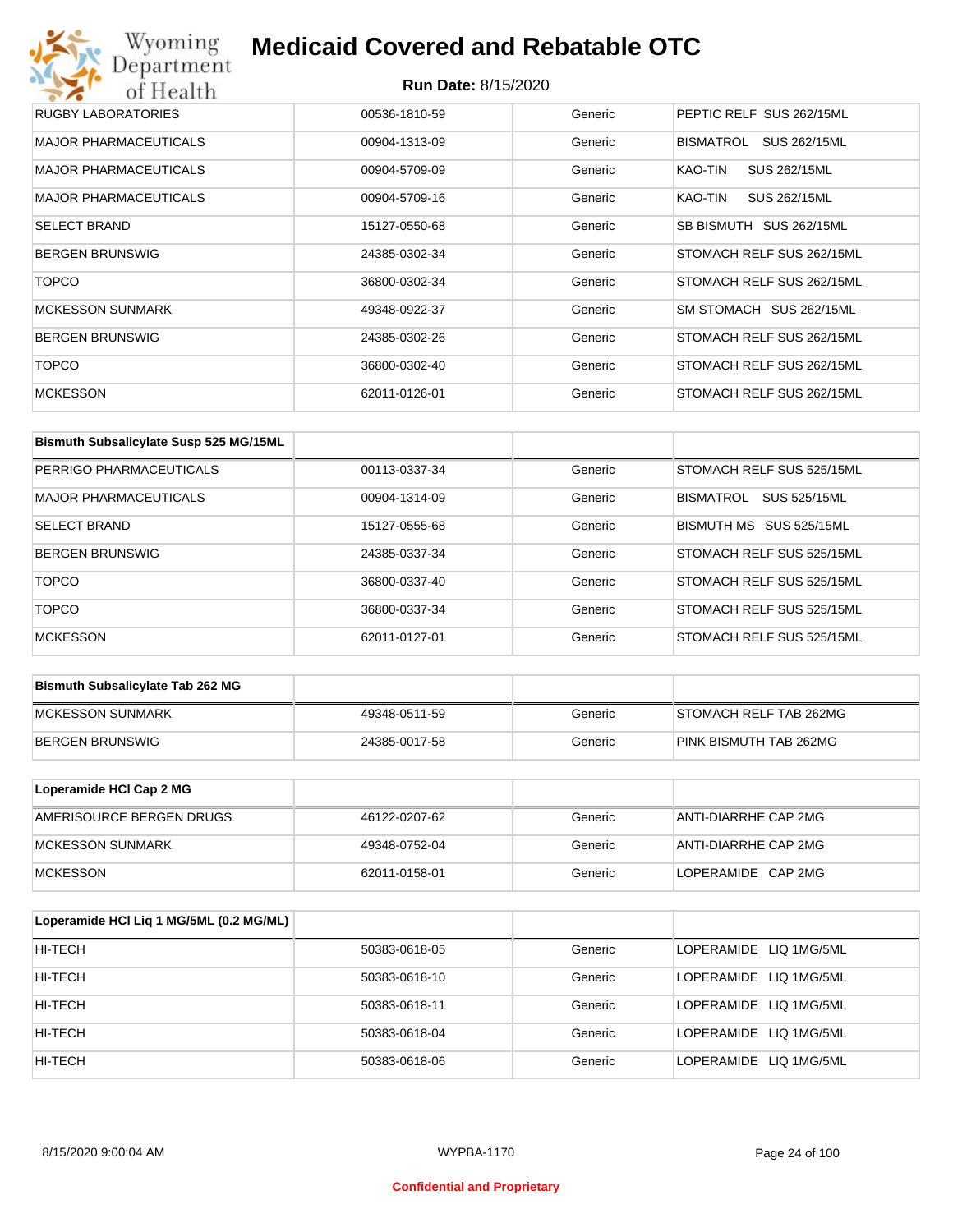

**Loperamide HCl Liq 1 MG/7.5ML**

## **Medicaid Covered and Rebatable OTC**

| PERRIGO PHARMACEUTICALS      | 00113-0645-26 | Generic | LOPERAMIDE SUS 1MG/7.5 |
|------------------------------|---------------|---------|------------------------|
| <b>MAJOR PHARMACEUTICALS</b> | 00904-6256-20 | Generic | LOPERAMIDE SUS 1MG/7.5 |
| AMERISOURCE BERGEN DRUGS     | 46122-0111-26 | Generic | LOPERAMIDE SUS 1MG/7.5 |
| <b>MCKESSON SUNMARK</b>      | 49348-0999-34 | Generic | LOPERAMIDE SUS 1MG/7.5 |
| <b>MCKESSON</b>              | 62011-0151-01 | Generic | LOPERAMIDE SUS 1MG/7.5 |
| PRECISION DOSE, INC.         | 68094-0107-62 | Generic | LOPERAMIDE SUS 1MG/7.5 |
| PRECISION DOSE, INC          | 68094-0108-62 | Generic | LOPERAMIDE SUS 1MG/7.5 |
| <b>MCKESSON</b>              | 62011-0236-01 | Generic | LOPERAMIDE LIQ 1MG/7.5 |
| PRECISION DOSE, INC          | 68094-0107-59 | Generic | LOPERAMIDE SUS 1MG/7.5 |
| PRECISION DOSE, INC          | 68094-0108-59 | Generic | LOPERAMIDE SUS 1MG/7.5 |
|                              |               |         |                        |
| Loperamide HCI Tab 2 MG      |               |         |                        |
| PERRIGO PHARMACEUTICALS      | 00113-0224-53 | Generic | ANTI-DIARRHE TAB 2MG   |
| PERRIGO PHARMACEUTICALS      | 00113-0224-89 | Generic | ANTI-DIARRHE TAB 2MG   |
| PERRIGO PHARMACEUTICALS      | 00113-0224-62 | Generic | ANTI-DIARRHE TAB 2MG   |
| PERRIGO PHARMACEUTICALS      | 00113-0224-91 | Generic | ANTI-DIARRHE TAB 2MG   |
| <b>MAJOR PHARMACEUTICALS</b> | 00904-7725-24 | Generic | ANTI-DIARRHE TAB 2MG   |
| <b>SELECT BRAND</b>          | 15127-0338-66 | Generic | ANTI-DIARRHE TAB 2MG   |
| <b>BERGEN BRUNSWIG</b>       | 24385-0554-53 | Generic | ANTI-DIARRHE TAB 2MG   |
| <b>TOPCO</b>                 | 36800-0224-62 | Generic | ANTI-DIARRHE TAB 2MG   |
| LEADER BRAND PRODUCTS        | 37205-0370-89 | Generic | ANTI-DIARRHE TAB 2MG   |
| <b>BERGEN BRUNSWIG</b>       | 24385-0554-62 | Generic | ANTI-DIARRHE TAB 2MG   |
| <b>BERGEN BRUNSWIG</b>       | 24385-0554-67 | Generic | ANTI-DIARRHE TAB 2MG   |
| <b>BERGEN BRUNSWIG</b>       | 24385-0386-89 | Generic | ANTI-DIARRHE TAB 2MG   |
| <b>TOPCO</b>                 | 36800-0224-91 | Generic | ANTI-DIARRHE TAB 2MG   |
| MAJOR PHARMACEUTICALS        | 00904-7725-12 | Generic | ANTI-DIARRHE TAB 2MG   |
| <b>SELECT BRAND</b>          | 15127-0338-12 | Generic | ANTI-DIARRHE TAB 2MG   |
| LEADER BRAND PRODUCTS        | 37205-0370-53 | Generic | ANTI-DIARRHE TAB 2MG   |
| AMERISOURCE BERGEN DRUGS     | 46122-0169-08 | Generic | ANTI-DIARRHE TAB 2MG   |
| <b>MCKESSON SUNMARK</b>      | 49348-0529-02 | Generic | SM ANTI-DIAR TAB 2MG   |
| <b>MCKESSON SUNMARK</b>      | 49348-0529-08 | Generic | SM ANTI-DIAR TAB 2MG   |
| <b>MCKESSON SUNMARK</b>      | 49348-0529-34 | Generic | SM ANTI-DIAR TAB 2MG   |
| <b>TOPCO</b>                 | 36800-0224-53 | Generic | ANTI-DIARRHE TAB 2MG   |
| <b>TOPCO</b>                 | 36800-0224-80 | Generic | ANTI-DIARRHE TAB 2MG   |
| LEADER BRAND PRODUCTS        | 37205-0370-67 | Generic | ANTI-DIARRHE TAB 2MG   |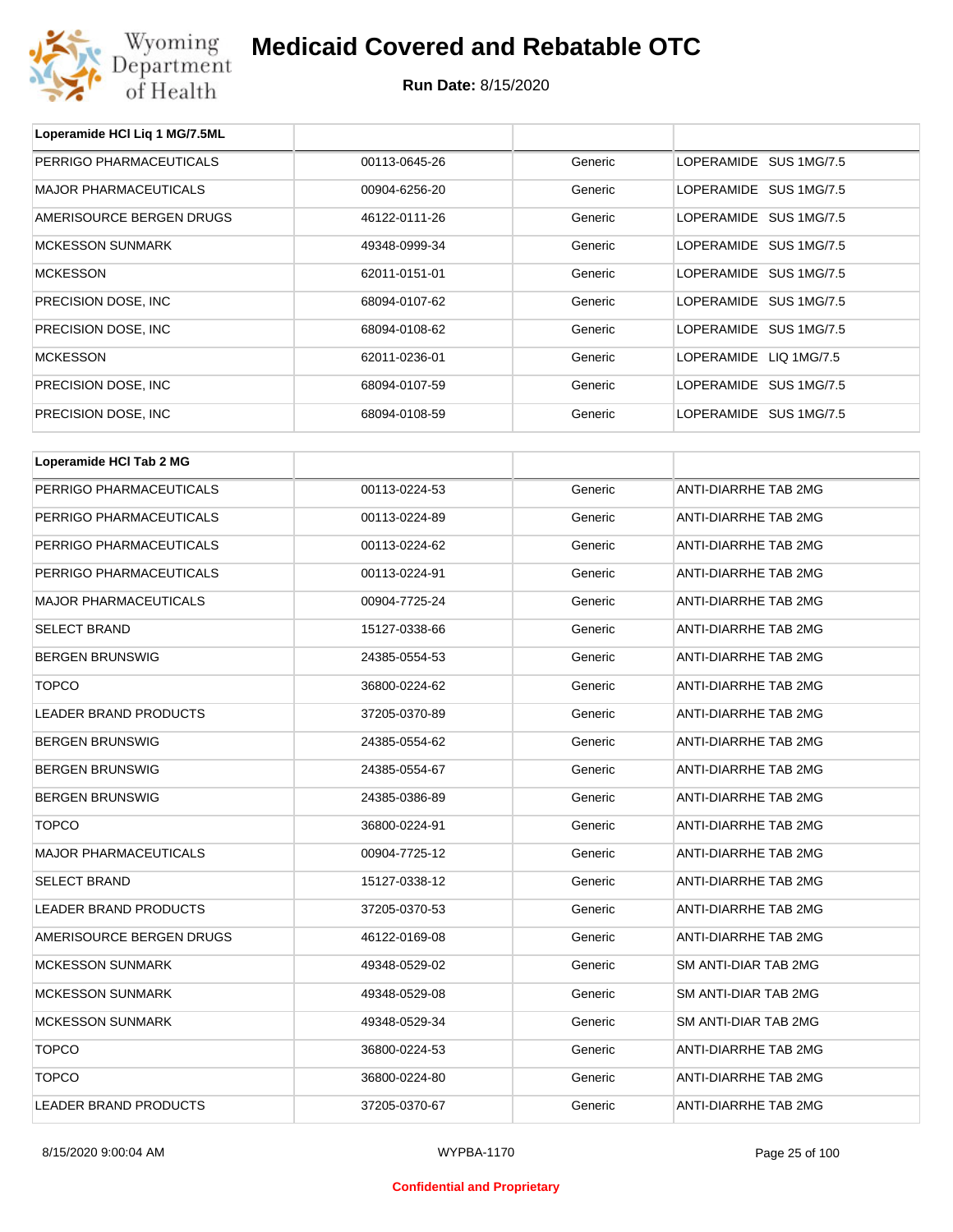

| <b>MCKESSON SUNMARK</b>    | 49348-0529-04 | Generic | <b>SM ANTI-DIAR TAB 2MG</b> |
|----------------------------|---------------|---------|-----------------------------|
| <b>MCKESSON</b>            | 62011-0150-02 | Generic | ANTI-DIARRHE TAB 2MG        |
| <b>MCKESSON</b>            | 62011-0150-01 | Generic | ANTI-DIARRHE TAB 2MG        |
| <b>MCKESSON</b>            | 62011-0150-03 | Generic | ANTI-DIARRHE TAB 2MG        |
| CHAIN DRUG MARKETING ASSOC | 63868-0338-12 | Generic | ANTI-DIARRHE TAB 2MG        |
| CHAIN DRUG MARKETING ASSOC | 63868-0338-24 | Generic | ANTI-DIARRHE TAB 2MG        |
| CHAIN DRUG MARKETING ASSOC | 63868-0338-60 | Generic | ANTI-DIARRHE TAB 2MG        |
| <b>ANTIHISTAMINES</b>      |               |         |                             |

| Brompheniramine Maleate Liquid 1 MG/ML |               |       |          |            |
|----------------------------------------|---------------|-------|----------|------------|
| JAYMAC PHARMACEUTICAL LLC              | 64661-0031-30 | Brand | J-TAN PD | DRO 1MG/ML |

| Cetirizine HCI Chew Tab 10 MG |               |         |                       |
|-------------------------------|---------------|---------|-----------------------|
| SANDOZ                        | 00781-5284-64 | Generic | CETIRIZINE CHW 10MG   |
| MAJOR PHARMACEUTICALS         | 00904-5879-12 | Generic | ALL DAY ALLG CHW 10MG |
| <b>SUN PHARMACEUTICALS</b>    | 47335-0344-83 | Generic | CETIRIZINE CHW 10MG   |

| ∣Cetirizine HCl Chew Tab 5 MG |               |         |                    |
|-------------------------------|---------------|---------|--------------------|
| SANDOZ                        | 00781-5283-64 | Generic | CETIRIZINE CHW 5MG |
| <b>SUN PHARMACEUTICALS</b>    | 47335-0343-83 | Generic | CETIRIZINE CHW 5MG |

| Cetirizine HCI Oral Soln 1 MG/ML (5<br>MG/5ML) |               |         |                          |
|------------------------------------------------|---------------|---------|--------------------------|
| PERRIGO PHARMACEUTICALS                        | 00113-0974-26 | Generic | ALL DAY ALLG SOL 5MG/5ML |
| <b>MAJOR PHARMACEUTICALS</b>                   | 00904-5828-20 | Generic | ALL DAY ALLG SOL 1MG/ML  |
| <b>MAJOR PHARMACEUTICALS</b>                   | 00904-6372-20 | Generic | ALL DAY ALLG SOL 1MG/ML  |
| <b>BERGEN BRUNSWIG</b>                         | 24385-0188-26 | Generic | ALL DAY ALLG SOL 1MG/ML  |
| LEADER BRAND PRODUCTS                          | 37205-0855-26 | Generic | ALL DAY ALLG SOL 5MG/5ML |
| <b>MCKESSON SUNMARK</b>                        | 49348-0078-34 | Generic | ALL DAY ALLG SOL 5MG/5ML |
| <b>TOPCO</b>                                   | 36800-0974-26 | Generic | ALL DAY ALLG SOL 5MG/5ML |
| <b>LEADER BRAND PRODUCTS</b>                   | 37205-0826-26 | Generic | ALL DAY ALLG SOL 1MG/ML  |
| AMERISOURCE BERGEN DRUGS                       | 46122-0101-26 | Generic | ALL DAY ALLG SOL 5MG/5ML |
| PERRIGO PHARMACEUTICALS                        | 45802-0974-26 | Generic | CETIRIZINE SOL 1MG/ML    |
| AMERISOURCE BERGEN DRUGS                       | 46122-0020-26 | Generic | ALL DAY ALLG SOL 1MG/ML  |
| <b>MCKESSON SUNMARK</b>                        | 49348-0326-34 | Generic | ALL DAY ALLG SOL 5MG/5ML |
| <b>LEADER BRAND PRODUCTS</b>                   | 37205-0591-26 | Generic | ALLERGY RELF SOL 5MG/5ML |
| <b>MCKESSON SUNMARK</b>                        | 49348-0934-34 | Generic | ALL DAY ALLG SOL 5MG/5ML |
| <b>TARO</b>                                    | 51672-2088-08 | Generic | CETIRIZINE SOL 1MG/ML    |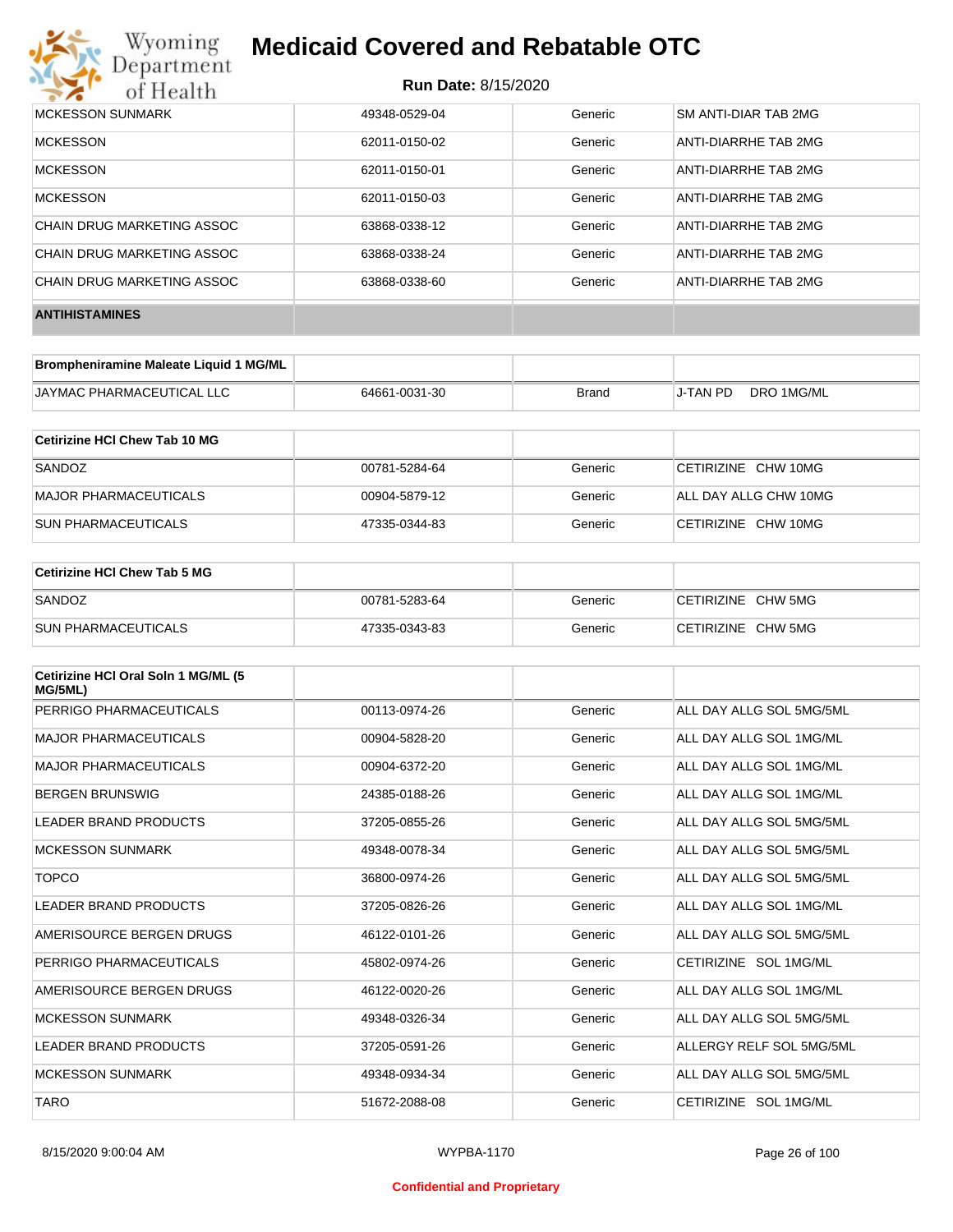

| <b>SILARX</b>        | 54838-0552-40 | Generic | CETIRIZINE SOL 5MG/5ML  |
|----------------------|---------------|---------|-------------------------|
| <b>MCKESSON</b>      | 62011-0051-01 | Generic | CETIRIZINE SOL 5MG/5ML  |
| <b>MCKESSON</b>      | 62011-0054-01 | Generic | ALLERGY COMP SOL 1MG/ML |
| <b>TARO</b>          | 51672-2102-08 | Generic | CETIRIZINE SOL 5MG/5ML  |
| <b>MCKESSON</b>      | 62011-0093-01 | Generic | CETIRIZINE SOL 5MG/5ML  |
| PRECISION DOSE, INC. | 68094-0720-59 | Generic | CETIRIZINE SOL 5MG/5ML  |
| PRECISION DOSE, INC. | 68094-0720-62 | Generic | CETIRIZINE SOL 5MG/5ML  |

| 00113-9458-39 | Generic | ALL DAY ALLG TAB 10MG   |
|---------------|---------|-------------------------|
| 00113-9458-66 | Generic | ALL DAY ALLG TAB 10MG   |
| 00378-3637-05 | Generic | CETIRIZINE TAB 10MG     |
| 00536-1041-05 | Generic | CETIRIZINE TAB 10MG     |
| 00378-3637-01 | Generic | CETIRIZINE TAB 10MG     |
| 00536-4088-07 | Generic | CETIRIZINE TAB 10MG     |
| 00536-4088-11 | Generic | CETIRIZINE TAB 10MG     |
| 00536-4088-88 | Generic | CETIRIZINE TAB 10MG     |
| 00781-1684-01 | Generic | CETIRIZINE TAB 10MG     |
| 00904-5852-61 | Generic | CETIRIZINE TAB 10MG     |
| 00904-5852-60 | Generic | ALL DAY ALLG TAB 10MG   |
| 00904-5852-89 | Generic | ALL DAY ALLG TAB 10MG   |
| 00904-5852-41 | Generic | ALL DAY ALLG TAB 10MG   |
| 00904-5852-43 | Generic | ALL DAY ALLG TAB 10MG   |
| 00904-5852-46 | Generic | ALL DAY ALLG TAB 10MG   |
| 15127-0909-14 | Generic | SB ALLERGY TAB 10MG     |
| 15127-0909-30 | Generic | SB ALLERGY TAB 10MG     |
| 16571-0402-10 | Generic | CETIRIZINE TAB 10MG     |
| 16571-0402-50 | Generic | CETIRIZINE TAB 10MG     |
| 16714-0271-02 | Generic | CETIRIZINE TAB 10MG     |
| 36800-0458-39 | Generic | ALL DAY ALLG TAB 10MG   |
| 36800-0458-66 | Generic | ALL DAY ALLG TAB 10MG   |
| 24385-0998-65 | Generic | GNP ALL DAY TAB ALLERGY |
| 24385-0998-74 | Generic | GNP ALL DAY TAB ALLERGY |
| 24385-0998-75 | Generic | GNP ALL DAY TAB ALLERGY |
| 36800-0458-87 | Generic | ALL DAY ALLG TAB 10MG   |
| 36800-0458-95 | Generic | ALL DAY ALLG TAB 10MG   |
| 36800-0458-13 | Generic | ALL DAY ALLG TAB 10MG   |
|               |         |                         |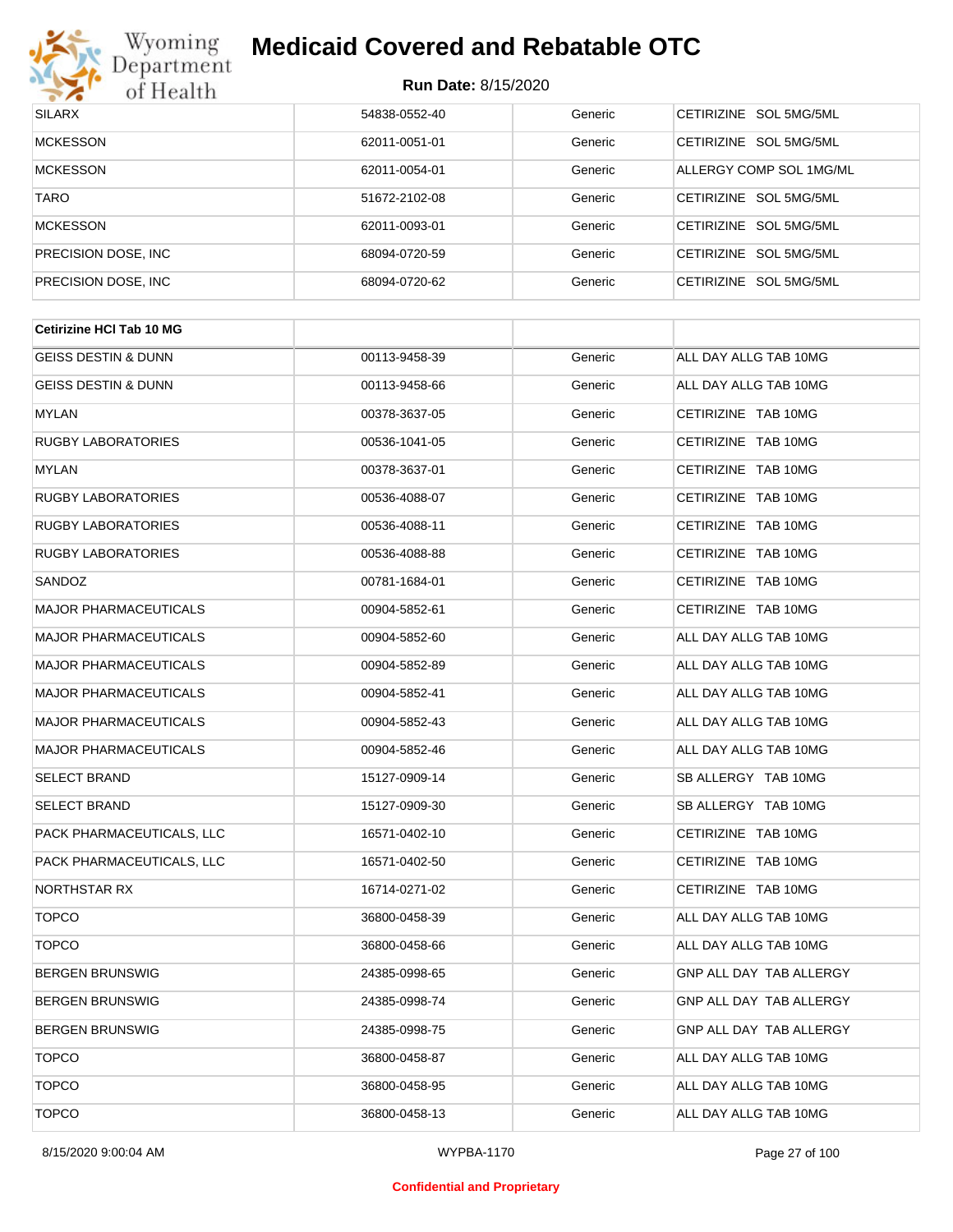

# Wyoming<br>Department<br>of Health

## **Medicaid Covered and Rebatable OTC**

| <b>PERRIGO</b>                    | 45802-0919-39 | Generic | CETIRIZINE TAB 10MG    |
|-----------------------------------|---------------|---------|------------------------|
| <b>NORTHSTAR RX</b>               | 16714-0271-03 | Generic | CETIRIZINE TAB 10MG    |
| <b>TOPCO</b>                      | 36800-0458-47 | Generic | ALL DAY ALLG TAB 10MG  |
| <b>TOPCO</b>                      | 36800-0458-72 | Generic | ALL DAY ALLG TAB 10MG  |
| <b>PERRIGO</b>                    | 45802-0919-87 | Generic | CETIRIZINE TAB 10MG    |
| <b>MCKESSON SUNMARK</b>           | 49348-0984-46 | Generic | SM ALL DAY TAB ALLERGY |
| <b>MYLAN INSTITUTIONAL</b>        | 51079-0597-20 | Generic | CETIRIZINE TAB 10MG    |
| <b>MCKESSON SUNMARK</b>           | 49348-0939-44 | Generic | SM ALL DAY TAB ALLERGY |
| <b>OHM LABS</b>                   | 51660-0939-54 | Generic | CETIRIZINE TAB 10MG    |
| <b>MCKESSON SUNMARK</b>           | 49348-0939-12 | Generic | SM ALL DAY TAB ALLERGY |
| <b>MYLAN INSTITUTIONAL</b>        | 51079-0597-01 | Generic | CETIRIZINE TAB 10MG    |
| <b>MCKESSON</b>                   | 62011-0052-01 | Generic | ALL DAY ALLG TAB 10MG  |
| <b>MCKESSON</b>                   | 62011-0052-02 | Generic | ALL DAY ALLG TAB 10MG  |
| <b>MCKESSON</b>                   | 62011-0205-02 | Generic | ALL DAY ALLG TAB 10MG  |
| DR.REDDY'S LABORATORIES, INC.     | 55111-0699-90 | Generic | CETIRIZINE TAB 10MG    |
| <b>APOTEX</b>                     | 60505-2633-01 | Generic | CETIRIZINE TAB 10MG    |
| <b>APOTEX</b>                     | 60505-2633-08 | Generic | CETIRIZINE TAB 10MG    |
| CHAIN DRUG MARKETING ASSOC        | 63868-0132-14 | Generic | QC ALLERGY TAB 10MG    |
| CHAIN DRUG MARKETING ASSOC        | 63868-0132-30 | Generic | QC ALLERGY TAB 10MG    |
| <b>CHAIN DRUG MARKETING ASSOC</b> | 63868-0132-90 | Generic | OC ALLERGY TAB 10MG    |

| Cetirizine HCI Tab 5 MG   |               |         |                    |
|---------------------------|---------------|---------|--------------------|
| <b>MYLAN</b>              | 00378-3635-01 | Generic | CETIRIZINE TAB 5MG |
| SANDOZ                    | 00781-1683-01 | Generic | CETIRIZINE TAB 5MG |
| PACK PHARMACEUTICALS, LLC | 16571-0401-10 | Generic | CETIRIZINE TAB 5MG |

| <b>Chlorcyclizine HCI Tab 25 MG</b> |               |       |       |          |
|-------------------------------------|---------------|-------|-------|----------|
| MAGNA PHARMACEUTICALS. INC          | 58407-0025-30 | Brand | AHIS1 | TAB 25MG |

| <b>Chlorpheniramine Maleate Liquid 2 MG/ML</b> |               |              |                                |
|------------------------------------------------|---------------|--------------|--------------------------------|
| <b>WOMEN'S CHOICE PHARMACEUTICALS</b>          | 00485-0094-02 | <b>Brand</b> | <b>LED CHLORPED LIQ 2MG/ML</b> |

| <b>Chlorpheniramine Maleate Syrup 2</b><br>MG/5ML |               |         |                         |
|---------------------------------------------------|---------------|---------|-------------------------|
| WOMEN'S CHOICE PHARMACEUTICALS                    | 00485-0098-16 | Generic | ED CHLORPED SYP JR      |
| WOMEN'S CHOICE PHARMACEUTICALS                    | 00485-0098-04 | Generic | ED CHLORPED SYP JR      |
| RUGBY LABORATORIES                                | 00536-1025-47 | Generic | ALLER-CHLOR SYP 2MG/5ML |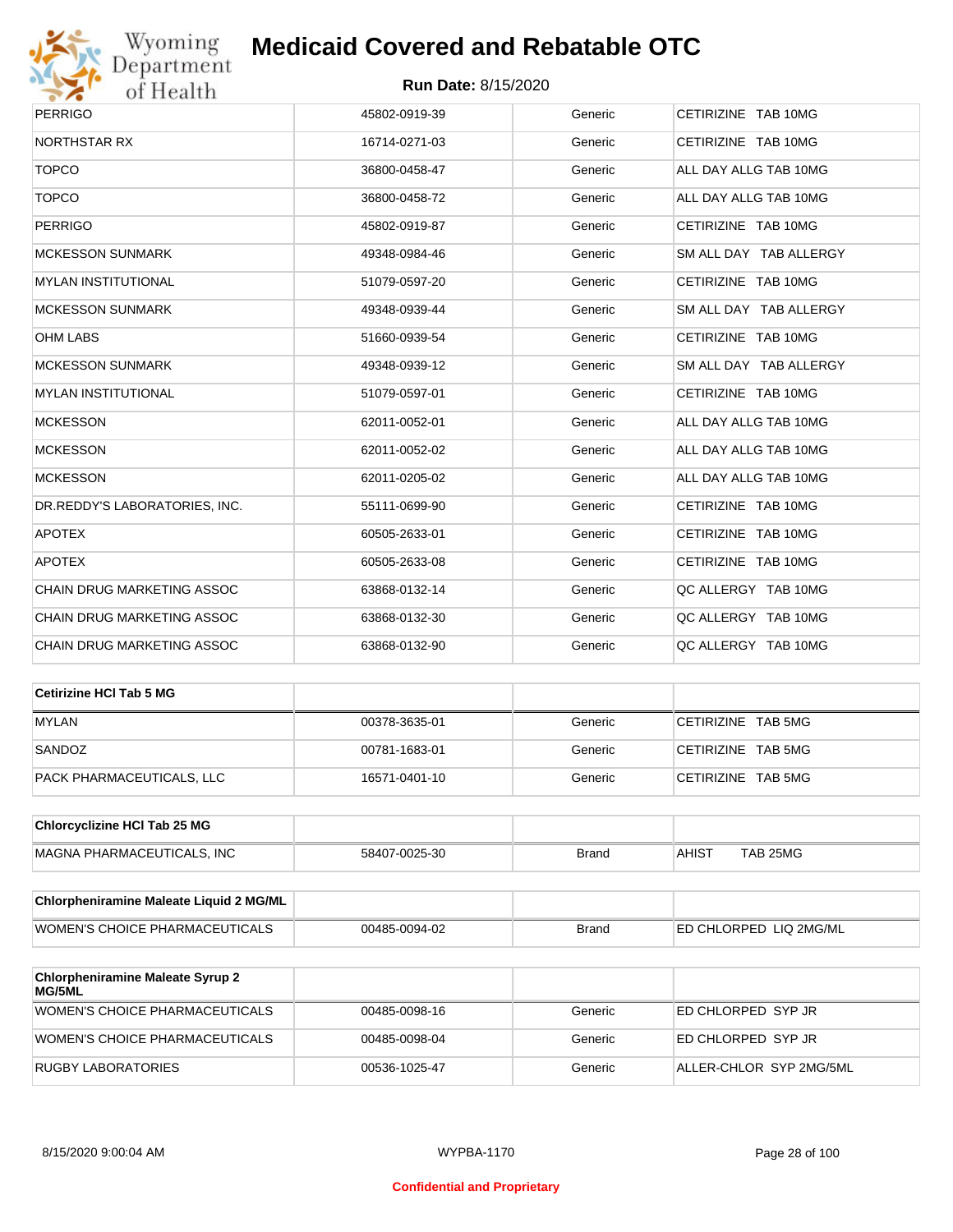

| <b>Chlorpheniramine Maleate Tab 4 MG</b> |               |         |                           |
|------------------------------------------|---------------|---------|---------------------------|
| WOMEN'S CHOICE PHARMACEUTICALS           | 00485-0085-01 | Generic | ED-CHLORTAN TAB 4MG       |
| <b>RUGBY LABORATORIES</b>                | 00536-1006-35 | Generic | ALLER-CHLOR TAB 4MG       |
| <b>RUGBY LABORATORIES</b>                | 00536-1006-10 | Generic | ALLER-CHLOR TAB 4MG       |
| <b>MAJOR PHARMACEUTICALS</b>             | 00904-0012-24 | Generic | <b>ALLERGY</b><br>TAB 4MG |
| <b>MAJOR PHARMACEUTICALS</b>             | 00904-0012-59 | Generic | <b>ALLERGY</b><br>TAB 4MG |
| <b>RUGBY LABORATORIES</b>                | 00536-3467-10 | Generic | ALLER-CHLOR TAB 4MG       |
| <b>MAJOR PHARMACEUTICALS</b>             | 00904-0012-80 | Generic | <b>ALLERGY</b><br>TAB 4MG |
| <b>RUGBY LABORATORIES</b>                | 00536-1006-01 | Generic | ALLER-CHLOR TAB 4MG       |
| <b>MAJOR PHARMACEUTICALS</b>             | 00904-0012-61 | Generic | ALLERGY<br>TAB 4MG        |
| <b>SELECT BRAND</b>                      | 15127-0821-09 | Generic | CHLORPHENIR TAB 4MG       |
| <b>BERGEN BRUNSWIG</b>                   | 24385-0463-62 | Generic | GNP ALLERGY TAB 4MG       |
| <b>LEADER BRAND PRODUCTS</b>             | 37205-0215-62 | Generic | <b>ALLERGY</b><br>TAB 4MG |
| <b>LEADER BRAND PRODUCTS</b>             | 37205-0215-78 | Generic | <b>ALLERGY</b><br>TAB 4MG |
| <b>MCKESSON SUNMARK</b>                  | 49348-0025-04 | Generic | SM ALLERGY TAB 4MG        |
| <b>BERGEN BRUNSWIG</b>                   | 24385-0463-78 | Generic | GNP ALLERGY TAB 4MG       |
| <b>TOPCO</b>                             | 36800-0463-62 | Generic | <b>ALLERGY</b><br>TAB 4MG |
| <b>MCKESSON SUNMARK</b>                  | 49348-0025-10 | Generic | SM ALLERGY TAB 4MG        |
| <b>TIME-CAP LABS</b>                     | 49483-0242-01 | Generic | ALLERGY-TIME TAB 4MG      |
| <b>TIME-CAP LABS</b>                     | 49483-0242-10 | Generic | ALLERGY-TIME TAB 4MG      |
| <b>MCKESSON</b>                          | 62011-0059-01 | Generic | HM ALLERGY TAB 4MG        |

| Chlorpheniramine Maleate Tab ER 12 MG |               |         |                         |
|---------------------------------------|---------------|---------|-------------------------|
| KVK TECH                              | 10702-0017-06 | Generic | CHLORPHENIR TAB 12MG CR |
| IKVK TECH                             | 10702-0017-24 | Generic | CHLORPHENIR TAB 12MG CR |
| LEADER BRAND PRODUCTS                 | 37205-0117-62 | Generic | TAB 12MG CR<br>ALLERGY  |

| Clemastine Fumarate Tab 1.34 MG (1 MG<br>Base Equiv) |               |         |                          |
|------------------------------------------------------|---------------|---------|--------------------------|
| PERRIGO PHARMACEUTICALS                              | 00113-0282-73 | Generic | DAYHIST ALRG TAB 12 HOUR |
| SANDOZ                                               | 00781-1358-01 | Generic | CLEMASTINE TAB 1.34MG    |
| <b>TOPCO</b>                                         | 36800-0282-51 | Generic | DAYHIST ALRG TAB 12 HOUR |
| LEADER BRAND PRODUCTS                                | 37205-0228-73 | Generic | ALLERHIST-1 TAB 1.34MG   |
| <b>BERGEN BRUNSWIG</b>                               | 24385-0183-51 | Generic | GNP DAYHIST TAB 1.34MG   |
| MCKESSON SUNMARK                                     | 49348-0686-03 | Generic | ALLERGY RELF TAB 1.34MG  |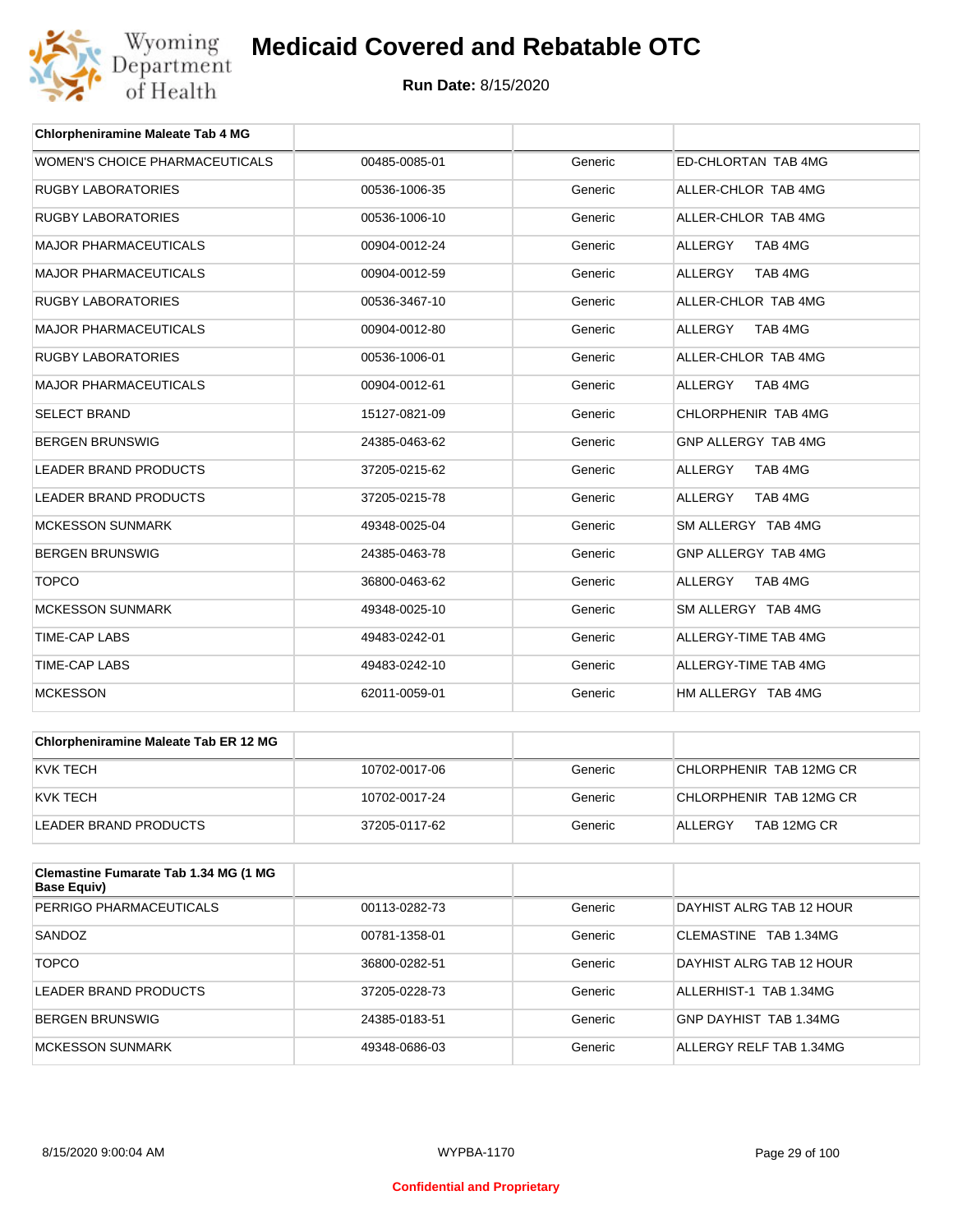

| Dexbrompheniramine Maleate Tab 2 MG |               |              |                             |
|-------------------------------------|---------------|--------------|-----------------------------|
| POLY PHARMACEUTICALS                | 50991-0783-60 | <b>Brand</b> | ALA-HIST IR TAB 2MG         |
|                                     |               |              |                             |
| Diphenhydramine HCI Cap 25 MG       |               |              |                             |
| SANDOZ                              | 00185-0648-10 | Generic      | DIPHENHYDRAM CAP 25MG       |
| <b>RUGBY LABORATORIES</b>           | 00536-1010-01 | Generic      | DIPHENHIST CAP 25MG         |
| <b>GEISS DESTIN &amp; DUNN</b>      | 00113-0462-62 | Generic      | ALLERGY RELF CAP 25MG       |
| PAR PHARMACEUTICALS                 | 00603-3339-21 | Generic      | DIPHENHYDRAM CAP 25MG       |
| <b>PAR PHARMACEUTICALS</b>          | 00603-3339-32 | Generic      | DIPHENHYDRAM CAP 25MG       |
| PAR PHARMACEUTICAL                  | 00603-0241-18 | Generic      | Q-DRYL<br>CAP 25MG          |
| <b>MAJOR PHARMACEUTICALS</b>        | 00904-5306-61 | Generic      | DIPHENHYDRAM CAP 25MG       |
| <b>MAJOR PHARMACEUTICALS</b>        | 00904-5306-80 | Generic      | BANOPHEN<br>CAP 25MG        |
| <b>MAJOR PHARMACEUTICALS</b>        | 00904-2035-24 | Generic      | <b>BANOPHEN</b><br>CAP 25MG |
| SANDOZ                              | 00185-0648-01 | Generic      | DIPHENHYDRAM CAP 25MG       |
| <b>MAJOR PHARMACEUTICALS</b>        | 00904-5306-60 | Generic      | <b>BANOPHEN</b><br>CAP 25MG |
| CONTRACT PHARMACAL CORPORATION      | 10267-0835-01 | Generic      | DIPHENHYDRAM CAP 25MG       |
| PHARBEST PHARMACEUTICALS            | 16103-0348-08 | Generic      | PHARBEDRYL CAP 25MG         |
| PHARBEST PHARMACEUTICALS            | 16103-0348-11 | Generic      | PHARBEDRYL CAP 25MG         |
| <b>SELECT BRAND</b>                 | 15127-0283-24 | Generic      | <b>ALLERGY</b><br>CAP 25MG  |
| <b>TOPCO</b>                        | 36800-0462-78 | Generic      | ALLERGY<br>CAP 25MG         |
| <b>TOPCO</b>                        | 36800-0462-62 | Generic      | ALLERGY<br>CAP 25MG         |
| <b>BERGEN BRUNSWIG</b>              | 24385-0462-62 | Generic      | GNP ALLERGY CAP 25MG        |
| <b>BERGEN BRUNSWIG</b>              | 24385-0462-78 | Generic      | GNP ALLERGY CAP 25MG        |
| CONTRACT PHARMACAL CORPORATION      | 10267-0835-04 | Generic      | DIPHENHYDRAM CAP 25MG       |
| SELECT BRAND                        | 15127-0283-48 | Generic      | ALLERGY<br>CAP 25MG         |
| PHARBEST PHARMACEUTICALS            | 16103-0348-03 | Generic      | PHARBEDRYL CAP 25MG         |
| <b>TOPCO</b>                        | 36800-0462-67 | Generic      | ALLERGY<br>CAP 25MG         |
| <b>MCKESSON SUNMARK</b>             | 49348-0971-10 | Generic      | ALLERGY RELF CAP 25MG       |
| <b>MCKESSON</b>                     | 62011-0056-03 | Generic      | CAP 25MG<br>ALLERGY         |
| <b>SDA LABORATORIES INC</b>         | 66424-0020-01 | Generic      | DIPHENHYDRAM CAP 25MG       |
| <b>SDA LABORATORIES INC</b>         | 66424-0020-10 | Generic      | DIPHENHYDRAM CAP 25MG       |
| <b>MCKESSON</b>                     | 62011-0056-01 | Generic      | ALLERGY<br>CAP 25MG         |
| CHAIN DRUG MARKETING ASSOC          | 63868-0087-01 | Generic      | COMP ALLERGY CAP 25MG       |
| CHAIN DRUG MARKETING ASSOC          | 63868-0087-24 | Generic      | COMP ALLERGY CAP 25MG       |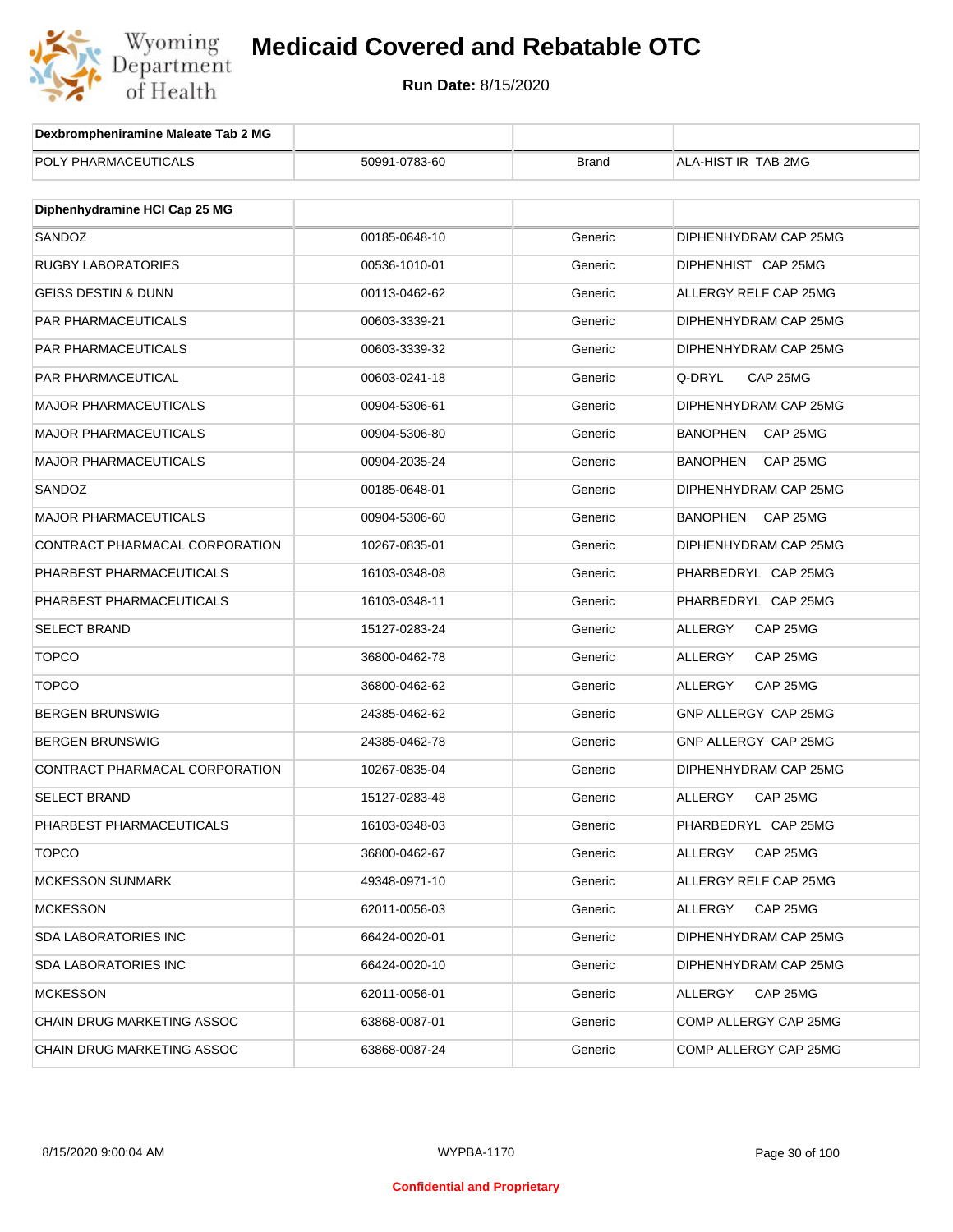

**Diphenhydramine HCl Cap 50 MG**

## **Medicaid Covered and Rebatable OTC**

| SANDOZ                                 | 00185-0649-10 | Generic | DIPHENHYDRAM CAP 50MG     |
|----------------------------------------|---------------|---------|---------------------------|
| PAR PHARMACEUTICALS                    | 00603-3340-32 | Generic | DIPHENHYDRAM CAP 50MG     |
| <b>MAJOR PHARMACEUTICALS</b>           | 00904-5307-60 | Generic | BANOPHEN CAP 50MG         |
| <b>MAJOR PHARMACEUTICALS</b>           | 00904-5307-80 | Generic | BANOPHEN CAP 50MG         |
| <b>MAJOR PHARMACEUTICALS</b>           | 00904-2056-61 | Generic | DIPHENHYDRAM CAP 50MG     |
| SANDOZ                                 | 00185-0649-01 | Generic | DIPHENHYDRAM CAP 50MG     |
| PAR PHARMACEUTICALS                    | 00603-3340-21 | Generic | DIPHENHYDRAM CAP 50MG     |
| PHARBEST PHARMACEUTICALS               | 16103-0347-11 | Generic | PHARBEDRYL CAP 50MG       |
| <b>SDA LABORATORIES INC</b>            | 66424-0021-10 | Generic | DIPHENHYDRAM CAP 50MG     |
| <b>SDA LABORATORIES INC</b>            | 66424-0021-01 | Generic | DIPHENHYDRAM CAP 50MG     |
|                                        |               |         |                           |
| Diphenhydramine HCI Liquid 12.5 MG/5ML |               |         |                           |
| <b>GEISS DESTIN &amp; DUNN</b>         | 00113-0379-26 | Generic | ALLERGY RELF LIQ 12.5/5ML |
| <b>RUGBY LABORATORIES</b>              | 00536-0770-85 | Generic | DIPHENHIST LIQ 12.5/5ML   |
| <b>RUGBY LABORATORIES</b>              | 00536-0770-97 | Generic | DIPHENHIST LIQ 12.5/5ML   |
| PAR PHARMACEUTICALS                    | 00603-0823-58 | Generic | Q-DRYL<br>LIQ 12.5/5ML    |
| PAR PHARMACEUTICALS                    | 00603-0823-94 | Generic | Q-DRYL<br>LIQ 12.5/5ML    |
| <b>MAJOR PHARMACEUTICALS</b>           | 00904-5174-16 | Generic | BANOPHEN<br>LIQ 12.5/5ML  |
| <b>MAJOR PHARMACEUTICALS</b>           | 00904-1228-00 | Generic | BANOPHEN<br>LIQ 12.5/5ML  |
| <b>MAJOR PHARMACEUTICALS</b>           | 00904-1228-20 | Generic | BANOPHEN<br>LIQ 12.5/5ML  |
| PAR PHARMACEUTICALS                    | 00603-0823-54 | Generic | Q-DRYL<br>LIQ 12.5/5ML    |
| PAR PHARMACEUTICALS                    | 00603-0823-81 | Generic | Q-DRYL<br>LIQ 12.5/5ML    |
| LEADER BRAND PRODUCTS                  | 37205-0565-34 | Generic | ALLERGY<br>LIQ 12.5/5ML   |
| <b>BERGEN BRUNSWIG</b>                 | 24385-0379-26 | Generic | CHLD ALLERGY LIQ 12.5/5ML |
| <b>TOPCO</b>                           | 36800-0379-26 | Generic | ALLERGY RELF LIQ 12.5/5ML |
| <b>TOPCO</b>                           | 36800-0379-34 | Generic | ALLERGY RELF LIQ 12.5/5ML |
| <b>MCKESSON SUNMARK</b>                | 49348-0045-37 | Generic | ALLERGY RELF LIQ 12.5/5ML |
| <b>LEADER BRAND PRODUCTS</b>           | 37205-0565-26 | Generic | ALLERGY<br>LIQ 12.5/5ML   |
| <b>MCKESSON SUNMARK</b>                | 49348-0045-34 | Generic | ALLERGY RELF LIQ 12.5/5ML |
| SILARX                                 | 54838-0135-40 | Generic | SILADRYL ALR LIQ 12.5/5ML |
| <b>SILARX</b>                          | 54838-0135-70 | Generic | SILADRYL ALR LIQ 12.5/5ML |
| <b>SILARX</b>                          | 54838-0135-80 | Generic | SILADRYL ALR LIQ 12.5/5ML |
| <b>MCKESSON</b>                        | 62011-0057-01 | Generic | ALLERGY CHLD LIQ 12.5/5ML |
| CHAIN DRUG MARKETING ASSOC             | 63868-0823-54 | Generic | ALLERGY CHLD LIQ 12.5/5ML |
|                                        |               |         |                           |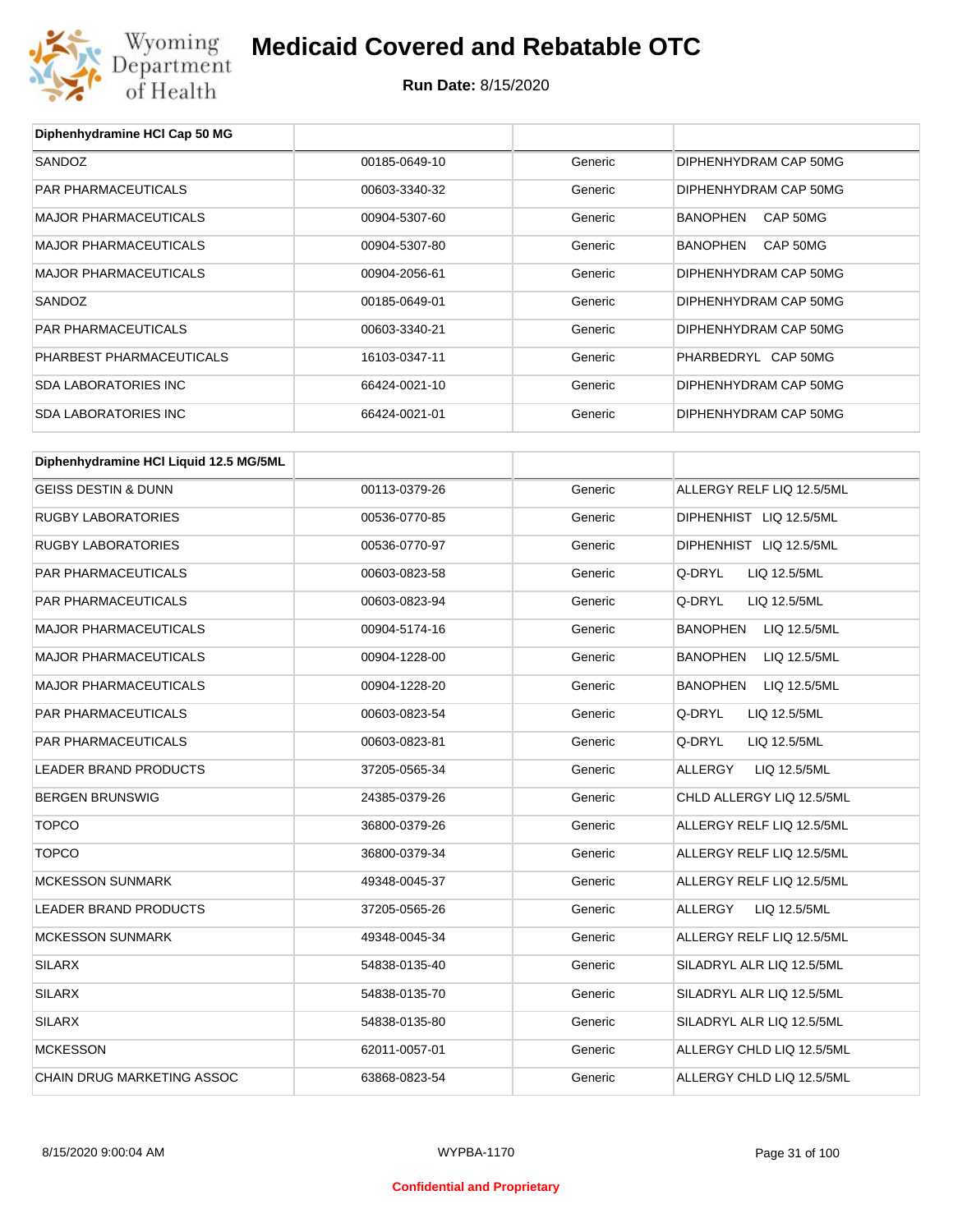

| Diphenhydramine HCI Syrup 12.5 MG/5ML        |               |              |                             |
|----------------------------------------------|---------------|--------------|-----------------------------|
| <b>PAR PHARMACEUTICALS</b>                   | 00603-0860-54 | Generic      | SYP 12.5/5ML<br>QUENALIN    |
| <b>SILARX</b>                                | 54838-0154-40 | <b>Brand</b> | SILPHEN COUG SYP 12.5/5ML   |
| <b>SILARX</b>                                | 54838-0154-80 | <b>Brand</b> | SILPHEN COUG SYP 12.5/5ML   |
| <b>SILARX</b>                                | 54838-0154-70 | <b>Brand</b> | SILPHEN COUG SYP 12.5/5ML   |
| Diphenhydramine HCI Tab 25 MG                |               |              |                             |
|                                              |               |              |                             |
| <b>GEISS DESTIN &amp; DUNN</b>               | 00113-0479-62 | Generic      | ALLERGY RELF TAB 25MG       |
| <b>GEISS DESTIN &amp; DUNN</b>               | 00113-0479-78 | Generic      | ALLERGY RELF TAB 25MG       |
| <b>RUGBY LABORATORIES</b>                    | 00536-1016-01 | Generic      | DIPHENHIST TAB 25MG         |
| <b>MAJOR PHARMACEUTICALS</b>                 | 00904-5551-24 | Generic      | <b>BANOPHEN</b><br>TAB 25MG |
| <b>MAJOR PHARMACEUTICALS</b>                 | 00904-5551-59 | Generic      | <b>BANOPHEN</b><br>TAB 25MG |
| <b>SELECT BRAND</b>                          | 15127-0018-01 | Generic      | SB ALLERGY TAB 25MG MED     |
| <b>BERGEN BRUNSWIG</b>                       | 24385-0479-78 | Generic      | GNP ALLERGY TAB 25MG        |
| <b>TOPCO</b>                                 | 36800-0479-62 | Generic      | TAB 25MG<br><b>ALLERGY</b>  |
| <b>TOPCO</b>                                 | 36800-0479-67 | Generic      | TAB 25MG<br><b>ALLERGY</b>  |
| <b>TOPCO</b>                                 | 36800-0479-78 | Generic      | TAB 25MG<br>ALLERGY         |
| <b>TOPCO</b>                                 | 36800-0479-79 | Generic      | TAB 25MG<br>ALLERGY         |
| <b>BERGEN BRUNSWIG</b>                       | 24385-0479-62 | Generic      | GNP ALLERGY TAB 25MG        |
| TIME-CAP LABS                                | 49483-0061-01 | Generic      | DIPHENHYDRAM TAB 25MG       |
| <b>TIME-CAP LABS</b>                         | 49483-0061-10 | Generic      | DIPHENHYDRAM TAB 25MG       |
| <b>MCKESSON SUNMARK</b>                      | 49348-0983-10 | Generic      | SM ALLERGY TAB 25MG RLF     |
| <b>MCKESSON</b>                              | 62011-0058-01 | Generic      | HM ALLERGY TAB 25MG         |
| <b>MCKESSON</b>                              | 62011-0058-03 | Generic      | HM ALLERGY TAB 25MG         |
|                                              |               |              |                             |
| Fexofenadine HCI Susp 30 MG/5ML (6<br>MG/ML) |               |              |                             |
| <b>ACTAVIS MID ATLANTIC</b>                  | 00472-0527-94 | Generic      | FEXOFENADINE SUS 30MG/5ML   |
| <b>RUGBY LABORATORIES</b>                    | 00536-1005-97 | Generic      | FEXOFENADINE SUS 30MG/5ML   |
|                                              |               |              |                             |
| Fexofenadine HCI Tab 180 MG                  |               |              |                             |
| <b>MYLAN</b>                                 | 00378-0782-05 | Generic      | FEXOFENADINE TAB 180MG      |
| <b>MYLAN</b>                                 | 00378-0782-93 | Generic      | FEXOFENADINE TAB 180MG      |
| <b>RUGBY LABORATORIES</b>                    | 00536-1066-15 | Generic      | FEXOFENADINE TAB 180MG      |
| <b>MAJOR PHARMACEUTICALS</b>                 | 00904-6214-46 | Generic      | FEXOFENADINE TAB 180MG      |
| <b>MAJOR PHARMACEUTICALS</b>                 | 00904-6214-52 | Generic      | FEXOFENADINE TAB 180MG      |
| <b>MAJOR PHARMACEUTICALS</b>                 | 00904-6214-89 | Generic      | FEXOFENADINE TAB 180MG      |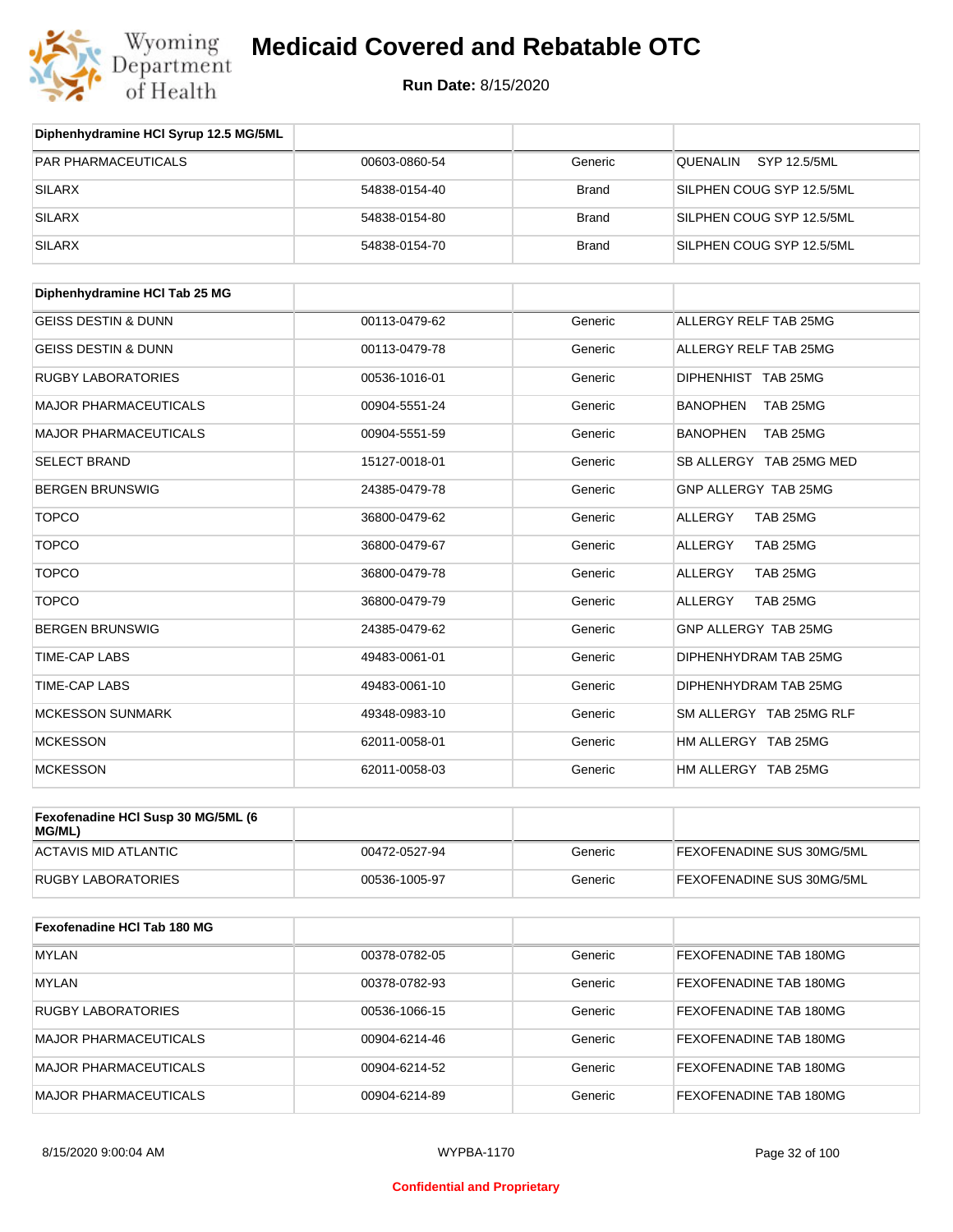#### **Run Date:** 8/15/2020

| Wyoming                       | <b>Medicaid Covered and Rebatable OTC</b> |         |                        |
|-------------------------------|-------------------------------------------|---------|------------------------|
| Department<br>of Health       | <b>Run Date: 8/15/2020</b>                |         |                        |
| <b>MAJOR PHARMACEUTICALS</b>  | 00904-6214-18                             | Generic | FEXOFENADINE TAB 180MG |
| <b>MAJOR PHARMACEUTICALS</b>  | 00904-6214-48                             | Generic | FEXOFENADINE TAB 180MG |
| LEADER BRAND PRODUCTS         | 37205-0650-65                             | Generic | ALLER-EASE TAB 180MG   |
| <b>LEADER BRAND PRODUCTS</b>  | 37205-0650-88                             | Generic | ALLER-EASE TAB 180MG   |
| PERRIGO PHARMACEUTICALS       | 45802-0571-78                             | Generic | FEXOFENADINE TAB 180MG |
| AMERISOURCE BERGEN DRUGS      | 46122-0040-75                             | Generic | GNP ALLERGY TAB 180MG  |
| AMERISOURCE BERGEN DRUGS      | 46122-0040-22                             | Generic | GNP ALLERGY TAB 180MG  |
| AMERISOURCE BERGEN DRUGS      | 46122-0040-65                             | Generic | GNP ALLERGY TAB 180MG  |
| AMERISOURCE BERGEN DRUGS      | 46122-0040-61                             | Generic | GNP ALLERGY TAB 180MG  |
| <b>MCKESSON SUNMARK</b>       | 49348-0968-56                             | Generic | FEXOFENADINE TAB 180MG |
| <b>MYLAN INSTITUTIONAL</b>    | 51079-0548-20                             | Generic | FEXOFENADINE TAB 180MG |
| <b>MCKESSON SUNMARK</b>       | 49348-0968-44                             | Generic | FEXOFENADINE TAB 180MG |
| <b>MCKESSON SUNMARK</b>       | 49348-0968-57                             | Generic | FEXOFENADINE TAB 180MG |
| <b>MYLAN INSTITUTIONAL</b>    | 51079-0548-01                             | Generic | FEXOFENADINE TAB 180MG |
| DR.REDDY'S LABORATORIES, INC. | 55111-0784-30                             | Generic | FEXOFENADINE TAB 180MG |
| <b>MCKESSON</b>               | 62011-0067-01                             | Generic | FEXOFENADINE TAB 180MG |
| <b>MCKESSON</b>               | 62011-0233-01                             | Generic | FEXOFENADINE TAB 180MG |
| RECKITT BENCKISER             | 63824-0926-05                             | Generic | MUCINEX ALLR TAB 180MG |
| <b>RECKITT BENCKISER</b>      | 63824-0926-30                             | Generic | MUCINEX ALLR TAB 180MG |
| <b>MCKESSON</b>               | 62011-0067-02                             | Generic | FEXOFENADINE TAB 180MG |
| <b>RECKITT BENCKISER</b>      | 63824-0926-40                             | Generic | MUCINEX ALLR TAB 180MG |
| RECKITT BENCKISER             | 63824-0926-10                             | Generic | MUCINEX ALLR TAB 180MG |
| Fexofenadine HCI Tab 60 MG    |                                           |         |                        |
| <b>PERRIGO</b>                | 00113-0425-53                             | Generic | ALLER-EASE TAB 60MG    |
| <b>MYLAN</b>                  | 00378-0781-05                             | Generic | FEXOFENADINE TAB 60MG  |

| MYLAN                      | 00378-0781-05 | Generic | FEXOFENADINE TAB 60MG |
|----------------------------|---------------|---------|-----------------------|
| <b>MYLAN</b>               | 00378-0781-91 | Generic | FEXOFENADINE TAB 60MG |
| <b>MCKESSON SUNMARK</b>    | 49348-0970-02 | Generic | FEXOFENADINE TAB 60MG |
| PERRIGO PHARMACEUTICALS    | 45802-0425-78 | Generic | FEXOFENADINE TAB 60MG |
| IMYLAN INSTITUTIONAL       | 51079-0547-20 | Generic | FEXOFENADINE TAB 60MG |
| <b>MYLAN INSTITUTIONAL</b> | 51079-0547-01 | Generic | FEXOFENADINE TAB 60MG |
| <b>MCKESSON</b>            | 62011-0068-01 | Generic | FEXOFENADINE TAB 60MG |

| Loratadine Rapidly-Disintegrating Tab 10<br>MG |               |         |                       |
|------------------------------------------------|---------------|---------|-----------------------|
| MAJOR PHARMACEUTICALS                          | 00904-5806-15 | Generic | TAB 10MG<br>ALL FRGY  |
| BERGEN BRUNSWIG                                | 24385-0161-52 | Generic | ALLERGY RELF TAB 10MG |
| LEADER BRAND PRODUCTS                          | 37205-0745-65 | Generic | ALLERGY RELF TAB 10MG |

#### **Confidential and Proprietary**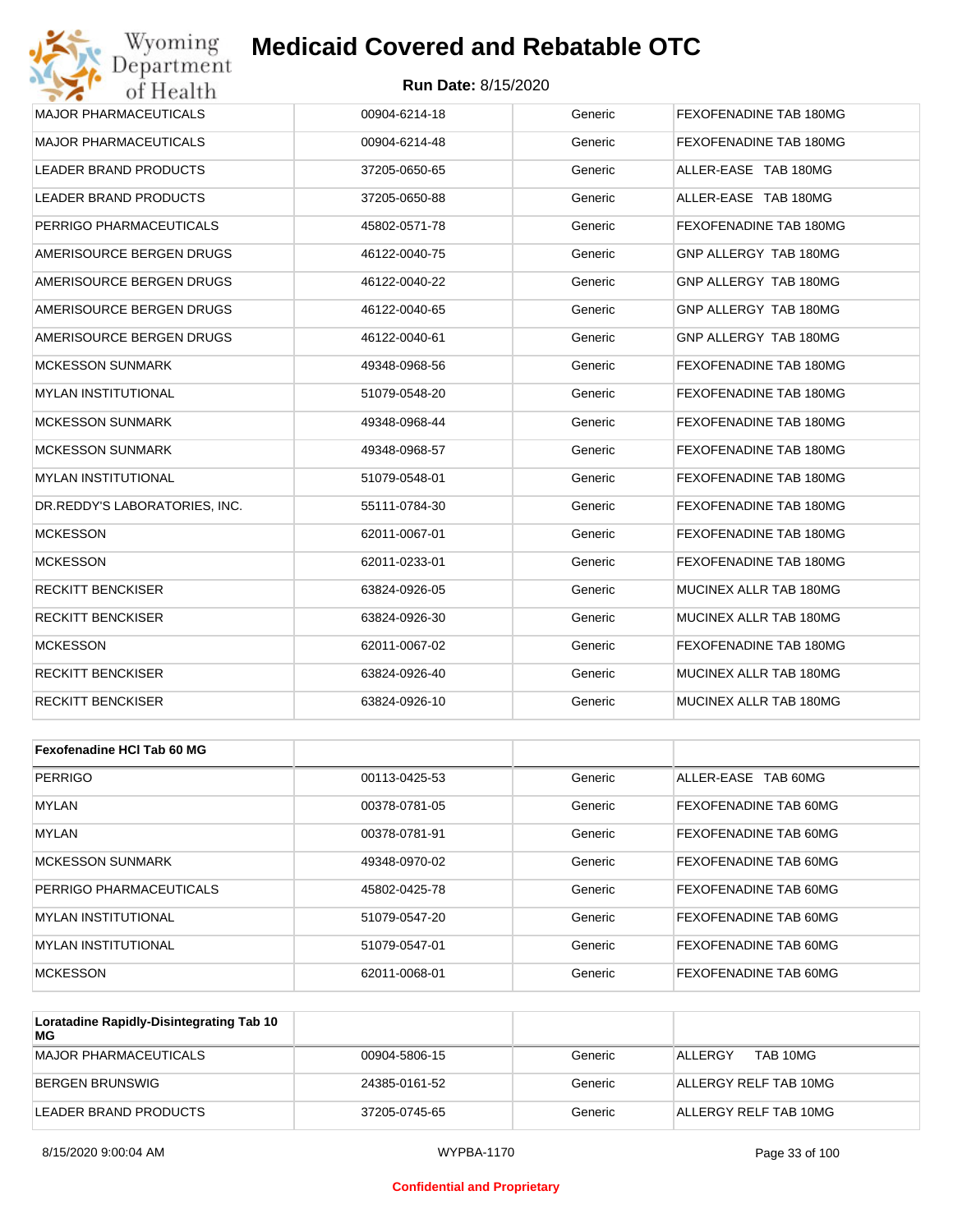| Wyoming<br>Department      | <b>Medicaid Covered and Rebatable OTC</b><br><b>Run Date: 8/15/2020</b> |         |                         |  |
|----------------------------|-------------------------------------------------------------------------|---------|-------------------------|--|
| of Health                  |                                                                         |         |                         |  |
| AMERISOURCE BERGEN DRUGS   | 46122-0140-52                                                           | Generic | ALLERGY RELF TAB 10MG   |  |
| <b>BERGEN BRUNSWIG</b>     | 24385-0540-53                                                           | Generic | ALLERGY RELF TAB 10MG   |  |
| <b>MCKESSON SUNMARK</b>    | 49348-0930-01                                                           | Generic | I ORATADINE<br>TAB 10MG |  |
| <b>MCKESSON SUNMARK</b>    | 49348-0930-44                                                           | Generic | LORATADINE<br>TAB 10MG  |  |
| <b>OHM LABS</b>            | 51660-0527-31                                                           | Generic | ALLERGY RELF TAB 10MG   |  |
| <b>MCKESSON</b>            | 62011-0073-01                                                           | Generic | ALLERGY RELF TAB 10MG   |  |
| CHAIN DRUG MARKETING ASSOC | 63868-0157-10                                                           | Generic | ALLERGY RELF TAB 10MG   |  |

| Loratadine Syrup 5 MG/5ML    |               |         |                          |
|------------------------------|---------------|---------|--------------------------|
| <b>MAJOR PHARMACEUTICALS</b> | 00904-6234-20 | Generic | LORATADINE SOL 5MG/5ML   |
| AMERISOURCE BERGEN DRUGS     | 46122-0164-26 | Generic | LORATADINE SYP 5MG/5ML   |
| <b>MCKESSON SUNMARK</b>      | 49348-0636-34 | Generic | LORATADINE SYP 5MG/5ML   |
| <b>BERGEN BRUNSWIG</b>       | 24385-0531-26 | Generic | LORATADINE SYP 5MG/5ML   |
| <b>LEADER BRAND PRODUCTS</b> | 37205-0378-26 | Generic | ALLERGY RELF SYP 5MG/5ML |
| <b>MCKESSON SUNMARK</b>      | 49348-0333-34 | Generic | LORATADINE SYP 5MG/5ML   |
| <b>TARO</b>                  | 51672-2073-08 | Generic | LORATADINE SYP 5MG/5ML   |
| <b>SILARX</b>                | 54838-0554-40 | Generic | LORATADINE SOL 5MG/5ML   |
| <b>TARO</b>                  | 51672-2085-08 | Generic | LORATADINE SYP 5MG/5ML   |
| <b>MCKESSON</b>              | 62011-0181-01 | Generic | LORATADINE SYP 5MG/5ML   |
| <b>TARO</b>                  | 51672-2092-08 | Generic | LORATADINE SOL 5MG/5ML   |
| <b>MCKESSON</b>              | 62011-0072-01 | Generic | LORATADINE SYP 5MG/5ML   |
| <b>SILARX</b>                | 54838-0558-40 | Generic | LORATADINE SOL 5MG/5ML   |

| <b>Loratadine Tab 10 MG</b>    |               |         |                       |
|--------------------------------|---------------|---------|-----------------------|
| <b>GEISS DESTIN &amp; DUNN</b> | 00113-0612-39 | Generic | ALLERGY RELF TAB 10MG |
| <b>GEISS DESTIN &amp; DUNN</b> | 00113-0612-60 | Generic | ALLERGY RELF TAB 10MG |
| <b>GEISS DESTIN &amp; DUNN</b> | 00113-0612-65 | Generic | ALLERGY RELF TAB 10MG |
| <b>GEISS DESTIN &amp; DUNN</b> | 00113-0612-46 | Generic | ALLERGY RELF TAB 10MG |
| SANDOZ                         | 00781-5077-01 | Generic | LORATADINE TAB 10MG   |
| <b>MAJOR PHARMACEUTICALS</b>   | 00904-5728-89 | Generic | ALLERGY<br>TAB 10MG   |
| <b>MAJOR PHARMACEUTICALS</b>   | 00904-5728-87 | Generic | ALLERGY<br>TAB 10MG   |
| <b>MAJOR PHARMACEUTICALS</b>   | 00904-6074-46 | Generic | TAB 10MG<br>ALLERGY   |
| <b>MAJOR PHARMACEUTICALS</b>   | 00904-6074-60 | Generic | TAB 10MG<br>ALLERGY   |
| <b>MAJOR PHARMACEUTICALS</b>   | 00904-6074-61 | Generic | LORATADINE TAB 10MG   |
| <b>MAJOR PHARMACEUTICALS</b>   | 00904-6074-89 | Generic | TAB 10MG<br>ALLERGY   |
| <b>SELECT BRAND</b>            | 15127-0715-10 | Generic | LORATADINE TAB 10MG   |
| <b>SELECT BRAND</b>            | 15127-0715-30 | Generic | LORATADINE TAB 10MG   |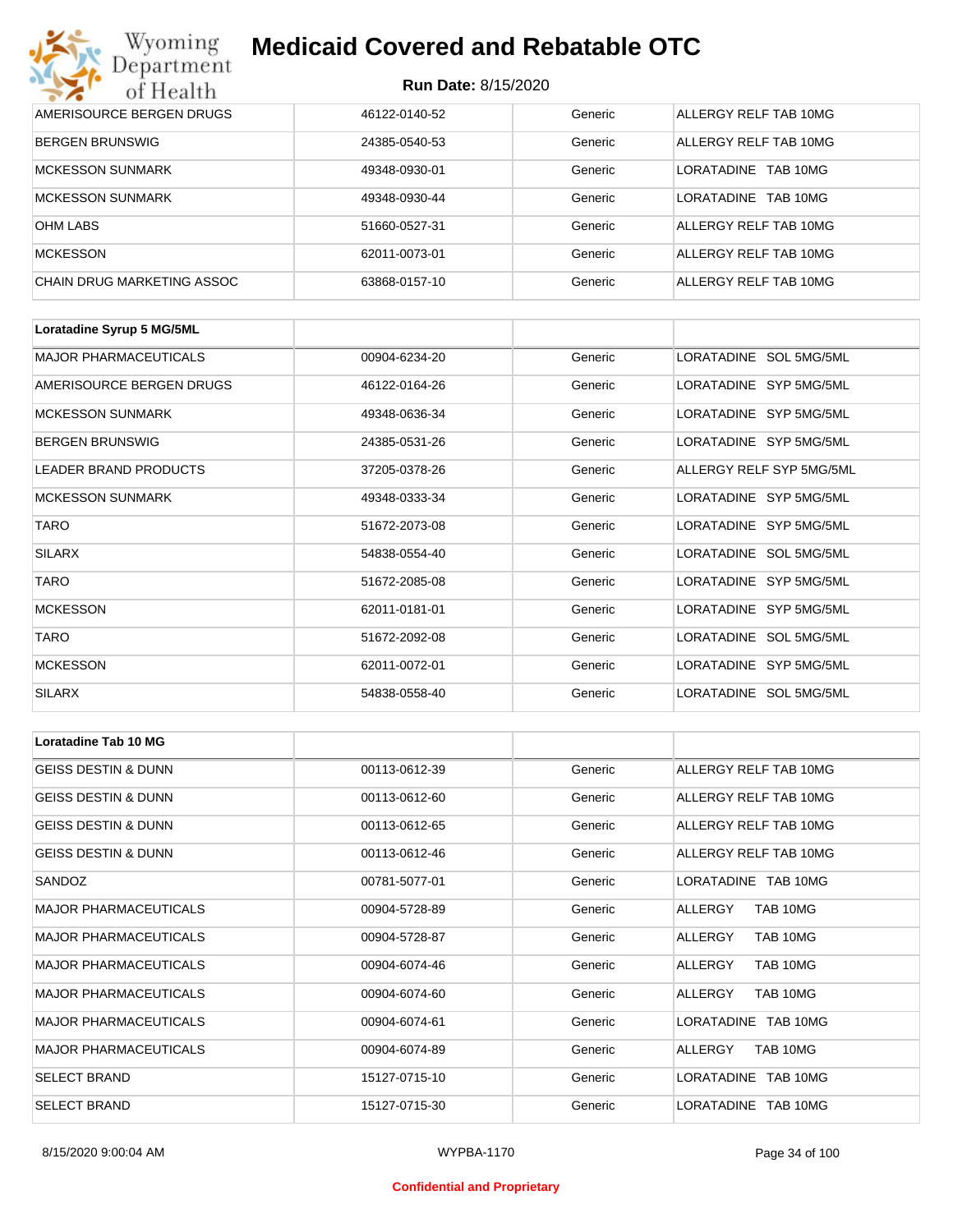

| <b>BERGEN BRUNSWIG</b>              | 24385-0471-78 | Generic      | LORATADINE TAB 10MG          |  |  |
|-------------------------------------|---------------|--------------|------------------------------|--|--|
| BERGEN BRUNSWIG                     | 24385-0471-52 | Generic      | LORATADINE TAB 10MG          |  |  |
| <b>TOPCO</b>                        | 36800-0612-65 | Generic      | ALLERGY RELF TAB 10MG        |  |  |
| <b>TOPCO</b>                        | 36800-0612-72 | Generic      | ALLERGY RELF TAB 10MG        |  |  |
| <b>TOPCO</b>                        | 36800-0612-76 | Generic      | ALLERGY RELF TAB 10MG        |  |  |
| <b>TOPCO</b>                        | 36800-0612-87 | Generic      | ALLERGY RELF TAB 10MG        |  |  |
| PERRIGO PHARMACEUTICALS             | 45802-0650-87 | Generic      | LORATADINE TAB 10MG          |  |  |
| AMERISOURCE BERGEN DRUGS            | 46122-0158-65 | Generic      | LORATADINE TAB 10MG          |  |  |
| LEADER BRAND PRODUCTS               | 37205-0346-72 | Generic      | LORATADINE TAB 10MG          |  |  |
| PERRIGO PHARMACEUTICALS             | 45802-0650-78 | Generic      | LORATADINE TAB 10MG          |  |  |
| MCKESSON SUNMARK                    | 49348-0818-01 | Generic      | SM LORATADIN TAB 10MG        |  |  |
| MCKESSON SUNMARK                    | 49348-0818-13 | Generic      | SM LORATADIN TAB 10MG        |  |  |
| BERGEN BRUNSWIG                     | 24385-0471-99 | Generic      | LORATADINE TAB 10MG          |  |  |
| <b>TOPCO</b>                        | 36800-0612-46 | Generic      | ALLERGY RELF TAB 10MG        |  |  |
| PERRIGO PHARMACEUTICALS             | 45802-0650-65 | Generic      | LORATADINE TAB 10MG          |  |  |
| MCKESSON SUNMARK                    | 49348-0818-44 | Generic      | SM LORATADIN TAB 10MG        |  |  |
| OHM LABS                            | 51660-0526-01 | Generic      | ALLERGY RELF TAB 10MG        |  |  |
| MYLAN INSTITUTIONAL                 | 51079-0246-01 | Generic      | LORATADINE TAB 10MG          |  |  |
| MYLAN INSTITUTIONAL                 | 51079-0246-20 | Generic      | LORATADINE TAB 10MG          |  |  |
| OHM LABS                            | 51660-0526-05 | Generic      | ALLERGY RELF TAB 10MG        |  |  |
| OHM LABS                            | 51660-0526-31 | Generic      | ALLERGY RELF TAB 10MG        |  |  |
| <b>APOTEX</b>                       | 60505-0147-01 | Generic      | LORATADINE TAB 10MG          |  |  |
| CHAIN DRUG MARKETING ASSOC          | 63868-0151-01 | Generic      | LORATADINE TAB 10MG          |  |  |
| CHAIN DRUG MARKETING ASSOC          | 63868-0151-10 | Generic      | LORATADINE TAB 10MG          |  |  |
| CHAIN DRUG MARKETING ASSOC          | 63868-0151-30 | Generic      | LORATADINE TAB 10MG          |  |  |
| <b>APOTEX</b>                       | 60505-0147-08 | Generic      | LORATADINE TAB 10MG          |  |  |
| AMERICAN HEALTH PACKAGING           | 68084-0248-01 | Generic      | LORATADINE TAB 10MG          |  |  |
| AMERICAN HEALTH PACKAGING           | 68084-0248-11 | Generic      | LORATADINE TAB 10MG          |  |  |
| Triprolidine HCI Drops 0.938 MG/ML  |               |              |                              |  |  |
| ALLEGIS PHARMACEUTICALS             | 28595-0801-30 | <b>Brand</b> | DRO 0.938MG<br>HISTEX PD     |  |  |
| Triprolidine HCI Liquid 0.625 MG/ML |               |              |                              |  |  |
| <b>GM PHARMACEUTICALS</b>           | 58809-0501-30 | <b>Brand</b> | VANAHIST PD LIQ 0.625MG      |  |  |
|                                     |               |              |                              |  |  |
| Triprolidine HCI Syrup 2.5 MG/5ML   |               |              |                              |  |  |
| ALLEGIS PHARMACEUTICALS             | 28595-0802-08 | <b>Brand</b> | <b>HISTEX</b><br>SYP 2.5MG/5 |  |  |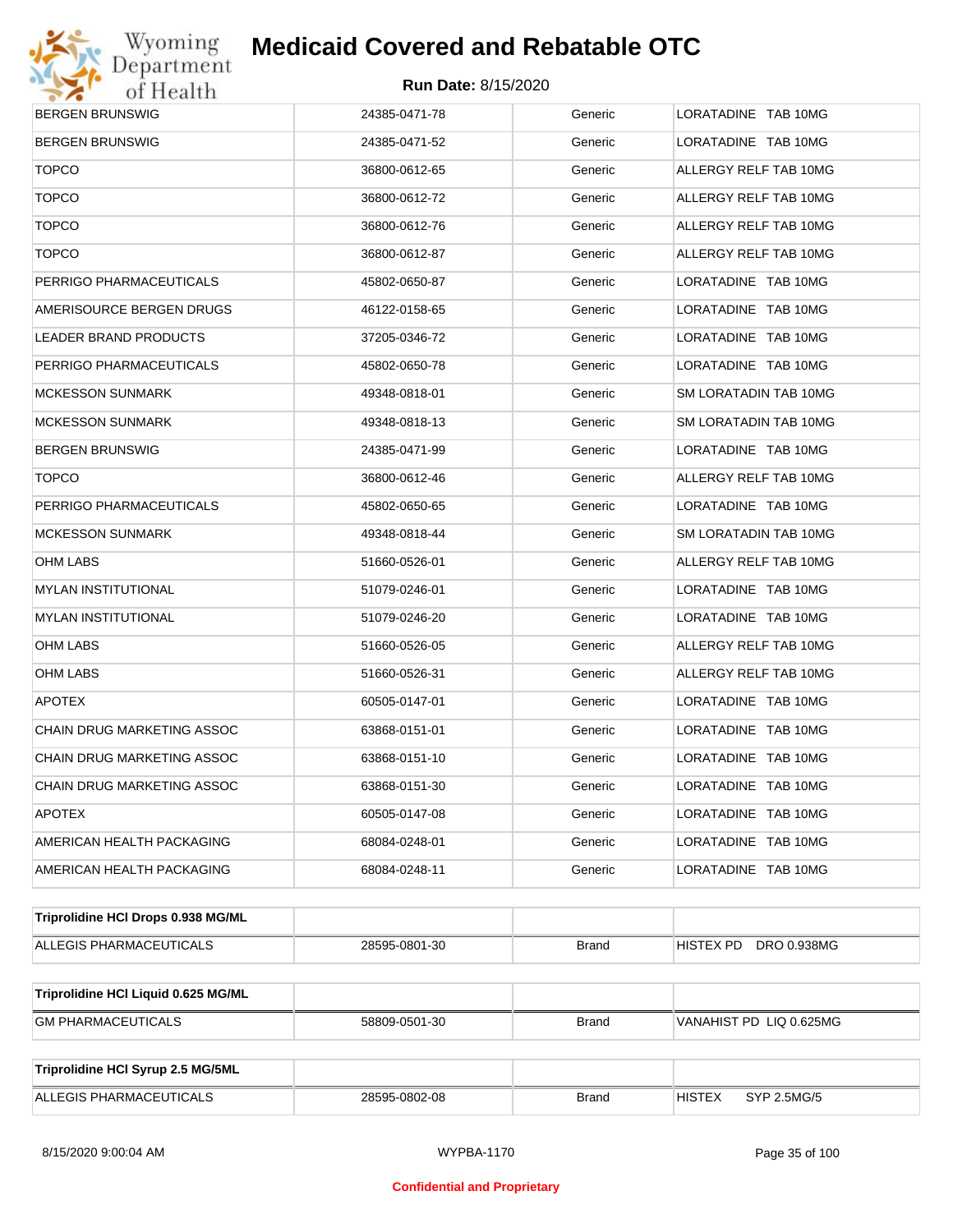

| <b>CONTRACEPTIVES</b> |  |
|-----------------------|--|
|                       |  |

| Levonorgestrel Tab 1.5 MG             |               |              |                                    |
|---------------------------------------|---------------|--------------|------------------------------------|
|                                       |               |              |                                    |
| LUPIN PHARMACEUTICALS                 | 43386-0622-30 | Generic      | MY WAY<br><b>TAB 1.5MG</b>         |
| <b>AFAXYS</b>                         | 50102-0111-01 | Generic      | ECONTRA EZ TAB 1.5MG               |
| <b>AFAXYS</b>                         | 50102-0111-12 | Generic      | ECONTRA EZ TAB 1.5MG               |
| <b>FOUNDATION CONSUMER HEALTHCARE</b> | 51285-0100-88 | Generic      | TAKE ACTION TAB 1.5MG              |
| <b>FOUNDATION CONSUMER HEALTHCARE</b> | 51285-0103-88 | Generic      | <b>TAB 1.5MG</b><br>AFTERA         |
| TFVA/WOMFNS HFAI TH                   | 51285-0943-88 | <b>Brand</b> | PLAN B<br><b>TAB 1.5MG</b>         |
| <b>ACTAVIS PHARMA</b>                 | 52544-0065-54 | Generic      | NEXT CHOICE TAB 1.5MG              |
| PHARMACIST PHARMACEUTICAL LLC         | 63704-0010-01 | Generic      | LEVONORGESTR TAB 1.5MG             |
| <b>FOUNDATION CONSUMER HEALTHCARE</b> | 51285-0146-19 | <b>Brand</b> | PLAN B<br><b>TAB 1.5MG</b>         |
| <b>FOUNDATION CONSUMER HEALTHCARE</b> | 51285-0162-88 | <b>Brand</b> | PLAN B<br><b>TAB 1.5MG</b>         |
| <b>SUN PHARMACEUTICALS</b>            | 62756-0718-60 | Generic      | <b>OPCICON</b><br><b>TAB 1.5MG</b> |
| <b>LUPIN PHARMACEUTICALS</b>          | 68180-0853-13 | Generic      | FALLBACK<br>TAB 1.5MG              |
| <b>COUGH/COLD/ALLERGY</b>             |               |              |                                    |

| *Camphor-Eucalyptus-Menthol - Oint*** |               |         |                             |
|---------------------------------------|---------------|---------|-----------------------------|
| AMERISOURCE BERGEN DRUGS              | 46122-0157-54 | Generic | OIN RUB<br><b>GNP CHEST</b> |
| <b>MCKESSON</b>                       | 62011-0075-01 | Generic | HM CHEST RUB OIN            |

| *Camphor-Eucalyptus-Menthol-Turp Oil-<br><b>White Pet -Oint***</b> |               |         |                                  |
|--------------------------------------------------------------------|---------------|---------|----------------------------------|
| MCKESSON SUNMARK                                                   | 49348-0398-96 | Generic | <b>SM MEDICATED MIS CHST RUB</b> |

| *DM-GG-PE Tab & APAP-Diphenhyd-PE<br>Tab Therapy Pack*** |               |       |                           |
|----------------------------------------------------------|---------------|-------|---------------------------|
| <b>RECKITT BENCKISER</b>                                 | 63824-0555-30 | Brand | MUCINEX FAST MIS MX DAY/N |

| *PE-DM-GG Ligd & Diphenhyd-PE-APAP<br>Ligd Therapy Pack*** |               |              |                           |
|------------------------------------------------------------|---------------|--------------|---------------------------|
| <b>RECKITT BENCKISER</b>                                   | 63824-0287-22 | <b>Brand</b> | MUCINEX CHLD MIS DAY/NITE |

| *PE-DM-GG-APAP Ligd & PE-Diphenhyd-<br><b>APAP Ligd Therapy Pack***</b> |               |       |                           |
|-------------------------------------------------------------------------|---------------|-------|---------------------------|
| RECKITT BENCKISER                                                       | 63824-0526-22 | Brand | MUCINEX FAST MIS DAY/NGHT |

| *PE-DM-GG-APAP Pack & PE-Diphenhyd-<br><b>APAP Pack Therapy Pack***</b> |               |              |                |              |
|-------------------------------------------------------------------------|---------------|--------------|----------------|--------------|
| <b>RECKITT BENCKISER</b>                                                | 63824-0234-44 | <b>Brand</b> | <b>MUCINEX</b> | MIS DAY/NGHT |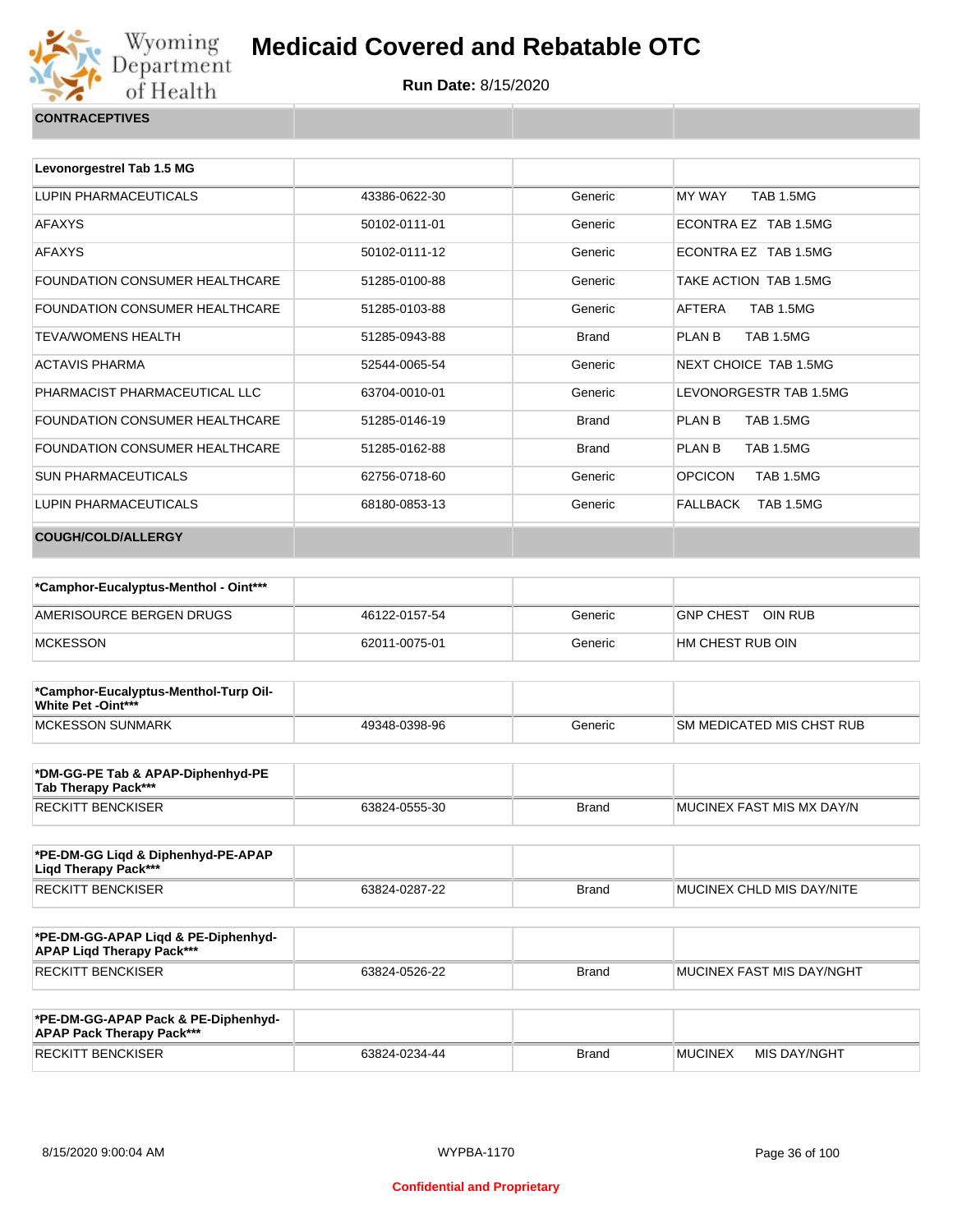

| *PE-DM-GG-APAP Tab & PE-Diphenhyd-<br><b>APAP Tab Therapy Pack***</b> |               |              |                                         |
|-----------------------------------------------------------------------|---------------|--------------|-----------------------------------------|
| <b>RECKITT BENCKISER</b>                                              | 63824-0551-30 | Generic      | MUCINEX FAST PAK DAY/NGHT               |
| Acetaminophen w/ DM Liq 1000-30<br>MG/30ML                            |               |              |                                         |
| <b>TOPCO</b>                                                          | 36800-0698-34 | Generic      | <b>COUGH &amp; SORE LIQ THRT DAY</b>    |
| Acetaminophen w/ DM Susp 160-5 MG/5ML                                 |               |              |                                         |
| <b>GLAXO CONSUMER HEALTHCARE L.P.</b>                                 | 00067-8115-04 | <b>Brand</b> | TRIAMINIC<br>SUS CGH/ST                 |
| Brompheniramine & Phenylephrine Elixir 1<br>-2.5 MG/5ML               |               |              |                                         |
| <b>PERRIGO</b>                                                        | 00113-0906-26 | Generic      | COLD/ALLERGY ELX CHILDREN               |
| <b>MAJOR PHARMACEUTICALS</b>                                          | 00904-5781-20 | Generic      | <b>ELX CHILDREN</b><br><b>DIMAPHEN</b>  |
| WOMEN'S CHOICE PHARMACEUTICALS                                        | 00485-0202-16 | Generic      | RYNEX PE<br><b>ELX</b>                  |
| <b>TOPCO</b>                                                          | 36800-0906-26 | Generic      | COLD/ALLERGY ELX CHILDREN               |
| <b>BERGEN BRUNSWIG</b>                                                | 24385-0517-26 | Generic      | <b>GNP CLD/ALLE ELX CHILDREN</b>        |
| <b>BERGEN BRUNSWIG</b>                                                | 24385-0517-34 | Generic      | <b>GNP CLD/ALLE ELX CHILDREN</b>        |
| <b>LEADER BRAND PRODUCTS</b>                                          | 37205-0931-26 | Generic      | COLD/ALLERGY ELX CHILDREN               |
| <b>TOPCO</b>                                                          | 36800-0906-34 | Generic      | COLD/ALLERGY ELX CHILDREN               |
| <b>MCKESSON SUNMARK</b>                                               | 49348-0777-37 | Generic      | SM CLD/ALRGY ELX CHILDREN               |
| <b>MCKESSON SUNMARK</b>                                               | 49348-0777-34 | Generic      | SM CLD/ALRGY ELX CHILDREN               |
| <b>MCKESSON</b>                                                       | 62011-0062-01 | Generic      | COLD/ALLERGY ELX CHILDREN               |
| Brompheniramine & Phenylephrine Syrup<br>1-2.5 MG/5ML                 |               |              |                                         |
| GLAXO CONSUMER HEALTHCARE L.P.                                        | 00067-8117-04 | <b>Brand</b> | <b>TRIAMINIC</b><br><b>SYP CLD/ALRG</b> |
| Brompheniramine & Phenylephrine Tab 4-<br><b>10 MG</b>                |               |              |                                         |
| ALLEGIS PHARMACEUTICALS                                               | 28595-0900-60 | <b>Brand</b> | RU-HIST D TAB 4-10MG                    |
| Brompheniramine & Pseudoephedrine Cap<br>4-60 MG                      |               |              |                                         |
| <b>BAUSCH HEALTH</b>                                                  | 00095-0860-06 | <b>Brand</b> | LODRANE D CAP 4-60MG                    |
| Brompheniramine & Pseudoephedrine<br>Elixir 1-15 MG/5ML               |               |              |                                         |
| <b>WOMEN'S CHOICE PHARMACEUTICALS</b>                                 | 00485-0206-16 | Generic      | RYNEX PSE LIQ                           |
| PAR PHARMACEUTICALS                                                   | 00603-0851-94 | Generic      | Q-TAPP<br>ELX 1-15/5ML                  |
| <b>SILARX</b>                                                         | 54838-0125-40 | Generic      | LIQ<br>BROTAPP                          |
| <b>SILARX</b>                                                         | 54838-0125-80 | Generic      | LIQ<br>BROTAPP                          |
|                                                                       |               |              |                                         |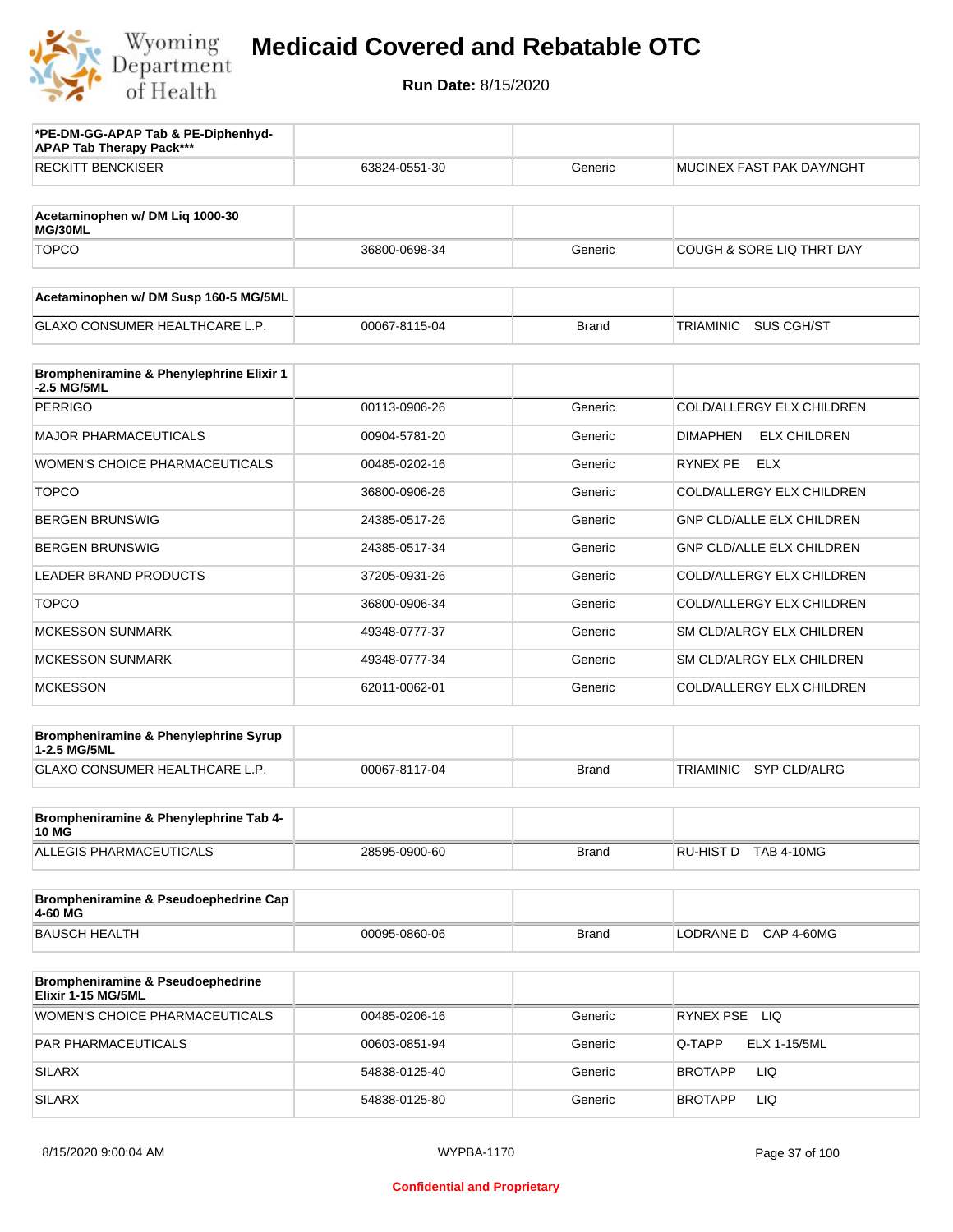

| $\cdots$                                               |               |              |                                      |
|--------------------------------------------------------|---------------|--------------|--------------------------------------|
| <b>SILARX</b>                                          | 54838-0125-70 | Generic      | BROTAPP<br>LIQ                       |
| Brompheniramine & Pseudoephedrine                      |               |              |                                      |
| Liquid 1-7.5 MG/ML                                     |               |              |                                      |
| JAYMAC PHARMACEUTICAL LLC                              | 64661-0032-30 | <b>Brand</b> | J-TAN D PD DRO 1-7.5MG               |
| Brompheniramine-Acetaminophen Tab 2-<br><b>250 MG</b>  |               |              |                                      |
| MAGNA PHARMACEUTICALS, INC                             | 58407-0225-01 | <b>Brand</b> | <b>TAB 2-250MG</b><br><b>STAFLEX</b> |
| Cetirizine-Pseudoephedrine Tab ER 12HR                 |               |              |                                      |
| 5-120 MG                                               |               |              |                                      |
| <b>PERRIGO</b>                                         | 00113-2176-53 | Generic      | ALLERGY-D<br><b>TAB 5-120MG</b>      |
| <b>PERRIGO</b>                                         | 00113-2176-62 | Generic      | ALLERGY-D TAB 5-120MG                |
| <b>GEISS DESTIN &amp; DUNN</b>                         | 00113-0176-53 | Generic      | ALLERGY-D TAB 5-120MG                |
| <b>GEISS DESTIN &amp; DUNN</b>                         | 00113-0176-62 | Generic      | ALLERGY-D TAB 5-120MG                |
| <b>MAJOR PHARMACEUTICALS</b>                           | 00904-5831-12 | Generic      | ALLERGY-D TAB 5-120MG                |
| <b>BERGEN BRUNSWIG</b>                                 | 24385-0175-53 | Generic      | ALLERGY-D TAB 5-120MG                |
| <b>BERGEN BRUNSWIG</b>                                 | 24385-0175-62 | Generic      | ALLERGY-D TAB 5-120MG                |
| <b>TOPCO</b>                                           | 36800-0176-62 | Generic      | ALLERGY D TAB 5-120MG                |
| PERRIGO PHARMACEUTICALS                                | 45802-0721-53 | Generic      | CETIRIZ/PSE TAB 5-120MG              |
| PERRIGO PHARMACEUTICALS                                | 45802-0721-62 | Generic      | CETIRIZ/PSE TAB 5-120MG              |
| <b>MCKESSON SUNMARK</b>                                | 49348-0851-04 | Generic      | ALLERGY-D TAB 5-120MG                |
| <b>TOPCO</b>                                           | 36800-0176-53 | Generic      | ALLERGY D TAB 5-120MG                |
| <b>MCKESSON</b>                                        | 62011-0055-01 | Generic      | ALLGY COMP-D TAB 5-120MG             |
| Chlophedianol-Dexbrompheniramine Soln<br>12.5-1 MG/5ML |               |              |                                      |
| <b>RAMCNEIL</b>                                        | 12830-0864-16 | <b>Brand</b> | CHLO HIST SOL                        |
| Chlophedianol-Guaifenesin Liquid 12.5-100              |               |              |                                      |
| MG/5ML<br><b>RAMCNEIL</b>                              |               |              |                                      |
|                                                        | 12830-0767-16 | <b>Brand</b> | CHLO TUSS EX LIQ 12.5-100            |
| Chlophedianol-Pyrilamine Liquid 12.5-12.5<br>MG/5ML    |               |              |                                      |
| <b>CENTURION LABS</b>                                  | 23359-0032-16 | <b>Brand</b> | <b>NINJACOF</b><br>LIQ               |
| Chlophedianol-Pyrilamine Liquid 25-50<br>MG/15ML       |               |              |                                      |
| <b>GM PHARMACEUTICALS</b>                              | 58809-0350-04 | <b>Brand</b> | VANACOF-8 LIQ 25-50/15               |
| Chlophedianol-Pyrilamine-APAP Liquid                   |               |              |                                      |
| 12.5-12.5-160 MG/5ML                                   |               |              | NINJACOF-A LIQ                       |
| <b>CENTURION LABS</b>                                  | 23359-0033-16 | <b>Brand</b> |                                      |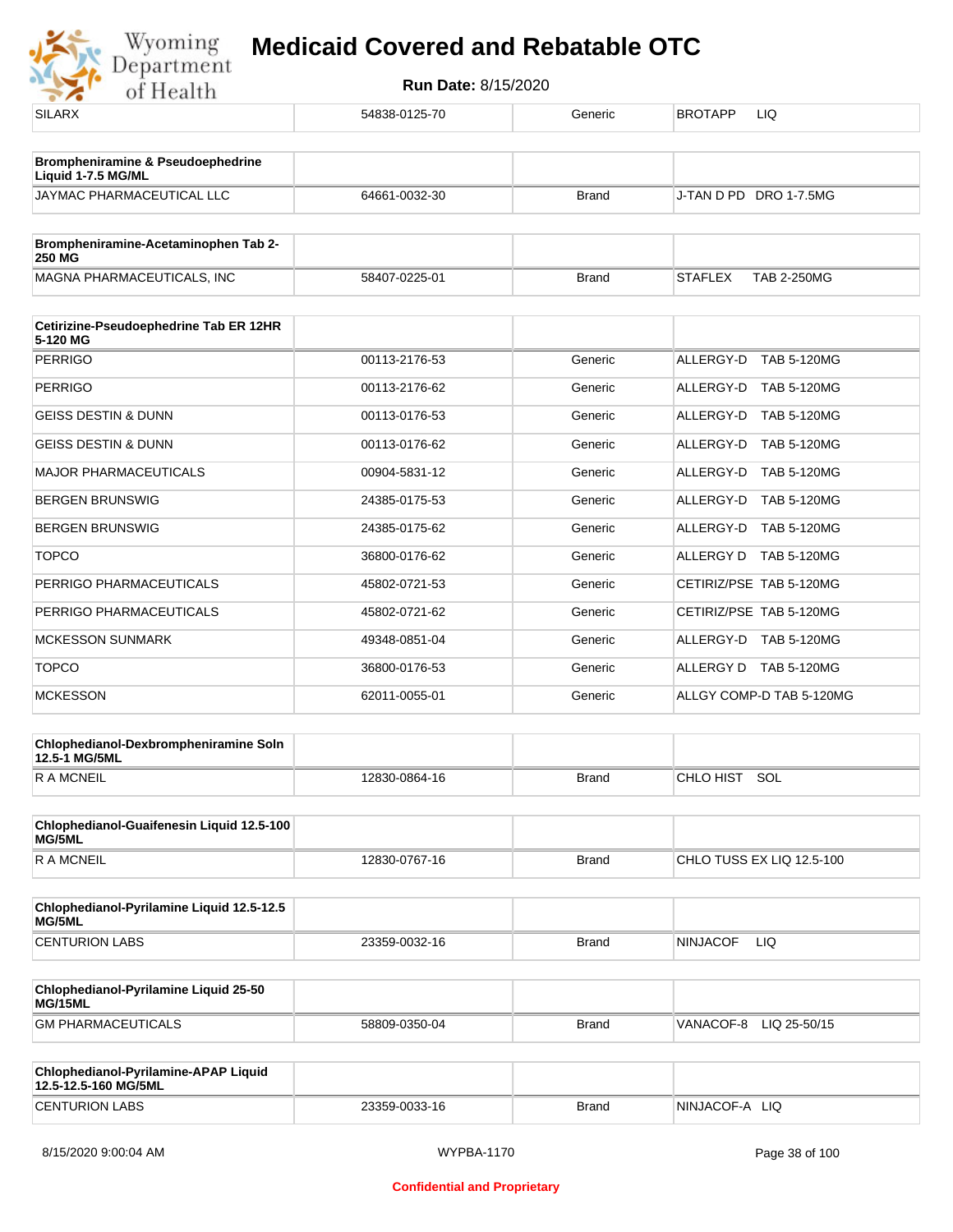

| <b>Chlorcyclizine &amp; Pseudoephedrine Liquid</b><br>25-60 MG/5ML |               |              |                                       |
|--------------------------------------------------------------------|---------------|--------------|---------------------------------------|
| MAGNA PHARMACEUTICALS, INC                                         | 58407-0624-04 | <b>Brand</b> | STAHIST AD LIQ                        |
| Chlorcyclizine & Pseudoephedrine Tab 25-                           |               |              |                                       |
| 60 MG<br>MAGNA PHARMACEUTICALS, INC                                | 58407-0625-30 | <b>Brand</b> | STAHIST AD TAB 25-60MG                |
|                                                                    |               |              |                                       |
| Chlorpheniramine & Phenylephrine Liquid<br>1-2.5 MG/ML             |               |              |                                       |
| <b>LASER PHARMACEUTICALS</b>                                       | 16477-0121-30 | <b>Brand</b> | <b>DALLERGY</b><br><b>DRO 1-2.5MG</b> |
| Chlorpheniramine & Phenylephrine Liquid<br>1-3.5 MG/ML             |               |              |                                       |
| <b>VIRTUS PHARMACEUTICALS OPCO</b>                                 | 76439-0319-30 | Generic      | <b>VIRDEC</b><br><b>DRO</b>           |
| Chlorpheniramine & Phenylephrine Liquid<br><b>2-5 MG/ML</b>        |               |              |                                       |
| <b>WOMEN'S CHOICE PHARMACEUTICALS</b>                              | 00485-0096-02 | <b>Brand</b> | ED CHLORPED DRO D                     |
| <b>Chlorpheniramine &amp; Phenylephrine Liquid</b><br>4-10 MG/5ML  |               |              |                                       |
| WOMEN'S CHOICE PHARMACEUTICALS                                     | 00485-0155-16 | <b>Brand</b> | ED A-HIST<br>LIQ 4-10/5ML             |
| LARKEN LABORATORIES, INC.                                          | 68047-0185-16 | Generic      | NOHIST-LQ LIQ 4-10/5ML                |
| Chlorpheniramine & Phenylephrine Tab 4-<br><b>10 MG</b>            |               |              |                                       |
| <b>WOMEN'S CHOICE PHARMACEUTICALS</b>                              | 00485-0254-01 | Generic      | ED A-HIST TAB 4-10MG                  |
| <b>TOPCO</b>                                                       | 36800-0358-62 | Generic      | SINUS/ALERGY TAB PE MAX               |
| <b>TOPCO</b>                                                       | 36800-0139-62 | Generic      | COLD/ALLERGY TAB 4-10MG               |
| <b>SELECT BRAND</b>                                                | 15127-0082-24 | Generic      | SINUS/ALERGY TAB MAX ST               |
| AMERISOURCE BERGEN DRUGS                                           | 46122-0181-62 | Generic      | COLD/ALLERGY TAB 4-10MG               |
| <b>BERGEN BRUNSWIG</b>                                             | 24385-0961-62 | Generic      | SINUS/ALLERG TAB 4-10MG               |
| Chlorpheniramine & Pseudoephedrine<br>Liquid 2-30 MG/5ML           |               |              |                                       |
| LARKEN LABORATORIES, INC.                                          | 68047-0120-16 | <b>Brand</b> | LOHIST-D<br>LIQ.                      |
| Chlorpheniramine & Pseudoephedrine Tab<br>4-60 MG                  |               |              |                                       |
| <b>MAJOR PHARMACEUTICALS</b>                                       | 00904-5351-24 | Generic      | <b>SUDOGEST</b><br><b>TAB 4-60MG</b>  |
| <b>MAJOR PHARMACEUTICALS</b>                                       | 00904-5351-96 | Generic      | <b>SUDOGEST</b><br><b>TAB 4-60MG</b>  |
| Chlorpheniramine w/ Codeine Liquid 2-9<br>MG/5ML                   |               |              |                                       |
| MAGNA PHARMACEUTICALS, INC                                         | 58407-0920-16 | <b>Brand</b> | Z-TUSS AC<br>LIQ 2-9/5ML              |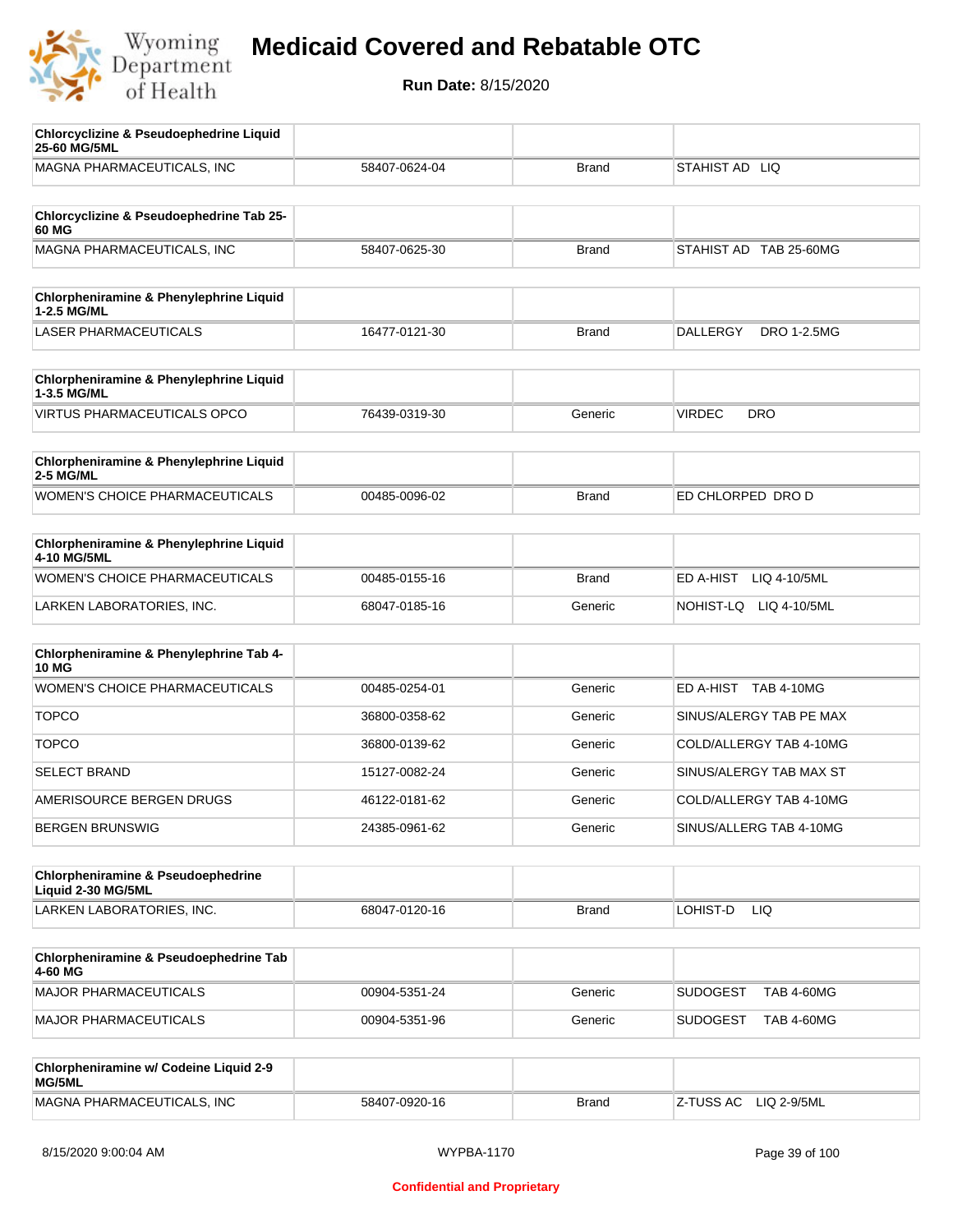

## **Medicaid Covered and Rebatable OTC**

**Run Date:** 8/15/2020

| Chlorpheniramine-DM Tab 4-30 MG                                  |               |              |                                       |
|------------------------------------------------------------------|---------------|--------------|---------------------------------------|
| <b>MAJOR PHARMACEUTICALS</b>                                     | 00904-5817-44 | Generic      | <b>COUGH &amp; COLD TAB</b>           |
| <b>SELECT BRAND</b>                                              | 15127-0268-16 | Generic      | SB COLD/CGH TAB HBP                   |
|                                                                  |               |              |                                       |
| Chlorpheniramine-Phenylephrine-ASA<br>Effer Tab 2-7.8-325 MG     |               |              |                                       |
| CHAIN DRUG MARKETING ASSOC                                       | 63868-0228-20 | Generic      | COLD RELIEF TAB PLUS                  |
| Chlorphen-PE-APAP Tab 2-5-325 MG & PE-<br>APAP Tab 5-325 MG Pack |               |              |                                       |
| <b>SELECT BRAND</b>                                              | 15127-0933-24 | Generic      | SB SINUS CNG PAK / PAIN               |
| AMERISOURCE BERGEN DRUGS                                         | 46122-0075-60 | Generic      | SINUS RELIEF PAK CNG/PAIN             |
| Chlorphen-Phenylephrine w/ APAP Tab 2-5<br>$-325$ MG             |               |              |                                       |
| <b>GEISS DESTIN &amp; DUNN</b>                                   | 00113-0476-62 | Generic      | <b>ALLERGY</b><br><b>TAB MULTI-SY</b> |
| <b>SELECT BRAND</b>                                              | 15127-0966-24 | Generic      | SB SINUS CNG TAB / PAIN               |
| <b>SELECT BRAND</b>                                              | 15127-0967-24 | Generic      | SB ALLERGY TAB MULTI-SY               |
| <b>BERGEN BRUNSWIG</b>                                           | 24385-0147-62 | Generic      | <b>GNP ALLERGY TAB MULTI-SY</b>       |
| <b>TOPCO</b>                                                     | 36800-0476-62 | Generic      | <b>ALLERGY</b><br>TAB MULTI-SY        |
| <b>TOPCO</b>                                                     | 36800-0476-67 | Generic      | ALLERGY<br>TAB MULTI-SY               |
| LEADER BRAND PRODUCTS                                            | 37205-0940-62 | Generic      | <b>ALLERGY</b><br>TAB MULTI-SY        |
| AMERISOURCE BERGEN DRUGS                                         | 46122-0074-62 | Generic      | GNP SINUS TAB CNG/PAIN                |
| <b>TOPCO</b>                                                     | 36800-0935-62 | Generic      | NIGHT TIME TAB SINUS                  |
| <b>MCKESSON SUNMARK</b>                                          | 49348-0778-04 | Generic      | SM ALLERGY TAB MULTI-SY               |
| CHAIN DRUG MARKETING ASSOC                                       | 63868-0981-24 | Generic      | QC ALLERGY TAB RELIEF                 |
| Chlorphen-Phenylephrine w/ APAP Tab 4-<br>10-325 MG              |               |              |                                       |
| U S PHARMACEUTICAL                                               | 52747-0475-70 | <b>Brand</b> | NOREL AD<br>TAB 4-10-325              |
|                                                                  |               |              |                                       |
| Dexbrompheniramine & Pseudoephedrine<br>Soln 1-30 MG/5ML         |               |              |                                       |
| LLORENS PHARMACEUTICAL                                           | 54859-0802-04 | <b>Brand</b> | <b>CONEX</b><br><b>SOL CLD/ALRG</b>   |
| Dexbrompheniramine & Pseudoephedrine<br><b>Tab 2-60 MG</b>       |               |              |                                       |
| <b>LLORENS PHARMACEUTICAL</b>                                    | 54859-0702-60 | <b>Brand</b> | CONEX<br><b>TAB 2-60MG</b>            |
|                                                                  |               |              |                                       |
| Dexbrompheniramine-Phenylephrine<br>Syrup 1-5 MG/5ML             |               |              |                                       |
| <b>LASER PHARMACEUTICALS</b>                                     | 16477-0822-01 | <b>Brand</b> | DALLERGY<br>SYP                       |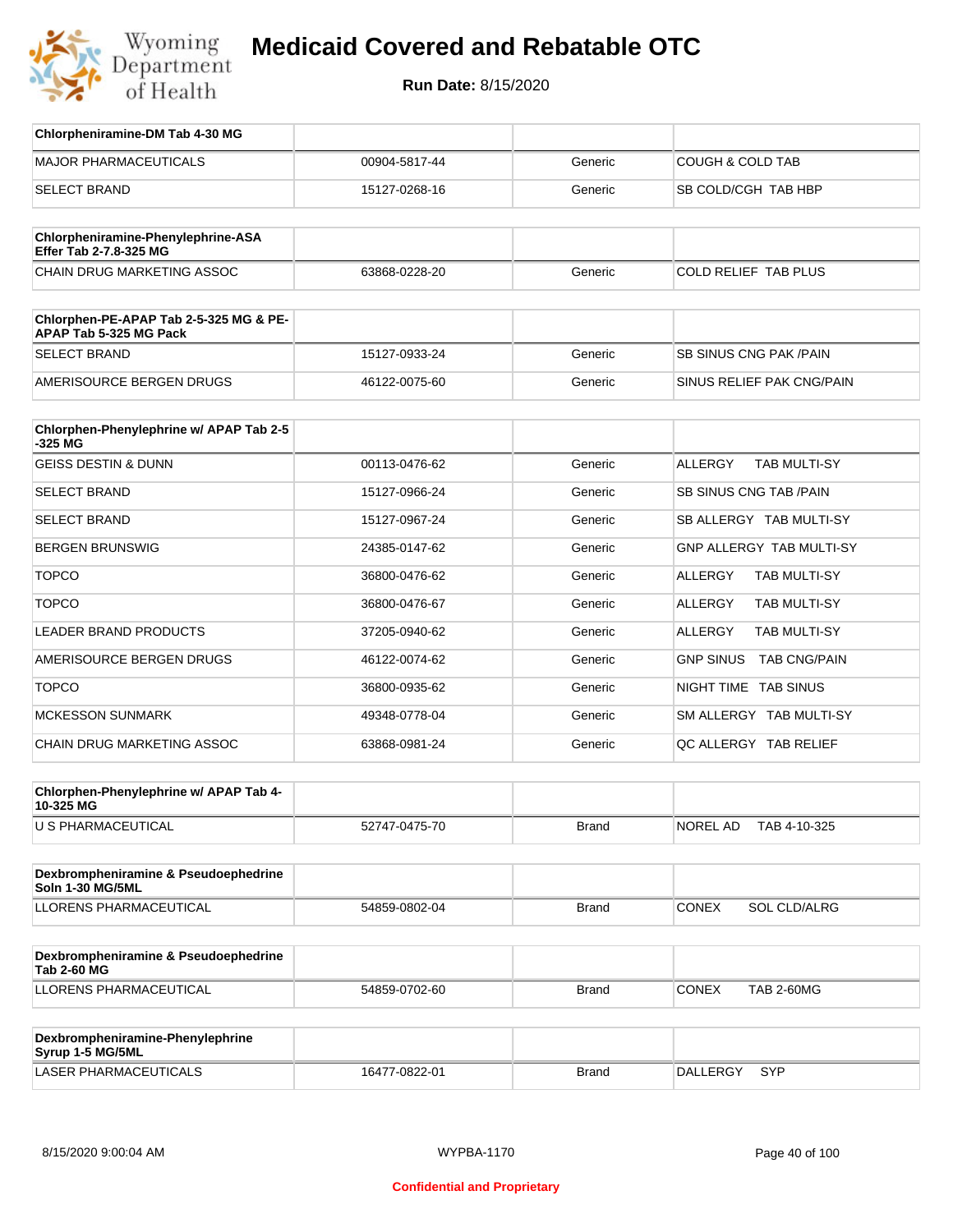

| Dexbrompheniramine-Phenylephrine Tab 1<br>-5 MG                |               |              |                                    |
|----------------------------------------------------------------|---------------|--------------|------------------------------------|
| <b>LASER PHARMACEUTICALS</b>                                   | 16477-0161-01 | <b>Brand</b> | TAB 1-5MG<br><b>DALLERGY</b>       |
|                                                                |               |              |                                    |
| Dexbrompheniramine-Phenylephrine Tab 2<br>-10 MG               |               |              |                                    |
| POLY PHARMACEUTICALS                                           | 50991-0782-60 | <b>Brand</b> | ALA-HIST PE TAB 2-10MG             |
|                                                                |               |              |                                    |
| Dexchlorpheniramine & Pseudoephedrine<br><b>Tab 2-60 MG</b>    |               |              |                                    |
| CAPELLON PHARMACEUTICALS                                       | 64543-0097-90 | <b>Brand</b> | <b>RESCON</b><br><b>TAB 2-60MG</b> |
| Dexchlorpheniramine-Phenylephrine Tab 2<br>-10 MG              |               |              |                                    |
| <b>WOMEN'S CHOICE PHARMACEUTICALS</b>                          | 00485-0080-01 | <b>Brand</b> | <b>RYMED</b><br><b>TAB 2-10MG</b>  |
| Dextromethorphan HBr Cap 15 MG                                 |               |              |                                    |
| <b>RUGBY LABORATORIES</b>                                      | 00536-1068-34 | Generic      | ROBAFEN CGH CAP 15MG               |
| <b>MAJOR PHARMACEUTICALS</b>                                   | 00904-5752-95 | Generic      | ROBAFEN CGH CAP 15MG               |
| <b>SELECT BRAND</b>                                            | 15127-0984-20 | Generic      | SB CGH CONTR CAP 15MG              |
|                                                                |               |              |                                    |
| Dextromethorphan HBr Liquid 15 MG/15ML                         |               |              |                                    |
| <b>TOPCO</b>                                                   | 36800-0473-38 | Generic      | DAY TIME<br>LIQ COUGH              |
| Dextromethorphan HBr Liquid 15 MG/5ML                          |               |              |                                    |
| <b>SELECT BRAND</b>                                            | 15127-0925-04 | Generic      | SB CGH RELF LIQ 15MG/5ML           |
| <b>BERGEN BRUNSWIG</b>                                         | 24385-0263-26 | Generic      | GNP CGH RELF LIQ 15MG/5ML          |
| <b>BERGEN BRUNSWIG</b>                                         | 24385-0262-26 | Generic      | GNP CGH RELF LIQ 15MG/5ML          |
| CHAIN DRUG MARKETING ASSOC                                     | 63868-0070-04 | Generic      | QC CGH RELF LIQ 15MG/5ML           |
| Dextromethorphan HBr Syrup 15 MG/5ML                           |               |              |                                    |
|                                                                |               |              |                                    |
| <b>TOPCO</b>                                                   | 36800-0300-26 | Generic      | TUSSIN COUGH SYP 15MG/5ML          |
| <b>BERGEN BRUNSWIG</b>                                         | 24385-0493-26 | Generic      | TUSSIN COUGH SYP 15MG/5ML          |
| Dextromethorphan Polistirex Extended<br>Release Susp 30 MG/5ML |               |              |                                    |
| <b>MAJOR PHARMACEUTICALS</b>                                   | 00904-6312-56 | Generic      | <b>COUGH DM</b><br>SUS 30MG/5ML    |
| LEADER BRAND PRODUCTS                                          | 37205-0697-21 | Generic      | COUGH DM<br>SUS 30MG/5ML           |
| PERRIGO PHARMACEUTICALS                                        | 45802-0433-21 | Generic      | DEXTROMETHOR SUS 30MG/5ML          |
| AMERISOURCE BERGEN DRUGS                                       | 46122-0141-25 | Generic      | GNP COUGH DM SUS 30MG/5ML          |
| AMERISOURCE BERGEN DRUGS                                       | 46122-0141-21 | Generic      | GNP COUGH DM SUS 30MG/5ML          |
| AMERISOURCE BERGEN DRUGS                                       | 46122-0142-21 | Generic      | GNP COUGH DM SUS 30MG/5ML          |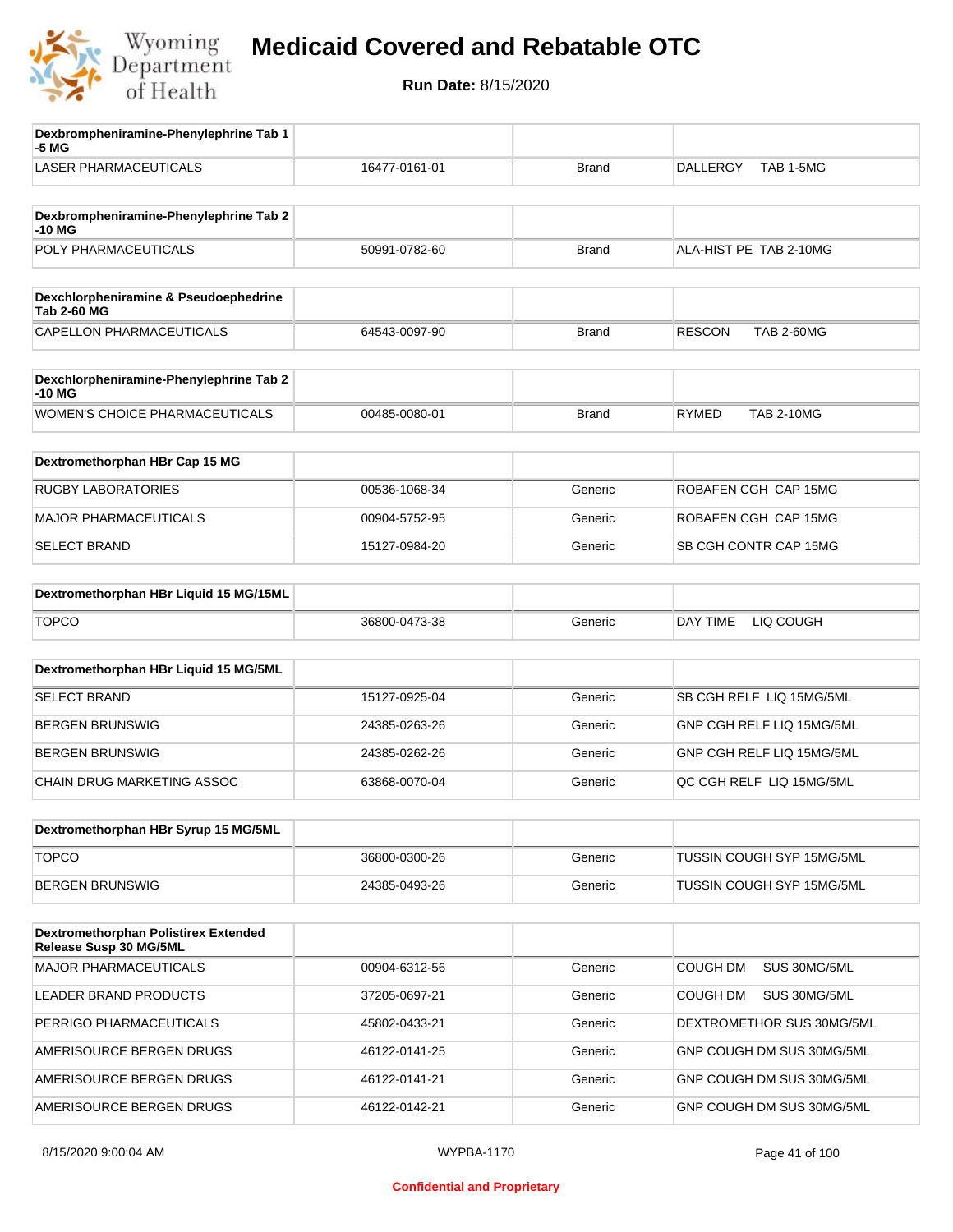

| <b>RECKITT BENCKISER</b> | 63824-0172-63 | <b>Brand</b> | <b>DELSYM</b><br>SUS 30MG/5ML |
|--------------------------|---------------|--------------|-------------------------------|
| <b>RECKITT BENCKISER</b> | 63824-0172-65 | Brand        | <b>DELSYM</b><br>SUS 30MG/5ML |
| <b>RECKITT BENCKISER</b> | 63824-0173-63 | <b>Brand</b> | DELSYM CHILD SUS 30MG/5ML     |
| <b>MCKESSON</b>          | 62011-0198-01 | Generic      | HM COUGH DM SUS 30MG/5ML      |
| <b>RECKITT BENCKISER</b> | 63824-0171-65 | Brand        | DELSYM<br>SUS 30MG/5ML        |
| <b>RECKITT BENCKISER</b> | 63824-0173-65 | Brand        | DELSYM CHILD SUS 30MG/5ML     |
| <b>RECKITT BENCKISER</b> | 63824-0176-65 | <b>Brand</b> | DELSYM<br>SUS 30MG/5ML        |
| <b>RECKITT BENCKISER</b> | 63824-0177-63 | <b>Brand</b> | DELSYM CHILD SUS 30MG/5ML     |
| <b>RECKITT BENCKISER</b> | 63824-0177-65 | <b>Brand</b> | DELSYM CHILD SUS 30MG/5ML     |
| <b>RECKITT BENCKISER</b> | 63824-0175-63 | <b>Brand</b> | <b>DELSYM</b><br>SUS 30MG/5ML |
| <b>RECKITT BENCKISER</b> | 63824-0176-63 | <b>Brand</b> | <b>DELSYM</b><br>SUS 30MG/5ML |
| <b>MCKESSON</b>          | 62011-0176-01 | Generic      | HM COUGH DM SUS 30MG/5ML      |
| <b>RECKITT BENCKISER</b> | 63824-0171-63 | Brand        | <b>DELSYM</b><br>SUS 30MG/5ML |
| <b>RECKITT BENCKISER</b> | 63824-0175-65 | <b>Brand</b> | <b>DELSYM</b><br>SUS 30MG/5ML |

| Dextromethorphan-Doxylamine-APAP Cap<br>15-6.25-325 MG |               |         |                           |
|--------------------------------------------------------|---------------|---------|---------------------------|
| <b>MAJOR PHARMACEUTICALS</b>                           | 00904-5764-44 | Generic | NIGHT TIME CAP COLD/FLU   |
| <b>SELECT BRAND</b>                                    | 15127-0985-12 | Generic | NIGHT TIME CAP COLD/FLU   |
| TOPCO                                                  | 36800-0977-53 | Generic | CAP COLD/FLU<br>NITE TIME |
| <b>LEADER BRAND PRODUCTS</b>                           | 37205-0707-62 | Generic | CAP COLD/FLU<br>NITE-TIME |
| AMERISOURCE BERGEN DRUGS                               | 46122-0183-73 | Generic | NIGHT TIME CAP COLD/FLU   |
| AMERISOURCE BERGEN DRUGS                               | 46122-0245-62 | Generic | NIGHT TIME CAP COLD/FLU   |
| <b>MCKESSON SUNMARK</b>                                | 49348-0741-03 | Generic | SM NITE TIME CAP COLD/FLU |
| TOPCO                                                  | 36800-0977-60 | Generic | CAP COLD/FLU<br>NITE TIME |
| <b>MCKESSON</b>                                        | 62011-0084-02 | Generic | NIGHT TIME CAP COLD/FLU   |

| Dextromethorphan-Doxylamine-APAP<br>Liquid 15-6.25-325 MG/15ML |               |         |                            |
|----------------------------------------------------------------|---------------|---------|----------------------------|
| <b>MAJOR PHARMACEUTICALS</b>                                   | 00904-5777-09 | Generic | ALL-NITE<br>LIQ COLD/FLU   |
| AMERISOURCE BERGEN DRUGS                                       | 46122-0198-34 | Generic | NIGHT TIME<br>LIQ COLD/FLU |
| AMERISOURCE BERGEN DRUGS                                       | 46122-0198-40 | Generic | NIGHT TIME<br>LIQ COLD/FLU |
| AMERISOURCE BERGEN DRUGS                                       | 46122-0136-34 | Generic | NIGHT TIME<br>LIQ COLD/FLU |
| AMERISOURCE BERGEN DRUGS                                       | 46122-0136-40 | Generic | NIGHT TIME LIQ COLD/FLU    |
| <b>MCKESSON SUNMARK</b>                                        | 49348-0975-37 | Generic | SM NITE TIME LIQ CLD/FLU   |
| <b>MCKESSON SUNMARK</b>                                        | 49348-0975-39 | Generic | SM NITE TIME LIQ CLD/FLU   |
| <b>MCKESSON</b>                                                | 62011-0082-02 | Generic | NIGHT TIME<br>LIQ CLD/FLU  |
| <b>MCKESSON</b>                                                | 62011-0083-02 | Generic | NIGHT TIME<br>LIO CLD/FLU  |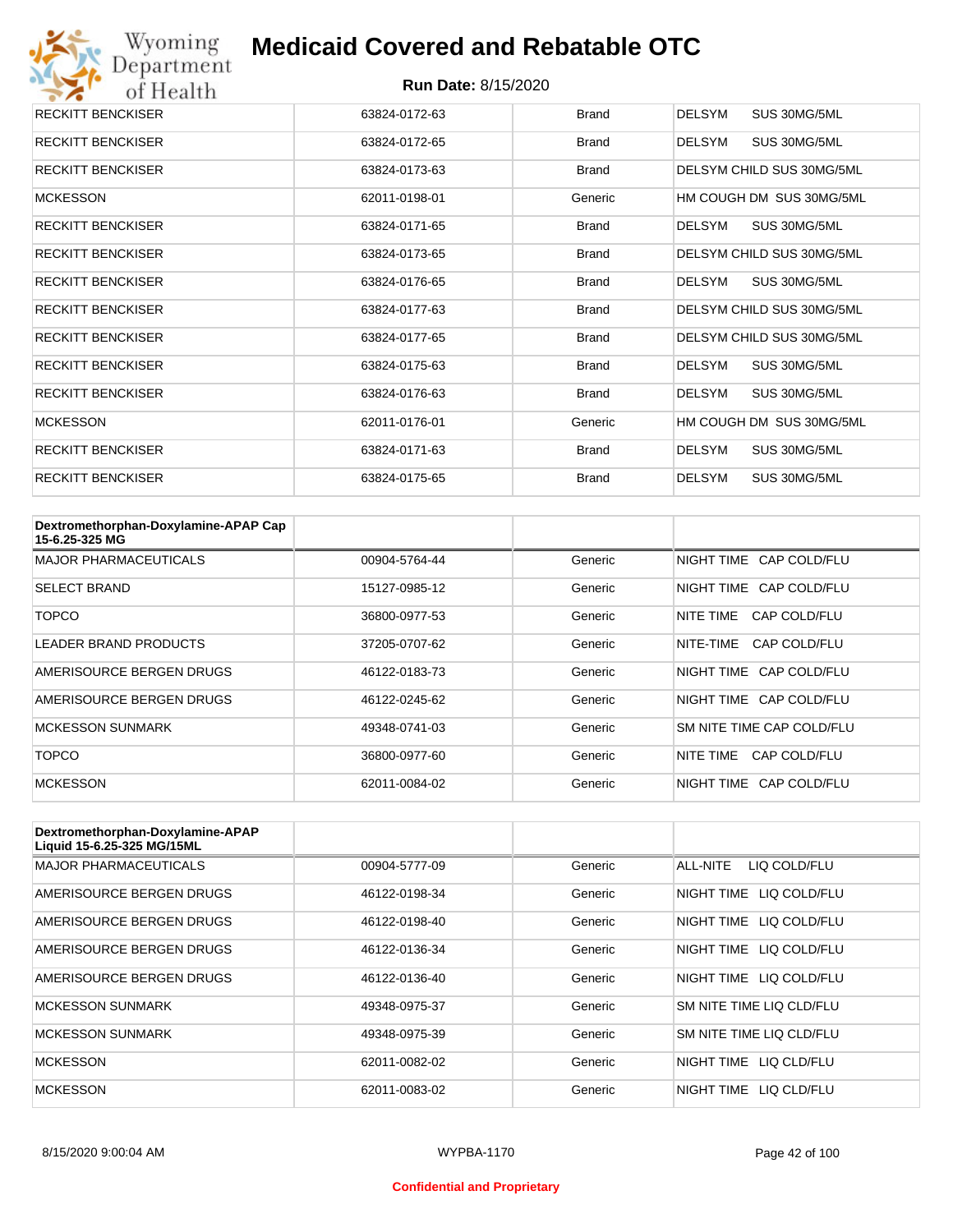

| Dextromethorphan-Doxylamine-APAP<br>Liquid 30-12.5-1000 MG/30ML |               |         |                            |
|-----------------------------------------------------------------|---------------|---------|----------------------------|
| <b>SELECT BRAND</b>                                             | 15127-0987-10 | Generic | NIGHT TIME LIQ COLD/FLU    |
| <b>TOPCO</b>                                                    | 36800-0908-30 | Generic | NITE TIME<br>LIQ COLD/FLU  |
| <b>TOPCO</b>                                                    | 36800-0666-34 | Generic | COUGH & SORE LIQ NGT TIME  |
| <b>TOPCO</b>                                                    | 36800-0908-38 | Generic | NITE TIME<br>LIQ COLD/FLU  |
| <b>TOPCO</b>                                                    | 36800-0041-30 | Generic | NITE-TIME<br>LIQ COLD/FLU  |
| <b>TOPCO</b>                                                    | 36800-0990-38 | Generic | LIQ COLD/FLU<br>NITE TIME  |
| <b>SELECT BRAND</b>                                             | 15127-0987-06 | Generic | NIGHT TIME<br>LIQ COLD/FLU |
| <b>TOPCO</b>                                                    | 36800-0041-38 | Generic | NITE-TIME<br>LIQ COLD/FLU  |
| CHAIN DRUG MARKETING ASSOC                                      | 63868-0065-08 | Generic | LIQ SORE THR<br>QC COUGH   |

| Dextromethorphan-Guaifenesin Granules<br>Packet 5-100 MG |               |              |                         |
|----------------------------------------------------------|---------------|--------------|-------------------------|
| <b>RECKITT BENCKISER</b>                                 | 63824-0256-12 | <b>Brand</b> | MUCINEX CGH GRA 5-100MG |

| Dextromethorphan-Guaifenesin Liquid 10-<br><b>100 MG/5ML</b> |               |         |                                  |
|--------------------------------------------------------------|---------------|---------|----------------------------------|
| <b>PERRIGO</b>                                               | 00113-0578-26 | Generic | TUSSIN DM LIQ                    |
| <b>PAR PHARMACEUTICALS</b>                                   | 00603-1330-58 | Generic | IOPHEN DM-NR LIQ 100-10/5        |
| <b>BERGEN BRUNSWIG</b>                                       | 24385-0359-26 | Generic | <b>GNP TUSSIN LIQ DM</b>         |
| <b>TOPCO</b>                                                 | 36800-0359-34 | Generic | <b>TUSSIN DM</b><br>LIQ 100-10/5 |
| <b>BERGEN BRUNSWIG</b>                                       | 24385-0359-34 | Generic | <b>GNP TUSSIN LIQ DM</b>         |
| <b>TOPCO</b>                                                 | 36800-0578-26 | Generic | <b>TUSSIN DM</b><br>LIQ 100-10/5 |
| <b>LEADER BRAND PRODUCTS</b>                                 | 37205-0712-26 | Generic | <b>TUSSIN DM</b><br>LIQ CLEAR    |
| <b>BERGEN BRUNSWIG</b>                                       | 24385-0578-26 | Generic | GNP TUSSIN LIQ DM COUGH          |
| <b>TOPCO</b>                                                 | 36800-0359-26 | Generic | <b>TUSSIN DM</b><br>LIQ 100-10/5 |
| <b>TOPCO</b>                                                 | 36800-0359-40 | Generic | TUSSIN DM<br>LIQ 100-10/5        |
| <b>HI-TECH</b>                                               | 50383-0062-07 | Generic | DM/GG<br>SOL 10-100/5            |
| <b>HI-TECH</b>                                               | 50383-0062-12 | Generic | SOL<br>DM/GG                     |
| <b>SILARX</b>                                                | 54838-0133-40 | Generic | SILTUSSIN DM LIQ DAS             |
| HI-TECH                                                      | 50383-0062-11 | Generic | SOL<br>DM/GG                     |
| <b>SILARX</b>                                                | 54838-0139-40 | Generic | SILTUSSIN-DM LIQ DIABETIC        |
| <b>LLORENS PHARMACEUTICAL</b>                                | 54859-0505-16 | Generic | TUSNEL DIABT LIQ 10-100/5        |
| <b>MCKESSON</b>                                              | 62011-0091-01 | Generic | HM TUSSIN LIQ ADLT DM            |
| <b>MCKESSON</b>                                              | 62011-0092-01 | Generic | TUSSIN ADULT LIQ CGH/CONG        |
| <b>HI-TECH</b>                                               | 50383-0062-06 | Generic | DM/GG<br>SOL 10-100/5            |
| <b>LLORENS PHARMACEUTICAL</b>                                | 54859-0505-04 | Generic | TUSNEL DIABT LIQ 10-100/5        |
| <b>MCKESSON</b>                                              | 62011-0091-02 | Generic | HM TUSSIN LIQ ADLT DM            |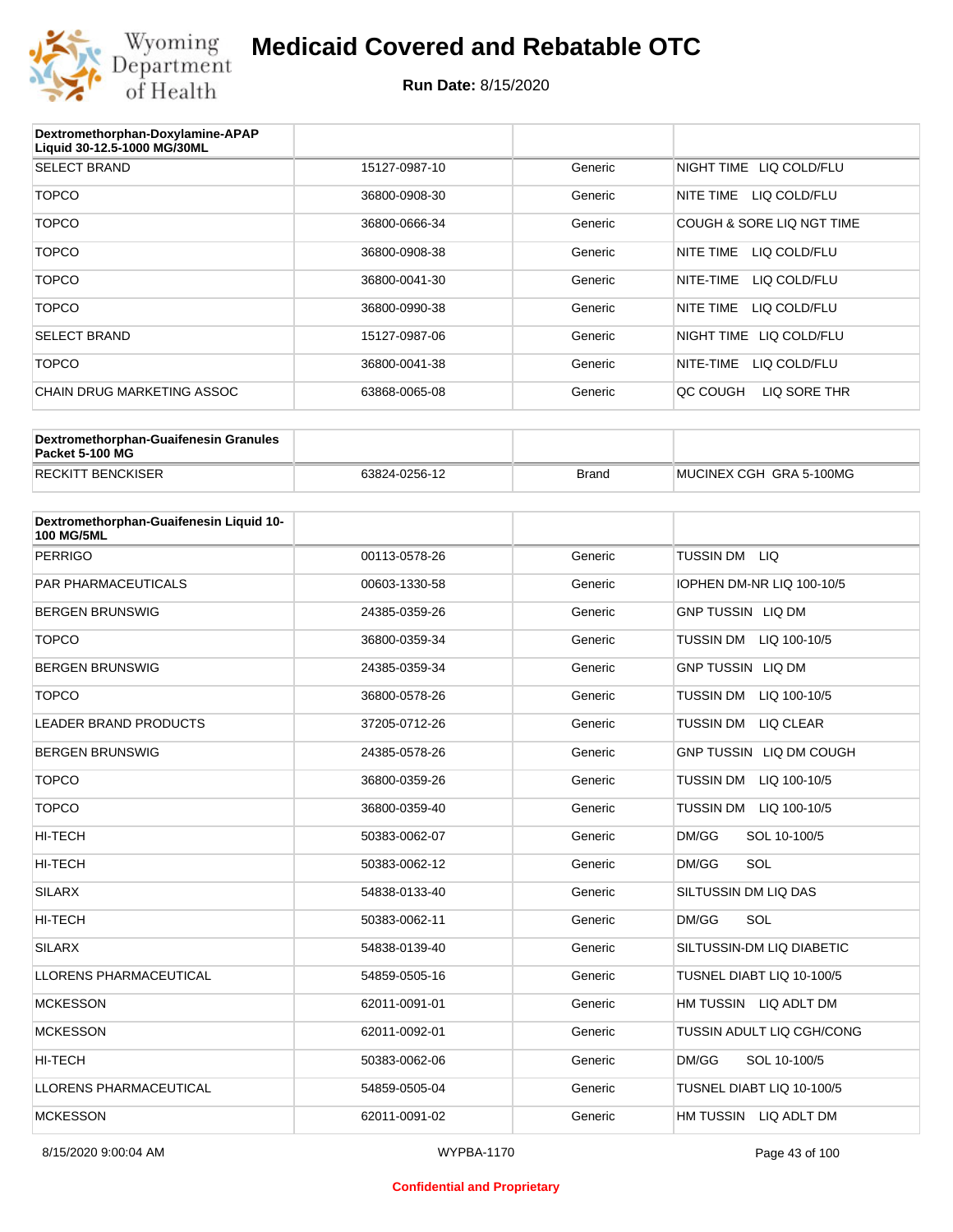

#### **Run Date:** 8/15/2020

| <b>MCKESSON</b>                                              | 62011-0092-02 | Generic | TUSSIN ADULT LIQ CGH/CONG    |
|--------------------------------------------------------------|---------------|---------|------------------------------|
|                                                              |               |         |                              |
| Dextromethorphan-Guaifenesin Liquid 10-<br><b>200 MG/5ML</b> |               |         |                              |
| <b>PERRIGO</b>                                               | 00113-0799-26 | Generic | TUSSIN DM MX LIQ 10-200/5    |
| <b>TOPCO</b>                                                 | 36800-0799-34 | Generic | TUSSIN DM<br>LIQ MAX         |
| <b>LEADER BRAND PRODUCTS</b>                                 | 37205-0629-26 | Generic | TUSSIN DM MX LIQ 10-200/5    |
| AMERISOURCE BERGEN DRUGS                                     | 46122-0139-26 | Generic | TUSSIN DM<br>LIQ 10-200/5    |
| AMERISOURCE BERGEN DRUGS                                     | 46122-0139-34 | Generic | TUSSIN DM<br>LIQ 10-200/5    |
| AMERISOURCE BERGEN DRUGS                                     | 46122-0017-26 | Generic | <b>GNP TUSSIN LIQ DM MAX</b> |
| AMERISOURCE BERGEN DRUGS                                     | 46122-0017-34 | Generic | GNP TUSSIN LIQ DM MAX        |
| <b>TOPCO</b>                                                 | 36800-0799-26 | Generic | LIQ MAX<br>TUSSIN DM         |
| <b>LEADER BRAND PRODUCTS</b>                                 | 37205-0629-34 | Generic | TUSSIN DM MX LIQ 10-200/5    |
| <b>SILARX</b>                                                | 54838-0140-40 | Generic | SILTUSSIN-DM LIQ MAX ST      |
| <b>MCKESSON</b>                                              | 62011-0211-01 | Generic | HM TUSSIN<br>LIQ DM MAX      |

| Dextromethorphan-Guaifenesin Liquid 5-<br><b>100 MG/5ML</b> |               |         |                           |
|-------------------------------------------------------------|---------------|---------|---------------------------|
| <b>GEISS DESTIN &amp; DUNN</b>                              | 00113-0419-26 | Generic | MUCUS RELIEF LIQ 5-100MG  |
| <b>BERGEN BRUNSWIG</b>                                      | 24385-0985-26 | Generic | MUCUS RELIEF LIQ 5-100MG  |
| TOPCO                                                       | 36800-0419-26 | Generic | MUCUS RELIEF LIQ 5-100MG  |
| LEADER BRAND PRODUCTS                                       | 37205-0993-26 | Generic | MUCUS RELIEF LIQ 5-100MG  |
| <b>MCKESSON SUNMARK</b>                                     | 49348-0828-34 | Generic | MUCUS RELIEF LIQ 5-100MG  |
| <b>RECKITT BENCKISER</b>                                    | 63824-0213-66 | Generic | DELSYM COUGH LIQ CONGS DM |
| <b>RECKITT BENCKISER</b>                                    | 63824-0214-66 | Generic | DELSYM COUGH LIQ CONGS DM |
| <b>RECKITT BENCKISER</b>                                    | 63824-0019-66 | Generic | MUCINEX DM LIQ 20-400     |
| <b>RECKITT BENCKISER</b>                                    | 63824-0286-64 | Generic | MUCINEX CGH LIQ 5-100MG   |

| Dextromethorphan-Guaifenesin Syrup 10-<br><b>100 MG/5ML</b> |               |         |                           |
|-------------------------------------------------------------|---------------|---------|---------------------------|
| PHARMACEUTICAL ASSOCIATES                                   | 00121-0638-05 | Generic | <b>GUAIFENESIN SYP DM</b> |
| <b>PERRIGO</b>                                              | 00113-0359-26 | Generic | TUSSIN DM SYP 100-10/5    |
| PHARMACEUTICAL ASSOCIATES                                   | 00121-0638-10 | Generic | <b>GUAIFENESIN SYP DM</b> |
| <b>RUGBY LABORATORIES</b>                                   | 00536-0970-97 | Generic | EXTRA ACTION SYP 100-10/5 |
| <b>PERRIGO</b>                                              | 00113-0359-34 | Generic | TUSSIN DM SYP 100-10/5    |
| <b>PAR PHARMACEUTICALS</b>                                  | 00603-0855-94 | Generic | Q-TUSSIN DM SYP 100-10/5  |
| <b>MAJOR PHARMACEUTICALS</b>                                | 00904-0053-00 | Generic | ROBAFEN DM SYP 100-10/5   |
| <b>MAJOR PHARMACEUTICALS</b>                                | 00904-0053-09 | Generic | ROBAFEN DM SYP 100-10/5   |
| <b>MAJOR PHARMACEUTICALS</b>                                | 00904-0053-16 | Generic | ROBAFEN DM SYP 100-10/5   |
| <b>MAJOR PHARMACEUTICALS</b>                                | 00904-0053-20 | Generic | ROBAFEN DM SYP 100-10/5   |

#### **Confidential and Proprietary**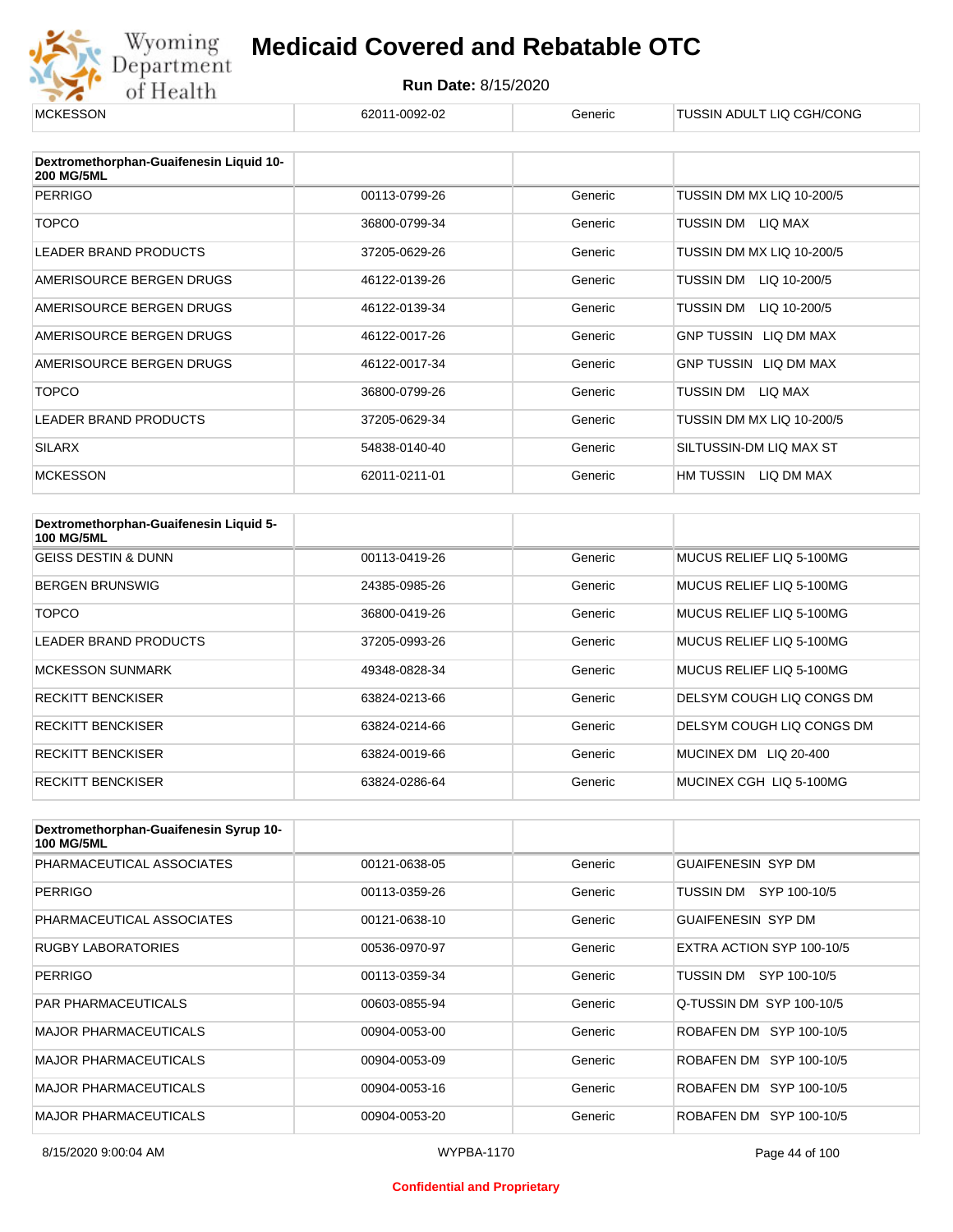| Wyoming<br>Department        | <b>Medicaid Covered and Rebatable OTC</b> |         |                           |  |  |  |
|------------------------------|-------------------------------------------|---------|---------------------------|--|--|--|
| of Health                    | <b>Run Date: 8/15/2020</b>                |         |                           |  |  |  |
| <b>RUGBY LABORATORIES</b>    | 00536-0970-85                             | Generic | EXTRA ACTION SYP 100-10/5 |  |  |  |
| PAR PHARMACEUTICALS          | 00603-0855-58                             | Generic | Q-TUSSIN DM SYP 100-10/5  |  |  |  |
| <b>PAR PHARMACEUTICALS</b>   | 00603-0855-81                             | Generic | Q-TUSSIN DM SYP 100-10/5  |  |  |  |
| <b>MAJOR PHARMACEUTICALS</b> | 00904-6306-20                             | Generic | ROBAFEN DM SYP 100-10/5   |  |  |  |
| <b>LEADER BRAND PRODUCTS</b> | 37205-0970-26                             | Generic | SYP 100-10/5<br>TUSSIN DM |  |  |  |
| <b>LEADER BRAND PRODUCTS</b> | 37205-0970-34                             | Generic | TUSSIN DM<br>SYP 100-10/5 |  |  |  |
| <b>MCKESSON SUNMARK</b>      | 49348-0017-34                             | Generic | SM TUSSIN DM SYP 100-10/5 |  |  |  |
| <b>MCKESSON SUNMARK</b>      | 49348-0017-39                             | Generic | SM TUSSIN DM SYP 100-10/5 |  |  |  |
| <b>MCKESSON SUNMARK</b>      | 49348-0861-34                             | Generic | SM TUSSIN SYP DM          |  |  |  |
| <b>MCKESSON SUNMARK</b>      | 49348-0017-37                             | Generic | SM TUSSIN DM SYP 100-10/5 |  |  |  |
| <b>MCKESSON SUNMARK</b>      | 49348-0861-37                             | Generic | SM TUSSIN SYP DM          |  |  |  |
| <b>SILARX</b>                | 54838-0209-40                             | Generic | SILTUSSIN-DM SYP ALC FREE |  |  |  |
| <b>SILARX</b>                | 54838-0209-70                             | Generic | SILTUSSIN-DM SYP ALC FREE |  |  |  |
| <b>SILARX</b>                | 54838-0209-80                             | Generic | SILTUSSIN-DM SYP ALC FREE |  |  |  |

| Dextromethorphan-Guaifenesin Syrup 5-<br><b>100 MG/5ML</b> |               |              |                       |
|------------------------------------------------------------|---------------|--------------|-----------------------|
| <b>GLAXO CONSUMER HEALTHCARE L.P.</b>                      | 00067-8118-04 | <b>Brand</b> | TRIAMINIC SYP CGH/CNG |

| Dextromethorphan-Guaifenesin Tab 20-400<br>MG |               |         |                            |
|-----------------------------------------------|---------------|---------|----------------------------|
| <b>MAJOR PHARMACEUTICALS</b>                  | 00904-6233-46 | Generic | <b>MUCUS RELIEF TAB DM</b> |
| <b>MAJOR PHARMACEUTICALS</b>                  | 00904-6233-52 | Generic | MUCUS RELIEF TAB DM        |
| <b>BERGEN BRUNSWIG</b>                        | 24385-0026-71 | Generic | <b>MUCUS RELIEF TAB DM</b> |
| <b>LEADER BRAND PRODUCTS</b>                  | 37205-0538-71 | Generic | CHEST CONGES TAB 20-400MG  |
| <b>LEADER BRAND PRODUCTS</b>                  | 37205-0675-62 | Generic | TABTUSSIN DM TAB 20-400MG  |
| AMERISOURCE BERGEN DRUGS                      | 46122-0058-62 | Generic | TAB TUSSIN TAB DM          |
| <b>MCKESSON SUNMARK</b>                       | 49348-0728-09 | Generic | CHEST CONGES TAB 20-400MG  |
| TIME-CAP LABS                                 | 49483-0280-06 | Generic | MUCOSA DM<br>TAB 20-400MG  |
| <b>CHAIN DRUG MARKETING ASSOC</b>             | 63868-0753-50 | Generic | OC MEDIFIN TAB DM          |
| <b>MCKESSON</b>                               | 62011-0061-01 | Generic | CHEST CONGES TAB RELF DM   |

| Dextromethorphan-Guaifenesin Tab ER<br>12HR 30-600 MG |               |              |                         |
|-------------------------------------------------------|---------------|--------------|-------------------------|
| RECKITT BENCKISER                                     | 63824-0056-32 | <b>Brand</b> | MUCINEX DM TAB 30-600ER |
| RECKITT BENCKISER                                     | 63824-0056-69 | <b>Brand</b> | MUCINEX DM TAB 30-600ER |
| RECKITT BENCKISER                                     | 63824-0056-34 | <b>Brand</b> | MUCINEX DM TAB 30-600ER |

| Dextromethorphan-Guaifenesin Tab ER<br>12HR 60-1200 MG |               |       |                        |
|--------------------------------------------------------|---------------|-------|------------------------|
| <b>RECKITT BENCKISER</b>                               | 63824-0072-36 | Brand | MUCINEX DM TAB 60-1200 |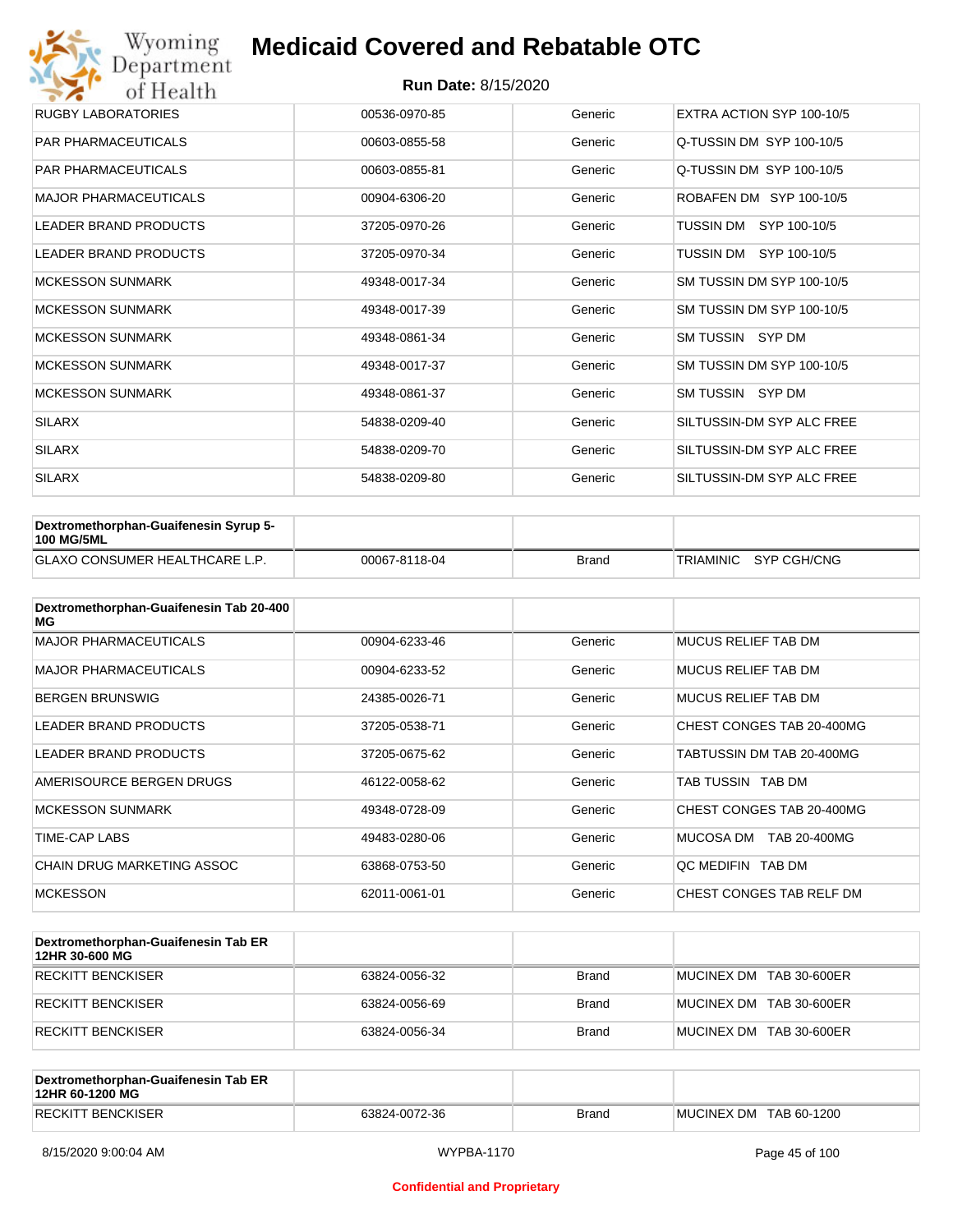# Wyoming<br>Department<br>of Health

## **Medicaid Covered and Rebatable OTC**

| <b>RECKITT BENCKISER</b> | 63824-0072-46 | <b>Brand</b> | MUCINEX DM TAB 60-1200 |
|--------------------------|---------------|--------------|------------------------|
| <b>RECKITT BENCKISER</b> | 63824-0072-35 | <b>Brand</b> | MUCINEX DM TAB 60-1200 |

| Dextromethorphan-Phenylephrine-APAP<br>Cap 10-5-325 MG |               |              |                                  |
|--------------------------------------------------------|---------------|--------------|----------------------------------|
| <b>MAJOR PHARMACEUTICALS</b>                           | 00904-5763-44 | <b>Brand</b> | DAY TIME<br>CAP COLD/FLU         |
| <b>TOPCO</b>                                           | 36800-0215-53 | Generic      | DAYTIME PE CAP COLD/FLU          |
| <b>TOPCO</b>                                           | 36800-0215-60 | Generic      | DAYTIME PE CAP COLD/FLU          |
| <b>SELECT BRAND</b>                                    | 15127-0989-12 | Generic      | SB DAY TIME CAP COLD/FLU         |
| AMERISOURCE BERGEN DRUGS                               | 46122-0184-73 | Generic      | DAY COLD/FLU CAP 10-5-325        |
| <b>BERGEN BRUNSWIG</b>                                 | 24385-0036-62 | Generic      | <b>GNP DAY TIME CAP COLD/FLU</b> |
| <b>MCKESSON SUNMARK</b>                                | 49348-0738-04 | Generic      | SM DAY TIME CAP PE               |
| <b>MCKESSON</b>                                        | 62011-0066-02 | Generic      | HM DAY TIME CAP                  |

| Dextromethorphan-Phenylephrine-APAP<br>Ligd 10-5-325 MG/15ML |               |         |                                  |
|--------------------------------------------------------------|---------------|---------|----------------------------------|
| <b>BERGEN BRUNSWIG</b>                                       | 24385-0005-34 | Generic | <b>GNP DAY TIME LIQ COLD/FLU</b> |
| <b>TOPCO</b>                                                 | 36800-0656-38 | Generic | LIQ COLD/FLU<br>DAY TIME         |
| <b>TOPCO</b>                                                 | 36800-0656-30 | Generic | DAY TIME<br>LIQ COLD/FLU         |
| AMERISOURCE BERGEN DRUGS                                     | 46122-0015-33 | Generic | <b>GNP FLU RELF LIQ DAYTIME</b>  |
| MCKESSON SUNMARK                                             | 49348-0753-37 | Generic | SM DAY TIME LIQ COLD/FLU         |
| <b>MCKESSON</b>                                              | 62011-0065-02 | Generic | LIQ COLD/FLU<br>HM DAYTIME       |
| CHAIN DRUG MARKETING ASSOC                                   | 63868-0067-08 | Generic | QC FLU RELF LIQ DAYTIME          |

| Dextromethorphan-Phenylephrine-APAP<br><b>Powd Pack 20-10-500 MG</b> |               |       |          |              |
|----------------------------------------------------------------------|---------------|-------|----------|--------------|
| <b>GLAXO CONSUMER HEALTHCARE L.P.</b>                                | 00067-6426-06 | Brand | THERAFLU | PAK SEV COLD |
|                                                                      |               |       |          |              |

| Dextromethorphan-Phenylephrine-APAP<br><b>Powd Pack 20-10-650 MG</b> |               |         |                                 |
|----------------------------------------------------------------------|---------------|---------|---------------------------------|
| PERRIGO PHARMACEUTICALS                                              | 00113-0096-91 | Generic | <b>FLU/COLD/CGH POW DAYTIME</b> |
| CHAIN DRUG MARKETING ASSOC                                           | 63868-0763-06 | Generic | IQC COLD/CGH POW DAYTIME        |

| Dextromethorphan-Phenylephrine-APAP<br>Tab 10-5-325 MG |               |         |                                  |
|--------------------------------------------------------|---------------|---------|----------------------------------|
| MAJOR PHARMACEUTICALS                                  | 00904-5786-24 | Generic | MAPAP COLD TAB 10-5-325          |
| <b>TOPCO</b>                                           | 36800-0371-62 | Generic | COLD MULT-SY TAB DAYTIME         |
| <b>TOPCO</b>                                           | 36800-0402-62 | Generic | <b>TAB CONGESTI</b><br>COLD HEAD |
| AMERISOURCE BERGEN DRUGS                               | 46122-0073-62 | Generic | <b>COLD RELIEF TAB MULTI-S</b>   |

| Dextromethorphan-Pyrilamine Liquid 7.5-<br>7.5 MG/5ML |               |       |                  |
|-------------------------------------------------------|---------------|-------|------------------|
| CAPITAL PHARMACEUTICAL                                | 29978-0127-16 | Brand | LIQ<br>CAPRON DM |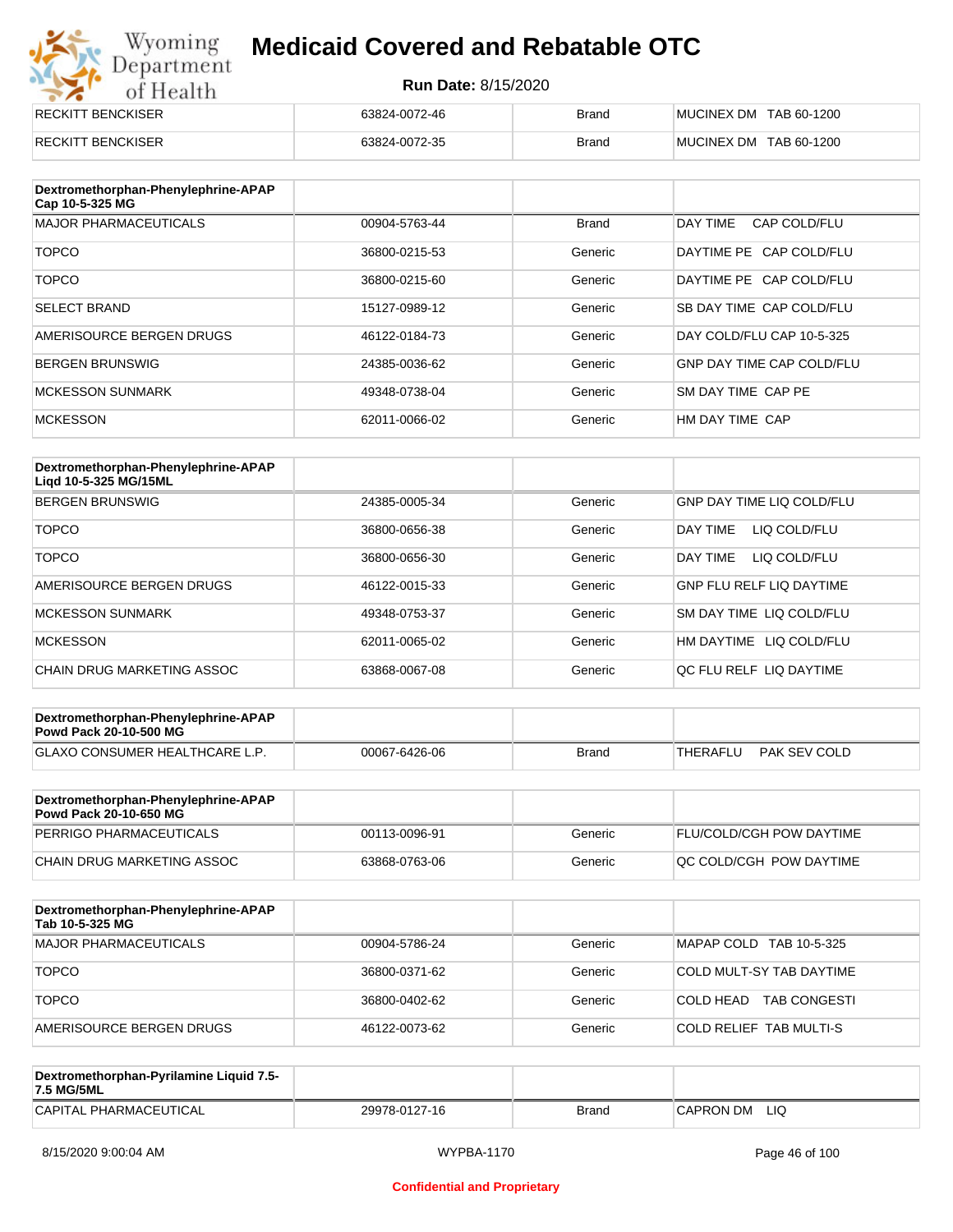

**12.5-325 MG**

**Diphenhydramine-Acetaminophen Tab** 

## **Medicaid Covered and Rebatable OTC**

| <b>RUGBY LABORATORIES</b>                                    | 00536-1003-01 | Generic      | ACETA-GESIC TAB 12.5-325         |
|--------------------------------------------------------------|---------------|--------------|----------------------------------|
|                                                              |               |              |                                  |
| Diphenhydramine-Phenylephrine Liq 6.25-<br>2.5 MG/5ML        |               |              |                                  |
| <b>TOPCO</b>                                                 | 36800-0913-26 | Generic      | TRIACTING NT LIQ COLD/CGH        |
| Diphenhydramine-Phenylephrine Syrup<br>6.25-2.5 MG/5ML       |               |              |                                  |
| GLAXO CONSUMER HEALTHCARE L.P.                               | 00067-8106-04 | <b>Brand</b> | <b>TRIAMINIC</b><br>SYP COLD/CGH |
| Diphenhydramine-Phenylephrine-APAP<br>Liq 12.5-5-325 MG/10ML |               |              |                                  |
| <b>RECKITT BENCKISER</b>                                     | 63824-0211-66 | Generic      | DELSYM NIGHT LIQ CGH+CLD         |
| <b>RECKITT BENCKISER</b>                                     | 63824-0212-66 | Generic      | DELSYM NIGHT LIQ CGH+CLD         |
| <b>RECKITT BENCKISER</b>                                     | 63824-0500-66 | Generic      | MUCINEX FAST LIQ COLD FLU        |
| <b>RECKITT BENCKISER</b>                                     | 63824-0600-64 | Generic      | MUCINEX MS LIQ COLD NGH          |
| <b>RECKITT BENCKISER</b>                                     | 63824-0262-66 | Generic      | <b>MUCINEX</b><br>LIQ            |
| Diphenhydramine-Phenylephrine-APAP<br>Liq 12.5-5-325 MG/15ML |               |              |                                  |
| AMERISOURCE BERGEN DRUGS                                     | 46122-0016-33 | Generic      | <b>GNP FLU RELF LIQ NIGHTIME</b> |
| CHAIN DRUG MARKETING ASSOC                                   | 63868-0068-08 | Generic      | QC FLU RELF LIQ NIGHTIME         |
| Diphenhydramine-Phenylephrine-APAP<br>Packet 25-10-650 MG    |               |              |                                  |
| GLAXO CONSUMER HEALTHCARE L.P.                               | 00067-7918-06 | <b>Brand</b> | THERAFLU SEV POW COLD/CGH        |
| <b>RECKITT BENCKISER</b>                                     | 63824-0233-04 | Generic      | <b>MUCINEX</b><br>PAK FAST-MAX   |
| CHAIN DRUG MARKETING ASSOC                                   | 63868-0764-06 | Generic      | QC COLD/CGH POW NIGHTTIM         |
| Diphenhydramine-Phenylephrine-APAP<br>Tab 12.5-5-325 MG      |               |              |                                  |
| <b>SELECT BRAND</b>                                          | 15127-0973-24 | Generic      | SB ALLERGY/ TAB COLD PE          |
| <b>SELECT BRAND</b>                                          | 15127-0974-12 | Generic      | SB SEVERE TAB COLD PE            |
| AMERISOURCE BERGEN DRUGS                                     | 46122-0052-62 | Generic      | ALLERGY PLUS TAB SINUS           |
| CHAIN DRUG MARKETING ASSOC                                   | 63868-0985-24 | Generic      | QC ALLERGY/ TAB SINUS            |
| Diphenhydramine-Phenylephrine-APAP<br>Tab 25-5-325 MG        |               |              |                                  |
| AMERISOURCE BERGEN DRUGS                                     | 46122-0053-60 | Generic      | ALLERGY PLUS TAB SEV/SINU        |
| <b>RECKITT BENCKISER</b>                                     | 63824-0550-20 | Generic      | MUCINEX FAST TAB 25-5-325        |
|                                                              |               |              |                                  |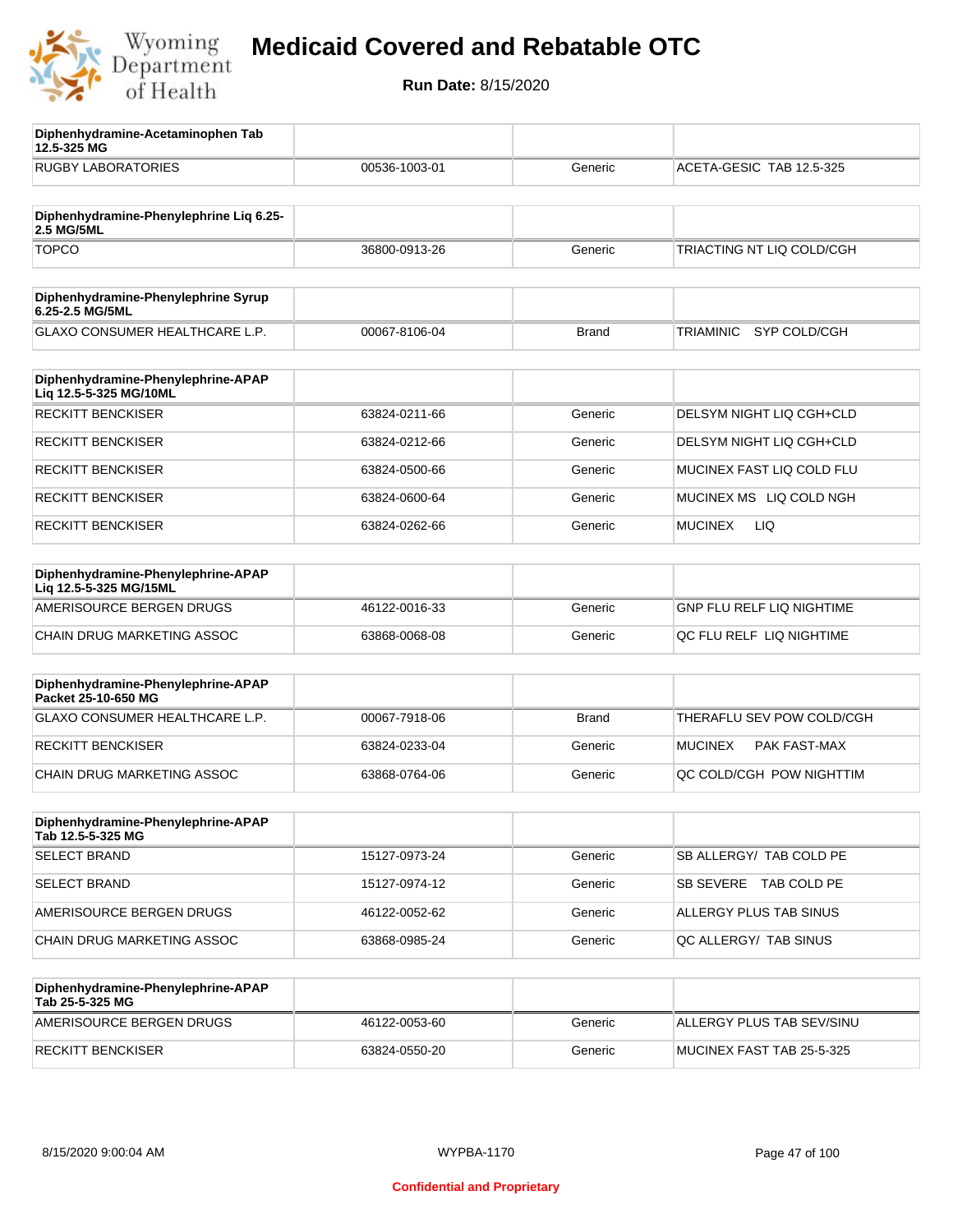

| Doxylamine-DM Liquid 6.25-15 MG/15ML                        |               |              |                                 |
|-------------------------------------------------------------|---------------|--------------|---------------------------------|
| <b>BERGEN BRUNSWIG</b>                                      | 24385-0461-34 | Generic      | NIGHT TIME LIQ COUGH            |
| <b>TOPCO</b>                                                | 36800-0668-38 | Generic      | NITE TIME LIQ COUGH             |
| <b>BERGEN BRUNSWIG</b>                                      | 24385-0461-40 | Generic      | NIGHT TIME LIQ COUGH            |
| Doxylamine-Phenylephrine Tab 7.5-10 MG                      |               |              |                                 |
| POLY PHARMACEUTICALS                                        | 50991-0216-01 | <b>Brand</b> | POLY HIST TAB 7.5-10MG          |
|                                                             |               |              |                                 |
| Doxylamine-Pseudoephedrine Liquid 6.25-<br><b>30 MG/5ML</b> |               |              |                                 |
| <b>SALLUS LABORATORIES</b>                                  | 69036-0110-16 | <b>Brand</b> | LORTUSS LQ LIQ                  |
| Fexofenadine-Pseudoephedrine Tab ER<br>24HR 180-240 MG      |               |              |                                 |
| DR.REDDY'S LABORATORIES, INC.                               | 55111-0557-35 | Generic      | FEXOFEN/PSE TAB 180-240         |
| <b>Guaifenesin Granules Packet 100 MG</b>                   |               |              |                                 |
| <b>RECKITT BENCKISER</b>                                    | 63824-0254-12 | <b>Brand</b> | MUCINEX/KIDS GRA 100MG          |
| Guaifenesin Liquid 100 MG/5ML                               |               |              |                                 |
| PHARMACEUTICAL ASSOCIATES                                   | 00121-1744-05 | Generic      | GUAIFENESIN SOL 100/5ML         |
| PHARMACEUTICAL ASSOCIATES                                   | 00121-1744-15 | Generic      | GUAIFENESIN SOL 100/5ML         |
| PERRIGO PHARMACEUTICALS                                     | 00113-0288-26 | Generic      | MUCUS RELIEF LIQ 100/5ML        |
| PHARMACEUTICAL ASSOCIATES                                   | 00121-1744-10 | Generic      | GUAIFENESIN SOL 100/5ML         |
| PAR PHARMACEUTICALS                                         | 00603-0857-94 | Generic      | Q-TUSSIN<br><b>SOL 100/5ML</b>  |
| PAR PHARMACEUTICALS                                         | 00603-0857-58 | Generic      | Q-TUSSIN<br><b>SOL 100/5ML</b>  |
| PAR PHARMACEUTICALS                                         | 00603-0857-81 | Generic      | Q-TUSSIN<br><b>SOL 100/5ML</b>  |
| PAR PHARMACEUTICALS                                         | 00603-1328-58 | Generic      | <b>IOPHEN-NR</b><br>LIQ 100/5ML |
| <b>BERGEN BRUNSWIG</b>                                      | 24385-0982-26 | Generic      | MUCUS RELIEF LIQ 100/5ML        |
| <b>TOPCO</b>                                                | 36800-0288-26 | Generic      | MUCUS RELIEF LIQ 100/5ML        |
| HI-TECH                                                     | 50383-0063-07 | Generic      | GUAIFENESIN SOL 100/5ML         |
| HI-TECH                                                     | 50383-0063-11 | Generic      | GUAIFENESIN SOL 200/10ML        |
| HI-TECH                                                     | 50383-0063-12 | Generic      | GUAIFENESIN SOL 200/10ML        |
| HI-TECH                                                     | 50383-0063-17 | Generic      | GUAIFENESIN SOL 300/15ML        |
| HI-TECH                                                     | 50383-0063-06 | Generic      | GUAIFENESIN SOL 100/5ML         |
| HI-TECH                                                     | 50383-0063-18 | Generic      | GUAIFENESIN SOL 300/15ML        |
| <b>MCKESSON</b>                                             | 62011-0089-01 | Generic      | TUSSIN ADULT LIQ 100/5ML        |
| <b>MCKESSON</b>                                             | 62011-0089-02 | Generic      | TUSSIN ADULT LIQ 100/5ML        |
| <b>RECKITT BENCKISER</b>                                    | 63824-0285-64 | Generic      | MUCINEX CHLD LIQ 100/5ML        |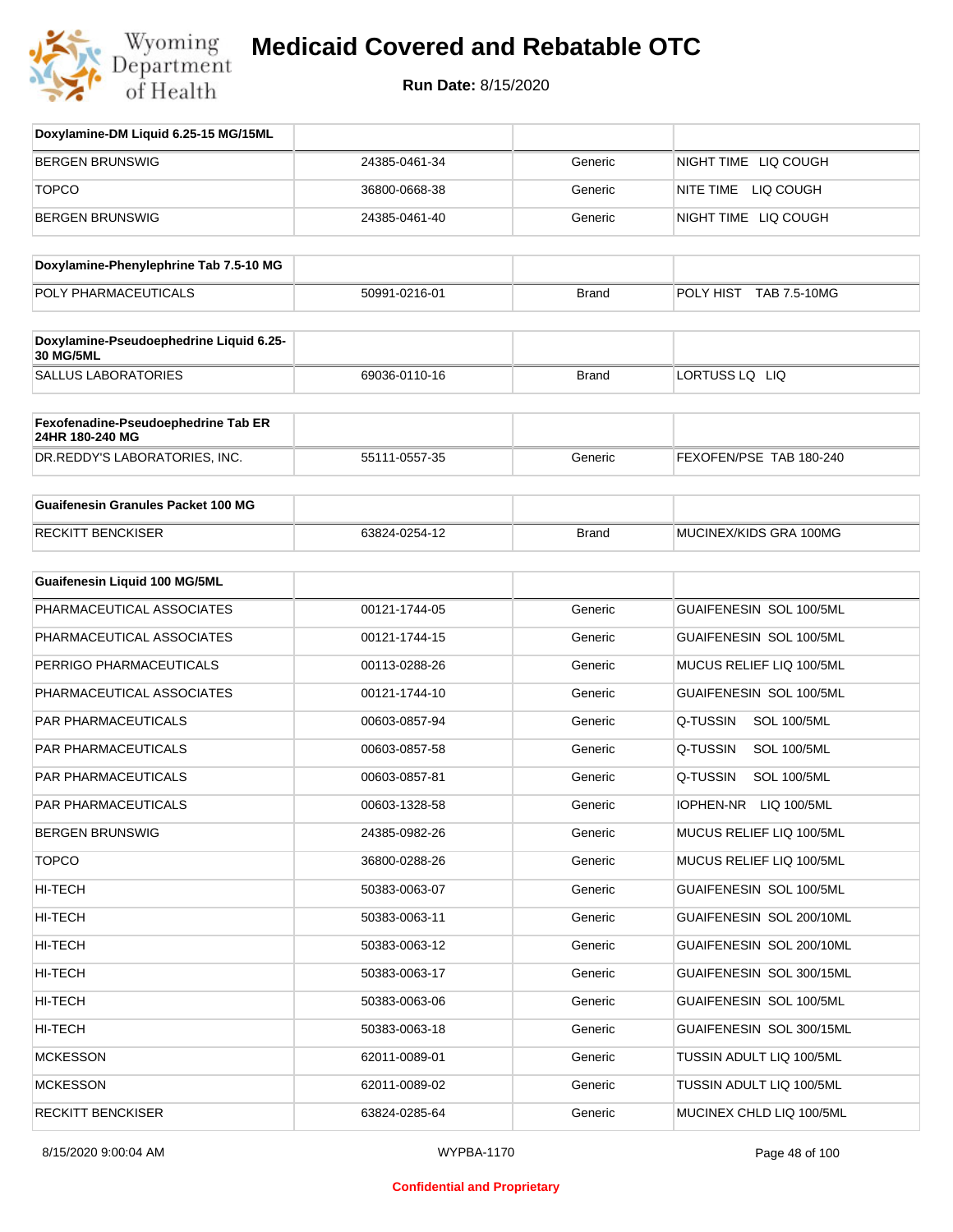

| <b>SILARX</b>                | 54838-0138-40 | Generic | SILTUSS DAS LIQ 100/5ML              |
|------------------------------|---------------|---------|--------------------------------------|
| Guaifenesin Syrup 100 MG/5ML |               |         |                                      |
| <b>PERRIGO</b>               | 00113-0061-34 | Generic | TUSSIN CHEST SYP 100/5ML             |
| <b>RUGBY LABORATORIES</b>    | 00536-0825-85 | Generic | <b>COUGH</b><br><b>SYP 100/5ML</b>   |
| <b>PERRIGO</b>               | 00113-0061-26 | Generic | TUSSIN CHEST SYP 100/5ML             |
| <b>MAJOR PHARMACEUTICALS</b> | 00904-0061-00 | Generic | <b>SYP 100/5ML</b><br><b>ROBAFEN</b> |
| <b>MAJOR PHARMACEUTICALS</b> | 00904-0061-16 | Generic | <b>ROBAFEN</b><br><b>SYP 100/5ML</b> |
| <b>RUGBY LABORATORIES</b>    | 00536-0825-97 | Generic | <b>COUGH</b><br><b>SYP 100/5ML</b>   |
| <b>MAJOR PHARMACEUTICALS</b> | 00904-0061-09 | Generic | <b>ROBAFEN</b><br><b>SYP 100/5ML</b> |
| <b>SELECT BRAND</b>          | 15127-0940-44 | Generic | SB CGH CONTR SYP 100/5ML             |
| <b>SELECT BRAND</b>          | 15127-0940-48 | Generic | SB CGH CONTR SYP 100/5ML             |
| <b>BERGEN BRUNSWIG</b>       | 24385-0310-34 | Generic | GNP TUSSIN SYP 100/5ML               |
| <b>TOPCO</b>                 | 36800-0310-26 | Generic | TUSSIN CHEST SYP 100/5ML             |
| <b>MCKESSON SUNMARK</b>      | 49348-0278-34 | Generic | SM TUSSIN SYP 100/5ML                |
| <b>MCKESSON SUNMARK</b>      | 49348-0278-37 | Generic | SM TUSSIN SYP 100/5ML                |
| <b>SILARX</b>                | 54838-0117-40 | Generic | SILTUSSIN SA SYP 100/5ML             |
| <b>SILARX</b>                | 54838-0117-80 | Generic | SILTUSSIN SA SYP 100/5ML             |
| <b>SILARX</b>                | 54838-0117-70 | Generic | SILTUSSIN SA SYP 100/5ML             |
|                              |               |         |                                      |

| Guaifenesin Tab 200 MG     |               |         |                                     |
|----------------------------|---------------|---------|-------------------------------------|
| <b>PAR PHARMACEUTICALS</b> | 00603-4886-21 | Generic | ORGAN-INR TAB 200MG                 |
| <b>PAR PHARMACEUTICALS</b> | 00603-4890-21 | Generic | ORGAN-INR TAB 200MG                 |
| MAJOR PHARMACEUTICALS      | 00904-5154-60 | Generic | <b>GUAIFENESIN TAB 200MG</b>        |
| <b>SELECT BRAND</b>        | 15127-0129-60 | Generic | SB COUGHTAB TAB 200MG               |
| LEADER BRAND PRODUCTS      | 37205-0466-72 | Generic | <b>COUGHTAB</b><br><b>TAB 200MG</b> |

| Guaifenesin Tab 400 MG       |               |         |                                   |
|------------------------------|---------------|---------|-----------------------------------|
| <b>MAJOR PHARMACEUTICALS</b> | 00904-6232-52 | Generic | MUCUS RELIEF TAB 400MG            |
| <b>MAJOR PHARMACEUTICALS</b> | 00904-6232-46 | Generic | MUCUS RELIEF TAB 400MG            |
| <b>BERGEN BRUNSWIG</b>       | 24385-0602-71 | Generic | MUCUS RELIEF TAB 400MG            |
| LEADER BRAND PRODUCTS        | 37205-0674-62 | Generic | <b>TAB 400MG</b><br>TABTUSSIN     |
| AMERISOURCE BERGEN DRUGS     | 46122-0057-62 | Generic | TAB TUSSIN TAB 400MG              |
| LEADER BRAND PRODUCTS        | 37205-0476-71 | Generic | CHEST CONGES TAB 400MG            |
| <b>MCKESSON SUNMARK</b>      | 49348-0729-09 | Generic | CHEST CONGES TAB 400MG            |
| TIME-CAP LABS                | 49483-0272-06 | Generic | <b>MUCOSA</b><br><b>TAB 400MG</b> |
| <b>MCKESSON</b>              | 62011-0060-01 | Generic | CHEST CONGES TAB 400MG            |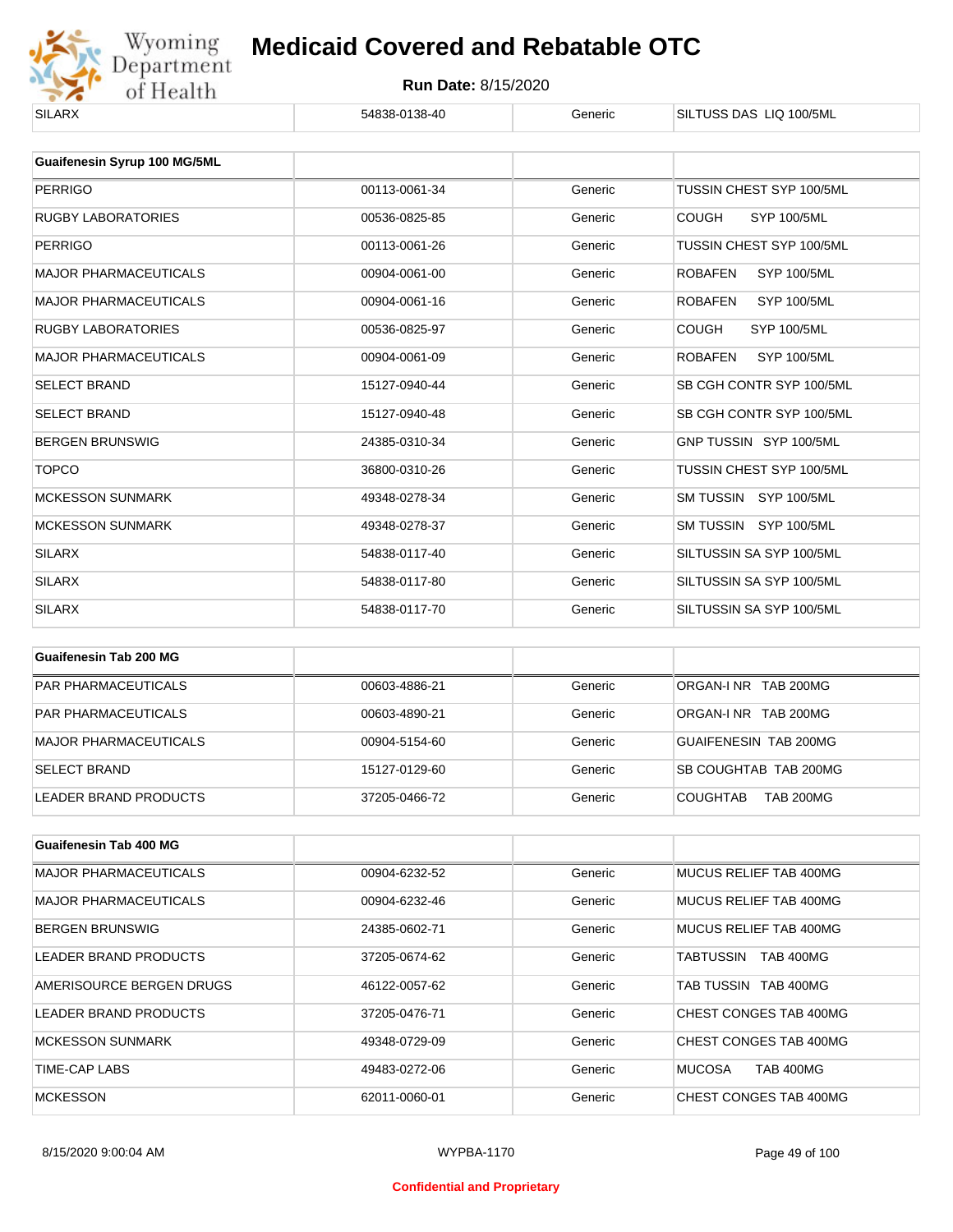

| CHAIN DRUG MARKETING ASSOC                   | 63868-0998-50 | Generic      | MEDIFIN 400 TAB 400MG               |
|----------------------------------------------|---------------|--------------|-------------------------------------|
|                                              |               |              |                                     |
| Guaifenesin Tab ER 12HR 1200 MG              |               |              |                                     |
| RECKITT BENCKISER                            | 63824-0023-46 | Brand        | <b>MUCINEX</b><br><b>TAB 1200MG</b> |
| RECKITT BENCKISER                            | 63824-0023-35 | <b>Brand</b> | <b>MUCINEX</b><br><b>TAB 1200MG</b> |
| RECKITT BENCKISER                            | 63824-0023-36 | <b>Brand</b> | <b>MUCINEX</b><br><b>TAB 1200MG</b> |
| RECKITT BENCKISER                            | 63824-0023-48 | <b>Brand</b> | <b>MUCINEX</b><br><b>TAB 1200MG</b> |
|                                              |               |              |                                     |
| Guaifenesin Tab ER 12HR 600 MG               |               |              |                                     |
| RUGBY LABORATORIES                           | 00536-1026-37 | Generic      | MUCUS-ER<br>TAB 600MG               |
| LEADER BRAND PRODUCTS                        | 37205-0628-58 | Generic      | MUCUS-ER TAB 600MG                  |
| AMERISOURCE BERGEN DRUGS                     | 46122-0028-58 | Generic      | GNP MUCUS-ER TAB 600MG              |
| PERRIGO PHARMACEUTICALS                      | 45802-0498-60 | Generic      | GUAIFENESIN TAB 600MG ER            |
| AMERISOURCE BERGEN DRUGS                     | 46122-0028-60 | Generic      | GNP MUCUS-ER TAB 600MG              |
| <b>MCKESSON SUNMARK</b>                      | 49348-0905-47 | Generic      | SM MUCUS ER TAB 600MG               |
| <b>MCKESSON SUNMARK</b>                      | 49348-0905-59 | Generic      | SM MUCUS ER TAB 600MG               |
| PERRIGO PHARMACEUTICALS                      | 45802-0498-58 | Generic      | GUAIFENESIN TAB 600MG ER            |
| PERRIGO PHARMACEUTICALS                      | 45802-0498-78 | Generic      | GUAIFENESIN TAB 600MG ER            |
| <b>MCKESSON</b>                              | 62011-0076-01 | Generic      | HM MUCUS ER TAB 600MG               |
| RECKITT BENCKISER                            | 63824-0008-15 | Brand        | <b>MUCINEX</b><br>TAB 600MG ER      |
| RECKITT BENCKISER                            | 63824-0008-27 | <b>Brand</b> | <b>MUCINEX</b><br>TAB 600MG ER      |
| RECKITT BENCKISER                            | 63824-0008-34 | Brand        | <b>MUCINEX</b><br>TAB 600MG ER      |
| RECKITT BENCKISER                            | 63824-0008-50 | <b>Brand</b> | <b>MUCINEX</b><br>TAB 600MG ER      |
| RECKITT BENCKISER                            | 63824-0008-61 | Brand        | <b>MUCINEX</b><br>TAB 600MG ER      |
| <b>MCKESSON</b>                              | 62011-0076-02 | Generic      | HM MUCUS ER TAB 600MG               |
| RECKITT BENCKISER                            | 63824-0008-32 | Brand        | <b>MUCINEX</b><br>TAB 600MG ER      |
| RECKITT BENCKISER                            | 63824-0008-36 | <b>Brand</b> | MUCINEX<br>TAB 600MG ER             |
| <b>RECKITT BENCKISER</b>                     | 63824-0008-69 | <b>Brand</b> | <b>MUCINEX</b><br>TAB 600MG ER      |
|                                              |               |              |                                     |
| Guaifenesin-Codeine Liquid 200-8 MG/5ML      |               |              |                                     |
| <b>CENTURION LABS</b>                        | 23359-0040-16 | <b>Brand</b> | NINJACOF-XG LIQ 200-8/5             |
|                                              |               |              |                                     |
| Guaifenesin-Codeine Liquid 225-7.5<br>MG/5ML |               |              |                                     |
| ALLEGIS PHARMACEUTICALS                      | 00682-0475-16 | Brand        | MAR-COF CG LIQ 225-7.5              |

| Guaifenesin-Codeine Soln 100-10 MG/5ML |               |         |                         |
|----------------------------------------|---------------|---------|-------------------------|
| PHARMACEUTICAL ASSOCIATES              | 00121-0775-04 | Generic | GG/CODEINE SOL 100-10/5 |
| PHARMACEUTICAL ASSOCIATES              | 00121-0775-16 | Generic | GG/CODEINE SOL 100-10/5 |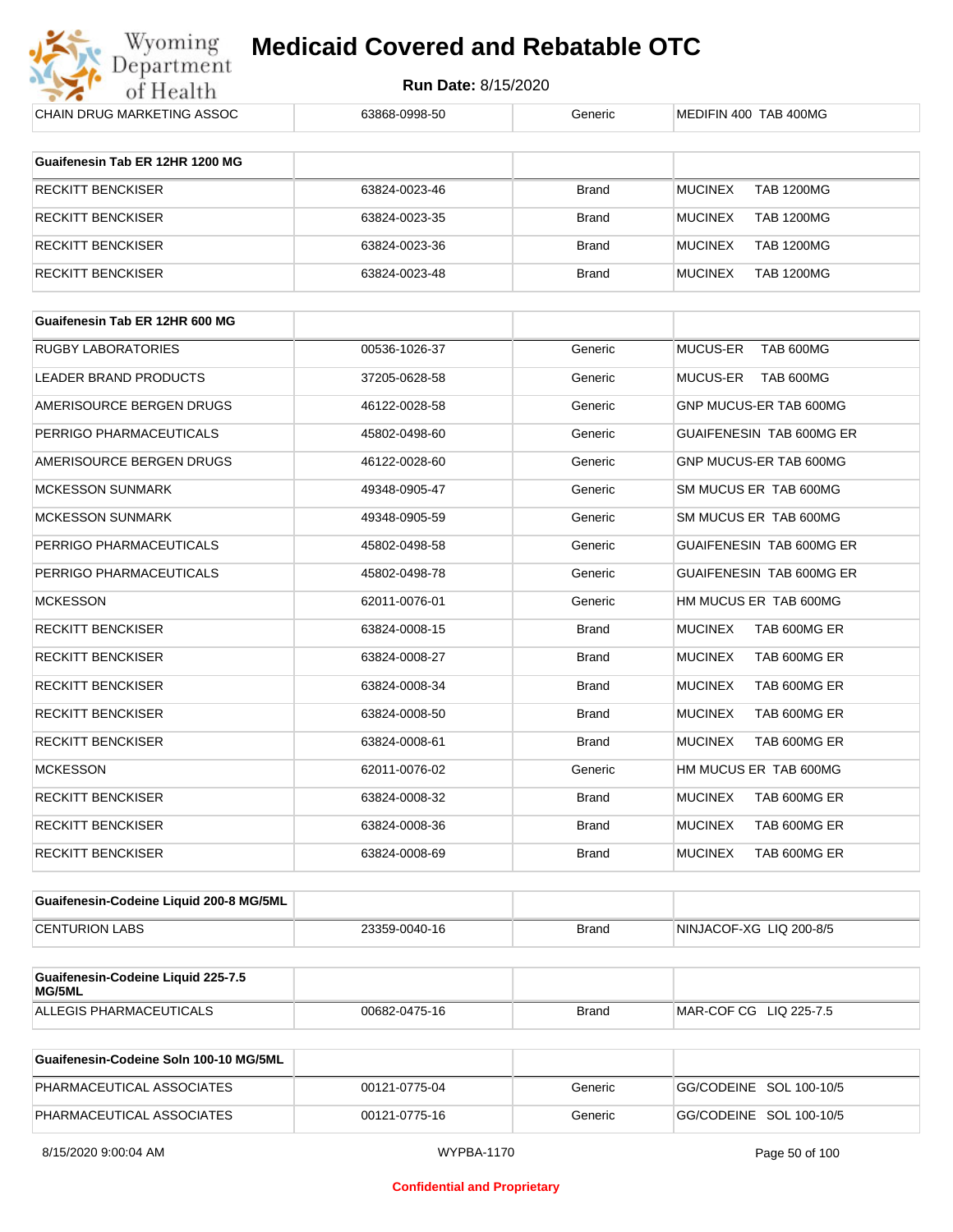| Wyoming<br>Department              | <b>Medicaid Covered and Rebatable OTC</b> |         |                                 |
|------------------------------------|-------------------------------------------|---------|---------------------------------|
| of Health                          | <b>Run Date: 8/15/2020</b>                |         |                                 |
| PHARMACEUTICAL ASSOCIATES          | 00121-1775-05                             | Generic | GG/CODEINE SOL 100-10/5         |
| PHARMACEUTICAL ASSOCIATES          | 00121-1775-10                             | Generic | GG/CODEINE SOL 100-10/5         |
| <b>PAR PHARMACEUTICALS</b>         | 00603-1075-56                             | Generic | CHERATUSSIN SYP AC              |
| <b>PAR PHARMACEUTICALS</b>         | 00603-1075-58                             | Generic | CHERATUSSIN SYP AC              |
| <b>PAR PHARMACEUTICALS</b>         | 00603-1075-54                             | Generic | CHERATUSSIN SYP AC              |
| <b>PAR PHARMACEUTICALS</b>         | 00603-1329-58                             | Generic | <b>IOPHEN C-NR LIQ 100-10/5</b> |
| PACK PHARMACEUTICALS, LLC          | 16571-0302-16                             | Generic | GUAIFENESIN SYP 100-10/5        |
| <b>HI-TECH</b>                     | 50383-0087-12                             | Generic | GUAIATUSS AC SYP 100-10/5       |
| HI-TECH                            | 50383-0087-10                             | Generic | GUAIATUSS AC SYP 100-10/5       |
| HI-TECH                            | 50383-0087-16                             | Generic | GUAIATUSS AC SYP 100-10/5       |
| <b>METHOD PHARMACEUTICALS</b>      | 58657-0500-04                             | Generic | CODEINE/GG SOL 10-100/5         |
| <b>METHOD PHARMACEUTICALS</b>      | 58657-0500-16                             | Generic | CODEINE/GG SOL 10-100/5         |
| HI-TECH                            | 50383-0087-04                             | Generic | GUAIATUSS AC SYP 100-10/5       |
| HI-TECH                            | 50383-0087-05                             | Generic | GUAIATUSS AC SYP 100-10/5       |
| HI-TECH                            | 50383-0087-07                             | Generic | GUAIATUSS AC SYP 100-10/5       |
| <b>VIRTUS PHARMACEUTICALS OPCO</b> | 76439-0252-04                             | Generic | VIRTUSSIN AC SOL 100-10/5       |
| <b>VIRTUS PHARMACEUTICALS OPCO</b> | 76439-0252-16                             | Generic | VIRTUSSIN AC SOL 100-10/5       |

| Guaifenesin-Codeine Soln 100-6.3 MG/5ML |               |         |                        |
|-----------------------------------------|---------------|---------|------------------------|
| R A MCNEIL                              | 12830-0717-16 | Brand   | M-CLEAR WC LIQ 100-6.3 |
| BUREL PHARMACEUTICALS                   | 35573-0006-16 | Generic | RELCOF C SOL 100-6.3   |

| Loratadine & Pseudoephedrine Tab ER<br>12HR 5-120 MG |               |         |                          |
|------------------------------------------------------|---------------|---------|--------------------------|
| <b>PERRIGO</b>                                       | 00113-2013-60 | Generic | ALLERGY/CONG TAB 5-120MG |
| <b>PERRIGO</b>                                       | 00113-2013-39 | Generic | ALLERGY/CONG TAB 5-120MG |
| <b>PERRIGO</b>                                       | 00113-2013-52 | Generic | ALLERGY/CONG TAB 5-120MG |
| PERRIGO PHARMACEUTICALS                              | 45802-0106-39 | Generic | LORATADINE-D TAB 5-120MG |
| PERRIGO PHARMACEUTICALS                              | 45802-0106-52 | Generic | LORATADINE-D TAB 5-120MG |
| PERRIGO PHARMACEUTICALS                              | 45802-0106-60 | Generic | LORATADINE-D TAB 5-120MG |
| AMERISOURCE BERGEN DRUGS                             | 46122-0109-52 | Generic | LORATADINE-D TAB 5-120MG |
| <b>MCKESSON SUNMARK</b>                              | 49348-0183-47 | Generic | LORATADINE D TAB 5-120MG |
| <b>MCKESSON</b>                                      | 62011-0120-01 | Generic | ALLERGY/CONG TAB 5-120MG |

| Loratadine & Pseudoephedrine Tab ER<br>24HR 10-240 MG |               |         |                           |
|-------------------------------------------------------|---------------|---------|---------------------------|
| PERRIGO                                               | 00113-0165-22 | Generic | ALLERGY/CONG TAB RELIEF   |
| PERRIGO                                               | 00113-0165-52 | Generic | ALLERGY/CONG TAB RELIEF   |
| MAJOR PHARMACEUTICALS                                 | 00904-5833-15 | Generic | LORATADINE-D TAB 10-240MG |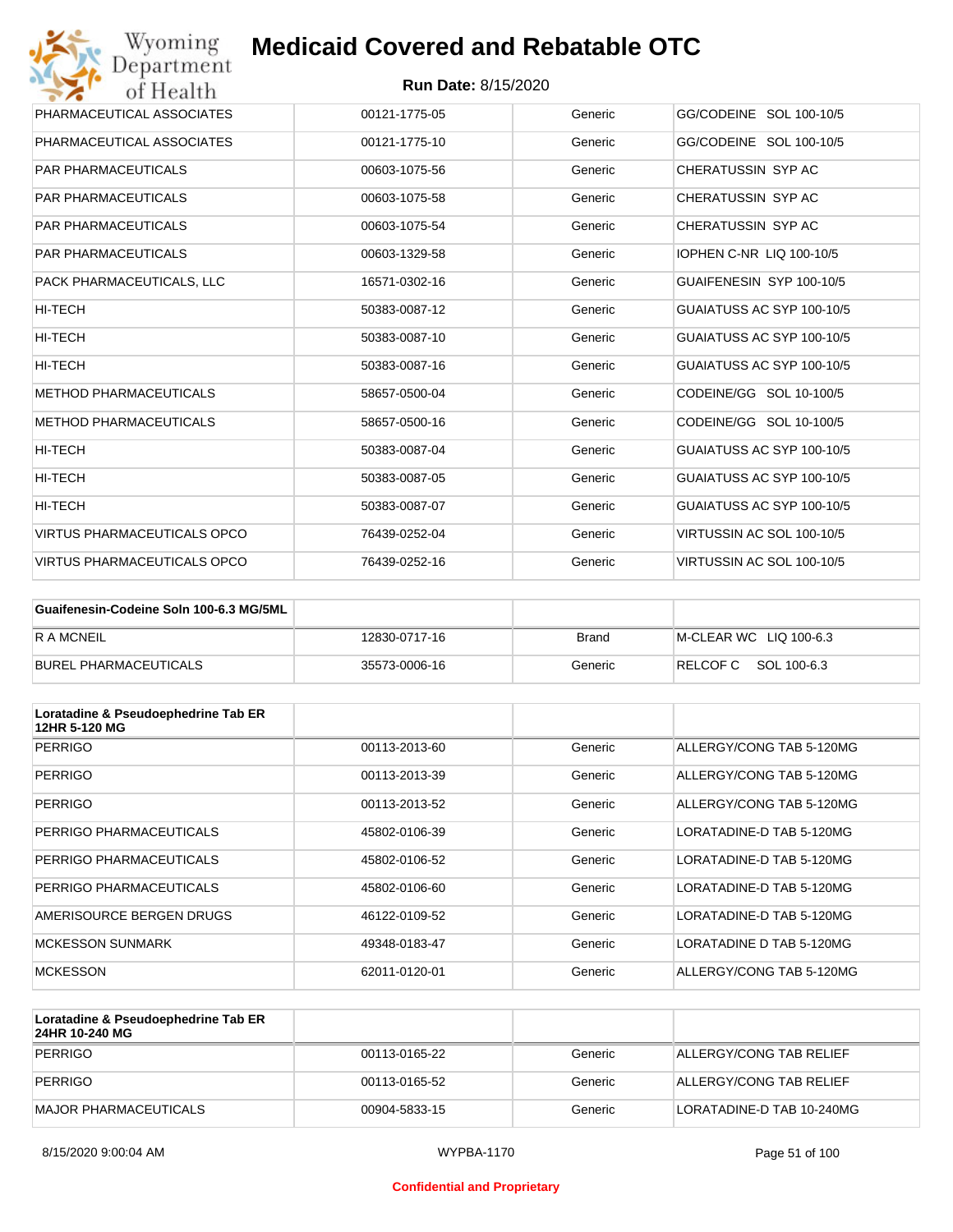| Wyoming<br><b>Medicaid Covered and Rebatable OTC</b><br>Department |                            |         |                           |  |
|--------------------------------------------------------------------|----------------------------|---------|---------------------------|--|
| of Health                                                          | <b>Run Date: 8/15/2020</b> |         |                           |  |
| <b>MAJOR PHARMACEUTICALS</b>                                       | 00904-5833-48              | Generic | LORATADINE-D TAB 10-240MG |  |
| <b>LEADER BRAND PRODUCTS</b>                                       | 37205-0348-88              | Generic | ALLERGY RELF TAB D-24     |  |
| PERRIGO PHARMACEUTICALS                                            | 45802-0008-22              | Generic | LORATADINE-D TAB 10-240MG |  |
| AMERISOURCE BERGEN DRUGS                                           | 46122-0206-22              | Generic | LORATADINE-D TAB 10-240MG |  |
| PERRIGO PHARMACEUTICALS                                            | 45802-0008-52              | Generic | LORATADINE-D TAB 10-240MG |  |
| AMERISOURCE BERGEN DRUGS                                           | 46122-0167-52              | Generic | ALLER/CONGES TAB 10-240MG |  |
| <b>MCKESSON SUNMARK</b>                                            | 49348-0543-01              | Generic | LORATA-DINE TAB D 24HR    |  |
| <b>MCKESSON SUNMARK</b>                                            | 49348-0543-57              | Generic | LORATA-DINE TAB D 24HR    |  |
| <b>LEADER BRAND PRODUCTS</b>                                       | 37205-0348-52              | Generic | ALLERGY RELF TAB D-24     |  |
| <b>OHM LABS</b>                                                    | 51660-0724-15              | Generic | ALLERGY RELF TAB DECONGES |  |
| <b>OHM LABS</b>                                                    | 51660-0724-69              | Generic | ALLERGY RELF TAB DECONGES |  |
| <b>MCKESSON</b>                                                    | 62011-0071-01              | Generic | ALLERGY REL/ TAB DECONGES |  |
| <b>CHAIN DRUG MARKETING ASSOC</b>                                  | 63868-0154-10              | Generic | LORATADINE-D TAB 10-240MG |  |

| PE-DM-APAP & PE-CPM-DM-APAP Tab<br>Day/Night Therapy Pack |               |         |                                  |
|-----------------------------------------------------------|---------------|---------|----------------------------------|
| BERGEN BRUNSWIG                                           | 24385-0963-60 | Generic | COLD HEAD<br>PAK DAY/NGHT        |
| ISELECT BRAND                                             | 15127-0927-24 | Generic | <b>SB COLD MULT PAK DAY/NGHT</b> |

| <b>PE-GG-APAP Tab 5-200-325MG &amp;PE-</b><br>Diphenhyd-APAP Tab 5-25-325MG |               |         |                           |
|-----------------------------------------------------------------------------|---------------|---------|---------------------------|
| <b>RECKITT BENCKISER</b>                                                    | 63824-0202-20 | Generic | MIS DAY/NGHT<br>SINUS-MAX |

| Pheniramine-Phenylephrine w/ APAP<br>Powd Pack 20-10-650 MG |               |              |                                  |
|-------------------------------------------------------------|---------------|--------------|----------------------------------|
| GLAXO CONSUMER HEALTHCARE L.P.                              | 00067-7916-06 | Brand        | THERAFLU FLU PAK SORE THR        |
| <b>TOPCO</b>                                                | 36800-0133-91 | <b>Brand</b> | <b>FLU &amp; SORE POW THROAT</b> |

| Phenyleph-Chlorphen-DM w/APAP Susp<br>2.5-1-5-160 MG/5ML |               |         |                          |
|----------------------------------------------------------|---------------|---------|--------------------------|
| GLAXO CONSUMER HEALTHCARE L.P.                           | 00067-8116-04 | Generic | TRIAMINIC<br>SUS FEV&CLD |
| BERGEN BRUNSWIG                                          | 24385-0984-26 | Generic | PAIN RELIEF SUS PLS COLD |
| AMERISOURCE BERGEN DRUGS                                 | 46122-0036-26 | Generic | MULTI-SYMPT SUS PLS COLD |
| <b>TOPCO</b>                                             | 36800-0903-26 | Generic | PAIN RELIEF SUS PLS COLD |
| MCKESSON SUNMARK                                         | 49348-0879-34 | Generic | SM CHILDRENS SUS MS COLD |
| CHAIN DRUG MARKETING ASSOC                               | 63868-0063-04 | Generic | OC COLD RELF SUS PLUS MS |

| Phenyleph-Chlorphen-DM w/APAP Tab 5-2-<br>10-325 MG |               |         |                           |
|-----------------------------------------------------|---------------|---------|---------------------------|
| <b>BERGEN BRUNSWIG</b>                              | 24385-0195-62 | Generic | CLD HEAD CNG TAB NIGHTTIM |
| <b>TOPCO</b>                                        | 36800-0014-62 | Generic | COLD MULTI-S TAB NIGHTTIM |
| <b>TOPCO</b>                                        | 36800-0393-62 | Generic | CLD HEAD CNG TAB NIGHTTIM |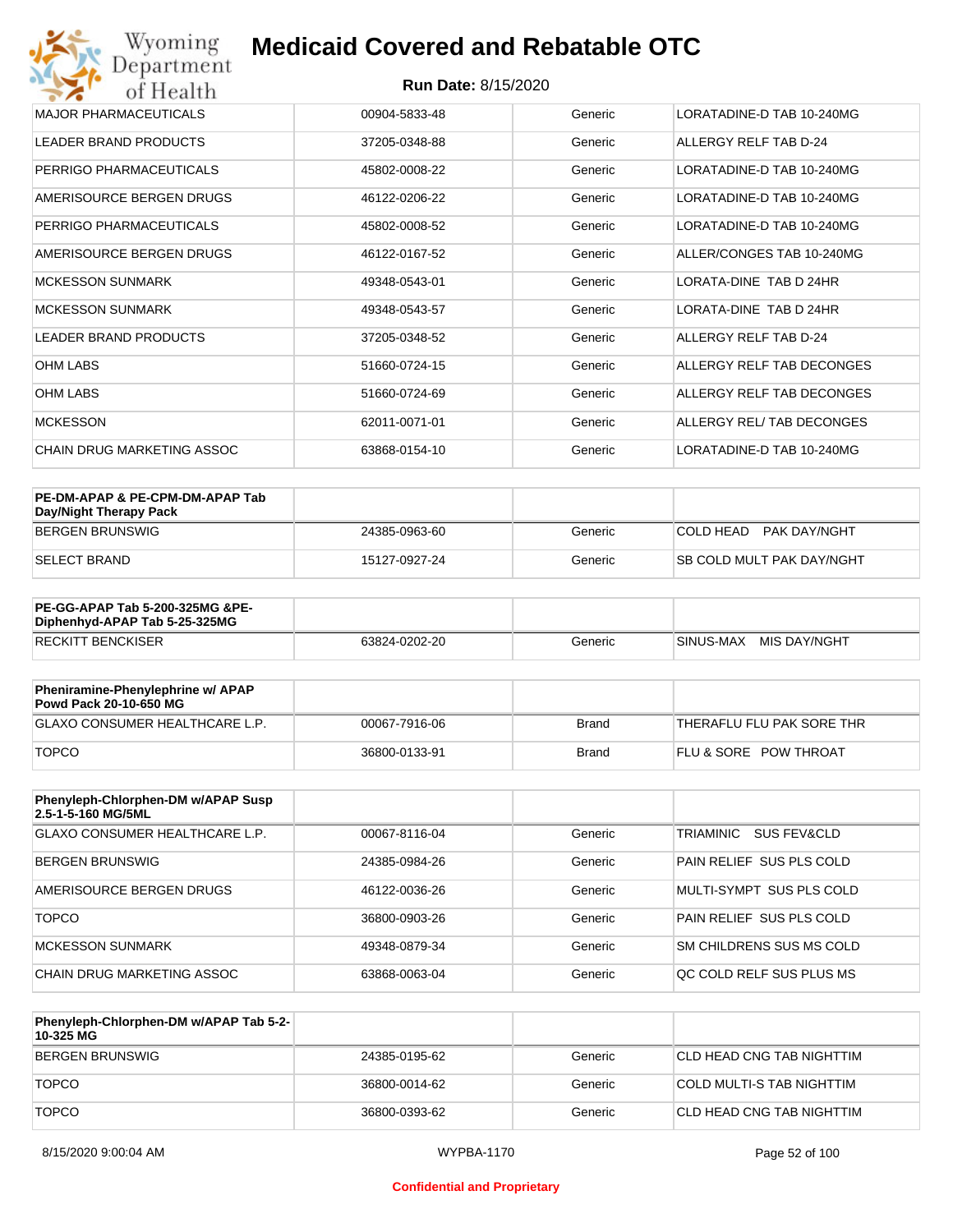#### **Run Date:** 8/15/2020

| Wyoming<br><b>Medicaid Covered and Rebatable OTC</b><br>Department |                            |         |                           |  |
|--------------------------------------------------------------------|----------------------------|---------|---------------------------|--|
| of Health                                                          | <b>Run Date: 8/15/2020</b> |         |                           |  |
| CHAIN DRUG MARKETING ASSOC                                         | 63868-0072-24              | Generic | MULTI-SYMPTM TAB NIGHTTIM |  |
| CHAIN DRUG MARKETING ASSOC                                         | 63868-0074-24              | Generic | QC COLD/HEAD TAB NIGHTTIM |  |

| Phenylephrine w/ Acetaminophen Tab 5-<br>325 MG |               |         |                                         |
|-------------------------------------------------|---------------|---------|-----------------------------------------|
| <b>PERRIGO</b>                                  | 00113-0272-62 | Generic | SINUS CONGST TAB /PAIN DT               |
| MAJOR PHARMACEUTICALS                           | 00904-5783-24 | Generic | MAPAP SINUS TAB MAX ST                  |
| <b>BERGEN BRUNSWIG</b>                          | 24385-0169-62 | Generic | <b>GNP SINUS</b><br><b>TAB CNG/PAIN</b> |
| <b>SELECT BRAND</b>                             | 15127-0965-24 | Generic | <b>SB SINUS CNG TAB /PAIN DT</b>        |
| <b>TOPCO</b>                                    | 36800-0272-62 | Generic | SINUS CONGST TAB /PAIN DT               |
| LEADER BRAND PRODUCTS                           | 37205-0571-62 | Generic | <b>PAIN RLF SIN TAB PE DAY</b>          |
| CHAIN DRUG MARKETING ASSOC                      | 63868-0984-24 | Generic | OC SINUS PAI TAB RELIEF                 |

| Phenylephrine w/ DM-GG Ligd 10-18-200<br>MG/15ML |               |              |                   |
|--------------------------------------------------|---------------|--------------|-------------------|
| <b>GM PHARMACEUTICALS</b>                        | 58809-0555-08 | <b>Brand</b> | VANACOF DM<br>LIQ |

| Phenylephrine w/ DM-GG Ligd 2.5-5-100<br><b>MG/5ML</b> |               |              |                           |
|--------------------------------------------------------|---------------|--------------|---------------------------|
| <b>MCKESSON SUNMARK</b>                                | 49348-0083-36 | Generic      | SEVERE CONG LIO COUGH     |
| <b>RECKITT BENCKISER</b>                               | 63824-0014-69 | <b>Brand</b> | MUCINEX CONG LIQ COUGH    |
| <b>RECKITT BENCKISER</b>                               | 63824-0014-66 | Brand        | MUCINEX CONG LIO COUGH    |
| <b>RECKITT BENCKISER</b>                               | 63824-0282-67 | <b>Brand</b> | MUCINEX COLD LIQ CHILDREN |
| <b>RECKITT BENCKISER</b>                               | 63824-0283-67 | <b>Brand</b> | MUCINEX CONG LIQ & COUGH  |
| <b>RECKITT BENCKISER</b>                               | 63824-0282-64 | <b>Brand</b> | MUCINEX COLD LIQ CHILDREN |

| Phenylephrine w/ DM-GG Ligd 5-10-100<br><b>MG/5ML</b> |               |         |                                  |
|-------------------------------------------------------|---------------|---------|----------------------------------|
| PERRIGO PHARMACEUTICALS                               | 00113-0516-26 | Generic | <b>TUSSIN CF</b><br>LIQ CGH/COLD |
| PERRIGO PHARMACEUTICALS                               | 00113-0516-34 | Generic | LIQ CGH/COLD<br>TUSSIN CF        |
| <b>SELECT BRAND</b>                                   | 15127-0943-04 | Generic | SB CGH CONTR LIQ CF              |
| <b>SELECT BRAND</b>                                   | 15127-0943-08 | Generic | SB CGH CONTR LIQ CF              |
| <b>TOPCO</b>                                          | 36800-0516-34 | Generic | TUSSIN CF LIQ                    |
| <b>LEADER BRAND PRODUCTS</b>                          | 37205-0709-34 | Generic | <b>TUSSIN CF</b><br>LIQ.         |
| <b>MCKESSON SUNMARK</b>                               | 49348-0737-34 | Generic | SM TUSSIN CF LIQ                 |
| <b>TOPCO</b>                                          | 36800-0516-26 | Generic | TUSSIN CF LIQ                    |
| <b>LEADER BRAND PRODUCTS</b>                          | 37205-0709-26 | Generic | TUSSIN CF LIQ                    |
| <b>MCKESSON SUNMARK</b>                               | 49348-0737-37 | Generic | <b>SM TUSSIN CF LIQ</b>          |
| <b>MCKESSON</b>                                       | 62011-0090-01 | Generic | TUSSIN ADULT LIQ COLD            |
| CHAIN DRUG MARKETING ASSOC                            | 63868-0244-04 | Generic | <b>TUSSIN CF</b><br>LIQ.         |
| CHAIN DRUG MARKETING ASSOC                            | 63868-0244-08 | Generic | <b>TUSSIN CF</b><br>LIQ.         |

#### **Confidential and Proprietary**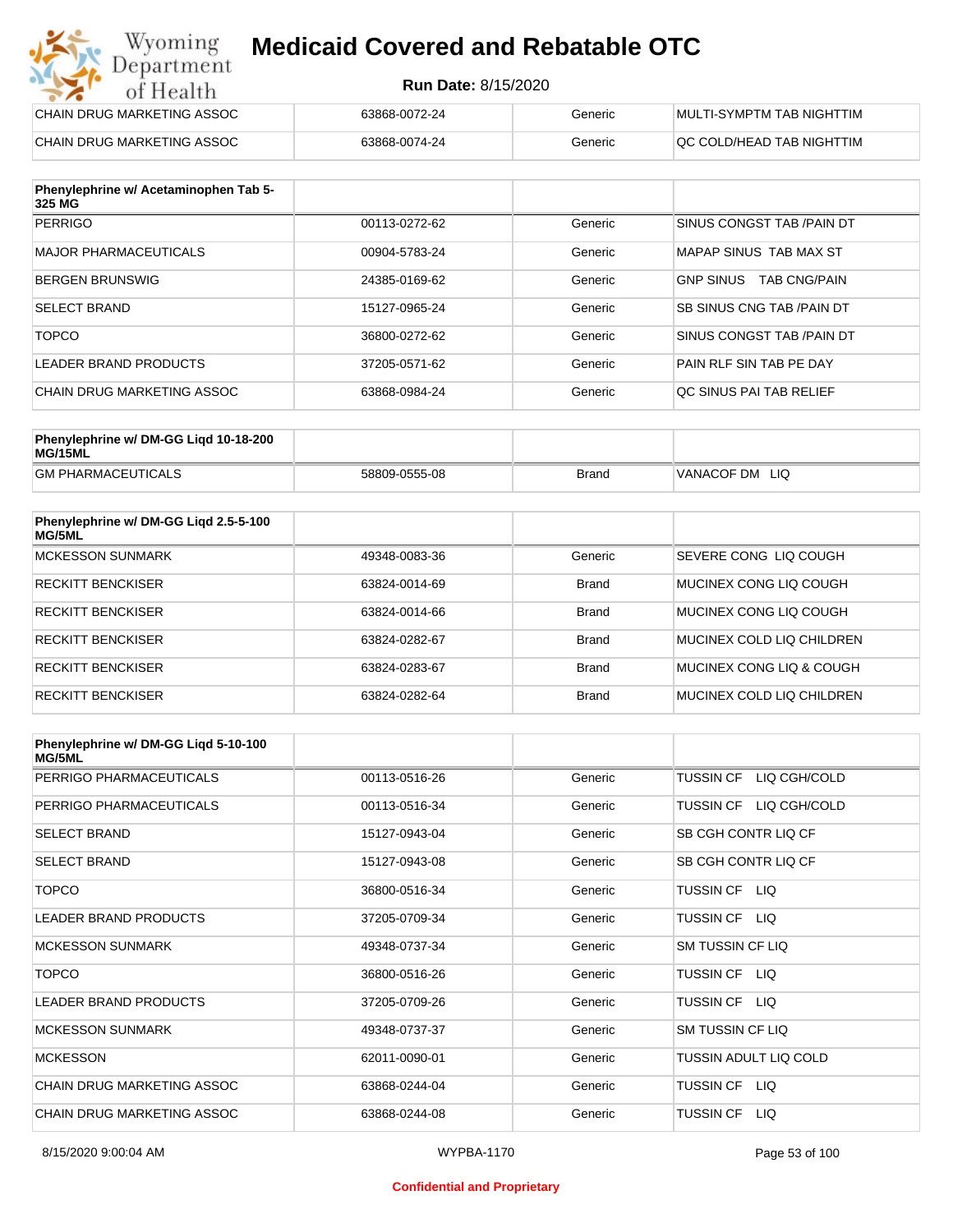

| Phenylephrine w/ DM-GG Ligd 5-10-200<br>MG/5ML |               |         |                                 |
|------------------------------------------------|---------------|---------|---------------------------------|
| AMERISOURCE BERGEN DRUGS                       | 46122-0138-26 | Generic | LIO MAX/M-S<br><b>TUSSIN CF</b> |
| AMERISOURCE BERGEN DRUGS                       | 46122-0138-34 | Generic | LIO MAX/M-S<br><b>TUSSIN CF</b> |
|                                                |               |         |                                 |

| Phenylephrine w/ DM-GG Syrup 5-10-100<br>MG/5ML |               |         |                          |
|-------------------------------------------------|---------------|---------|--------------------------|
| MAJOR PHARMACEUTICALS                           | 00904-6309-20 | Generic | ROBAFEN CF SYP CGH/CLD   |
| BERGEN BRUNSWIG                                 | 24385-0904-26 | Generic | <b>GNP TUSSIN SYP CF</b> |
| BERGEN BRUNSWIG                                 | 24385-0904-34 | Generic | GNP TUSSIN SYP CF        |

| Phenylephrine w/ DM-GG Tab 10-15-380<br>MG |               |       |                 |
|--------------------------------------------|---------------|-------|-----------------|
| POLY PHARMACEUTICALS                       | 50991-0730-60 | Brand | DECONEX DMX TAB |
| NIVAGEN PHARMACEUTICALS                    | 75834-0040-60 | Brand | NIVANEX DMX TAB |

| Phenylephrine w/ DM-GG Tab 10-15-395<br>MG |               |       |                 |
|--------------------------------------------|---------------|-------|-----------------|
| ALLEGIS PHARMACEUTICALS                    | 28595-0906-60 | Brand | DURAVENT DM TAB |

| Phenylephrine w/ DM-GG Tab 5-10-200 MG |               |       |                           |
|----------------------------------------|---------------|-------|---------------------------|
| RECKITT BENCKISER                      | 63824-0193-20 | Brand | MUCINEX FAST TAB 5-10-200 |
| RECKITT BENCKISER                      | 63824-0193-30 | Brand | MUCINEX FAST TAB 5-10-200 |

| Phenylephrine-APAP-GG Ligd 10-650-400<br>MG/20ML |               |              |                              |
|--------------------------------------------------|---------------|--------------|------------------------------|
| <b>RECKITT BENCKISER</b>                         | 63824-0016-66 | <b>Brand</b> | MUCINEX COLD LIQ SINUS       |
| <b>RECKITT BENCKISER</b>                         | 63824-0261-66 | Generic      | <b>LIQ</b><br><b>MUCINEX</b> |
| RECKITT BENCKISER                                | 63824-0260-66 | Generic      | <b>LIQ</b><br><b>MUCINEX</b> |

| Phenylephrine-APAP-GG Tab 5-325-200<br>MG |               |         |                                    |
|-------------------------------------------|---------------|---------|------------------------------------|
| <b>SELECT BRAND</b>                       | 15127-0963-24 | Generic | SB SINUS CNG TAB /PAIN             |
| AMERISOURCE BERGEN DRUGS                  | 46122-0194-60 | Generic | MUCUS RELIEF TAB CLD/SINU          |
| <b>RECKITT BENCKISER</b>                  | 63824-0190-20 | Generic | MUCINEX COLD TAB SINUS             |
| <b>RECKITT BENCKISER</b>                  | 63824-0190-30 | Generic | MUCINEX COLD TAB SINUS             |
| <b>RECKITT BENCKISER</b>                  | 63824-0200-20 | Generic | <b>TAB SINUS</b><br><b>MUCINEX</b> |
| <b>RECKITT BENCKISER</b>                  | 63824-0201-20 | Generic | <b>TAB SINUS</b><br><b>MUCINEX</b> |
| <b>CHAIN DRUG MARKETING ASSOC</b>         | 63868-0071-24 | Generic | SINUS CONGST TAB /PAIN             |
| <b>RECKITT BENCKISER</b>                  | 63824-0200-30 | Generic | <b>MUCINEX</b><br><b>TAB SINUS</b> |
| <b>RECKITT BENCKISER</b>                  | 63824-0201-30 | Generic | <b>MUCINEX</b><br><b>TAB SINUS</b> |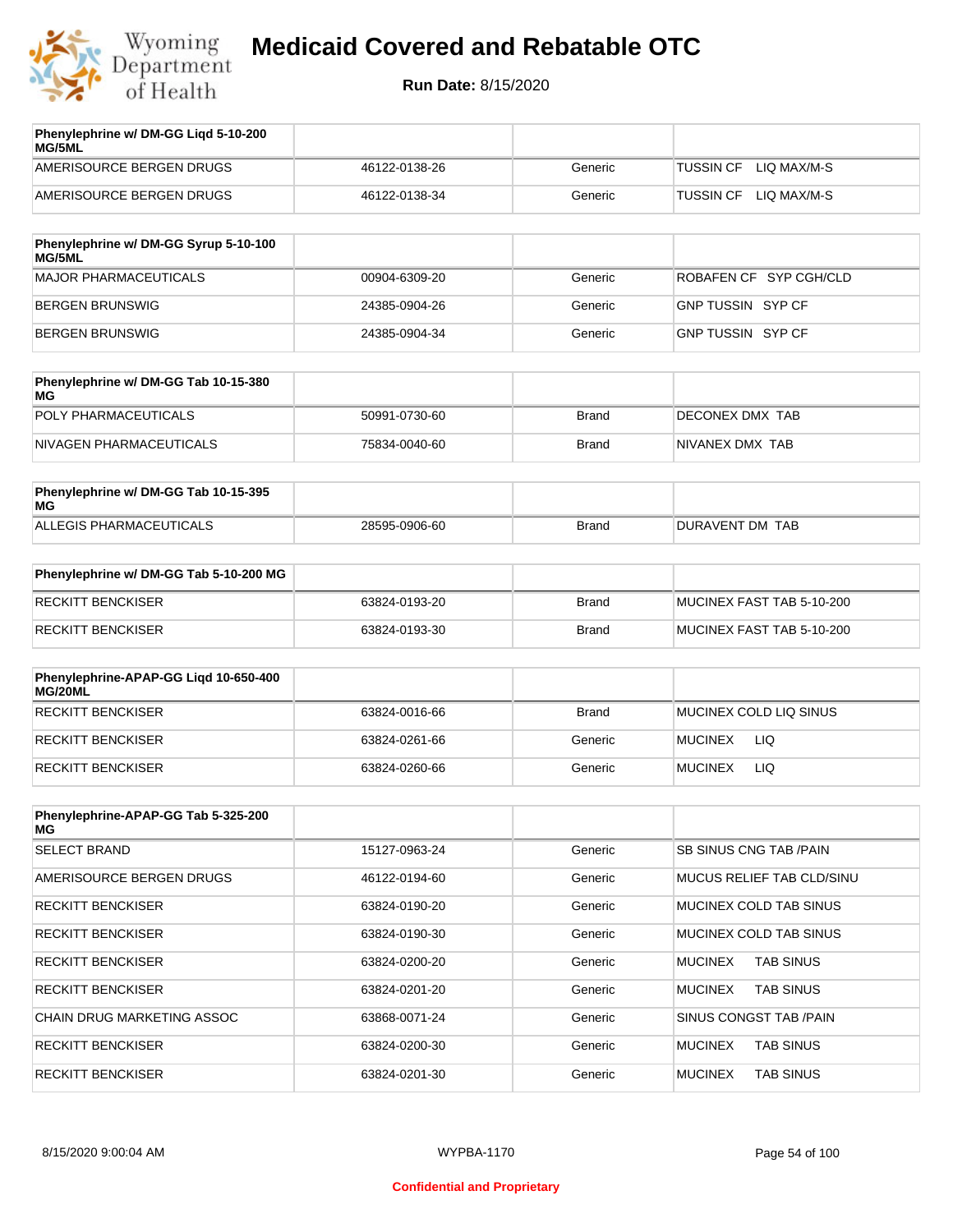

**3.33-1.33-6.33 MG/5ML**

**Phenylephrine-Bromphen w/ Codeine Liqd** 

## **Medicaid Covered and Rebatable OTC**

| R A MCNEIL                                                        | 12830-0754-12 | Brand        | M-END PE<br>LIQ               |
|-------------------------------------------------------------------|---------------|--------------|-------------------------------|
|                                                                   |               |              |                               |
| Phenylephrine-Bromphen w/ Codeine<br><b>Liquid 10-4-10 MG/5ML</b> |               |              |                               |
| POLY PHARMACEUTICALS                                              | 50991-0723-16 | <b>Brand</b> | POLY-TUSSIN LIQ 10-4-10       |
| Phenylephrine-Brompheniramine-DM Elixir<br>2.5-1-5 MG/5ML         |               |              |                               |
| <b>MAJOR PHARMACEUTICALS</b>                                      | 00904-5782-20 | Generic      | DIMAPHEN DM ELX COLD/CGH      |
| <b>LEADER BRAND PRODUCTS</b>                                      | 37205-0969-26 | Generic      | COLD/COUGH ELX DM CHILD       |
|                                                                   |               |              |                               |
| Phenylephrine-Brompheniramine-DM<br>Liquid 2.5-1-5 MG/5ML         |               |              |                               |
| <b>PERRIGO</b>                                                    | 00113-0987-26 | Generic      | COLD/COUGH LIQ CHILD          |
| WOMEN'S CHOICE PHARMACEUTICALS                                    | 00485-0204-04 | Generic      | RYNEX DM<br>LIQ.              |
| WOMEN'S CHOICE PHARMACEUTICALS                                    | 00485-0204-16 | Generic      | <b>LIQ</b><br><b>RYNEX DM</b> |
| <b>TOPCO</b>                                                      | 36800-0987-26 | Generic      | COLD/COUGH LIQ CHILD          |
| <b>BERGEN BRUNSWIG</b>                                            | 24385-0519-26 | Generic      | <b>GNP COLD/CGH LIQ CHILD</b> |
| <b>MCKESSON SUNMARK</b>                                           | 49348-0775-34 | Generic      | SM COLD/CGH LIQ DM CHILD      |
| <b>MCKESSON</b>                                                   | 62011-0063-01 | Generic      | HM COLD/CGH LIQ CHILDREN      |
| LARKEN LABORATORIES, INC.                                         | 68047-0143-16 | Generic      | ENDACOF-DM LIQ 2.5-1-5        |
|                                                                   |               |              |                               |
| Phenylephrine-Brompheniramine-DM<br>Liquid 7.5-4-15 MG/5ML        |               |              |                               |
| <b>ALLEGIS PHARMACEUTICALS</b>                                    | 28595-0800-16 | <b>Brand</b> | AP-HIST DM LIQ 7.5-4-15       |
| POLY PHARMACEUTICALS                                              | 50991-0814-16 | Brand        | ALAHIST DM LIQ 7.5-4-15       |
| NIVAGEN PHARMACEUTICALS                                           | 75834-0060-16 | Generic      | NIVA-HIST DM LIQ 7.5-4-15     |
| Phenylephrine-Brompheniramine-DM                                  |               |              |                               |
| <b>Syrup 5-2-10 MG/5ML</b>                                        |               |              |                               |
| LARKEN LABORATORIES, INC.                                         | 68047-0129-16 | <b>Brand</b> | LOHIST-DM<br>SYP 5-2-10MG     |
| Phenylephrine-Chlorphen w/ Codeine<br><b>Syrup 5-2-10 MG/5ML</b>  |               |              |                               |
| CAPITAL PHARMACEUTICAL                                            | 29978-0420-16 | <b>Brand</b> | <b>CAPCOF</b><br>SYP 5-2-10MG |
|                                                                   |               |              |                               |
| Phenylephrine-Chlorphen-DM Liquid 10-4-<br><b>15 MG/5ML</b>       |               |              |                               |
| WOMEN'S CHOICE PHARMACEUTICALS                                    | 00485-0171-16 | Generic      | ED A-HIST DM LIQ              |
| LARKEN LABORATORIES, INC.                                         | 68047-0186-16 | Generic      | NOHIST-DM LIQ                 |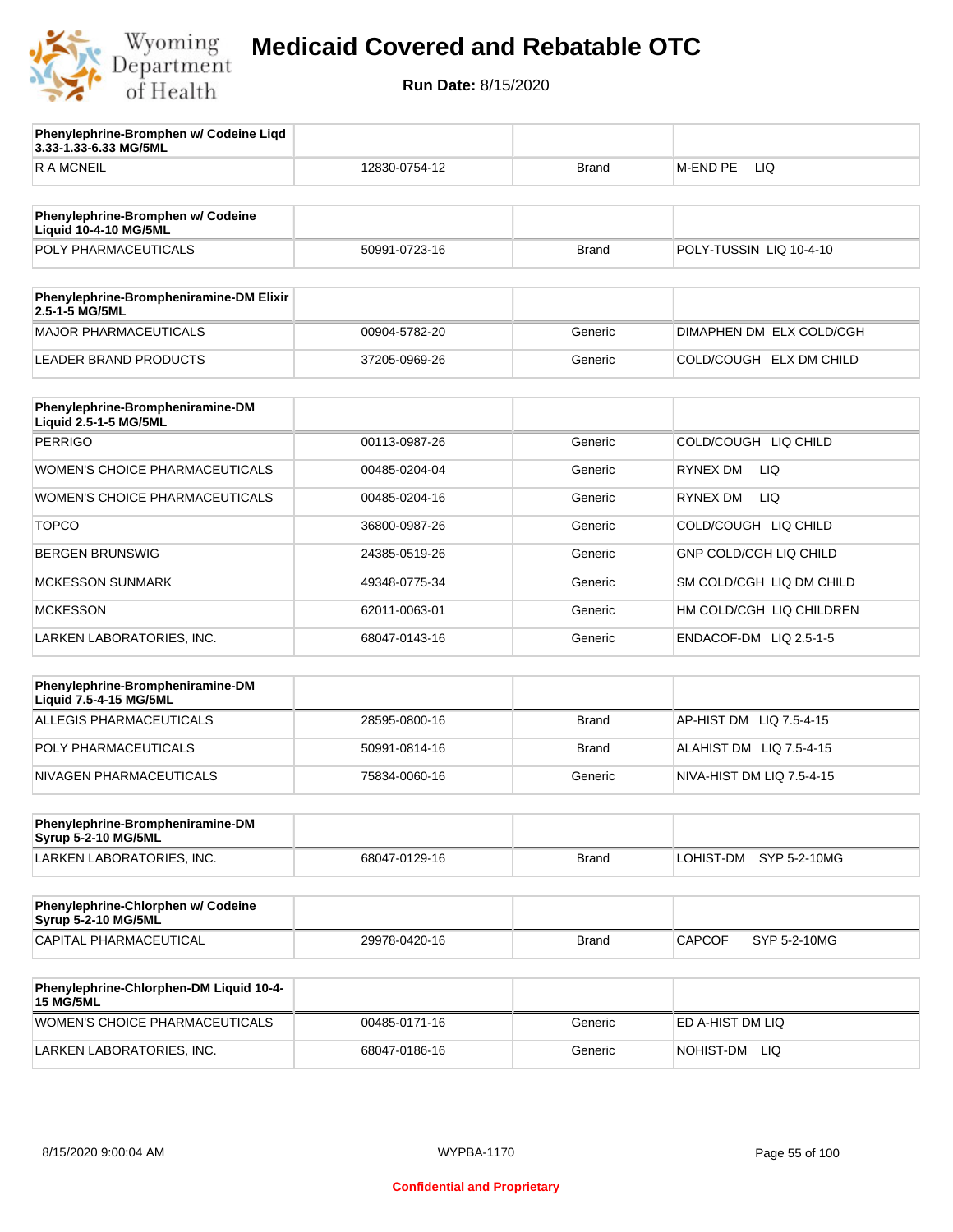

**Run Date:** 8/15/2020

| Phenylephrine-Chlorphen-DM Liquid 3.5-1-<br>3 MG/ML              |               |              |                                  |
|------------------------------------------------------------------|---------------|--------------|----------------------------------|
| <b>VIRTUS PHARMACEUTICALS OPCO</b>                               | 76439-0320-30 | Generic      | VIRDEC DM<br>DRO 3.5-1-3         |
|                                                                  |               |              |                                  |
| Phenylephrine-Chlorphen-DM Syrup 10-4-<br><b>20 MG/5ML</b>       |               |              |                                  |
| <b>LASER PHARMACEUTICALS</b>                                     | 16477-0186-01 | <b>Brand</b> | DONATUSSIN SYP                   |
|                                                                  |               |              |                                  |
| Phenylephrine-Chlorphen-DM Tab 10-4-10<br>МG                     |               |              |                                  |
| <b>WOMEN'S CHOICE PHARMACEUTICALS</b>                            | 00485-0240-01 | <b>Brand</b> | ED A-HIST DM TAB 10-4-10         |
| Phenylephrine-Dexbromphen-<br>Chlophedianol Liqd 5-1-12.5 MG/5ML |               |              |                                  |
| <b>RAMCNEIL</b>                                                  | 12830-0760-16 | <b>Brand</b> | CHLO TUSS<br>LIQ                 |
|                                                                  |               |              |                                  |
| Phenylephrine-Dexchlorphenir-Codeine<br>Syrup 5-1-9 MG/5ML       |               |              |                                  |
| PRO-PHARMA LLC                                                   | 66594-0499-16 | <b>Brand</b> | PRO-RED AC SYP 5-1-9/5           |
|                                                                  |               |              |                                  |
| Phenylephrine-DM Soln 2.5-5 MG/5ML                               |               |              |                                  |
| <b>BERGEN BRUNSWIG</b>                                           | 24385-0981-26 | Generic      | TRIACTING DT LIQ COLD/CGH        |
| <b>TOPCO</b>                                                     | 36800-0444-26 | Generic      | TRIACTING DT LIQ COLD/CGH        |
|                                                                  |               |              |                                  |
| Phenylephrine-DM Syrup 2.5-5 MG/5ML                              |               |              |                                  |
| GLAXO CONSUMER HEALTHCARE L.P.                                   | 00067-8105-04 | <b>Brand</b> | <b>TRIAMINIC</b><br>SOL COLD/CGH |
|                                                                  |               |              |                                  |
| Phenylephrine-DM-GG w/ APAP Liq 5-10-<br>200-325 MG/10ML         |               |              |                                  |
| <b>RECKITT BENCKISER</b>                                         | 63824-0015-66 | <b>Brand</b> | MUCINEX COLD LIQ FLU&SORE        |
| <b>RECKITT BENCKISER</b>                                         | 63824-0015-69 | <b>Brand</b> | MUCINEX COLD LIQ FLU&SORE        |
| <b>RECKITT BENCKISER</b>                                         | 63824-0017-64 | <b>Brand</b> | MUCINEX CHLD LIQ MULTISYM        |
| <b>RECKITT BENCKISER</b>                                         | 63824-0215-66 | Generic      | CGH/COLD DAY LIQ DELSYM          |
| <b>RECKITT BENCKISER</b>                                         | 63824-0020-66 | <b>Brand</b> | MUCINEX FAST LIQ SEV COLD        |
| RECKITT BENCKISER                                                | 63824-0278-64 | <b>Brand</b> | MUCINEX COLD LIQ CHILD           |
|                                                                  |               |              |                                  |
| Phenylephrine-DM-GG w/ APAP Liq 5-10-<br>200-325 MG/15ML         |               |              |                                  |
| <b>PERRIGO</b>                                                   | 00113-0603-34 | Generic      | COLD & FLU LIQ DAY TIME          |
| <b>PERRIGO</b>                                                   | 00113-0603-40 | Generic      | COLD & FLU LIQ DAY TIME          |
|                                                                  |               |              |                                  |
| Phenylephrine-DM-GG w/ APAP Packet 10-<br>20-400-650 MG          |               |              |                                  |

RECKITT BENCKISER 63824-0232-08 Brand MUCINEX PAK FAST-MAX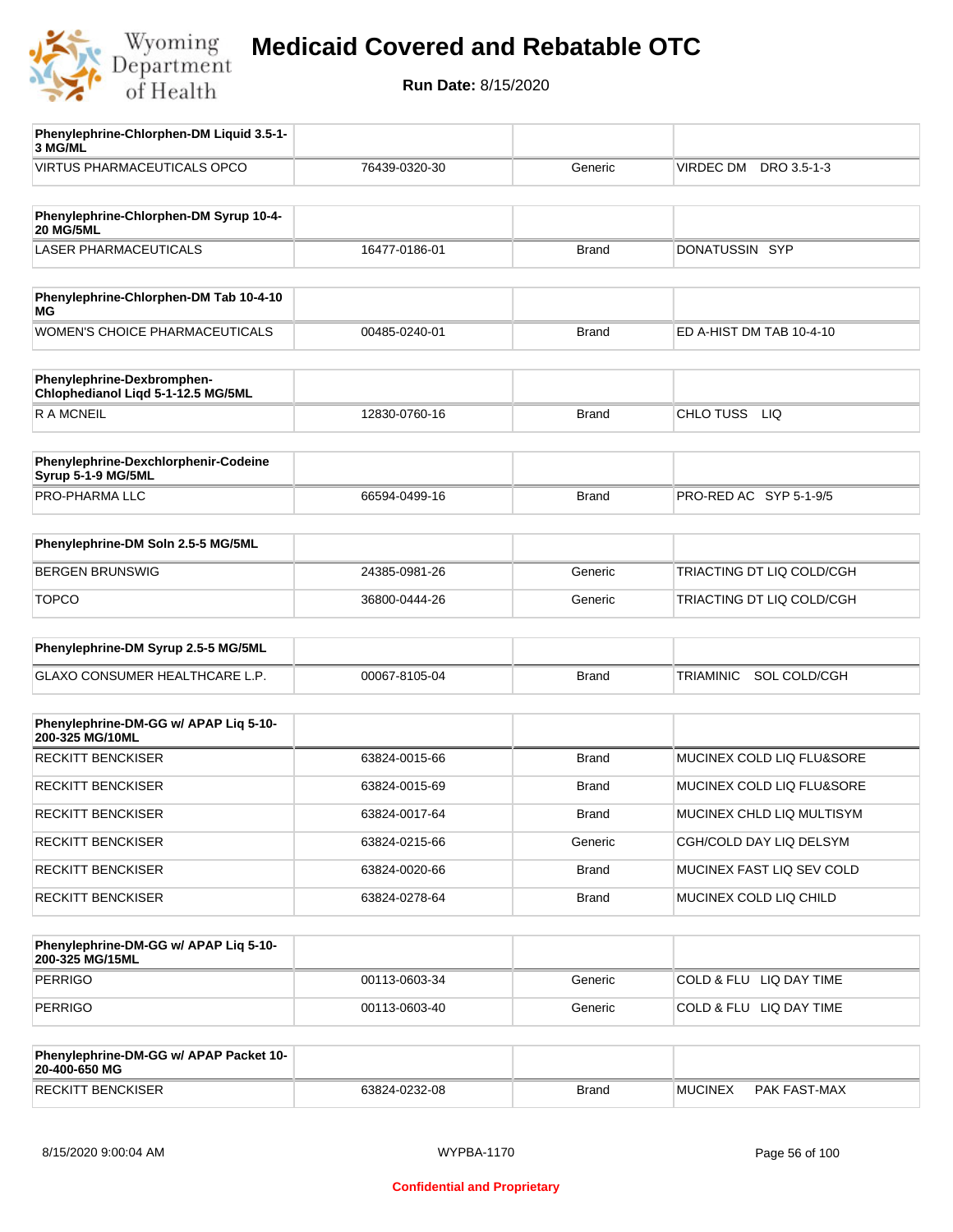

| <b>RECKITT BENCKISER</b>              | 63824-0231-04 | <b>Brand</b> | <b>MUCINEX</b><br>PAK FAST-MAX  |
|---------------------------------------|---------------|--------------|---------------------------------|
| Phenylephrine-DM-GG w/ APAP Tab 5-10- |               |              |                                 |
| 200-325 MG                            |               |              |                                 |
| PERRIGO PHARMACEUTICALS               | 00113-0234-62 | Generic      | COLD HEAD TAB CONG DT           |
| PERRIGO PHARMACEUTICALS               | 00113-0308-62 | Generic      | COLD MULT-SY TAB SEVR DAY       |
| <b>PERRIGO</b>                        | 00113-0548-53 | Generic      | COLD & FLU TAB DAYTIME          |
| <b>PERRIGO</b>                        | 00113-0548-62 | Generic      | COLD & FLU TAB DAYTIME          |
| <b>SELECT BRAND</b>                   | 15127-0962-24 | Generic      | SB COLD MULT TAB SYMP SEV       |
| <b>SELECT BRAND</b>                   | 15127-0964-24 | Generic      | SB COLD HEAD TAB CONGEST        |
| <b>TOPCO</b>                          | 36800-0234-62 | Generic      | COLD HEAD TAB CONG DT           |
| <b>TOPCO</b>                          | 36800-0308-62 | Generic      | COLD MULT-SY TAB SEVR DAY       |
| <b>MCKESSON SUNMARK</b>               | 49348-0104-04 | Generic      | SM COLD&FLU TAB SEVERE          |
| AMERISOURCE BERGEN DRUGS              | 46122-0072-62 | Generic      | <b>COLD RELIEF TAB MULTI-SY</b> |
| AMERISOURCE BERGEN DRUGS              | 46122-0192-60 | Generic      | MUCUS RELIEF TAB COLD/FLU       |
| <b>MCKESSON SUNMARK</b>               | 49348-0118-04 | Generic      | SM COLD&FLU TAB SEVERE          |
| AMERISOURCE BERGEN DRUGS              | 46122-0126-62 | Generic      | <b>GNP COLD RLF TAB DAYTIME</b> |
| AMERISOURCE BERGEN DRUGS              | 46122-0193-60 | Generic      | MUCUS RELIEF TAB CONG/CLD       |
| <b>MCKESSON</b>                       | 62011-0241-01 | Generic      | HM SEVERE TAB COLD/FLU          |
| <b>RECKITT BENCKISER</b>              | 63824-0196-20 | Generic      | MUCINEX FAST TAB SEV COLD       |
| <b>RECKITT BENCKISER</b>              | 63824-0196-30 | Generic      | MUCINEX FAST TAB SEV COLD       |
| <b>RECKITT BENCKISER</b>              | 63824-0191-30 | Generic      | MUCINEX COLD TAB FLU&SORE       |
| <b>RECKITT BENCKISER</b>              | 63824-0192-30 | Generic      | MUCINEX FAST TAB CONGEST        |
| <b>CHAIN DRUG MARKETING ASSOC</b>     | 63868-0073-24 | Generic      | MULTI-SYMPTM TAB DAYTIME        |
| <b>RECKITT BENCKISER</b>              | 63824-0191-20 | Generic      | MUCINEX COLD TAB FLU&SORE       |
| <b>RECKITT BENCKISER</b>              | 63824-0192-20 | Generic      | MUCINEX FAST TAB CONGEST        |

| Phenylephrine-Doxylamine-DM-APAP Liq 5<br>-6.25-10-325 MG/15ML |               |         |                          |
|----------------------------------------------------------------|---------------|---------|--------------------------|
| PERRIGO                                                        | 00113-0763-40 | Generic | COLD & FLU LIQ NIGHTTIM  |
| PERRIGO                                                        | 00113-0763-34 | Generic | COLD & FLU LIQ NIGHTTIM  |
| AMERISOURCE BERGEN DRUGS                                       | 46122-0034-34 | Generic | MULTI-SYMPT LIQ CLD NGHT |

| Phenylephrine-Guaifenesin Ligd 2.5-100<br>MG/5ML |               |              |                          |
|--------------------------------------------------|---------------|--------------|--------------------------|
| <b>RECKITT BENCKISER</b>                         | 63824-0284-64 | <b>Brand</b> | MUCINEX COLD LIQ 2.5-100 |

| <b>Phenylephrine-Guaifenesin Ligd 5-100</b><br><b>MG/5ML</b> |               |       |                    |
|--------------------------------------------------------------|---------------|-------|--------------------|
| WOMEN'S CHOICE PHARMACEUTICALS                               | 00485-0208-16 | Brand | ED BRON GPLIO      |
| CAPELLON PHARMACEUTICALS                                     | 64543-0044-16 | Brand | RESCON-GG<br>- LIQ |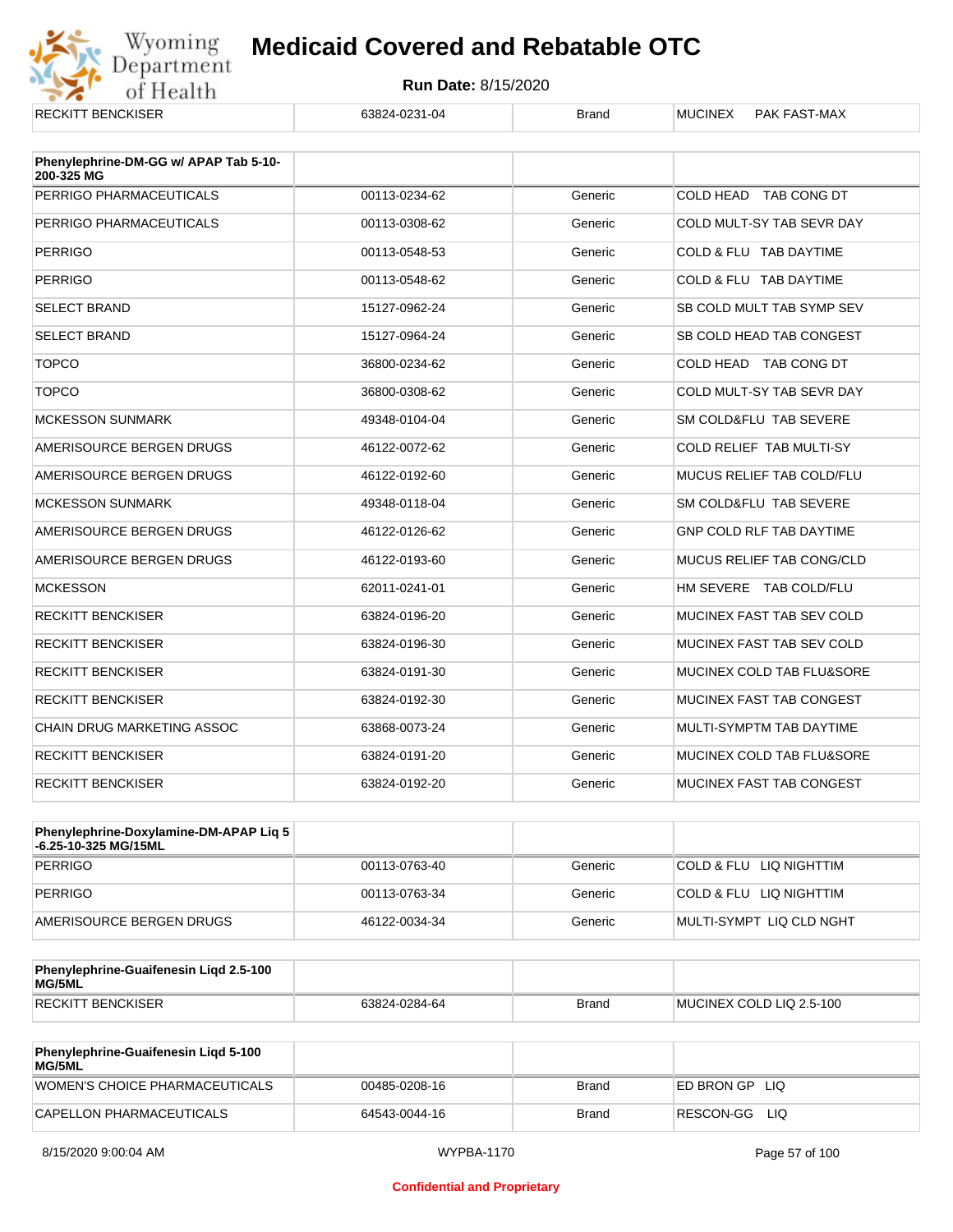| of Health                                               | Run Date: 8/15/2020 |              |                                        |
|---------------------------------------------------------|---------------------|--------------|----------------------------------------|
| CAPELLON PHARMACEUTICALS                                | 64543-0044-04       | <b>Brand</b> | RESCON-GG LIQ                          |
| Phenylephrine-Guaifenesin Syrup 5-200<br>MG/5ML         |                     |              |                                        |
| JAYMAC PHARMACEUTICAL LLC                               | 64661-0011-16       | <b>Brand</b> | J-MAX<br>SYP 5-200MG                   |
| Phenylephrine-Guaifenesin Tab 10-380 MG                 |                     |              |                                        |
| POLY PHARMACEUTICALS                                    | 50991-0716-60       | <b>Brand</b> | DECONEX IR TAB 10-380MG                |
| Phenylephrine-Guaifenesin Tab 10-400 MG                 |                     |              |                                        |
| <b>WOMEN'S CHOICE PHARMACEUTICALS</b>                   | 00485-0250-01       | Generic      | <b>MUCAPHED</b><br><b>TAB 10-400MG</b> |
| <b>MAJOR PHARMACEUTICALS</b>                            | 00904-5792-46       | Generic      | MUCUSRELIEF TAB SINUS                  |
| <b>MAJOR PHARMACEUTICALS</b>                            | 00904-5792-52       | Generic      | MUCUSRELIEF TAB SINUS                  |
| LEADER BRAND PRODUCTS                                   | 37205-0874-71       | Generic      | CHEST CONGST TAB RLF PE                |
| <b>BERGEN BRUNSWIG</b>                                  | 24385-0925-71       | Generic      | MUCUS RELIEF TAB PE                    |
| <b>MCKESSON SUNMARK</b>                                 | 49348-0774-09       | Generic      | CHEST CONGST TAB RLF PE                |
| CHAIN DRUG MARKETING ASSOC                              | 63868-0752-50       | <b>Brand</b> | MEDIFIN PE TAB 10-400MG                |
| Phenylephrine-Ibuprofen Tab 10-200 MG                   |                     |              |                                        |
| <b>RUGBY LABORATORIES</b>                               | 00536-1044-19       | Generic      | CONGESTION TAB 10-200MG                |
| <b>RUGBY LABORATORIES</b>                               | 00536-1044-34       | Generic      | CONGESTION TAB 10-200MG                |
| Phenylephrine-Pyrilamine-DM Syrup 5-8.33<br>-10 MG/5ML  |                     |              |                                        |
| PAR PHARMACEUTICALS                                     | 00603-0728-54       | <b>Brand</b> | <b>CODITUSS DM SYP</b>                 |
| Phenylephrine-Thonzylamine-DM Liquid 5-<br>25-10 MG/5ML |                     |              |                                        |
| POLY PHARMACEUTICALS                                    | 50991-0220-16       | <b>Brand</b> | POLY-HIST DM LIQ 5-25-10               |
| Phenyleph-Triprolidine-DM Syrup 10-2.5-20<br>MG/5ML     |                     |              |                                        |
| ALLEGIS PHARMACEUTICALS                                 | 28595-0804-16       | <b>Brand</b> | <b>SYP</b><br>HISTEX-DM                |

| <b>Pseudoephed-Bromphen-DM Elixir 15-1-5</b><br>MG/5ML |               |         |                         |
|--------------------------------------------------------|---------------|---------|-------------------------|
| PAR PHARMACEUTICALS                                    | 00603-0852-94 | Generic | <b>IQ-TAPP DM ELX</b>   |
| SILARX                                                 | 54838-0136-70 | Brand   | BROTAPP DM LIQ 15-1-5/5 |
| SILARX                                                 | 54838-0136-40 | Brand   | BROTAPP DM LIQ 15-1-5/5 |

| <b>Pseudoephed-Chlorphen-DM Lig 15-1-5</b><br>MG/5ML |               |         |                           |
|------------------------------------------------------|---------------|---------|---------------------------|
| RUGBY LABORATORIES                                   | 00536-2310-97 | Generic | KIDKARE<br>LIQ CGH/COLD   |
| <b>MAJOR PHARMACEUTICALS</b>                         | 00904-5050-20 | Generic | PEDIA RELIEF LIQ CGH/COLD |

 $\frac{1}{2}$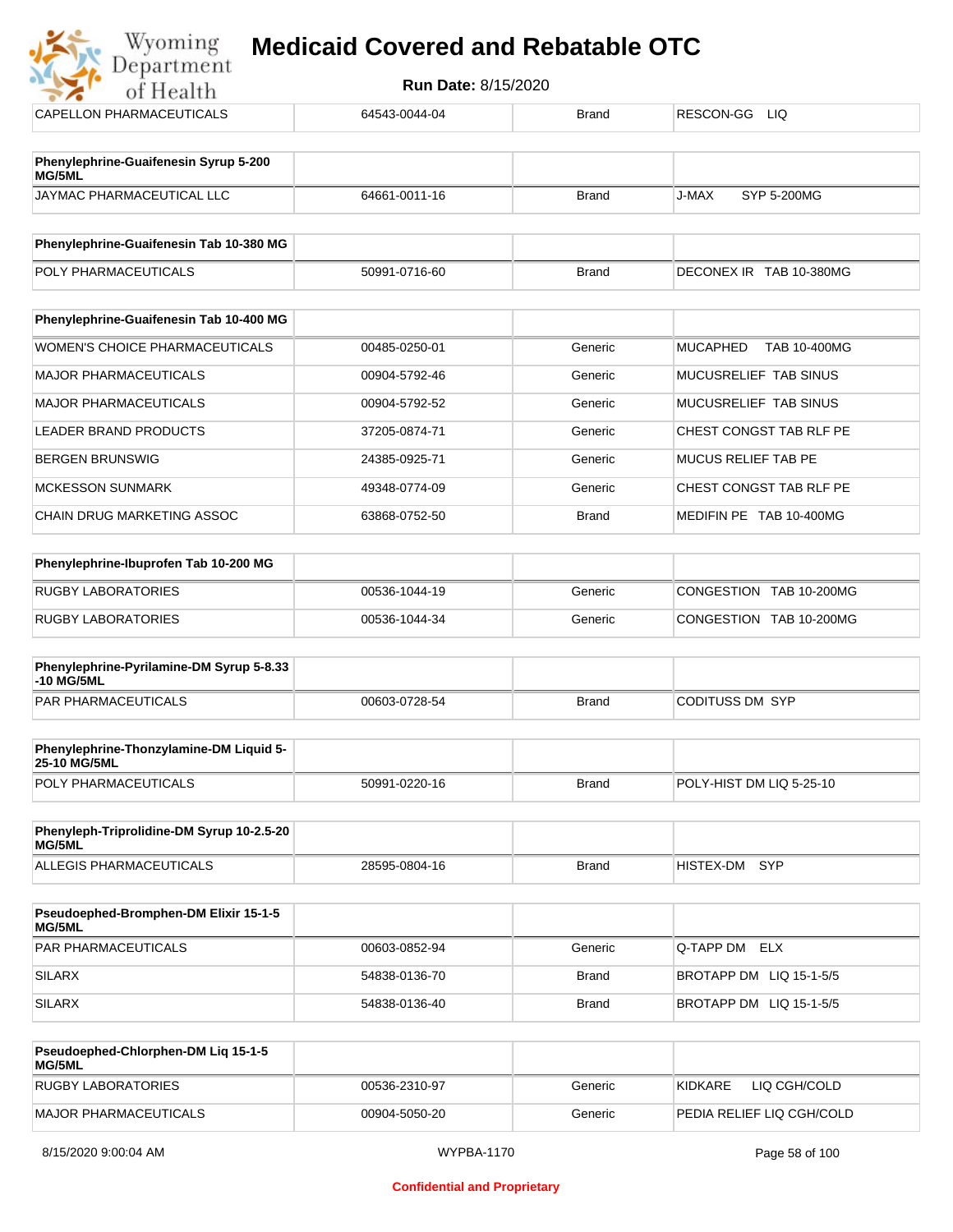Wyoming<br>Department<br>of Health

| .                                                                |               |              |                               |
|------------------------------------------------------------------|---------------|--------------|-------------------------------|
| <b>SILARX</b>                                                    | 54838-0115-40 | <b>Brand</b> | PEDIATRIC LIQ CGH/COLD        |
|                                                                  |               |              |                               |
| Pseudoephed-Chlorphen-DM Liq 15-2-15<br>MG/5ML                   |               |              |                               |
| <b>RAMCNEIL</b>                                                  | 12830-0810-16 | Generic      | LIQ<br>M-END DM               |
|                                                                  |               |              |                               |
| Pseudoephed-Chlorphen-DM Syrup 30-2-<br><b>10 MG/5ML</b>         |               |              |                               |
| CAPELLON PHARMACEUTICALS                                         | 64543-0105-16 | <b>Brand</b> | SYP<br>RESCON-DM              |
| CAPELLON PHARMACEUTICALS                                         | 64543-0105-04 | <b>Brand</b> | RESCON-DM<br><b>SYP</b>       |
| Pseudoephed-Dexbromphen-<br>Chlophedianol Liqd 30-1-12.5 MG/5ML  |               |              |                               |
| <b>RAMCNEIL</b>                                                  | 12830-0762-16 | <b>Brand</b> | CHLO TUSS LIQ                 |
| Pseudoephed-Dexbrompheniramine-DM<br>Liqd 20-0.667-10 MG/5ML     |               |              |                               |
| R A MCNEIL                                                       | 12830-0816-16 | <b>Brand</b> | M-END DMX LIQ                 |
| Pseudoephed-Dexchlorphen-<br>Chlophedianol Liqd 30-1-12.5 MG/5ML |               |              |                               |
| <b>GM PHARMACEUTICALS</b>                                        | 58809-0999-01 | <b>Brand</b> | LIQ<br><b>VANACOF</b>         |
| Pseudoephed-Doxylamine-DM Liquid 30-                             |               |              |                               |
| 6.25-15 MG/5ML                                                   |               |              |                               |
| <b>SALLUS LABORATORIES</b>                                       | 69036-0120-16 | <b>Brand</b> | LORTUSS DM LIQ                |
| Pseudoephedrine w/ COD-GG Liquid 30-10<br>-100 MG/5ML            |               |              |                               |
| <b>SALLUS LABORATORIES</b>                                       | 69036-0130-16 | <b>Brand</b> | LORTUSS EX LIQ                |
| Pseudoephedrine w/ COD-GG Soln 30-10-                            |               |              |                               |
| <b>100 MG/5ML</b><br>PAR PHARMACEUTICALS                         | 00603-1078-58 | Generic      | CHERATUSSIN SOL DAC           |
| VIRTUS PHARMACEUTICALS OPCO                                      | 76439-0253-16 | Generic      | VIRTUSSIN SOL DAC             |
|                                                                  |               |              |                               |
| Pseudoephedrine w/ COD-GG Syrup 30-10-<br><b>100 MG/5ML</b>      |               |              |                               |
| LLORENS PHARMACEUTICAL                                           | 54859-0520-16 | <b>Brand</b> | <b>SYP</b><br><b>TUSNEL C</b> |
| Pseudoephedrine w/ DM-GG Liquid 15-5-50                          |               |              |                               |
| MG/5ML                                                           |               |              |                               |
| LLORENS PHARMACEUTICAL                                           | 54859-0544-04 | <b>Brand</b> | TUSNEL PEDI LIQ 15-5-50       |
| Pseudoephedrine w/ DM-GG Liquid 30-15-<br><b>200 MG/5ML</b>      |               |              |                               |
| LLORENS PHARMACEUTICAL                                           | 54859-0502-06 | <b>Brand</b> | <b>TUSNEL</b><br>LIQ.         |
| LLORENS PHARMACEUTICAL                                           | 54859-0502-10 | <b>Brand</b> | <b>TUSNEL</b><br><b>LIQ</b>   |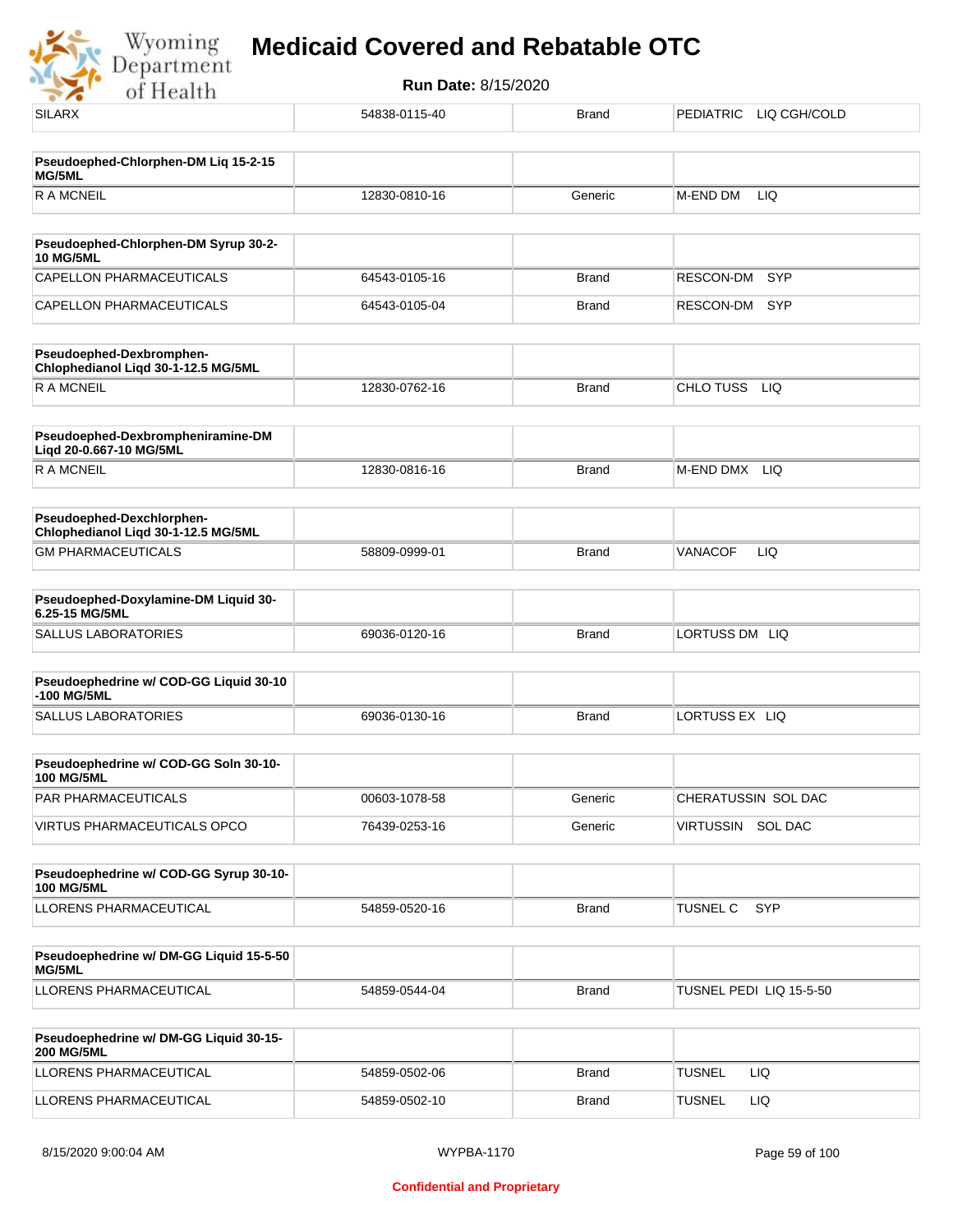| oming   | <b>Medicaid Covered and Rebatable OTC</b> |  |
|---------|-------------------------------------------|--|
| artment |                                           |  |

**Run Date:** 8/15/2020 of Health LLORENS PHARMACEUTICAL **1999** 54859-0502-16 Brand TUSNEL LIQ **Pseudoephedrine w/ DM-GG Liquid 7.5-2.5- 25 MG/ML** LLORENS PHARMACEUTICAL 54859-0603-02 Brand TUSNEL-DM DRO PEDIATRC **Pseudoephedrine w/ DM-GG Tab 60-15-400 MG** CAPITAL PHARMACEUTICAL  $29978-0601-90$ Brand CAPMIST DM TAB **Pseudoephedrine w/ DM-GG Tab 60-20-380 MG** POLY PHARMACEUTICALS 50991-0214-01 Brand POLY-VENT DM TAB **Pseudoephedrine-Bromphen-Codeine Liq 10-1.33-6.33 MG/5ML** CENTURION LABS 23359-0023-16 Brand RYDEX LIQ R A MCNEIL **12830-0735-16** Generic M-END WC LIQ **Pseudoephedrine-Bromphen-Codeine Liqd 30-2-7.5 MG/5ML** ALLEGIS PHARMACEUTICALS 00682-0480-16 DATE: DETAIL BRAND MAR-COF BP LIQ 30-2-7.5 **Pseudoephedrine-Chlorphen w/ Codeine Liq 30-2-10 MG/5ML** PAR PHARMACEUTICALS 00603-1520-54 Brand PHENHIST DH LIQ 30-2-10 PAR PHARMACEUTICALS 
and the compact of the compact of the compact of the compact of the compact of the compact of the compact of the compact of the compact of the compact of the compact of the compact of the compact of th **Pseudoephedrine-Dexbromphen-Codeine Liqd 20-0.667-6 MG/5ML** R A MCNEIL **Example 2018** 12830-0739-16 Brand M-END MAX D LIQ **Pseudoephedrine-DM-GG w/ APAP Tab 60- 20-200-500 MG** POLY PHARMACEUTICALS 
and the solution of the solution of the state of the state of the state of the state of the state of the state of the state of the state of the state of the state of the state of the state of the stat **Pseudoephedrine-GG Tab 60-400 MG** B.F. ASCHER 00225-0580-06 Brand CONGESTAC TAB 60-400MG B.F. ASCHER 00225-0580-08 Brand CONGESTAC TAB 60-400MG **Pseudoephedrine-Guaifenesin Cap 30-150 MG** LASER PHARMACEUTICALS 16477-0306-01 Brand RESPAIRE-30 CAP

| Pseudoephedrine-Guaifenesin Ligd 7.5-50<br>MG/ML |               |       |                       |
|--------------------------------------------------|---------------|-------|-----------------------|
| LLORENS PHARMACEUTICAL                           | 54859-0602-02 | Brand | TUSNEL PED DRO 7.5-50 |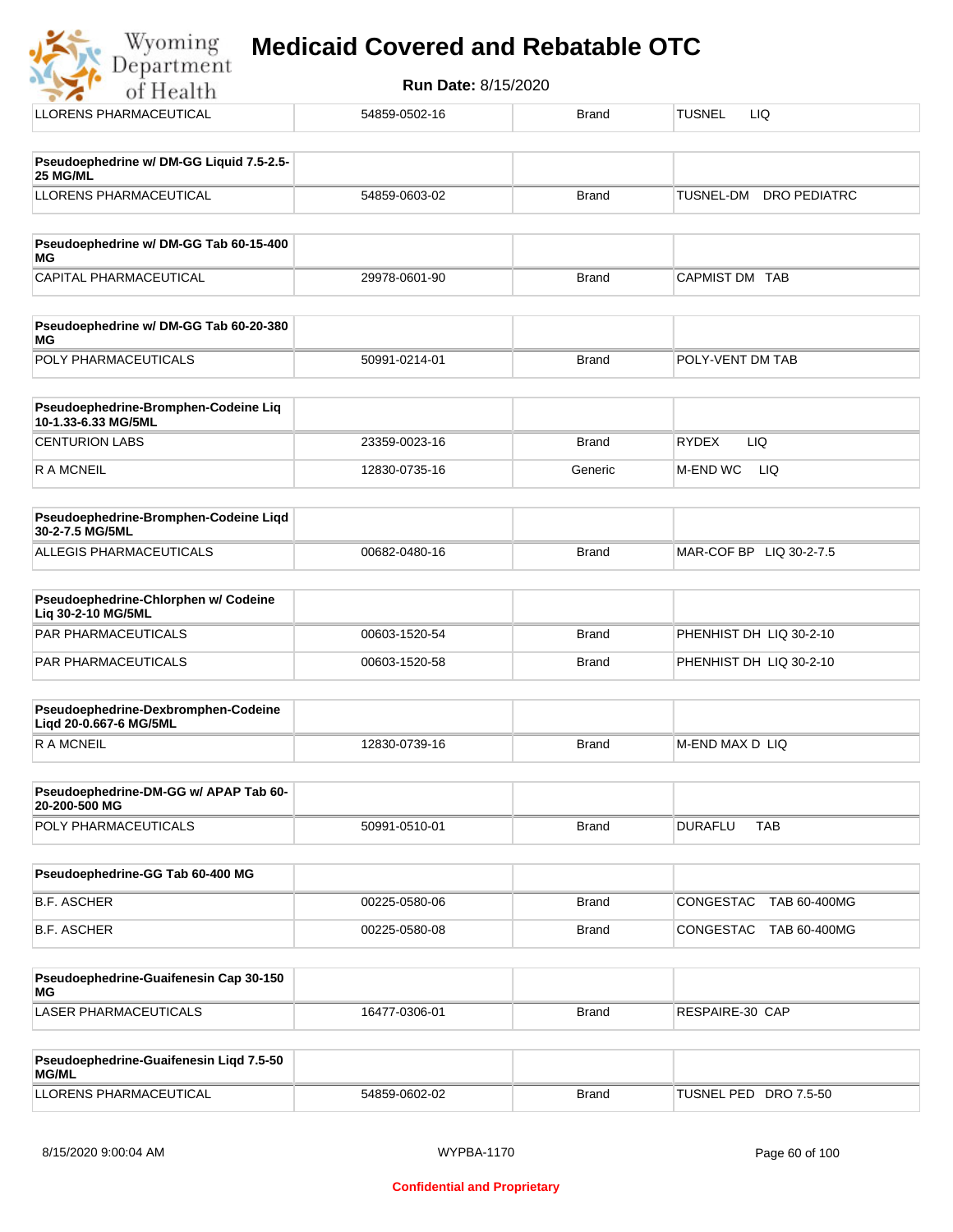

| Pseudoephedrine-Guaifenesin Tab 60-380<br>ΜG              |               |              |                                    |
|-----------------------------------------------------------|---------------|--------------|------------------------------------|
| POLY PHARMACEUTICALS                                      | 50991-0212-01 | <b>Brand</b> | POLY-VENT IR TAB 60-380MG          |
| Pseudoephedrine-Guaifenesin Tab ER                        |               |              |                                    |
| 12HR 120-1200 MG                                          |               |              |                                    |
| <b>RECKITT BENCKISER</b>                                  | 63824-0041-24 | <b>Brand</b> | <b>MUCINEX D</b><br>TAB 120-1200   |
| <b>RECKITT BENCKISER</b>                                  | 63824-0041-36 | <b>Brand</b> | MUCINEX D TAB 120-1200             |
| Pseudoephedrine-Guaifenesin Tab ER<br>12HR 60-600 MG      |               |              |                                    |
| <b>RECKITT BENCKISER</b>                                  | 63824-0057-18 | <b>Brand</b> | <b>MUCINEX D</b><br>TAB 60-600MG   |
| <b>RECKITT BENCKISER</b>                                  | 63824-0057-36 | <b>Brand</b> | MUCINEX D TAB 60-600MG             |
| Pseudoephedrine-Ibuprofen Tab 30-200<br>МG                |               |              |                                    |
| <b>BERGEN BRUNSWIG</b>                                    | 24385-0465-60 | Generic      | <b>GNP IBUPROFN TAB COLD/SIN</b>   |
| <b>TOPCO</b>                                              | 36800-0083-60 | Generic      | IBUPROFEN TAB COLD/SIN             |
| <b>MCKESSON</b>                                           | 62011-0070-01 | Generic      | <b>COLD &amp; SINUS TAB RELIEF</b> |
| <b>CHAIN DRUG MARKETING ASSOC</b>                         | 63868-0453-20 | Generic      | QC IBUPROFEN TAB COLD/SIN          |
| Pseudoephedrine-Naproxen Sodium Tab<br>ER 12HR 120-220 MG |               |              |                                    |
| <b>PERRIGO</b>                                            | 00113-2417-01 | Generic      | SINUS&COLD-D TAB NON-DRSY          |
| AMERISOURCE BERGEN DRUGS                                  | 46122-0197-52 | Generic      | SINUS/COLD-D TAB 120-220           |
| <b>MCKESSON</b>                                           | 62011-0204-01 | Generic      | SINUS/COLD-D TAB 120-220           |
| Pyrilamine-Phenylephrine Tab 25-10 MG                     |               |              |                                    |
| <b>XSPIRE PHARMA</b>                                      | 42195-0210-10 | Generic      | PYRILAMIN/PE TAB 25-10MG           |
| Pyrilamine-Phenylephrine Tab 30-10 MG                     |               |              |                                    |
| <b>CARWIN ASSOCIATES</b>                                  | 15370-0031-10 | <b>Brand</b> | RU-HIST-D TAB 30-10MG              |
| Thonzylamine-Chlophedianol Liquid 6.25-<br>6.25 MG/ML     |               |              |                                    |
| POLY PHARMACEUTICALS                                      | 50991-0222-45 | <b>Brand</b> | POLY-HIST PD LIQ                   |
| Thonzylamine-Phenylephrine Liquid 50-10                   |               |              |                                    |
| MG/15ML                                                   |               |              |                                    |
| <b>GM PHARMACEUTICALS</b>                                 | 58809-0729-04 | <b>Brand</b> | NASOPEN PE LIQ                     |
| Triprolidine & Pseudoephedrine Tab 2.5-60<br>МG           |               |              |                                    |
| WOMEN'S CHOICE PHARMACEUTICALS                            | 00485-0210-01 | Generic      | ED A-HIST TAB 2.5-60MG             |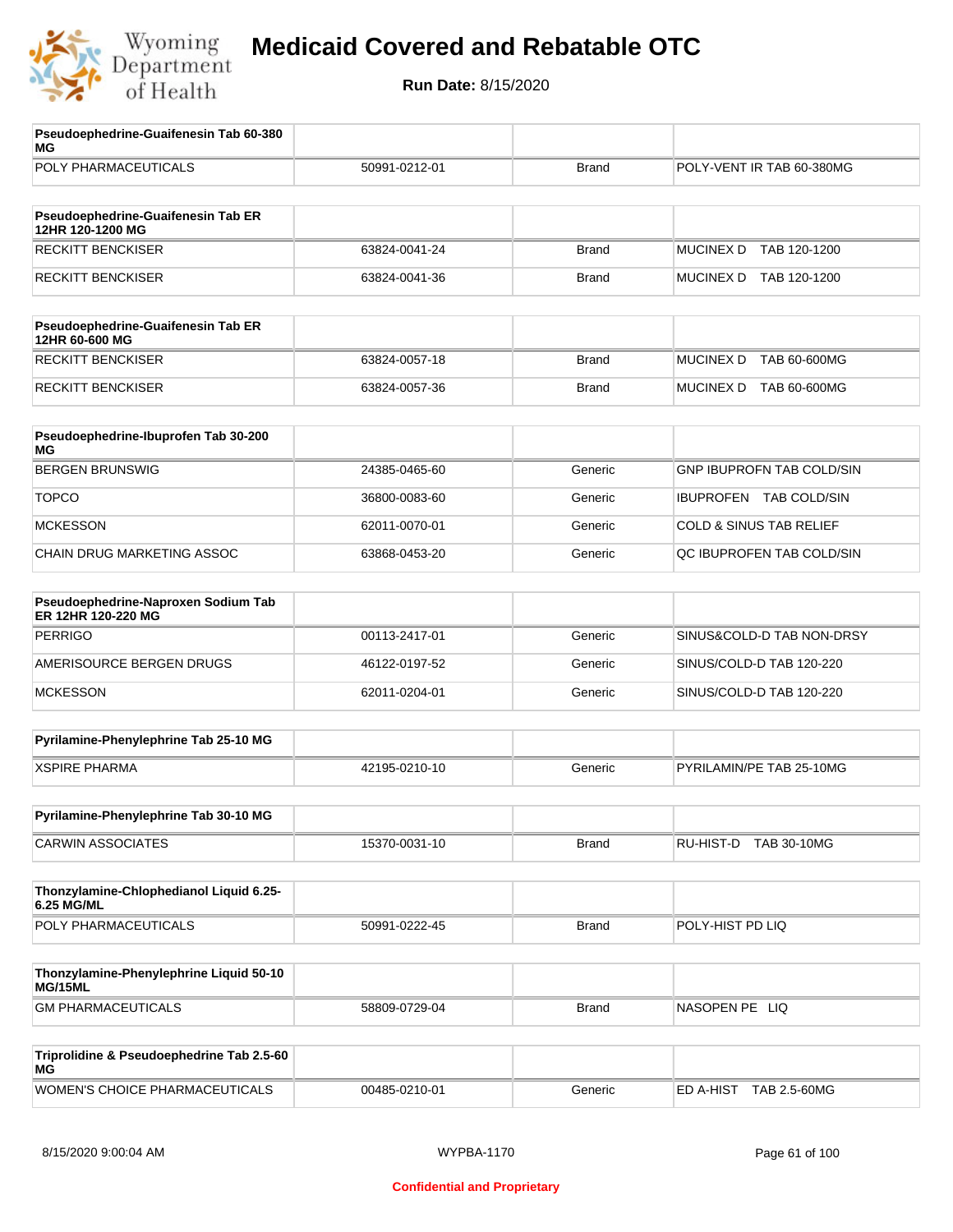## Wyoming<br>Department<br>of Health **Medicaid Covered and Rebatable OTC**

#### **Run Date:** 8/15/2020

| MAJOR PHARMACEUTICALS                              | 00904-0250-24 | Generic | TAB 2.5-60MG<br>APRODINE |
|----------------------------------------------------|---------------|---------|--------------------------|
| MAJOR PHARMACEUTICALS                              | 00904-0250-59 | Generic | TAB 2.5-60MG<br>APRODINE |
|                                                    |               |         |                          |
| Triprolidine-Phenylephrine Liquid 2.5-10<br>MC/EMI |               |         |                          |

| $\sim$ p. on an or received the properties $\sim$<br>MG/5ML |               |              |                        |
|-------------------------------------------------------------|---------------|--------------|------------------------|
| ALLEGIS PHARMACEUTICALS                                     | 28595-0803-16 | <b>Brand</b> | HISTEX-PE SYP 2.5-10/5 |
| <b>DERMATOLOGICALS</b>                                      |               |              |                        |

| *Bacitracin-Polymyxin B Oint*** |               |         |                  |
|---------------------------------|---------------|---------|------------------|
| <b>FOUGERA</b>                  | 00168-0021-31 | Generic | DOUBLE ANTIB OIN |
| <b>FOUGERA</b>                  | 00168-0021-09 | Generic | DOUBLE ANTIB OIN |
| <b>FOUGERA</b>                  | 00168-0021-35 | Generic | DOUBLE ANTIB OIN |
| <b>MCKESSON SUNMARK</b>         | 49348-0274-72 | Generic | DOUBLE ANTIB OIN |
| <b>MCKESSON</b>                 | 62011-0097-01 | Generic | DOUBLE ANTIB OIN |

| *Neomycin-Bacitracin-Polymyxin Oint*** |               |         |                         |
|----------------------------------------|---------------|---------|-------------------------|
| PERRIGO PHARMACEUTICALS                | 00113-0067-64 | Generic | <b>TRIPLE ANTIB OIN</b> |
| <b>ACTAVIS MID ATLANTIC</b>            | 00472-0179-34 | Generic | <b>TRIPLE ANTIB OIN</b> |
| ACTAVIS MID ATLANTIC                   | 00472-0179-56 | Generic | <b>TRIPLE ANTIB OIN</b> |
| <b>FOUGERA</b>                         | 00168-0012-31 | Generic | <b>BAC/NEO/POLY OIN</b> |
| <b>PAR PHARMACEUTICAL</b>              | 00603-0644-50 | Generic | <b>TRIPLE ANTIB OIN</b> |
| <b>MAJOR PHARMACEUTICALS</b>           | 00904-0734-31 | Generic | <b>TRIPLE ANTIB OIN</b> |
| <b>MAJOR PHARMACEUTICALS</b>           | 00904-0734-36 | Generic | <b>TRIPLE ANTIB OIN</b> |
| <b>FOUGERA</b>                         | 00168-0012-09 | Generic | BAC/NEO/POLY OIN        |
| <b>FOUGERA</b>                         | 00168-0012-35 | Generic | BAC/NEO/POLY OIN        |
| <b>COSETTE PHARMACEUTICALS</b>         | 00713-0268-31 | Generic | <b>TRIPLE ANTIB OIN</b> |
| <b>BERGEN BRUNSWIG</b>                 | 24385-0061-01 | Generic | GNP TRIPLE OIN ANTIBIOT |
| <b>BERGEN BRUNSWIG</b>                 | 24385-0061-03 | Generic | GNP TRIPLE OIN ANTIBIOT |
| <b>LEADER BRAND PRODUCTS</b>           | 37205-0273-10 | Generic | <b>TRIPLE ANTIB OIN</b> |
| PERRIGO PHARMACEUTICALS                | 45802-0143-01 | Generic | TRIPLE ANTIB OIN        |
| PERRIGO PHARMACEUTICALS                | 45802-0143-03 | Generic | <b>TRIPLE ANTIB OIN</b> |
| PERRIGO PHARMACEUTICALS                | 45802-0143-70 | Generic | <b>TRIPLE ANTIB OIN</b> |
| <b>PERRIGO</b>                         | 45802-0061-01 | Generic | <b>TRIPLE ANTIB OIN</b> |
| <b>PERRIGO</b>                         | 45802-0061-70 | Generic | <b>TRIPLE ANTIB OIN</b> |
| <b>MCKESSON SUNMARK</b>                | 49348-0029-72 | Generic | SM TRIPLE OIN ANTIBIOT  |
| <b>PERRIGO</b>                         | 45802-0061-03 | Generic | TRIPLE ANTIB OIN        |
| <b>MCKESSON</b>                        | 62011-0098-01 | Generic | HM TRIPLE OIN ANTIBIOT  |
| <b>TARO</b>                            | 51672-2016-01 | Generic | <b>TRIPLE ANTIB OIN</b> |

#### **Confidential and Proprietary**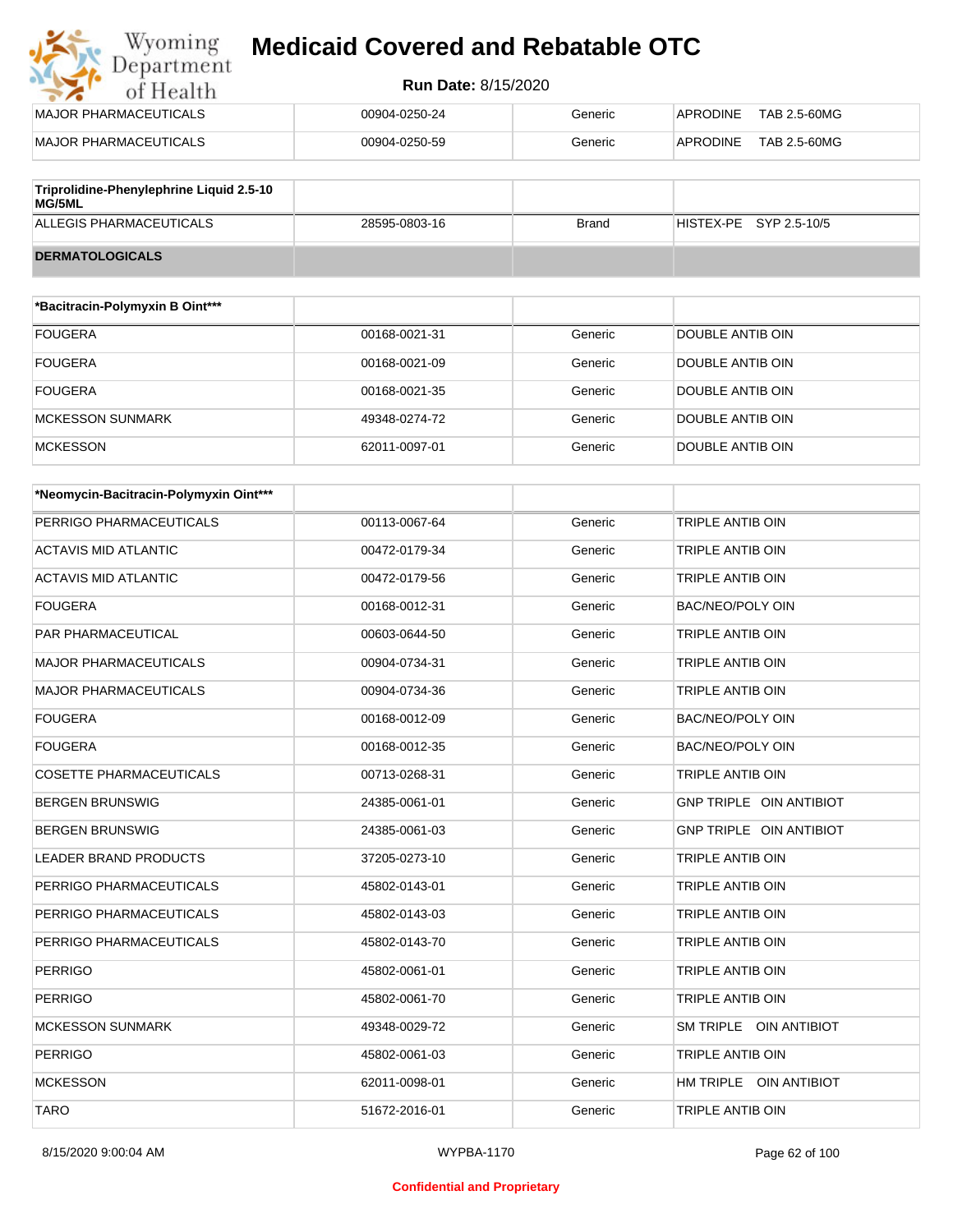

| TARO                                    | 51672-2016-02 | Generic | TRIPLE ANTIB OIN           |
|-----------------------------------------|---------------|---------|----------------------------|
|                                         |               |         |                            |
| Bacitracin Oint 500 Unit/GM             |               |         |                            |
| <b>COSETTE PHARMACEUTICALS</b>          | 00713-0280-31 | Generic | BACITRACIN OIN 500/GM      |
| LEADER BRAND PRODUCTS                   | 37205-0275-10 | Generic | BACITRACIN OIN 500/GM      |
| PERRIGO PHARMACEUTICALS                 | 45802-0060-01 | Generic | BACITRACIN OIN 500/GM      |
| PERRIGO PHARMACEUTICALS                 | 45802-0060-03 | Generic | BACITRACIN OIN 500/GM      |
| PERRIGO PHARMACEUTICALS                 | 45802-0060-70 | Generic | BACITRACIN OIN 500/GM      |
|                                         |               |         |                            |
| <b>Bacitracin Zinc Oint 500 Unit/GM</b> |               |         |                            |
| <b>ACTAVIS MID ATLANTIC</b>             | 00472-1105-34 | Generic | BACITR ZINC OIN 500/GM     |
| ACTAVIS MID ATLANTIC                    | 00472-1105-56 | Generic | BACITR ZINC OIN 500/GM     |
| FOUGERA                                 | 00168-0011-04 | Generic | BACITR ZINC OIN 500/GM     |
| FOUGERA                                 | 00168-0011-16 | Generic | BACITR ZINC OIN 500/GM     |
| FOUGERA                                 | 00168-0011-31 | Generic | BACITR ZINC OIN 500/GM     |
| FOUGERA                                 | 00168-0011-35 | Generic | BACITR ZINC OIN 500/GM     |
| FOUGERA                                 | 00168-0111-09 | Generic | BACITR ZINC OIN 500/GM     |
| PAR PHARMACEUTICAL                      | 00603-0441-50 | Generic | BACITR ZINC OIN 500/GM     |
| BERGEN BRUNSWIG                         | 24385-0060-03 | Generic | BACITR ZINC OIN 500/GM     |
| <b>MCKESSON SUNMARK</b>                 | 49348-0154-72 | Generic | SM ANTIBIOTI OIN 500/GM    |
| <b>TARO</b>                             | 51672-2075-01 | Generic | BACITR ZINC OIN 500/GM     |
| TARO                                    | 51672-2075-02 | Generic | BACITR ZINC OIN 500/GM     |
| <b>MCKESSON</b>                         | 62011-0094-01 | Generic | BACITRACIN OIN 500/GM      |
|                                         |               |         |                            |
| <b>Castellani Paint</b>                 |               |         |                            |
| <b>BAUSCH HEALTH</b>                    | 00884-2993-01 | Generic | CASTELLANI LIQ PAINT/CL    |
| <b>BAUSCH HEALTH</b>                    | 00884-2893-01 | Generic | CASTELLANI LIQ PAINT       |
| <b>Clotrimazole Cream 1%</b>            |               |         |                            |
| <b>MAJOR PHARMACEUTICALS</b>            | 00904-7822-36 | Generic | <b>CLOTRIMAZOLE CRE 1%</b> |
| BERGEN BRUNSWIG                         | 24385-0205-01 | Generic | ATHLETE FOOT CRE 1%        |
| BERGEN BRUNSWIG                         | 24385-0205-03 | Generic | ATHLETE FOOT CRE 1%        |
| <b>MAJOR PHARMACEUTICALS</b>            | 00904-7822-31 | Generic | <b>CLOTRIMAZOLE CRE 1%</b> |
|                                         |               |         |                            |
| PERRIGO                                 | 45802-0434-11 | Generic | <b>CLOTRIMAZOLE CRE 1%</b> |
| <b>MCKESSON SUNMARK</b>                 | 49348-0279-72 | Generic | <b>CLOTRIMAZOLE CRE 1%</b> |
| PERRIGO                                 | 45802-0434-01 | Generic | <b>CLOTRIMAZOLE CRE 1%</b> |
| TARO                                    | 51672-2002-01 | Generic | <b>CLOTRIMAZOLE CRE 1%</b> |
| <b>TARO</b>                             | 51672-2002-02 | Generic | <b>CLOTRIMAZOLE CRE 1%</b> |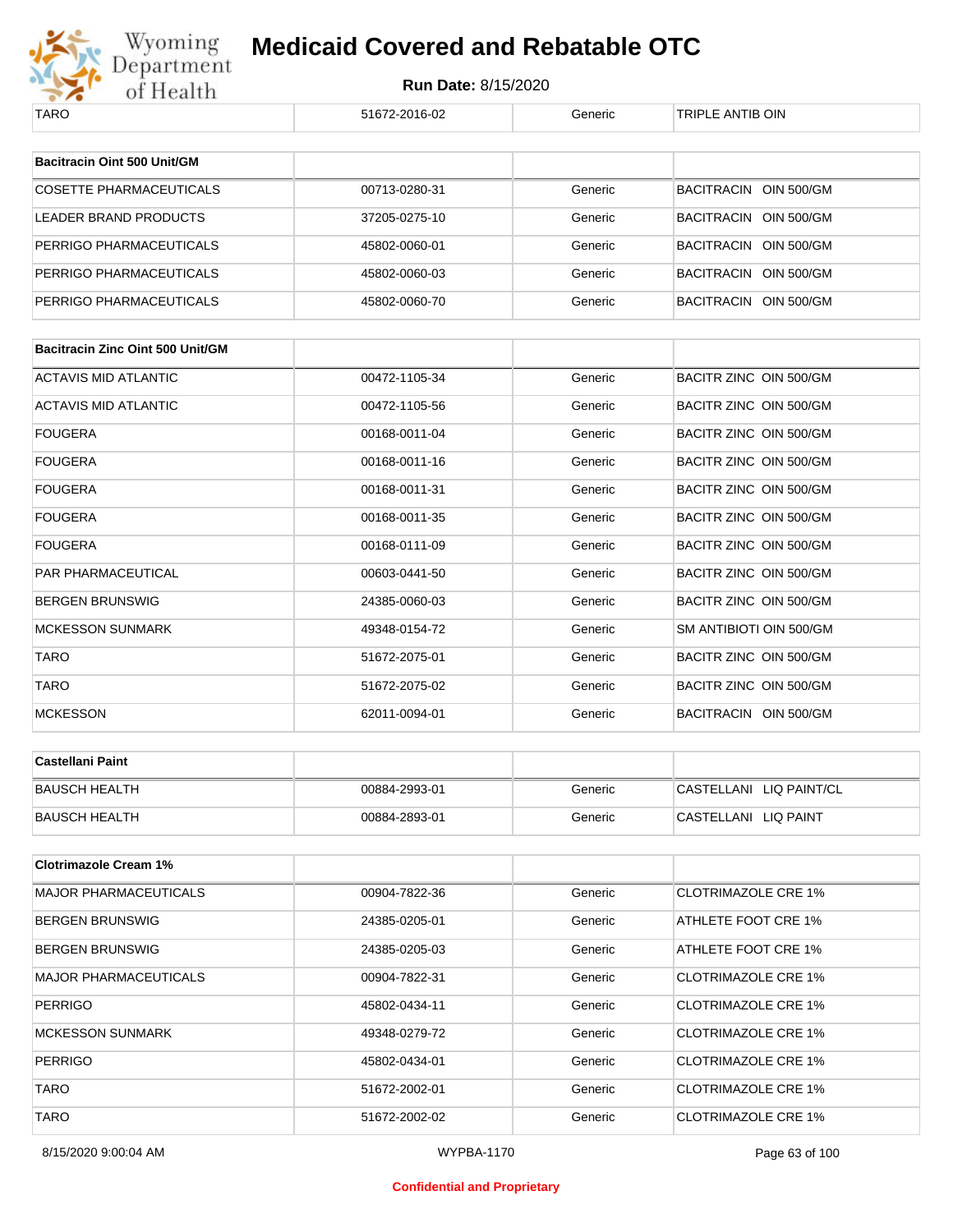

| <b>Clotrimazole Ointment 1%</b>  |               |              |                            |
|----------------------------------|---------------|--------------|----------------------------|
| CAPITAL PHARMACEUTICAL           | 29978-0918-60 | <b>Brand</b> | ALEVAZOL<br><b>OIN 1%</b>  |
| <b>Clotrimazole Soln 1%</b>      |               |              |                            |
|                                  |               |              |                            |
| <b>TARO</b>                      | 51672-2037-01 | Generic      | <b>CLOTRIMAZOLE SOL 1%</b> |
| <b>Hydrocortisone Cream 0.5%</b> |               |              |                            |
| <b>FOUGERA</b>                   | 00168-0014-31 | Generic      | HYDROCORT CRE 0.5%         |
| <b>BERGEN BRUNSWIG</b>           | 24385-0190-03 | Generic      | HYDROCORT CRE 0.5%         |
|                                  |               |              |                            |
| <b>Hydrocortisone Cream 1%</b>   |               |              |                            |
| PERRIGO PHARMACEUTICALS          | 00113-0541-64 | Generic      | ANTI-ITCH CRE 1%           |
| PERRIGO PHARMACEUTICALS          | 00113-0973-64 | Generic      | ANTI-ITCH CRE 1%           |
| <b>FOUGERA</b>                   | 00168-0154-08 | Generic      | HYDROCORT CRE 1%           |
| <b>FOUGERA</b>                   | 00168-0154-31 | Generic      | HYDROCORT CRE 1%           |
| <b>RUGBY LABORATORIES</b>        | 00536-5108-95 | Generic      | HYDROSKIN CRE 1%           |
| <b>ACTAVIS MID ATLANTIC</b>      | 00472-0343-56 | Generic      | HYDROCORT CRE 1%           |
| PAR PHARMACEUTICAL               | 00603-0535-50 | Generic      | HYDROCORT CRE 1%           |
| <b>BERGEN BRUNSWIG</b>           | 24385-0021-03 | Generic      | GNP HYDROCOR CRE 1% PLUS   |
| <b>LEADER BRAND PRODUCTS</b>     | 37205-0162-10 | Generic      | HYDROCORT CRE 1%           |
| <b>MAJOR PHARMACEUTICALS</b>     | 00904-7623-31 | Generic      | HYDROCORT CRE 1%           |
| <b>SELECT BRAND</b>              | 15127-0127-01 | Generic      | SB HYDROCORT CRE 1%        |
| <b>PERRIGO</b>                   | 45802-0438-03 | Generic      | HYDROCORT CRE 1%           |
| <b>PERRIGO</b>                   | 45802-0438-05 | Generic      | HYDROCORT CRE 1%           |
| <b>MCKESSON SUNMARK</b>          | 49348-0521-72 | Generic      | SM HYDROCORT CRE 1%        |
| <b>TARO</b>                      | 51672-2013-02 | Generic      | HYDROCORT CRE 1%           |
| <b>TARO</b>                      | 51672-2013-01 | Generic      | HYDROCORT CRE 1%           |
| <b>TARO</b>                      | 51672-2063-02 | Generic      | HYDROCORT CRE 1%           |
| <b>TARO</b>                      | 51672-2069-02 | Generic      | HYDROCORT CRE 1%           |
|                                  |               |              |                            |
| <b>Hydrocortisone Lotion 1%</b>  |               |              |                            |
| <b>RUGBY LABORATORIES</b>        | 00536-5105-97 | Generic      | HYDRO SKIN LOT 1%          |
| <b>BERGEN BRUNSWIG</b>           | 24385-0283-06 | Generic      | HYDRO-LOTION LOT 1%        |
| <b>Hydrocortisone Oint 0.5%</b>  |               |              |                            |
|                                  |               |              | HYDROCORT OIN 0.5%         |
| <b>FOUGERA</b>                   | 00168-0016-31 | Generic      |                            |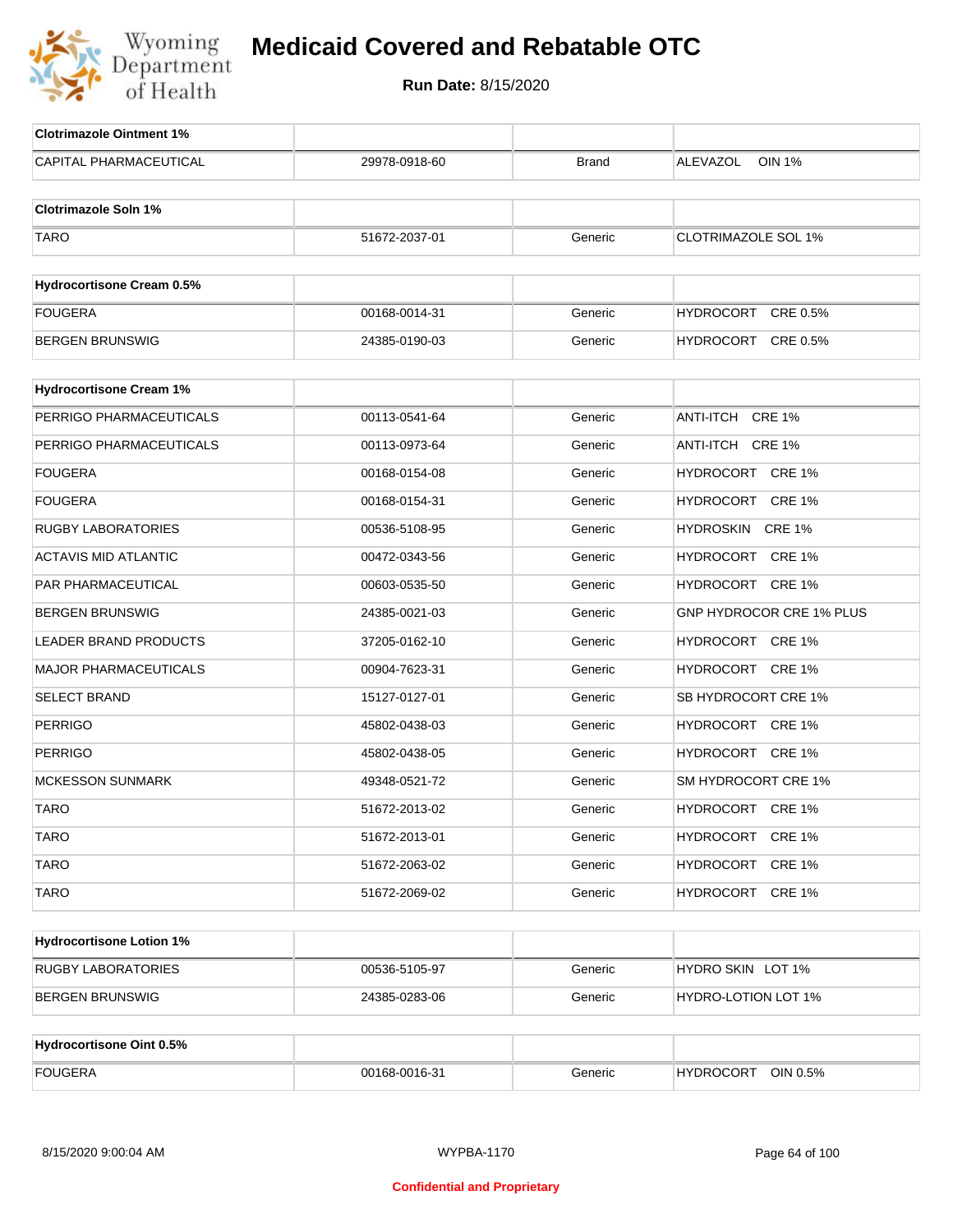

#### **Medicaid Covered and Rebatable OTC**

**Run Date:** 8/15/2020

 $\top$ 

| <b>FOUGERA</b><br>00168-0181-31<br><b>HYDROCORT</b><br><b>OIN 1%</b><br>Generic<br><b>ACTAVIS MID ATLANTIC</b><br>HYDROCORT OIN 1%<br>00472-0345-56<br>Generic<br><b>BERGEN BRUNSWIG</b><br>HYDROCORT OIN 1%<br>24385-0276-03<br>Generic<br><b>SELECT BRAND</b><br>SB HYDROCORT OIN 1%<br>15127-0128-01<br>Generic<br><b>MCKESSON SUNMARK</b><br>SM HYDROCORT OIN 1%<br>49348-0522-72<br>Generic<br>HYDROCORT OIN 1%<br>PERRIGO PHARMACEUTICALS<br>45802-0276-03<br>Generic<br><b>TARO</b><br>HYDROCORT OIN 1%<br>51672-2018-02<br>Generic<br><b>Hydrocortisone Soln 1%</b><br><b>RECKITT BENCKISER</b><br>SCALPICIN SOL 1%<br>63824-0850-15<br>Generic<br>Hydrocortisone-Aloe Vera Cream 0.5%<br>CRE 0.5%<br><b>TARO</b><br><b>HC/ALOE</b><br>51672-2010-02<br>Generic<br>Hydrocortisone-Aloe Vera Cream 1%<br><b>ACTAVIS MID ATLANTIC</b><br>HYDROCORT/ CRE ALOE 1%<br>00472-0339-56<br>Generic<br><b>BERGEN BRUNSWIG</b><br>HYDROCORT/ CRE ALOE 1%<br>24385-0274-03<br>Generic<br>HYDROCORT/ CRE ALOE 1%<br>LEADER BRAND PRODUCTS<br>37205-0272-10<br>Generic<br>SM HYDROCORT CRE 1% PLUS<br><b>MCKESSON SUNMARK</b><br>Generic<br>49348-0441-72<br><b>MCKESSON</b><br>HYDROCORT/ CRE ALOE 1%<br>62011-0095-01<br>Generic<br><b>MCKESSON</b><br>HM HYDROCORT CRE 1% PLUS<br>62011-0096-01<br>Generic<br><b>Miconazole Nitrate Aerosol 2%</b><br>GLAXO CONSUMER HEALTHCARE L.P.<br><b>DESENEX SPRY AER LIQUID</b><br>00067-0969-46<br>Generic<br>Miconazole Nitrate Aerosol Pow 2%<br>GLAXO CONSUMER HEALTHCARE L.P.<br>Generic<br><b>DESENEX</b><br><b>AER 2%</b><br>00067-0959-40<br>LEADER BRAND PRODUCTS<br><b>MICATIN</b><br>37205-0998-66<br>Generic<br><b>AER 2%</b><br><b>Miconazole Nitrate Cream 2%</b><br><b>ACTAVIS MID ATLANTIC</b><br>ANTIFUNGAL CRE 2%<br>00472-0735-56<br>Generic<br>ACTAVIS MID ATLANTIC<br>ANTIFUNGAL CRE 2%<br>00472-0735-14<br>Generic<br>PAR PHARMACEUTICAL<br>Generic<br>MICONAZOLE CRE 2%<br>00603-7805-50<br>ACTAVIS MID ATLANTIC<br>ANTIFUNGAL CRE 2%<br>00472-0735-42<br>Generic<br>COLOPLAST<br>Generic<br><b>BAZA ANTIFUN CRE 2%</b><br>11701-0045-22 | <b>Hydrocortisone Oint 1%</b> |  |  |
|-----------------------------------------------------------------------------------------------------------------------------------------------------------------------------------------------------------------------------------------------------------------------------------------------------------------------------------------------------------------------------------------------------------------------------------------------------------------------------------------------------------------------------------------------------------------------------------------------------------------------------------------------------------------------------------------------------------------------------------------------------------------------------------------------------------------------------------------------------------------------------------------------------------------------------------------------------------------------------------------------------------------------------------------------------------------------------------------------------------------------------------------------------------------------------------------------------------------------------------------------------------------------------------------------------------------------------------------------------------------------------------------------------------------------------------------------------------------------------------------------------------------------------------------------------------------------------------------------------------------------------------------------------------------------------------------------------------------------------------------------------------------------------------------------------------------------------------------------------------------------------------------------------------------------------------------------------------------------------------------------------------------------------------------------------------------------------------------------------|-------------------------------|--|--|
|                                                                                                                                                                                                                                                                                                                                                                                                                                                                                                                                                                                                                                                                                                                                                                                                                                                                                                                                                                                                                                                                                                                                                                                                                                                                                                                                                                                                                                                                                                                                                                                                                                                                                                                                                                                                                                                                                                                                                                                                                                                                                                     |                               |  |  |
|                                                                                                                                                                                                                                                                                                                                                                                                                                                                                                                                                                                                                                                                                                                                                                                                                                                                                                                                                                                                                                                                                                                                                                                                                                                                                                                                                                                                                                                                                                                                                                                                                                                                                                                                                                                                                                                                                                                                                                                                                                                                                                     |                               |  |  |
|                                                                                                                                                                                                                                                                                                                                                                                                                                                                                                                                                                                                                                                                                                                                                                                                                                                                                                                                                                                                                                                                                                                                                                                                                                                                                                                                                                                                                                                                                                                                                                                                                                                                                                                                                                                                                                                                                                                                                                                                                                                                                                     |                               |  |  |
|                                                                                                                                                                                                                                                                                                                                                                                                                                                                                                                                                                                                                                                                                                                                                                                                                                                                                                                                                                                                                                                                                                                                                                                                                                                                                                                                                                                                                                                                                                                                                                                                                                                                                                                                                                                                                                                                                                                                                                                                                                                                                                     |                               |  |  |
|                                                                                                                                                                                                                                                                                                                                                                                                                                                                                                                                                                                                                                                                                                                                                                                                                                                                                                                                                                                                                                                                                                                                                                                                                                                                                                                                                                                                                                                                                                                                                                                                                                                                                                                                                                                                                                                                                                                                                                                                                                                                                                     |                               |  |  |
|                                                                                                                                                                                                                                                                                                                                                                                                                                                                                                                                                                                                                                                                                                                                                                                                                                                                                                                                                                                                                                                                                                                                                                                                                                                                                                                                                                                                                                                                                                                                                                                                                                                                                                                                                                                                                                                                                                                                                                                                                                                                                                     |                               |  |  |
|                                                                                                                                                                                                                                                                                                                                                                                                                                                                                                                                                                                                                                                                                                                                                                                                                                                                                                                                                                                                                                                                                                                                                                                                                                                                                                                                                                                                                                                                                                                                                                                                                                                                                                                                                                                                                                                                                                                                                                                                                                                                                                     |                               |  |  |
|                                                                                                                                                                                                                                                                                                                                                                                                                                                                                                                                                                                                                                                                                                                                                                                                                                                                                                                                                                                                                                                                                                                                                                                                                                                                                                                                                                                                                                                                                                                                                                                                                                                                                                                                                                                                                                                                                                                                                                                                                                                                                                     |                               |  |  |
|                                                                                                                                                                                                                                                                                                                                                                                                                                                                                                                                                                                                                                                                                                                                                                                                                                                                                                                                                                                                                                                                                                                                                                                                                                                                                                                                                                                                                                                                                                                                                                                                                                                                                                                                                                                                                                                                                                                                                                                                                                                                                                     |                               |  |  |
|                                                                                                                                                                                                                                                                                                                                                                                                                                                                                                                                                                                                                                                                                                                                                                                                                                                                                                                                                                                                                                                                                                                                                                                                                                                                                                                                                                                                                                                                                                                                                                                                                                                                                                                                                                                                                                                                                                                                                                                                                                                                                                     |                               |  |  |
|                                                                                                                                                                                                                                                                                                                                                                                                                                                                                                                                                                                                                                                                                                                                                                                                                                                                                                                                                                                                                                                                                                                                                                                                                                                                                                                                                                                                                                                                                                                                                                                                                                                                                                                                                                                                                                                                                                                                                                                                                                                                                                     |                               |  |  |
|                                                                                                                                                                                                                                                                                                                                                                                                                                                                                                                                                                                                                                                                                                                                                                                                                                                                                                                                                                                                                                                                                                                                                                                                                                                                                                                                                                                                                                                                                                                                                                                                                                                                                                                                                                                                                                                                                                                                                                                                                                                                                                     |                               |  |  |
|                                                                                                                                                                                                                                                                                                                                                                                                                                                                                                                                                                                                                                                                                                                                                                                                                                                                                                                                                                                                                                                                                                                                                                                                                                                                                                                                                                                                                                                                                                                                                                                                                                                                                                                                                                                                                                                                                                                                                                                                                                                                                                     |                               |  |  |
|                                                                                                                                                                                                                                                                                                                                                                                                                                                                                                                                                                                                                                                                                                                                                                                                                                                                                                                                                                                                                                                                                                                                                                                                                                                                                                                                                                                                                                                                                                                                                                                                                                                                                                                                                                                                                                                                                                                                                                                                                                                                                                     |                               |  |  |
|                                                                                                                                                                                                                                                                                                                                                                                                                                                                                                                                                                                                                                                                                                                                                                                                                                                                                                                                                                                                                                                                                                                                                                                                                                                                                                                                                                                                                                                                                                                                                                                                                                                                                                                                                                                                                                                                                                                                                                                                                                                                                                     |                               |  |  |
|                                                                                                                                                                                                                                                                                                                                                                                                                                                                                                                                                                                                                                                                                                                                                                                                                                                                                                                                                                                                                                                                                                                                                                                                                                                                                                                                                                                                                                                                                                                                                                                                                                                                                                                                                                                                                                                                                                                                                                                                                                                                                                     |                               |  |  |
|                                                                                                                                                                                                                                                                                                                                                                                                                                                                                                                                                                                                                                                                                                                                                                                                                                                                                                                                                                                                                                                                                                                                                                                                                                                                                                                                                                                                                                                                                                                                                                                                                                                                                                                                                                                                                                                                                                                                                                                                                                                                                                     |                               |  |  |
|                                                                                                                                                                                                                                                                                                                                                                                                                                                                                                                                                                                                                                                                                                                                                                                                                                                                                                                                                                                                                                                                                                                                                                                                                                                                                                                                                                                                                                                                                                                                                                                                                                                                                                                                                                                                                                                                                                                                                                                                                                                                                                     |                               |  |  |
|                                                                                                                                                                                                                                                                                                                                                                                                                                                                                                                                                                                                                                                                                                                                                                                                                                                                                                                                                                                                                                                                                                                                                                                                                                                                                                                                                                                                                                                                                                                                                                                                                                                                                                                                                                                                                                                                                                                                                                                                                                                                                                     |                               |  |  |
|                                                                                                                                                                                                                                                                                                                                                                                                                                                                                                                                                                                                                                                                                                                                                                                                                                                                                                                                                                                                                                                                                                                                                                                                                                                                                                                                                                                                                                                                                                                                                                                                                                                                                                                                                                                                                                                                                                                                                                                                                                                                                                     |                               |  |  |
|                                                                                                                                                                                                                                                                                                                                                                                                                                                                                                                                                                                                                                                                                                                                                                                                                                                                                                                                                                                                                                                                                                                                                                                                                                                                                                                                                                                                                                                                                                                                                                                                                                                                                                                                                                                                                                                                                                                                                                                                                                                                                                     |                               |  |  |
|                                                                                                                                                                                                                                                                                                                                                                                                                                                                                                                                                                                                                                                                                                                                                                                                                                                                                                                                                                                                                                                                                                                                                                                                                                                                                                                                                                                                                                                                                                                                                                                                                                                                                                                                                                                                                                                                                                                                                                                                                                                                                                     |                               |  |  |
|                                                                                                                                                                                                                                                                                                                                                                                                                                                                                                                                                                                                                                                                                                                                                                                                                                                                                                                                                                                                                                                                                                                                                                                                                                                                                                                                                                                                                                                                                                                                                                                                                                                                                                                                                                                                                                                                                                                                                                                                                                                                                                     |                               |  |  |
|                                                                                                                                                                                                                                                                                                                                                                                                                                                                                                                                                                                                                                                                                                                                                                                                                                                                                                                                                                                                                                                                                                                                                                                                                                                                                                                                                                                                                                                                                                                                                                                                                                                                                                                                                                                                                                                                                                                                                                                                                                                                                                     |                               |  |  |
|                                                                                                                                                                                                                                                                                                                                                                                                                                                                                                                                                                                                                                                                                                                                                                                                                                                                                                                                                                                                                                                                                                                                                                                                                                                                                                                                                                                                                                                                                                                                                                                                                                                                                                                                                                                                                                                                                                                                                                                                                                                                                                     |                               |  |  |
|                                                                                                                                                                                                                                                                                                                                                                                                                                                                                                                                                                                                                                                                                                                                                                                                                                                                                                                                                                                                                                                                                                                                                                                                                                                                                                                                                                                                                                                                                                                                                                                                                                                                                                                                                                                                                                                                                                                                                                                                                                                                                                     |                               |  |  |
|                                                                                                                                                                                                                                                                                                                                                                                                                                                                                                                                                                                                                                                                                                                                                                                                                                                                                                                                                                                                                                                                                                                                                                                                                                                                                                                                                                                                                                                                                                                                                                                                                                                                                                                                                                                                                                                                                                                                                                                                                                                                                                     |                               |  |  |
|                                                                                                                                                                                                                                                                                                                                                                                                                                                                                                                                                                                                                                                                                                                                                                                                                                                                                                                                                                                                                                                                                                                                                                                                                                                                                                                                                                                                                                                                                                                                                                                                                                                                                                                                                                                                                                                                                                                                                                                                                                                                                                     |                               |  |  |
|                                                                                                                                                                                                                                                                                                                                                                                                                                                                                                                                                                                                                                                                                                                                                                                                                                                                                                                                                                                                                                                                                                                                                                                                                                                                                                                                                                                                                                                                                                                                                                                                                                                                                                                                                                                                                                                                                                                                                                                                                                                                                                     |                               |  |  |
|                                                                                                                                                                                                                                                                                                                                                                                                                                                                                                                                                                                                                                                                                                                                                                                                                                                                                                                                                                                                                                                                                                                                                                                                                                                                                                                                                                                                                                                                                                                                                                                                                                                                                                                                                                                                                                                                                                                                                                                                                                                                                                     |                               |  |  |
|                                                                                                                                                                                                                                                                                                                                                                                                                                                                                                                                                                                                                                                                                                                                                                                                                                                                                                                                                                                                                                                                                                                                                                                                                                                                                                                                                                                                                                                                                                                                                                                                                                                                                                                                                                                                                                                                                                                                                                                                                                                                                                     |                               |  |  |
|                                                                                                                                                                                                                                                                                                                                                                                                                                                                                                                                                                                                                                                                                                                                                                                                                                                                                                                                                                                                                                                                                                                                                                                                                                                                                                                                                                                                                                                                                                                                                                                                                                                                                                                                                                                                                                                                                                                                                                                                                                                                                                     |                               |  |  |
|                                                                                                                                                                                                                                                                                                                                                                                                                                                                                                                                                                                                                                                                                                                                                                                                                                                                                                                                                                                                                                                                                                                                                                                                                                                                                                                                                                                                                                                                                                                                                                                                                                                                                                                                                                                                                                                                                                                                                                                                                                                                                                     |                               |  |  |
| COLOPLAST<br>11701-0045-23<br>Generic<br><b>BAZA ANTIFUN CRE 2%</b>                                                                                                                                                                                                                                                                                                                                                                                                                                                                                                                                                                                                                                                                                                                                                                                                                                                                                                                                                                                                                                                                                                                                                                                                                                                                                                                                                                                                                                                                                                                                                                                                                                                                                                                                                                                                                                                                                                                                                                                                                                 |                               |  |  |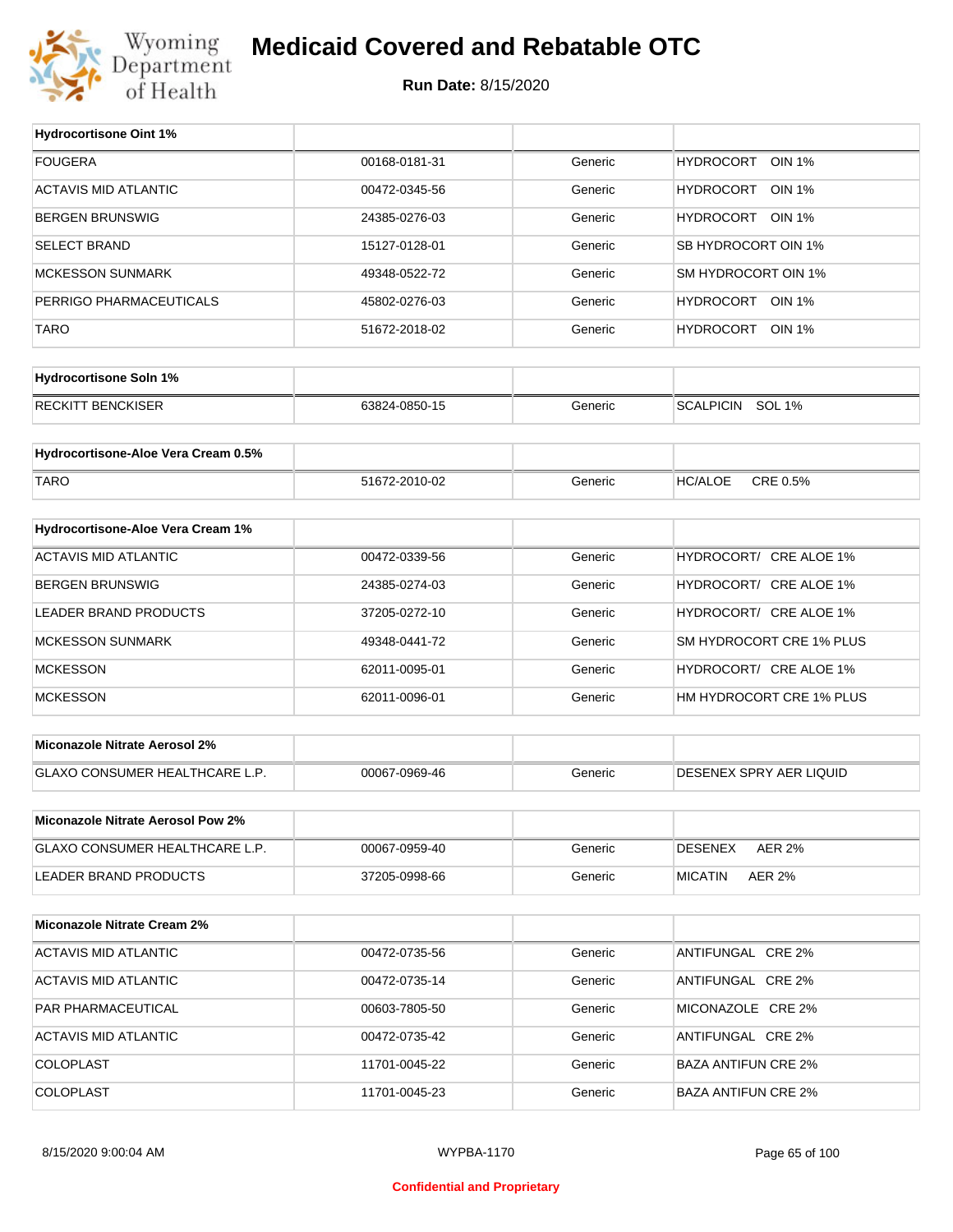## Wyoming<br>Department<br>of Health

## **Medicaid Covered and Rebatable OTC**

| <b>COLOPLAST</b>          | 11701-0045-14 | Generic | BAZA ANTIFUN CRE 2%           |
|---------------------------|---------------|---------|-------------------------------|
| MCKESSON SUNMARK          | 49348-0689-72 | Generic | SM ANTIFUNGL CRE 2%           |
| SMITH & NEPHEW UNITED     | 50484-0328-00 | Generic | ANTIFUNGAL CRE 2%             |
| <b>TARO</b>               | 51672-2001-01 | Generic | MICONAZOLE CRE 2%             |
| MEDLINE/DERMAL MANAGEMENT | 53329-0162-04 | Generic | <b>CRE ANTIFUNG</b><br>REMEDY |
| SMITH & NEPHEW UNITED     | 50484-0329-00 | Generic | ANTIFUNGAL CRE 2%             |
| <b>TARO</b>               | 51672-2001-02 | Generic | MICONAZOLE CRE 2%             |
| MEDLINE/DERMAL MANAGEMENT | 53329-0079-64 | Generic | ANTIFUNGAL CRE 2%             |
| MEDLINE/DERMAL MANAGEMENT | 53329-0080-57 | Generic | SOOTHE&COOL CRE INZO 2%       |
| MEDLINE/DERMAL MANAGEMENT | 53329-0080-58 | Generic | SOOTHE&COOL CRE INZO 2%       |

| Miconazole Nitrate Kit 2% |               |              |                         |
|---------------------------|---------------|--------------|-------------------------|
| BAUSCH HEALTH             | 00884-5493-01 | <b>Brand</b> | <b>FUNGOID TINC KIT</b> |

| Miconazole Nitrate Ointment 2% |               |         |                   |
|--------------------------------|---------------|---------|-------------------|
| <b>COLOPLAST</b>               | 11701-0067-14 | Generic | CRITIC-AID OIN 2% |
| <b>COLOPLAST</b>               | 11701-0067-23 | Generic | CRITIC-AID OIN 2% |
| <b>COLOPLAST</b>               | 11701-0067-22 | Generic | CRITIC-AID OIN 2% |

| Miconazole Nitrate Powder 2%          |               |         |                            |
|---------------------------------------|---------------|---------|----------------------------|
| <b>GLAXO CONSUMER HEALTHCARE L.P.</b> | 00067-0949-15 | Generic | <b>DESENEX SHAK POW 2%</b> |
| GLAXO CONSUMER HEALTHCARE L.P.        | 00145-1506-05 | Generic | ZEASORB-AF POW 2%          |
| GLAXO CONSUMER HEALTHCARE L.P.        | 00145-1501-03 | Generic | ZEASORB-AF POW 2%          |
| GLAXO CONSUMER HEALTHCARE L.P.        | 00067-0949-30 | Generic | <b>DESENEX SHAK POW 2%</b> |
| COLOPLAST                             | 11701-0038-16 | Generic | MICRO GUARD POW 2%         |
| LEADER BRAND PRODUCTS                 | 37205-0653-18 | Generic | MICONAZORB POW AF 2%       |
| AMERISOURCE BERGEN DRUGS              | 46122-0039-27 | Generic | MICONAZORB POW AF 2%       |

| Miconazole Nitrate Soln 2% |               |              |                     |
|----------------------------|---------------|--------------|---------------------|
| BAUSCH HEALTH              | 00884-0293-01 | <b>Brand</b> | FUNGOID TINC SOL 2% |

| Neomycin-Bacitracin-Polymyxin-<br><b>Pramoxine Oint 1%</b> |               |         |                         |
|------------------------------------------------------------|---------------|---------|-------------------------|
| COSETTE PHARMACEUTICALS                                    | 00713-0622-31 | Generic | TRIPLE ANTIB OIN PLUS   |
| LEADER BRAND PRODUCTS                                      | 37205-0266-10 | Generic | TRIPLE ANTIB OIN PLUS   |
| <b>MCKESSON SUNMARK</b>                                    | 49348-0600-72 | Generic | TRIPLE ANTIB OIN MAX ST |
| <b>BERGEN BRUNSWIG</b>                                     | 24385-0143-03 | Generic | TRIPLE ANTIB OIN PLUS   |
| <b>TARO</b>                                                | 51672-2027-01 | Generic | TRIPLE ANTIB OIN PLUS   |
| TARO                                                       | 51672-2027-02 | Generic | TRIPLE ANTIB OIN PLUS   |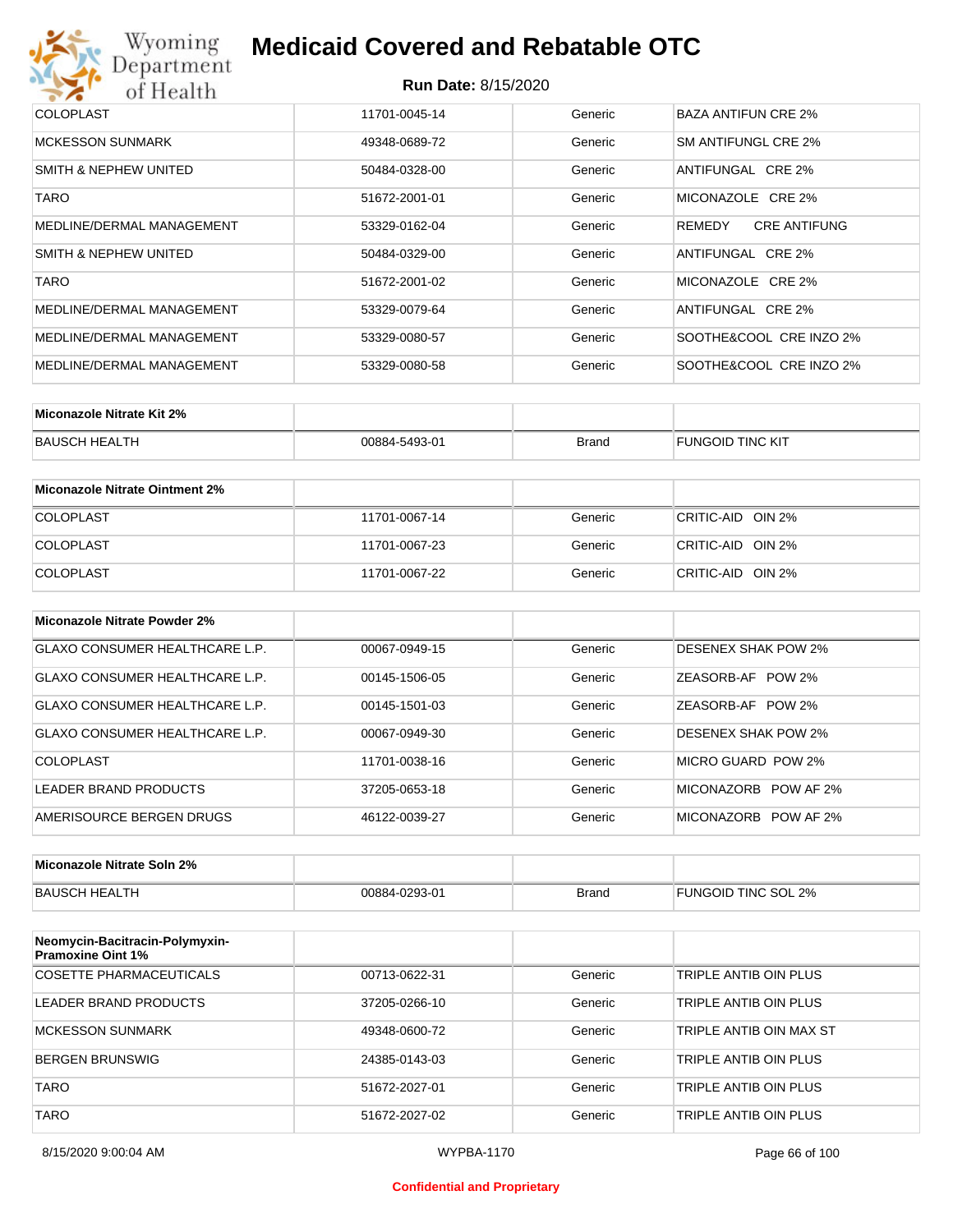

| <b>MCKESSON</b>                                                        | 62011-0099-01 | Generic      | TRIPLE ANTIB OIN MAX ST               |
|------------------------------------------------------------------------|---------------|--------------|---------------------------------------|
|                                                                        |               |              |                                       |
| Neomycin-Polymyxin w/ Pramoxine Cream<br>1%                            |               |              |                                       |
| <b>MCKESSON SUNMARK</b>                                                | 49348-0690-69 | Generic      | <b>SM ANTIBIOTI CRE PLUS</b>          |
| <b>Permethrin Creme Rinse 1%</b>                                       |               |              |                                       |
| AMERISOURCE BERGEN DRUGS                                               | 46122-0108-46 | Generic      | LICE TRTMNT LIQ 1%                    |
| <b>Permethrin Lotion 1%</b>                                            |               |              |                                       |
| <b>ACTAVIS MID ATLANTIC</b>                                            | 00472-5242-67 | Generic      | PERMETHRIN LOT 1%                     |
| <b>ACTAVIS MID ATLANTIC</b>                                            | 00472-5242-69 | Generic      | PERMETHRIN LOT 1%                     |
|                                                                        |               |              |                                       |
| <b>MCKESSON SUNMARK</b>                                                | 49348-0460-30 | Generic      | <b>SM LICE</b><br><b>LOT TREATMNT</b> |
| <b>MCKESSON SUNMARK</b>                                                | 49348-0460-34 | Generic      | <b>SM LICE</b><br><b>LOT TREATMNT</b> |
| <b>MCKESSON</b>                                                        | 62011-0112-01 | Generic      | LICE TREATME LOT 1%                   |
| <b>Pyreth-Piperonyl Butox Sham-Permeth</b><br>Aero-Nit Remover Gel Kit |               |              |                                       |
| <b>BERGEN BRUNSWIG</b>                                                 | 24385-0634-23 | Generic      | <b>GNP LICE</b><br>KIT                |
| <b>LEADER BRAND PRODUCTS</b>                                           | 37205-0519-02 | Generic      | LICE SOLN KIT                         |
| Pyrethrins-Piperonyl Butoxide Liq 0.33-4%                              |               |              |                                       |
| <b>LEADER BRAND PRODUCTS</b>                                           | 37205-0285-16 | Generic      | LICE TRTMNT LIQ CRM RNSE              |
|                                                                        |               |              |                                       |
| Pyrethrins-Piperonyl Butoxide Shampoo<br>$0.33 - 4%$                   |               |              |                                       |
| PERRIGO PHARMACEUTICALS                                                | 00113-0866-26 | Generic      | LICE KILLING SHA 0.33-4%              |
| <b>MAJOR PHARMACEUTICALS</b>                                           | 00904-2528-20 | Generic      | LICE KILLING SHA 0.33-4%              |
| <b>BERGEN BRUNSWIG</b>                                                 | 24385-0116-03 | Generic      | LICE TREATMT SHA 0.33-4%              |
| LEADER BRAND PRODUCTS                                                  | 37205-0165-26 | Generic      | LICE KILLING SHA 0.33-4%              |
| <b>MCKESSON SUNMARK</b>                                                | 49348-0443-34 | Generic      | LICE KILLING SHA 0.33-4%              |
| <b>MCKESSON</b>                                                        | 62011-0119-02 | Generic      | LICE KILLING SHA 0.33-4%              |
| <b>Terbinafine Gel 1%</b>                                              |               |              |                                       |
| GLAXO CONSUMER HEALTHCARE L.P.                                         | 00067-6239-42 | <b>Brand</b> | LAMISIL ADV GEL 1%                    |
|                                                                        |               |              |                                       |
| <b>Terbinafine HCI Cream 1%</b>                                        |               |              |                                       |
| GLAXO CONSUMER HEALTHCARE L.P.                                         | 00067-3998-42 | <b>Brand</b> | LAMISIL AT CRE 1%                     |
| GLAXO CONSUMER HEALTHCARE L.P.                                         | 00067-8114-12 | <b>Brand</b> | LAMISIL AT CRE 1%                     |
| GLAXO CONSUMER HEALTHCARE L.P.                                         | 00067-8100-30 | <b>Brand</b> | LAMISIL AT CRE 1%                     |
| GLAXO CONSUMER HEALTHCARE L.P.                                         | 00067-8100-12 | <b>Brand</b> | LAMISIL AT CRE 1%                     |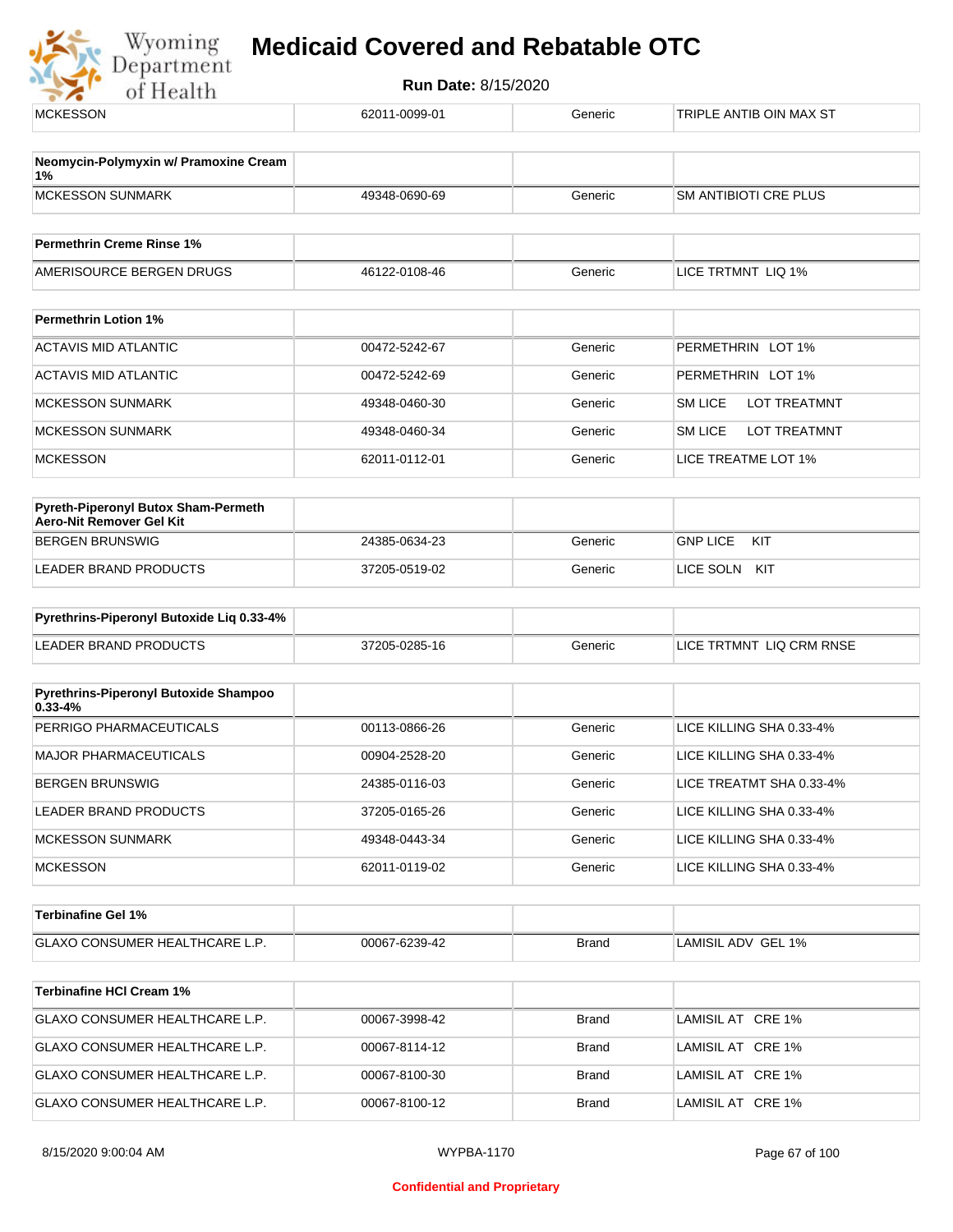## Wyoming<br>Department

## **Medicaid Covered and Rebatable OTC**

| $\geq$<br>of Health              | NUIL DAIC. OF ISIZUZU |              |                           |
|----------------------------------|-----------------------|--------------|---------------------------|
| <b>BERGEN BRUNSWIG</b>           | 24385-0524-03         | Generic      | TERBINAFINE CRE 1%        |
| <b>BERGEN BRUNSWIG</b>           | 24385-0524-05         | Generic      | TERBINAFINE CRE 1%        |
| LEADER BRAND PRODUCTS            | 37205-0941-99         | Generic      | ATHLETE FOOT CRE AF       |
| <b>MCKESSON SUNMARK</b>          | 49348-0790-72         | Generic      | ATHLETE FOOT CRE 1%       |
| <b>TARO</b>                      | 51672-2080-01         | Generic      | TERBINAFINE CRE 1%        |
| <b>TARO</b>                      | 51672-2080-02         | Generic      | <b>TERBINAFINE CRE 1%</b> |
| Terbinafine HCI Soln 1%          |                       |              |                           |
| GLAXO CONSUMER HEALTHCARE L.P.   | 00067-6292-83         | <b>Brand</b> | LAMISIL AT SPR 1%         |
| GLAXO CONSUMER HEALTHCARE L.P.   | 00067-6293-83         | <b>Brand</b> | LAMISIL AT SPR 1%         |
|                                  |                       |              |                           |
| <b>Tolnaftate Aerosol 1%</b>     |                       |              |                           |
| PERRIGO PHARMACEUTICALS          | 00113-0154-73         | Generic      | ATH FOOT SPR AER 1%       |
| LEADER BRAND PRODUCTS            | 37205-0344-66         | Generic      | ANTIFUNGAL AER 1%         |
| <b>Tolnaftate Aerosol Pow 1%</b> |                       |              |                           |
| GLAXO CONSUMER HEALTHCARE L.P.   | 00067-6114-46         | Generic      | LAMISIL AF AER 1%         |
| PERRIGO PHARMACEUTICALS          | 00113-0695-90         | Generic      | JOCK ITCH AER 1%          |
|                                  |                       |              |                           |
| <b>Tolnaftate Cream 1%</b>       |                       |              |                           |
| <b>MAJOR PHARMACEUTICALS</b>     | 00904-0722-36         | Generic      | ANTIFUNGAL CRE 1%         |
| <b>BERGEN BRUNSWIG</b>           | 24385-0032-03         | Generic      | TOLNAFTATE CRE 1%         |
| <b>LEADER BRAND PRODUCTS</b>     | 37205-0197-10         | Generic      | ANTIFUNGAL CRE 1%         |
| <b>PERRIGO</b>                   | 45802-0032-01         | Generic      | TOLNAFTATE CRE 1%         |
| <b>PERRIGO</b>                   | 45802-0032-03         | Generic      | TOLNAFTATE CRE 1%         |
| <b>MCKESSON SUNMARK</b>          | 49348-0155-29         | Generic      | SM ANTIFUNGL CRE 1%       |
| <b>TARO</b>                      | 51672-2020-02         | Generic      | TOLNAFTATE CRE 1%         |
| <b>TARO</b>                      | 51672-2020-01         | Generic      | TOLNAFTATE CRE 1%         |
| CHAIN DRUG MARKETING ASSOC       | 63868-0104-46         | Generic      | TOLNAFTATE CRE 1%         |
| <b>Tolnaftate Powder 1%</b>      |                       |              |                           |
| <b>RUGBY LABORATORIES</b>        | 00536-5150-26         | Generic      | ANTI-FUNGAL POW 1%        |
| MAJOR PHARMACEUTICALS            | 00904-0726-45         | Generic      | TOLNAFTATE POW 1%         |
|                                  |                       |              |                           |
| <b>Tolnaftate Soln 1%</b>        |                       |              |                           |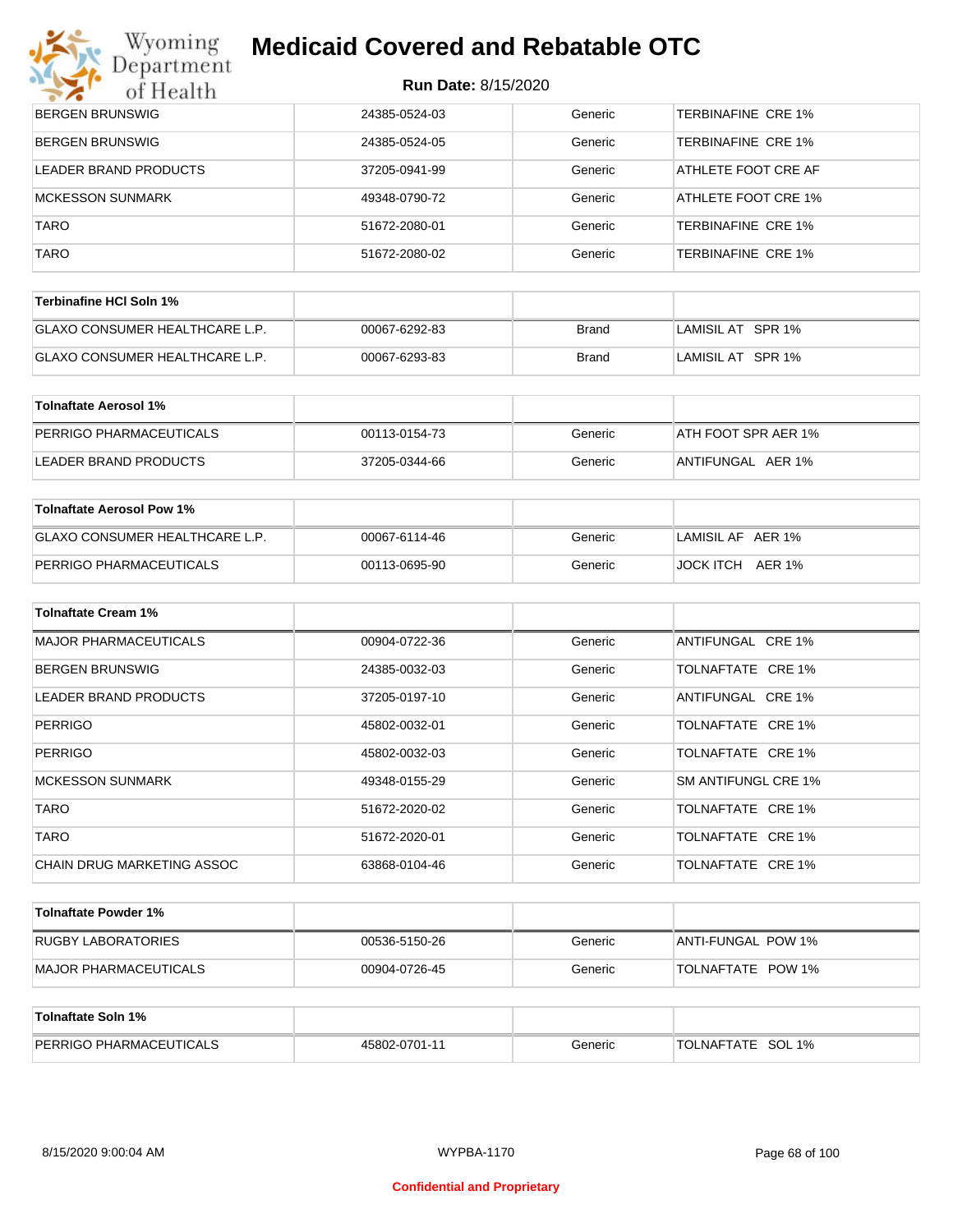**Run Date:** 8/15/2020

**GASTROINTESTINAL AGENTS - MISC.**

Wyoming<br>Department

of Health

| Calcium Acetate (Phosphate Binder) Tab<br>667 MG                                                                                                                                                                                                                                      |               |         |                                     |
|---------------------------------------------------------------------------------------------------------------------------------------------------------------------------------------------------------------------------------------------------------------------------------------|---------------|---------|-------------------------------------|
| NEPHRO-TECH                                                                                                                                                                                                                                                                           | 59528-0331-02 | Generic | <b>TAB 667MG</b><br>CALPHRON        |
| Simethicone Cap 125 MG                                                                                                                                                                                                                                                                |               |         |                                     |
| <b>GLAXO CONSUMER HEALTHCARE L.P.</b>                                                                                                                                                                                                                                                 | 00067-6275-50 | Generic | GAS-X<br><b>CAP 125MG</b>           |
| <b>GLAXO CONSUMER HEALTHCARE L.P.</b>                                                                                                                                                                                                                                                 | 00067-6275-72 | Generic | GAS-X<br><b>CAP 125MG</b>           |
| <b>GLAXO CONSUMER HEALTHCARE L.P.</b>                                                                                                                                                                                                                                                 | 00067-6275-82 | Generic | GAS-X<br><b>CAP 125MG</b>           |
| <b>PERRIGO</b>                                                                                                                                                                                                                                                                        | 00113-0428-60 | Generic | GAS RELIEF CAP 125MG                |
| <b>GLAXO CONSUMER HEALTHCARE L.P.</b>                                                                                                                                                                                                                                                 | 00067-6275-20 | Generic | GAS-X<br><b>CAP 125MG</b>           |
| GLAXO CONSUMER HEALTHCARE L.P.                                                                                                                                                                                                                                                        | 00067-6275-10 | Generic | GAS-X<br><b>CAP 125MG</b>           |
| <b>MAJOR PHARMACEUTICALS</b>                                                                                                                                                                                                                                                          | 00904-5458-46 | Generic | <b>GAS FREE</b><br><b>CAP 125MG</b> |
| <b>BERGEN BRUNSWIG</b>                                                                                                                                                                                                                                                                | 24385-0428-65 | Generic | GAS RELIEF CAP 125MG                |
| <b>TOPCO</b>                                                                                                                                                                                                                                                                          | 36800-0428-71 | Generic | GAS RELIEF CAP 125MG                |
| <b>TOPCO</b>                                                                                                                                                                                                                                                                          | 36800-0428-60 | Generic | GAS RELIEF CAP 125MG                |
| <b>LEADER BRAND PRODUCTS</b>                                                                                                                                                                                                                                                          | 37205-0295-65 | Generic | GAS RELIEF CAP 125MG                |
| <b>MCKESSON</b>                                                                                                                                                                                                                                                                       | 62011-0160-01 | Generic | GAS RELIEF CAP 125MG                |
|                                                                                                                                                                                                                                                                                       |               |         |                                     |
| Simethicone Cap 180 MG                                                                                                                                                                                                                                                                |               |         |                                     |
| <b>GLAXO CONSUMER HEALTHCARE L.P.</b>                                                                                                                                                                                                                                                 | 00067-6274-50 | Generic | GAS-X<br>CAP 180MG                  |
| PERRIGO PHARMACEUTICALS                                                                                                                                                                                                                                                               | 00113-0657-72 | Generic | GAS RELIEF CAP 180MG                |
| $Q$ $\wedge$ $\vee$ $Q$ $Q$ $Q$ $\wedge$ $Q$ $\wedge$ $M$ $R$ $R$ $\wedge$ $I$ $R$ $\wedge$ $I$ $R$ $\wedge$ $I$ $R$ $\wedge$ $R$ $\wedge$ $R$ $\wedge$ $R$ $\wedge$ $R$ $\wedge$ $R$ $\wedge$ $R$ $\wedge$ $R$ $\wedge$ $R$ $\wedge$ $R$ $\wedge$ $R$ $\wedge$ $R$ $\wedge$ $R$ $\w$ | 0000702110    |         | $\sim$ $\sim$<br>0.00100            |

| <b>GLAXO CONSUMER HEALTHCARE L.P.</b> | 00067-6274-18 | Generic | CAP 180MG<br>GAS-X    |
|---------------------------------------|---------------|---------|-----------------------|
| <b>RUGBY LABORATORIES</b>             | 00536-3604-08 | Generic | SIMETHICONE CAP 180MG |
| MAJOR PHARMACEUTICALS                 | 00904-5572-52 | Generic | GAS RELIEF CAP 180MG  |
| BERGEN BRUNSWIG                       | 24385-0460-72 | Generic | CAP 180MG<br>ANTI-GAS |
| LEADER BRAND PRODUCTS                 | 37205-0292-72 | Generic | GAS RELIEF CAP 180MG  |
| IMCKESSON SUNMARK                     | 49348-0489-12 | Generic | GAS RELIEF CAP 180MG  |

| Simethicone Chew Tab 125 MG           |               |              |                        |
|---------------------------------------|---------------|--------------|------------------------|
| <b>GLAXO CONSUMER HEALTHCARE L.P.</b> | 00067-0117-18 | <b>Brand</b> | GAS-X EX-STR CHW 125MG |
| <b>GLAXO CONSUMER HEALTHCARE L.P.</b> | 00067-0117-48 | <b>Brand</b> | GAS-X EX-STR CHW 125MG |
| <b>GLAXO CONSUMER HEALTHCARE L.P.</b> | 00067-0129-18 | <b>Brand</b> | GAS-X EX-STR CHW 125MG |
| <b>RUGBY LABORATORIES</b>             | 00536-1020-08 | Generic      | GAS RELIFE CHW 125MG   |
| <b>PAR PHARMACEUTICAL</b>             | 00603-0211-20 | Generic      | CHW 125MG<br>MYTAB GAS |
| <b>SELECT BRAND</b>                   | 15127-0157-08 | Generic      | SB GAS RELF CHW 125MG  |
| <b>BERGEN BRUNSWIG</b>                | 24385-0307-89 | Generic      | GNP GAS RELF CHW 125MG |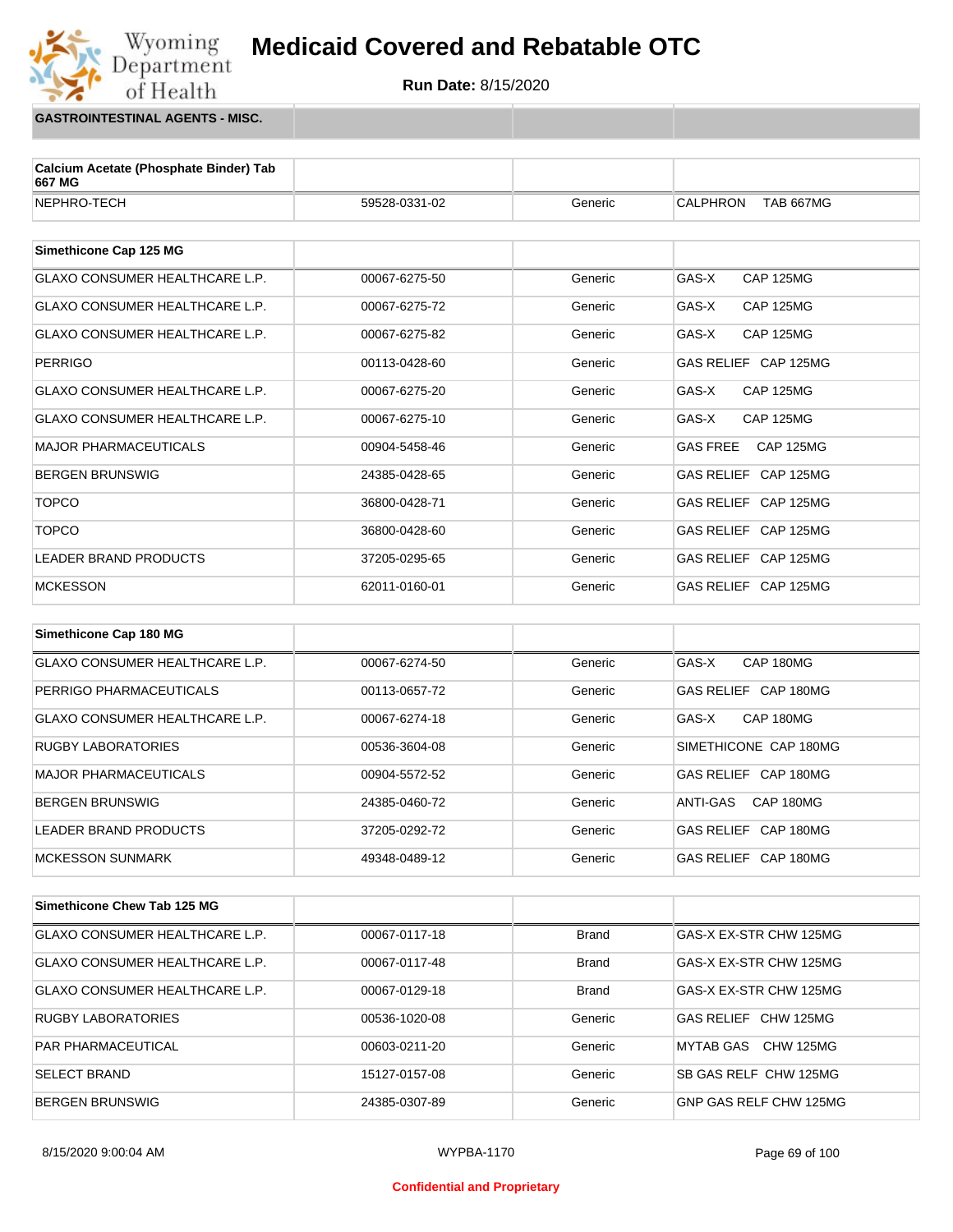| Wyoming<br><b>Medicaid Covered and Rebatable OTC</b><br>Department |                            |         |                       |  |
|--------------------------------------------------------------------|----------------------------|---------|-----------------------|--|
| of Health                                                          | <b>Run Date: 8/15/2020</b> |         |                       |  |
| MCKESSON SUNMARK                                                   | 49348-0863-48              | Generic | SM GAS REL CHW 125MG  |  |
| <b>MCKESSON</b>                                                    | 62011-0189-01              | Generic | HM GAS RELF CHW 125MG |  |

| Simethicone Chew Tab 80 MG     |               |              |                       |
|--------------------------------|---------------|--------------|-----------------------|
| GLAXO CONSUMER HEALTHCARE L.P. | 00067-0113-36 | Brand        | GAS-X<br>CHW 80MG     |
| GLAXO CONSUMER HEALTHCARE L.P. | 00067-0116-36 | <b>Brand</b> | GAS-X<br>CHW 80MG     |
| <b>RUGBY LABORATORIES</b>      | 00536-1019-01 | Generic      | GAS RELIEF CHW 80MG   |
| <b>PAR PHARMACEUTICAL</b>      | 00603-0210-21 | Generic      | MYTAB GAS CHW 80MG    |
| <b>MAJOR PHARMACEUTICALS</b>   | 00904-5068-60 | Generic      | MI-ACID GAS CHW 80MG  |
| <b>BERGEN BRUNSWIG</b>         | 24385-0118-78 | Generic      | GNP GAS RELF CHW 80MG |
| <b>MCKESSON SUNMARK</b>        | 49348-0509-07 | Generic      | SM GAS RELF CHW 80MG  |
| LEADER BRAND PRODUCTS          | 37205-0112-78 | Generic      | GAS RELIEF CHW 80MG   |
| <b>MCKESSON</b>                | 62011-0138-01 | Generic      | HM GAS RELF CHW 80MG  |

| Simethicone Susp 40 MG/0.6ML |               |         |                          |
|------------------------------|---------------|---------|--------------------------|
| PERRIGO PHARMACEUTICALS      | 00113-0882-10 | Generic | SIMETHICONE DRO 20/0.3ML |
| <b>RUGBY LABORATORIES</b>    | 00536-2220-75 | Generic | GAS RELIEF DRO 20/0.3ML  |
| <b>PAR PHARMACEUTICALS</b>   | 00603-0894-50 | Generic | SIMETHICONE DRO 40/0.6ML |
| <b>MAJOR PHARMACEUTICALS</b> | 00904-5894-30 | Generic | GAS RELIEF DRO 20/0.3ML  |
| <b>SELECT BRAND</b>          | 15127-0042-17 | Generic | GAS RELIEF DRO 40/0.6ML  |
| <b>TOPCO</b>                 | 36800-0882-10 | Generic | GAS RELIEF DRO 40/0.6ML  |
| <b>LEADER BRAND PRODUCTS</b> | 37205-0119-10 | Generic | SIMETHICONE DRO 40/0.6ML |
| <b>MCKESSON SUNMARK</b>      | 49348-0740-27 | Generic | GAS RELIEF DRO 20/0.3ML  |
| AMERISOURCE BERGEN DRUGS     | 46122-0051-03 | Generic | GAS RELIEF DRO 20/0.3ML  |
| <b>MCKESSON</b>              | 62011-0139-01 | Generic | GAS RELIEF DRO 40/0.6ML  |
| <b>MCKESSON</b>              | 62011-0187-01 | Generic | GAS RELIEF DRO 20/0.3ML  |
| <b>HEMATOPOIETIC AGENTS</b>  |               |         |                          |

| Carbonyl Iron Susp 15 MG/1.25ML<br>(Elemental Iron) |               |         |                 |             |
|-----------------------------------------------------|---------------|---------|-----------------|-------------|
| <b>CENTURION LABS</b>                               | 23359-0012-04 | Generic | <b>WEE CARE</b> | SUS 15/1.25 |

| <b>Polysaccharide Iron Complex Cap 150 MG</b><br>(Iron Equivalent) |               |         |                |
|--------------------------------------------------------------------|---------------|---------|----------------|
| NNODUM CORPORATION                                                 | 63044-0203-61 | Generic | IFEREX 150 CAP |
| NNODUM CORPORATION                                                 | 63044-0203-01 | Generic | IFEREX 150 CAP |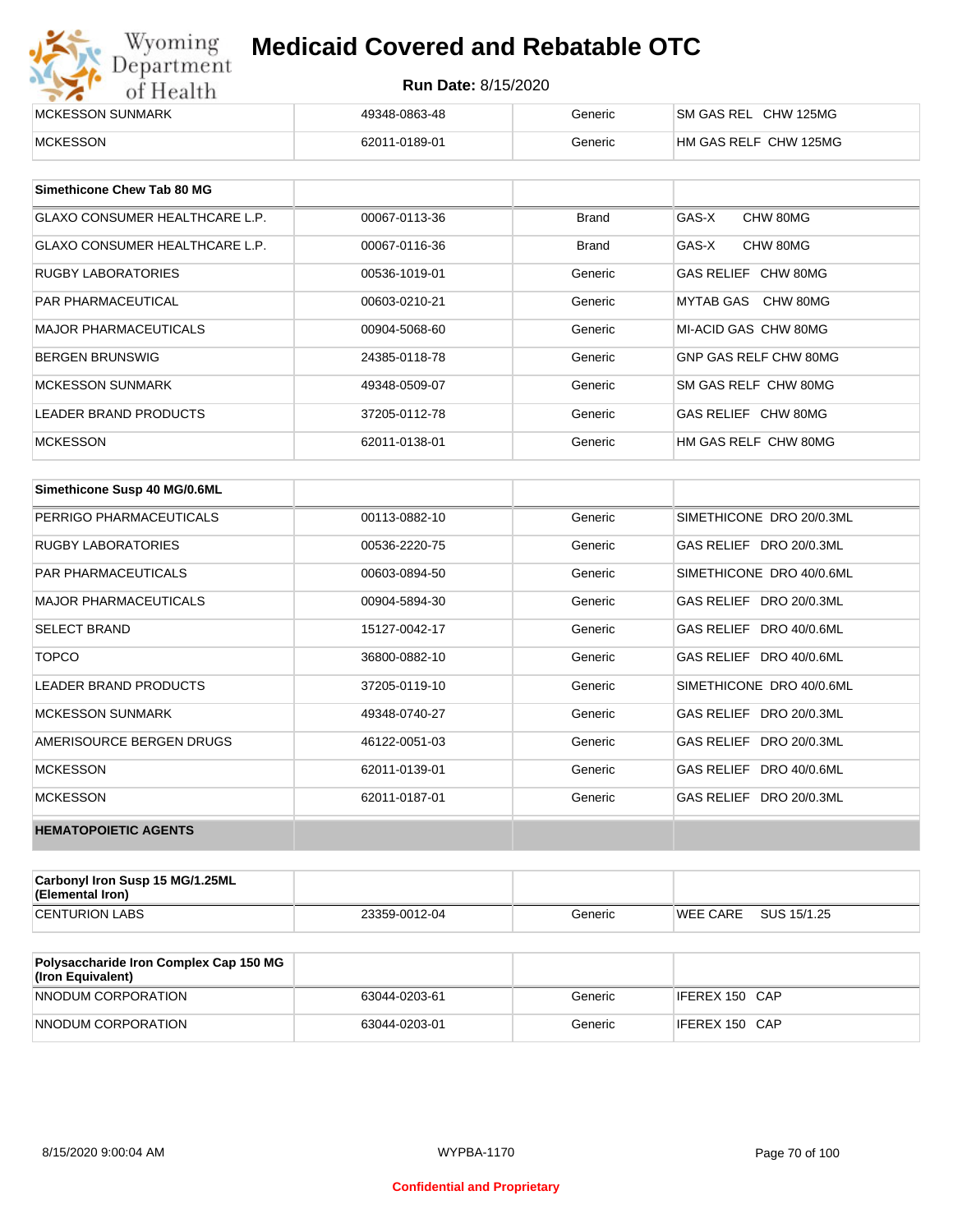

**\*Sodium Phosphates - Enema (Pediatric)\*\*\***

| FLEET PHARMACEUTICALS                    | 00132-0202-20 | Brand        | <b>ENE PED</b><br><b>FLEET</b>    |
|------------------------------------------|---------------|--------------|-----------------------------------|
| *Sodium Phosphates - Enema***            |               |              |                                   |
| FLEET PHARMACEUTICALS                    | 00132-0201-40 | <b>Brand</b> | ENE<br><b>FLEET</b>               |
| FLEET PHARMACEUTICALS                    | 00132-0201-45 | Brand        | <b>ENE</b><br><b>FLEET</b>        |
| FLEET PHARMACEUTICALS                    | 00132-0201-42 | <b>Brand</b> | <b>FLEET</b><br><b>ENE</b>        |
| <b>RUGBY LABORATORIES</b>                | 00536-7415-51 | Generic      | ENEMA READY- ENE -TO-USE          |
| <b>MAJOR PHARMACEUTICALS</b>             | 00904-6320-78 | Generic      | ENEMA READY- ENE -TO-USE          |
| <b>BERGEN BRUNSWIG</b>                   | 24385-0039-36 | Generic      | GNP ENEMA ENE                     |
| <b>TOPCO</b>                             | 36800-0002-36 | Generic      | <b>ENE SINGLE</b><br><b>ENEMA</b> |
| AMERISOURCE BERGEN DRUGS                 | 46122-0161-28 | Generic      | <b>GNP ENEMA ENE</b>              |
| <b>TOPCO</b>                             | 36800-0002-02 | Generic      | <b>ENEMA</b><br><b>ENE SINGLE</b> |
| AMERISOURCE BERGEN DRUGS                 | 46122-0161-36 | Generic      | <b>GNP ENEMA</b><br><b>ENE</b>    |
| <b>MCKESSON SUNMARK</b>                  | 49348-0864-20 | Generic      | <b>SM ENEMA</b><br>ENE            |
| <b>MCKESSON</b>                          | 62011-0154-01 | Generic      | <b>ENE</b><br>HM ENEMA            |
| <b>MCKESSON</b>                          | 62011-0191-02 | Generic      | HM ENEMA<br>ENE R-T-U             |
| <b>MCKESSON</b>                          | 62011-0191-01 | Generic      | HM ENEMA<br>ENE R-T-U             |
| <b>Benzocaine-Docusate Sodium Rectal</b> |               |              |                                   |
| <b>Enema 20-283 MG</b>                   |               |              |                                   |
| <b>ENEMEEZ</b>                           | 17433-9877-03 | <b>Brand</b> | ENEMEEZ PLUS ENE 20-283           |
| <b>ENEMEEZ</b>                           | 17433-9883-05 | <b>Brand</b> | DOCUSOL PLUS ENE 20-283           |
| <b>Bisacodyl Enema 10 MG/30ML</b>        |               |              |                                   |
|                                          |               |              |                                   |
| FLEET PHARMACEUTICALS                    | 00132-0703-36 | <b>Brand</b> | FLEET BISACO ENE 10/30ML          |
| <b>Bisacodyl Suppos 10 MG</b>            |               |              |                                   |
| <b>RUGBY LABORATORIES</b>                | 00536-1355-01 | Generic      | LAXATIVE<br>SUP 10MG              |
| <b>PERRIGO</b>                           | 00574-7050-12 | Generic      | BISACODYL SUP 10MG                |
| <b>PERRIGO</b>                           | 00574-7050-50 | Generic      | BISACODYL<br>SUP 10MG             |
| COSETTE PHARMACEUTICALS                  | 00713-0109-01 | Generic      | BISAC-EVAC SUP 10MG               |
| COSETTE PHARMACEUTICALS                  | 00713-0109-12 | Generic      | BISAC-EVAC SUP 10MG               |
| <b>COSETTE PHARMACEUTICALS</b>           | 00713-0109-50 | Generic      | BISAC-EVAC SUP 10MG               |
| MAJOR PHARMACEUTICALS                    | 00904-5058-12 | Generic      | <b>BISCOLAX</b><br>SUP 10MG       |
| <b>MAJOR PHARMACEUTICALS</b>             | 00904-5058-60 | Generic      | <b>BISCOLAX</b><br>SUP 10MG       |
|                                          |               |              |                                   |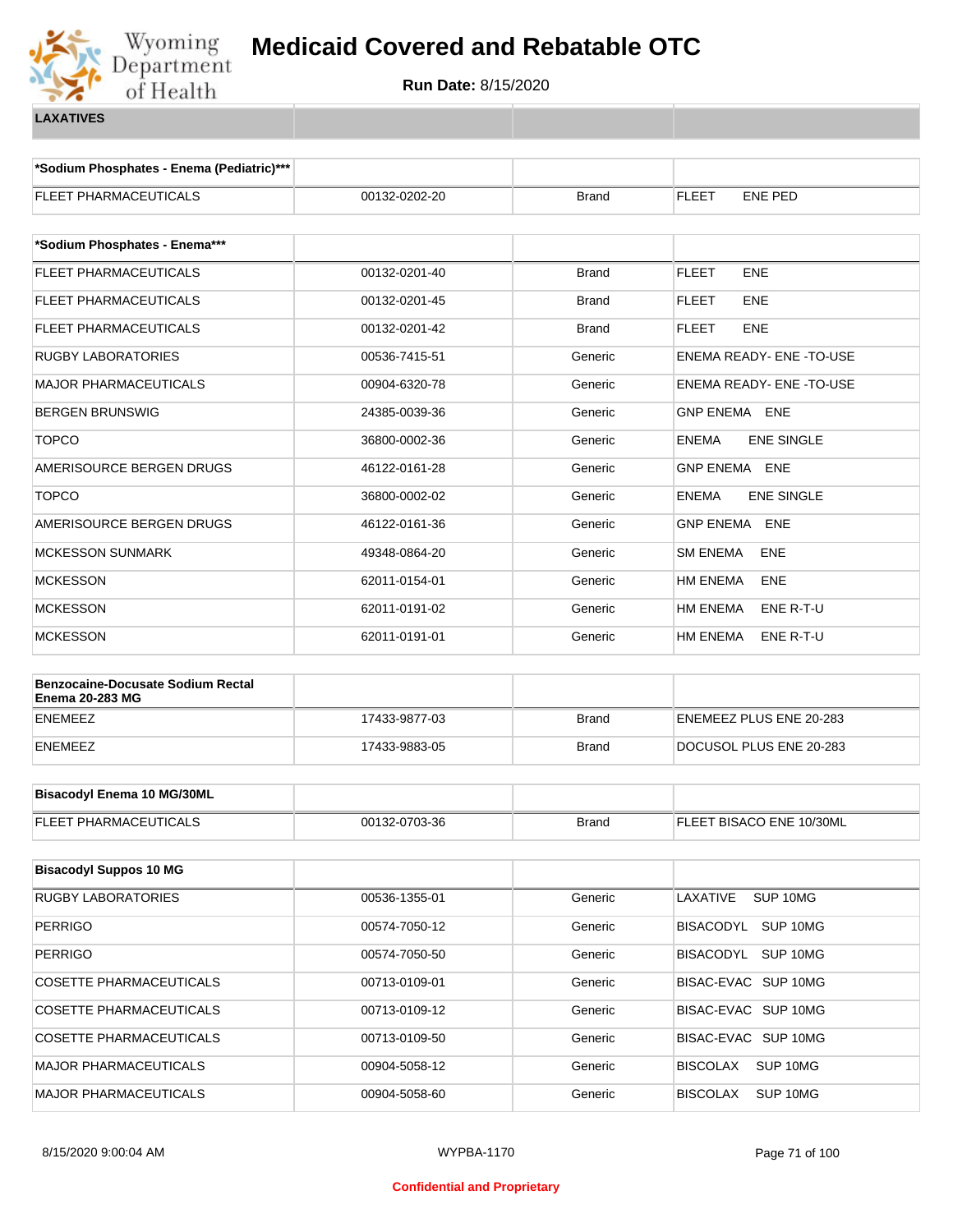| Department<br>of Health                   | <b>Run Date: 8/15/2020</b> |         |                                |
|-------------------------------------------|----------------------------|---------|--------------------------------|
| <b>COSETTE PHARMACEUTICALS</b>            | 00713-0109-10              | Generic | BISAC-EVAC SUP 10MG            |
| <b>RUGBY LABORATORIES</b>                 | 00536-1355-12              | Generic | LAXATIVE<br>SUP 10MG           |
| <b>COSETTE PHARMACEUTICALS</b>            | 00713-0109-05              | Generic | BISAC-EVAC SUP 10MG            |
| <b>COSETTE PHARMACEUTICALS</b>            | 00713-0109-08              | Generic | BISAC-EVAC SUP 10MG            |
| CHAIN DRUG MARKETING ASSOC                | 63868-0328-08              | Generic | QC LAXATIVE SUP 10MG           |
| <b>Bisacodyl Tab Delayed Release 5 MG</b> |                            |         |                                |
| <b>FLEET PHARMACEUTICALS</b>              | 00132-0704-02              | Generic | FLEET LAXATI TAB 5MG EC        |
| <b>RUGBY LABORATORIES</b>                 | 00536-3381-10              | Generic | STIM LAXAT TAB 5MG EC          |
| <b>RUGBY LABORATORIES</b>                 | 00536-3381-01              | Generic | STIM LAXAT TAB 5MG EC          |
| PAR PHARMACEUTICALS                       | 00603-2483-21              | Generic | BISACODYL TAB 5MG EC           |
| <b>MAJOR PHARMACEUTICALS</b>              | 00904-6407-61              | Generic | BISACODYL TAB 5MG EC           |
| <b>MAJOR PHARMACEUTICALS</b>              | 00904-7927-17              | Generic | BISACODYL TAB 5MG EC           |
| <b>MAJOR PHARMACEUTICALS</b>              | 00904-7927-60              | Generic | BISACODYL TAB 5MG EC           |
| <b>MAJOR PHARMACEUTICALS</b>              | 00904-7927-80              | Generic | BISACODYL TAB 5MG EC           |
| <b>SELECT BRAND</b>                       | 15127-0178-07              | Generic | SB BISACODYL TAB 5MG EC        |
| <b>BERGEN BRUNSWIG</b>                    | 24385-0903-63              | Generic | <b>GNP LAXATIVE TAB 5MG EC</b> |
| <b>TOPCO</b>                              | 36800-0174-65              | Generic | WOMANS LAXAT TAB 5MG EC        |
| <b>LEADER BRAND PRODUCTS</b>              | 37205-0128-63              | Generic | BISACODYL TAB 5MG EC           |
| MCKESSON SUNMARK                          | 49348-0920-44              | Generic | WOMENS LAXAT TAB 5MG EC        |
| <b>BERGEN BRUNSWIG</b>                    | 24385-0193-65              | Generic | <b>GNP LAXATIVE TAB 5MG EC</b> |
| <b>BERGEN BRUNSWIG</b>                    | 24385-0903-78              | Generic | GNP BISA-LAX TAB 5MG EC        |
| <b>TOPCO</b>                              | 36800-0086-63              | Generic | LAXATIVE TAB 5MG EC            |
| LEADER BRAND PRODUCTS                     | 37205-0298-65              | Generic | FEMININE LAX TAB 5MG EC        |
| TIME-CAP LABS                             | 49483-0003-10              | Generic | BISACODYL TAB 5MG EC           |
| <b>MCKESSON SUNMARK</b>                   | 49348-0599-05              | Generic | SM LAXATIVE TAB 5MG EC         |
| TIME-CAP LABS                             | 49483-0003-01              | Generic | BISACODYL TAB 5MG EC           |
| AUBURN PHARMACEUTICAL                     | 62107-0030-01              | Generic | <b>DUCODYL</b><br>TAB 5MG EC   |
| MCKESSON                                  | 62011-0159-01              | Generic | HM LAXATIVE TAB 5MG EC         |
| AUBURN PHARMACEUTICAL                     | 62107-0030-10              | Generic | <b>DUCODYL</b><br>TAB 5MG EC   |

| Calcium Polycarbophil Tab 625 MG |               |         |                        |
|----------------------------------|---------------|---------|------------------------|
| KONSYL PHARMACEUTICAL            | 00224-0500-80 | Generic | KONSYL FIBER TAB 625MG |
| PERRIGO PHARMACEUTICALS          | 00113-0477-75 | Generic | FIBER LAXATV TAB 625MG |
| RUGBY LABORATORIES               | 00536-4306-05 | Generic | TAB 625MG<br>FIBER-LAX |
| <b>RUGBY LABORATORIES</b>        | 00536-4306-08 | Generic | TAB 625MG<br>FIBER-LAX |
| <b>RUGBY LABORATORIES</b>        | 00536-4306-11 | Generic | TAB 625MG<br>FIBER-LAX |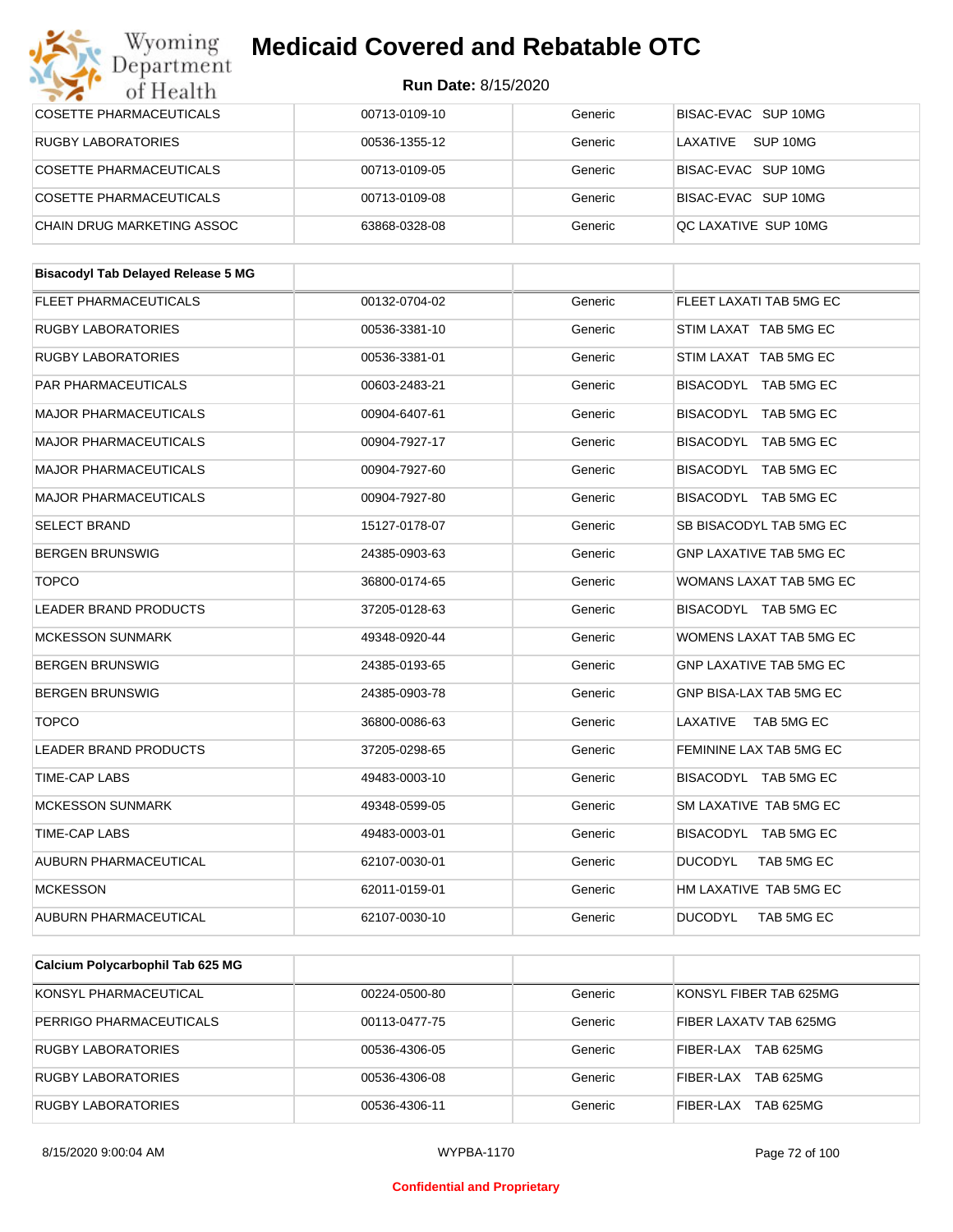| Wyoming<br><b>Medicaid Covered and Rebatable OTC</b><br>Department |                            |         |                                |  |  |
|--------------------------------------------------------------------|----------------------------|---------|--------------------------------|--|--|
| of Health                                                          | <b>Run Date: 8/15/2020</b> |         |                                |  |  |
| <b>MAJOR PHARMACEUTICALS</b>                                       | 00904-2500-91              | Generic | <b>FIBER</b><br>TAB 625MG      |  |  |
| KONSYL PHARMACEUTICAL                                              | 00224-0500-90              | Generic | KONSYL FIBER TAB 625MG         |  |  |
| <b>BERGEN BRUNSWIG</b>                                             | 24385-0125-76              | Generic | FIBER-CAPS<br><b>TAB 625MG</b> |  |  |
| <b>TOPCO</b>                                                       | 36800-0477-92              | Generic | FIBER LAXATV TAB 625MG         |  |  |
| LEADER BRAND PRODUCTS                                              | 37205-0213-75              | Generic | FIBER LAXATV TAB 625MG         |  |  |
| <b>TOPCO</b>                                                       | 36800-0477-75              | Generic | FIBER LAXATV TAB 625MG         |  |  |
| <b>MCKESSON SUNMARK</b>                                            | 49348-0759-13              | Generic | FIBER LAXATV TAB 625MG         |  |  |

| Castor Oil 100%                    |               |         |                                 |
|------------------------------------|---------------|---------|---------------------------------|
| <b>SUNMARK</b><br><b>IMCKESSON</b> | 49348-0016-36 | Beneric | OIL<br><b>SM CASTOR</b><br>100% |

| Docusate Calcium Cap 240 MG  |               |         |                             |
|------------------------------|---------------|---------|-----------------------------|
| <b>RUGBY LABORATORIES</b>    | 00536-1065-01 | Generic | STOOL SOFTNR CAP 240MG      |
| RUGBY LABORATORIES           | 00536-1065-05 | Generic | STOOL SOFTNR CAP 240MG      |
| RUGBY LABORATORIES           | 00536-3755-01 | Generic | STOOL SOFTNR CAP 240MG      |
| <b>RUGBY LABORATORIES</b>    | 00536-3755-05 | Generic | STOOL SOFTNR CAP 240MG      |
| <b>RUGBY LABORATORIES</b>    | 00536-3755-10 | Generic | STOOL SOFTNR CAP 240MG      |
| <b>MAJOR PHARMACEUTICALS</b> | 00904-6459-59 | Generic | <b>CAP 240MG</b><br>KAO-TIN |
| <b>MAJOR PHARMACEUTICALS</b> | 00904-5779-40 | Generic | <b>CAP 240MG</b><br>KAO-TIN |
| <b>MAJOR PHARMACEUTICALS</b> | 00904-5779-60 | Generic | KAO-TIN<br><b>CAP 240MG</b> |
| <b>BERGEN BRUNSWIG</b>       | 24385-0435-78 | Generic | DOCUSATE CAL CAP 240MG      |
| <b>MCKESSON SUNMARK</b>      | 49348-0280-10 | Generic | DOCUSATE CAL CAP 240MG      |

| Docusate Sodium Cap 100 MG   |               |         |                              |
|------------------------------|---------------|---------|------------------------------|
| PERRIGO PHARMACEUTICALS      | 00113-0486-72 | Generic | STOOL SOFTNR CAP 100MG       |
| FLEET PHARMACEUTICALS        | 00132-0751-60 | Generic | CAP 100MG<br>SOF-LAX         |
| <b>RUGBY LABORATORIES</b>    | 00536-1062-10 | Generic | STOOL SOFTNR CAP 100MG       |
| <b>RUGBY LABORATORIES</b>    | 00536-3756-10 | Generic | STOOL SOFTNR CAP 100MG       |
| <b>PAR PHARMACEUTICALS</b>   | 00603-0150-21 | Generic | <b>DOCQLACE</b><br>CAP 100MG |
| <b>PAR PHARMACEUTICALS</b>   | 00603-0150-32 | Generic | CAP 100MG<br><b>DOCQLACE</b> |
| <b>RUGBY LABORATORIES</b>    | 00536-3756-01 | Generic | STOOL SOFTNR CAP 100MG       |
| <b>MAJOR PHARMACEUTICALS</b> | 00904-6457-80 | Generic | CAP 100MG<br>DOK.            |
| <b>RUGBY LABORATORIES</b>    | 00536-1062-29 | Generic | STOOL SOFTNR CAP 100MG       |
| <b>MAJOR PHARMACEUTICALS</b> | 00904-2244-61 | Generic | DOK.<br>CAP 100MG            |
| <b>SELECT BRAND</b>          | 15127-0288-10 | Generic | DOCUSATE SOD CAP 100MG       |
| <b>MAJOR PHARMACEUTICALS</b> | 00904-6457-60 | Generic | <b>DOK</b><br>CAP 100MG      |
| <b>MAJOR PHARMACEUTICALS</b> | 00904-7889-59 | Generic | CAP 100MG<br>DOK.            |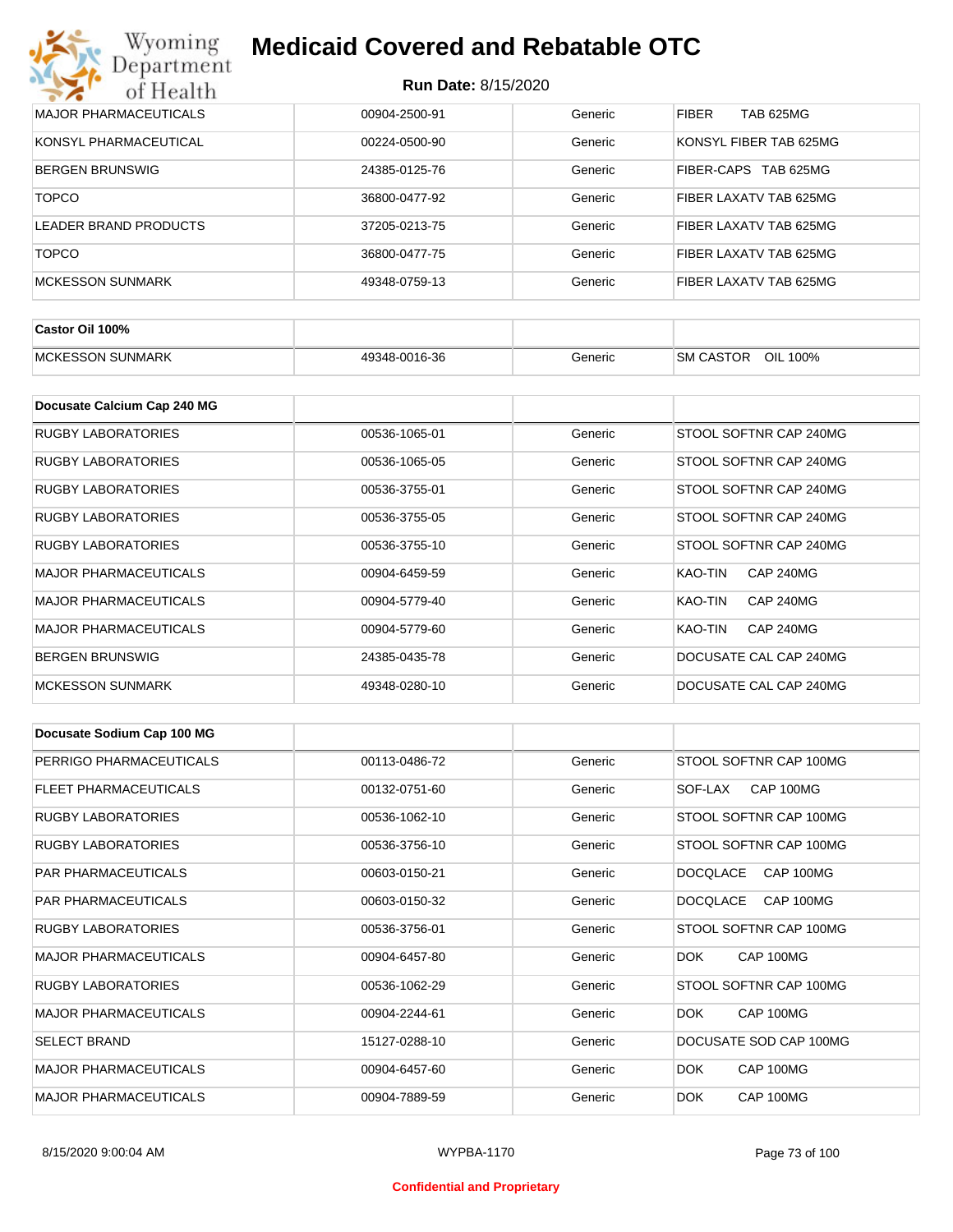

| <b>MAJOR PHARMACEUTICALS</b>       | 00904-7889-80 | Generic      | DOK.<br>CAP 100MG           |
|------------------------------------|---------------|--------------|-----------------------------|
| PHARBEST PHARMACEUTICALS           | 16103-0384-11 | Generic      | DOCUSATE SOD CAP 100MG      |
| <b>TOPCO</b>                       | 36800-0486-72 | Generic      | STOOL SOFTNR CAP 100MG      |
| <b>TOPCO</b>                       | 36800-0486-78 | Generic      | STOOL SOFTNR CAP 100MG      |
| <b>MAJOR PHARMACEUTICALS</b>       | 00904-7889-60 | Generic      | DOK.<br>CAP 100MG           |
| PHARBEST PHARMACEUTICALS           | 16103-0384-08 | Generic      | DOCUSATE SOD CAP 100MG      |
| PERRIGO PHARMACEUTICALS            | 45802-0486-78 | Generic      | DOCUSATE SOD CAP 100MG      |
| AMERISOURCE BERGEN DRUGS           | 46122-0231-72 | Generic      | STOOL SOFTNR CAP 100MG      |
| AMERISOURCE BERGEN DRUGS           | 46122-0231-78 | Generic      | STOOL SOFTNR CAP 100MG      |
| <b>MCKESSON SUNMARK</b>            | 49348-0058-19 | Generic      | STOOL SOFTNR CAP 100MG      |
| <b>MCKESSON SUNMARK</b>            | 49348-0483-90 | Generic      | STOOL SOFTNR CAP 100MG      |
| <b>MCKESSON SUNMARK</b>            | 49348-0483-10 | Generic      | STOOL SOFTNR CAP 100MG      |
| <b>BERGEN BRUNSWIG</b>             | 24385-0436-78 | Generic      | STOOL SOFTNR CAP 100MG      |
| <b>MCKESSON SUNMARK</b>            | 49348-0616-90 | Generic      | STOOL SOFTNR CAP 100MG      |
| <b>MCKESSON SUNMARK</b>            | 49348-0917-05 | Generic      | STOOL SOFTNR CAP 100MG      |
| <b>MCKESSON SUNMARK</b>            | 49348-0483-19 | Generic      | STOOL SOFTNR CAP 100MG      |
| AUBURN PHARMACEUTICAL              | 62107-0033-01 | Generic      | <b>DOCUSIL</b><br>CAP 100MG |
| AUBURN PHARMACEUTICAL              | 62107-0033-10 | Generic      | <b>DOCUSIL</b><br>CAP 100MG |
| AMERICAN HEALTH PACKAGING          | 62584-0683-11 | Generic      | DOCUSATE SOD CAP 100MG      |
| AMERICAN HEALTH PACKAGING          | 62584-0683-01 | Generic      | DOCUSATE SOD CAP 100MG      |
| <b>SDA LABORATORIES INC</b>        | 66424-0030-10 | Generic      | STOOL SOFTNR CAP 100MG      |
| PURDUE PRODUCTS LP                 | 67618-0101-10 | Brand        | <b>COLACE</b><br>CAP 100MG  |
| PURDUE PRODUCTS LP                 | 67618-0101-52 | <b>Brand</b> | <b>COLACE</b><br>CAP 100MG  |
| <b>MCKESSON</b>                    | 62011-0163-03 | Generic      | STOOL SOFTNR CAP 100MG      |
| <b>MCKESSON</b>                    | 62011-0224-01 | Generic      | STOOL SOFTNR CAP 100MG      |
| <b>MCKESSON PACKAGING SERVICES</b> | 63739-0478-01 | Generic      | DOCUSATE SOD CAP 100MG      |
| <b>MCKESSON PACKAGING SERVICES</b> | 63739-0478-10 | Generic      | DOCUSATE SOD CAP 100MG      |
| PURDUE PRODUCTS LP                 | 67618-0101-30 | <b>Brand</b> | <b>COLACE</b><br>CAP 100MG  |
| PURDUE PRODUCTS LP                 | 67618-0101-60 | <b>Brand</b> | <b>COLACE</b><br>CAP 100MG  |

| Docusate Sodium Cap 250 MG   |               |         |                                |
|------------------------------|---------------|---------|--------------------------------|
| <b>RUGBY LABORATORIES</b>    | 00536-1064-01 | Generic | STOOL SOFTNR CAP 250MG         |
| <b>RUGBY LABORATORIES</b>    | 00536-3757-10 | Generic | STOOL SOFTNR CAP 250MG         |
| <b>MAJOR PHARMACEUTICALS</b> | 00904-6458-59 | Generic | <b>CAP 250MG</b><br><b>DOK</b> |
| RUGBY LABORATORIES           | 00536-1064-10 | Generic | <b>STOOL SOFTNR CAP 250MG</b>  |
| <b>RUGBY LABORATORIES</b>    | 00536-3757-01 | Generic | STOOL SOFTNR CAP 250MG         |
| <b>BERGEN BRUNSWIG</b>       | 24385-0443-78 | Generic | <b>STOOL SOFTNR CAP 250MG</b>  |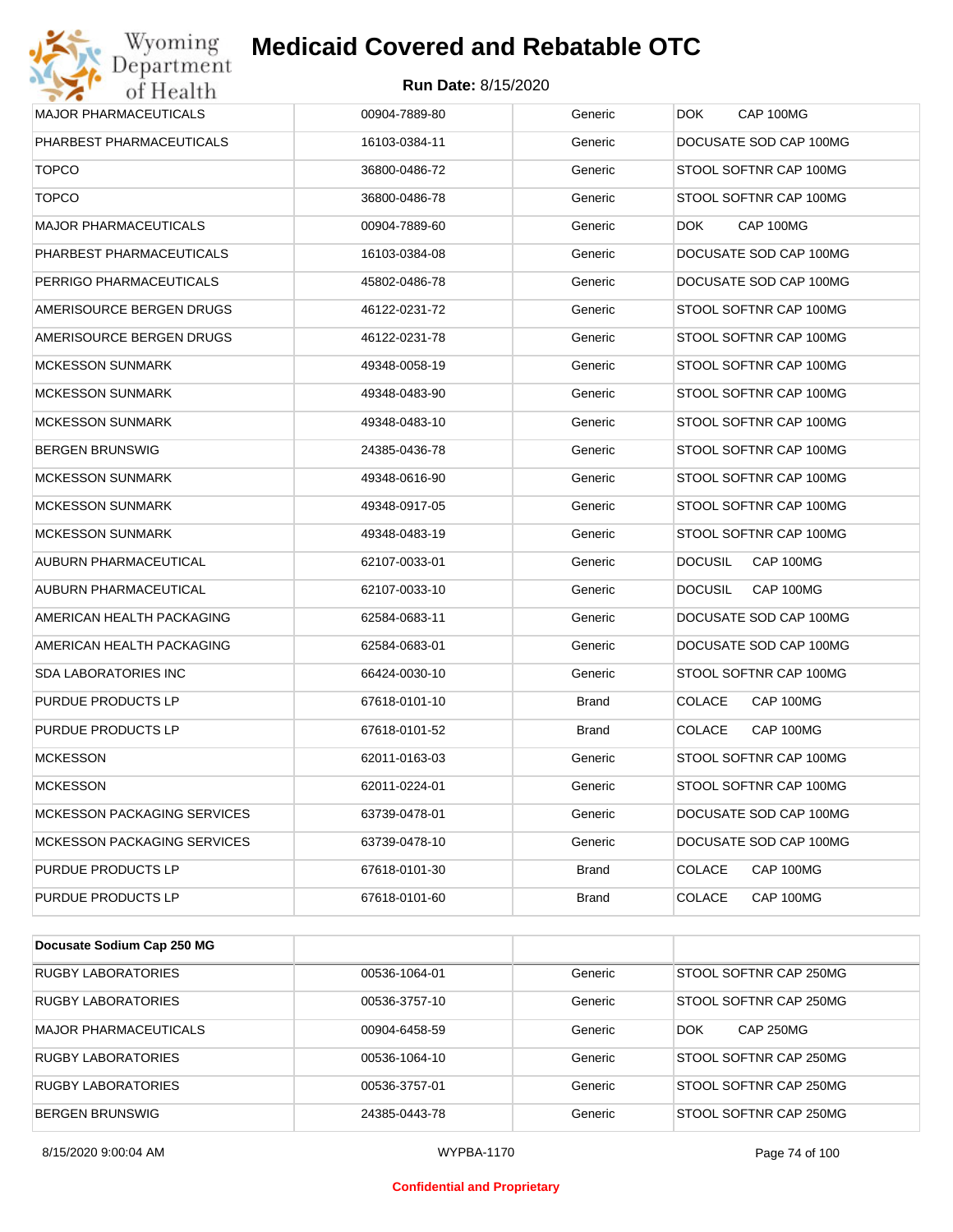| Department<br>of Health                                      | <b>Run Date: 8/15/2020</b> |              |                                |
|--------------------------------------------------------------|----------------------------|--------------|--------------------------------|
| <b>MAJOR PHARMACEUTICALS</b>                                 | 00904-7891-59              | Generic      | <b>CAP 250MG</b><br><b>DOK</b> |
| AMERISOURCE BERGEN DRUGS                                     | 46122-0263-78              | Generic      | STOOL SOFTNR CAP 250MG         |
| <b>MCKESSON SUNMARK</b>                                      | 49348-0714-10              | Generic      | STOOL SOFTNR CAP 250MG         |
| <b>MCKESSON</b>                                              | 62011-0164-01              | Generic      | STOOL SOFTNR CAP 250MG         |
| <b>MCKESSON</b>                                              | 62011-0244-01              | Generic      | STOOL SOFTNR CAP 250MG         |
| Docusate Sodium Cap 50 MG                                    |                            |              |                                |
| PURDUE PRODUCTS LP                                           |                            |              | CAP 50MG                       |
|                                                              | 67618-0100-30              | <b>Brand</b> | <b>COLACE</b>                  |
| PURDUE PRODUCTS LP                                           | 67618-0100-60              | Brand        | <b>COLACE</b><br>CAP 50MG      |
| PURDUE PRODUCTS LP                                           | 67618-0109-28              | Brand        | COLACE CLEAR CAP 50 MG         |
| Docusate Sodium Enema 100 MG/5ML                             |                            |              |                                |
| ENEMEEZ                                                      | 17433-9884-05              | <b>Brand</b> | DOCUSOL KIDS ENE 100MG/5M      |
| Docusate Sodium Enema 283 MG/5ML                             |                            |              |                                |
| ENEMEEZ                                                      | 17433-9876-03              | Generic      | <b>ENEMEEZ MINI ENE</b>        |
| ENEMEEZ                                                      | 17433-9878-05              | Generic      | DOCUSOL MINI ENE               |
| Docusate Sodium Liquid 150 MG/15ML                           |                            |              |                                |
| PHARMACEUTICAL ASSOCIATES                                    | 00121-0544-10              | Generic      | DOCUSATE SOD LIQ 50MG/5ML      |
| RUGBY LABORATORIES                                           | 00536-0590-85              | Generic      | <b>DIOCTO</b><br>LIQ 50MG/5ML  |
| HI-TECH                                                      | 50383-0771-10              | Generic      | <b>DOCU</b><br>LIQ 50MG/5ML    |
| HI-TECH                                                      | 50383-0771-11              | Generic      | <b>DOCU</b><br>LIQ 50MG/5ML    |
| HI-TECH                                                      | 50383-0771-16              | Generic      | DOCU<br>LIQ 50MG/5ML           |
| <b>SILARX</b>                                                | 54838-0116-80              | Generic      | <b>SILACE</b><br>LIQ 10MG/ML   |
| Docusate Sodium Liquid 50 MG/15ML                            |                            |              |                                |
| FLEET PHARMACEUTICALS                                        | 00132-0106-24              | <b>Brand</b> | PEDIA-LAX LIQ 50MG             |
|                                                              |                            |              |                                |
| Docusate Sodium Syrup 60 MG/15ML                             |                            |              |                                |
| <b>RUGBY LABORATORIES</b>                                    | 00536-1001-85              | Generic      | SYP 60/15ML<br><b>DIOCTO</b>   |
| <b>SILARX</b>                                                | 54838-0107-80              | Generic      | <b>SILACE</b><br>SYP 60/15ML   |
| Docusate Sodium Tab 100 MG                                   |                            |              |                                |
| <b>MAJOR PHARMACEUTICALS</b>                                 | 00904-5869-60              | Generic      | <b>DOK</b><br>TAB 100MG        |
| Glycerin Enema Adult 5.4 GM/Average<br><b>Delivered Dose</b> |                            |              |                                |
| FLEET PHARMACEUTICALS                                        | 00132-0185-82              | <b>Brand</b> | FLEET LIQUID ENE GLYCERIN      |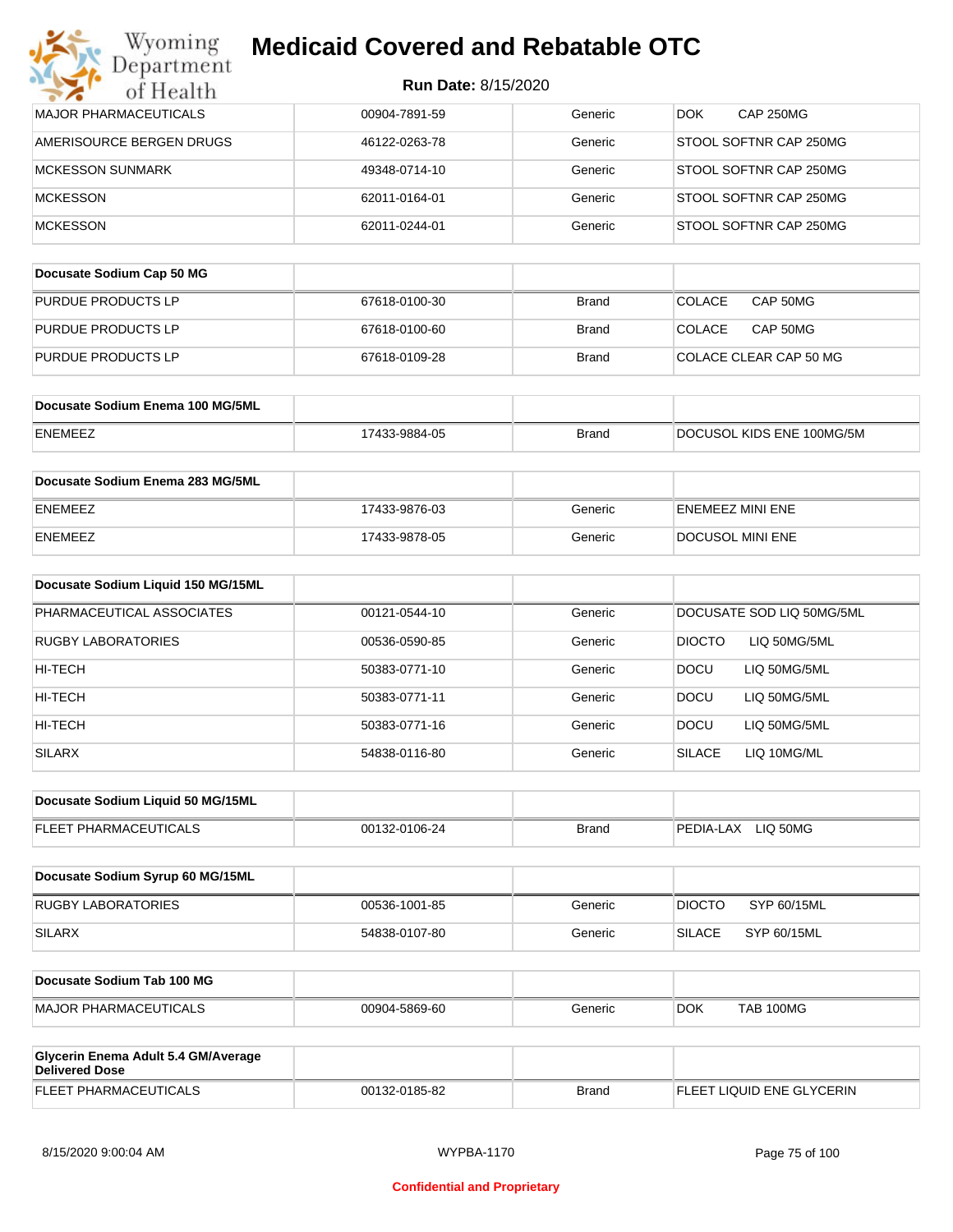

# **Medicaid Covered and Rebatable OTC**

**Run Date:** 8/15/2020

| Glycerin Liquid Suppos 2.8 GM (2.7 ML) |               |              |                                       |
|----------------------------------------|---------------|--------------|---------------------------------------|
| FLEET PHARMACEUTICALS                  | 00132-0190-12 | <b>Brand</b> | PEDIA-LAX SUP 2.8GM                   |
|                                        |               |              |                                       |
| <b>Glycerin Suppos 1 GM</b>            |               |              |                                       |
| FLEET PHARMACEUTICALS                  | 00132-0081-12 | <b>Brand</b> | PEDIA-LAX SUP 1GM                     |
|                                        |               |              |                                       |
| <b>Glycerin Suppos 1.2 GM</b>          |               |              |                                       |
| G & W LABS                             | 00713-0102-26 | Generic      | GLYCERIN PED SUP 1.2GM                |
| <b>COSETTE PHARMACEUTICALS</b>         | 00713-0102-09 | Generic      | SANI-SUPP SUP PEDIATRI                |
| <b>COSETTE PHARMACEUTICALS</b>         | 00713-0102-25 | Generic      | SANI-SUPP SUP PEDIATRI                |
| G & W LABS                             | 00713-0102-13 | Generic      | GLYCERIN PED SUP 1.2GM                |
|                                        |               |              |                                       |
| <b>Glycerin Suppos 2 GM</b>            |               |              |                                       |
| FLEET PHARMACEUTICALS                  | 00132-0079-12 | Generic      | <b>GLYCERIN</b><br>SUP <sub>2GM</sub> |
| <b>FLEET PHARMACEUTICALS</b>           | 00132-0079-24 | Generic      | GLYCERIN<br>SUP <sub>2GM</sub>        |
| <b>FLEET PHARMACEUTICALS</b>           | 00132-0079-50 | Generic      | <b>GLYCERIN</b><br>SUP <sub>2GM</sub> |
| COSETTE PHARMACEUTICALS                | 00713-0101-25 | Generic      | SANI-SUPP<br><b>SUP ADULT</b>         |
| COSETTE PHARMACEUTICALS                | 00713-0101-09 | Generic      | <b>SUP ADULT</b><br>SANI-SUPP         |
| <b>Glycerin Suppos 2.1 GM</b>          |               |              |                                       |
| G & W LABS                             | 00713-0101-13 | Generic      | <b>GLYCERIN</b><br><b>SUP 2.1GM</b>   |
|                                        |               |              |                                       |
| G & W LABS                             | 00713-0101-26 | Generic      | GLYCERIN<br><b>SUP 2.1GM</b>          |
| G & W LABS                             | 00713-0101-02 | Generic      | <b>GLYCERIN</b><br><b>SUP 2.1GM</b>   |
| G & W LABS                             | 00713-0101-51 | Generic      | <b>GLYCERIN</b><br><b>SUP 2.1GM</b>   |
| <b>Magnesium Citrate Soln</b>          |               |              |                                       |
| MAJOR PHARMACEUTICALS                  | 00904-6304-77 | Generic      | MAG CITRATE SOL LEMON                 |
| <b>BERGEN BRUNSWIG</b>                 | 24385-0675-10 | Generic      | MAG CITRATE SOL LEMON                 |
| <b>BERGEN BRUNSWIG</b>                 | 24385-0910-10 | Generic      | MAG CITRATE SOL CHERRY                |
|                                        |               |              |                                       |
| <b>MCKESSON SUNMARK</b>                | 49348-0504-49 | Generic      | MAG CITRATE SOL CHERRY                |
| <b>MCKESSON SUNMARK</b>                | 49348-0696-49 | Generic      | MAG CITRATE SOL LEMON                 |
| <b>MCKESSON</b>                        | 62011-0166-01 | Generic      | MAG CITRATE SOL LEMON                 |
| <b>CHAIN DRUG MARKETING ASSOC</b>      | 63868-0934-10 | Generic      | MAG CITRATE SOL CHERRY                |
| CHAIN DRUG MARKETING ASSOC             | 63868-0935-10 | Generic      | MAG CITRATE SOL LEMON                 |
|                                        |               |              |                                       |
| Magnesium Hydroxide Chew Tab 400 MG    |               |              |                                       |
| FLEET PHARMACEUTICALS                  | 00132-0655-01 | <b>Brand</b> | PEDIA-LAX CHW 400MG                   |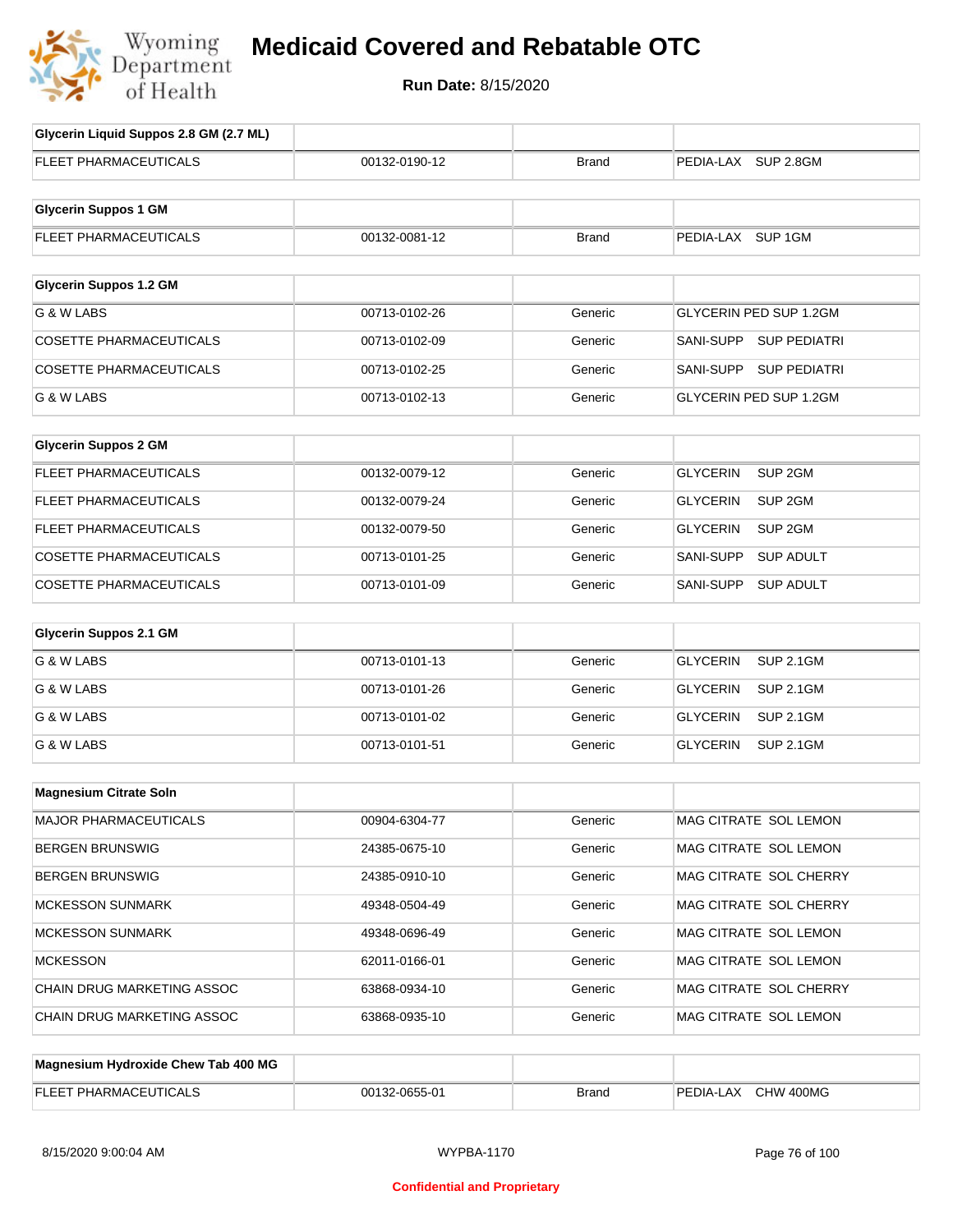

| Magnesium Hydroxide Susp 400 MG/5ML |               |         |                           |
|-------------------------------------|---------------|---------|---------------------------|
| <b>PERRIGO</b>                      | 00113-0332-40 | Generic | MILK OF MAGN SUS FRSH MNT |
| <b>PERRIGO</b>                      | 00113-0396-40 | Generic | <b>MILK OF MAGN SUS</b>   |
| PHARMACEUTICAL ASSOCIATES           | 00121-0431-30 | Generic | MILK OF MAGN SUS          |
| <b>RUGBY LABORATORIES</b>           | 00536-2470-85 | Generic | <b>MILK OF MAGN SUS</b>   |
| <b>MAJOR PHARMACEUTICALS</b>        | 00904-0788-14 | Generic | MILK OF MAGN SUS 1200/15  |
| <b>MAJOR PHARMACEUTICALS</b>        | 00904-0788-16 | Generic | MILK OF MAGN SUS 1200/15  |
| <b>MAJOR PHARMACEUTICALS</b>        | 00904-0789-14 | Generic | MILK OF MAGN SUS MINT     |
| <b>RUGBY LABORATORIES</b>           | 00536-2470-83 | Generic | MILK OF MAGN SUS          |
| <b>SELECT BRAND</b>                 | 15127-0833-73 | Generic | <b>SB MILK MAGN SUS</b>   |
| <b>BERGEN BRUNSWIG</b>              | 24385-0332-40 | Generic | <b>GNP MILK MAG SUS</b>   |
| <b>SELECT BRAND</b>                 | 15127-0835-73 | Generic | SB MILK MAGN SUS MINT     |
| LEADER BRAND PRODUCTS               | 37205-0834-40 | Generic | MILK OF MAGN SUS MINT     |
| <b>BERGEN BRUNSWIG</b>              | 24385-0396-40 | Generic | <b>GNP MILK MAG SUS</b>   |
| <b>BERGEN BRUNSWIG</b>              | 24385-0608-40 | Generic | <b>GNP MILK MAG SUS</b>   |
| <b>TOPCO</b>                        | 36800-0396-40 | Generic | <b>MILK OF MAGN SUS</b>   |
| <b>TOPCO</b>                        | 36800-0332-40 | Generic | MILK OF MAGN SUS 1200/15  |
| <b>TOPCO</b>                        | 36800-0949-40 | Generic | MILK OF MAGN SUS CHERRY   |
| <b>LEADER BRAND PRODUCTS</b>        | 37205-0833-40 | Generic | MILK OF MAGN SUS 400/5ML  |
| <b>MCKESSON SUNMARK</b>             | 49348-0307-39 | Generic | MILK OF MAGN SUS 1200/15  |
| <b>MCKESSON</b>                     | 62011-0124-01 | Generic | MILK OF MAGN SUS 400/5ML  |
| CHAIN DRUG MARKETING ASSOC          | 63868-0310-12 | Generic | MILK OF MAGN SUS 400/5ML  |
| CHAIN DRUG MARKETING ASSOC          | 63868-0788-57 | Generic | MILK OF MAGN SUS 400/5ML  |
| CHAIN DRUG MARKETING ASSOC          | 63868-0787-57 | Generic | MILK OF MAGN SUS 400/5ML  |
| <b>MCKESSON</b>                     | 62011-0123-01 | Generic | MILK OF MAGN SUS 400/5ML  |
|                                     |               |         |                           |

| Magnesium Hydroxide Susp Concentrate<br><b>2400 MG/10ML</b> |               |         |                         |
|-------------------------------------------------------------|---------------|---------|-------------------------|
| <b>HIKMA</b>                                                | 00054-3567-49 | Generic | MILK OF MAGN SUS 2400MG |
| <b>HIKMA</b>                                                | 00054-3567-61 | Generic | MILK OF MAGN SUS 2400MG |
| PHARMACEUTICAL ASSOCIATES                                   | 00121-0527-10 | Generic | MILK OF MAGN SUS 2400MG |

| <b>Magnesium Sulfate Oral Granules</b> |               |         |                                     |
|----------------------------------------|---------------|---------|-------------------------------------|
| BERGEN BRUNSWIG                        | 24385-0807-01 | Generic | <b>GNP EPSOM</b><br>GRA SALT        |
| MCKESSON SUNMARK                       | 49348-0018-75 | Generic | GRA SALT<br><b>SM EPSOM</b>         |
| BERGEN BRUNSWIG                        | 24385-0807-04 | Generic | <b>GNP EPSOM</b><br><b>GRA SALT</b> |
| MCKESSON SUNMARK                       | 49348-0018-63 | Generic | <b>SM EPSOM</b><br>GRA SALT         |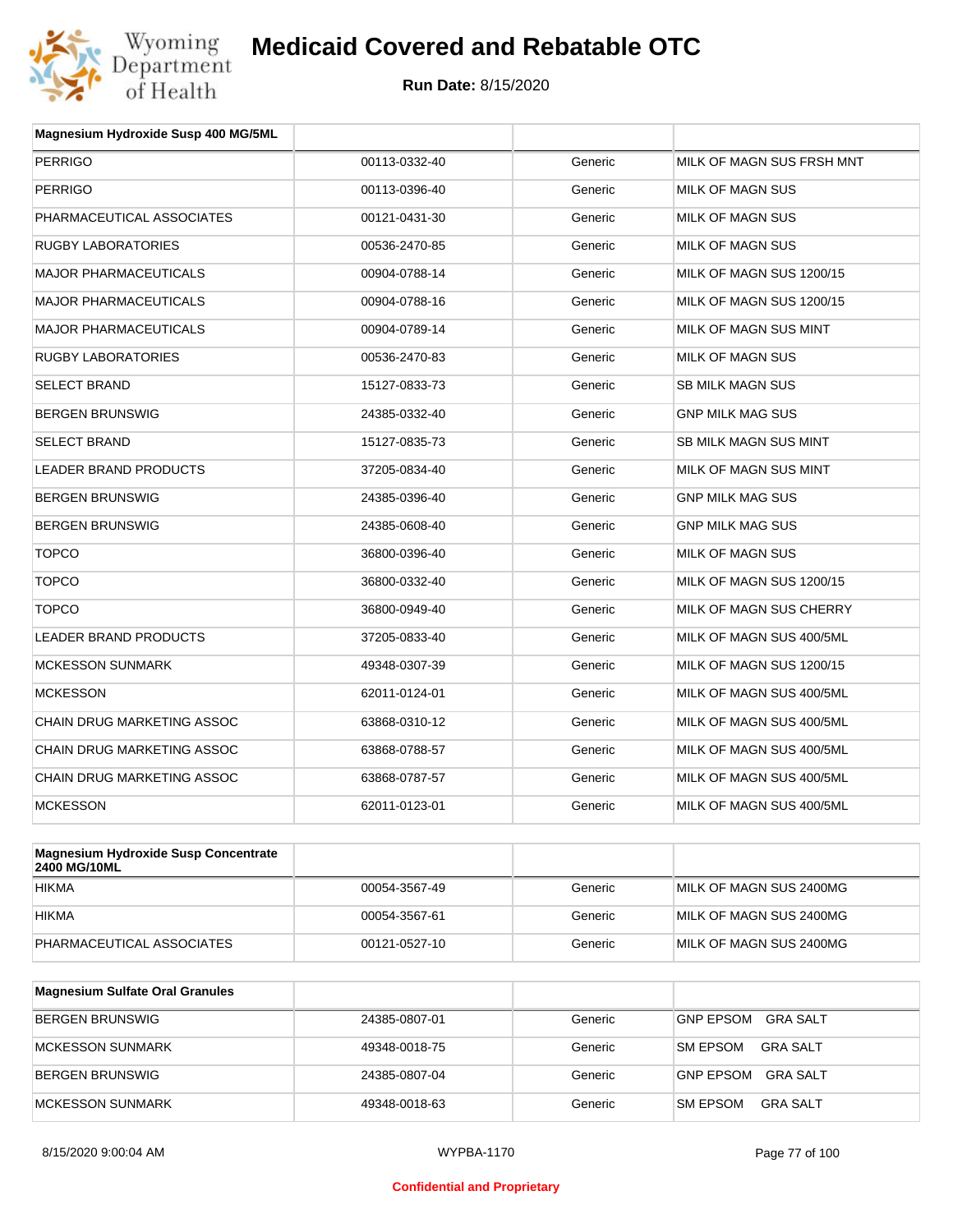

| <b>Methylcellulose Powder Laxative</b>        |               |              |                                        |
|-----------------------------------------------|---------------|--------------|----------------------------------------|
| GLAXO CONSUMER HEALTHCARE L.P.                | 00135-0090-70 | <b>Brand</b> | <b>CITRUCEL</b><br>POW SF ORANG        |
| GLAXO CONSUMER HEALTHCARE L.P.                | 00135-0090-74 | <b>Brand</b> | <b>CITRUCEL</b><br>POW SF ORANG        |
| GLAXO CONSUMER HEALTHCARE L.P.                | 00135-0090-75 | <b>Brand</b> | <b>CITRUCEL</b><br><b>POW SF ORANG</b> |
| GLAXO CONSUMER HEALTHCARE L.P.                | 00135-0089-69 | <b>Brand</b> | <b>CITRUCEL</b><br><b>POW ORANGE</b>   |
| GLAXO CONSUMER HEALTHCARE L.P.                | 00135-0089-71 | <b>Brand</b> | <b>CITRUCEL</b><br>POW ORANGE          |
| MAJOR PHARMACEUTICALS                         | 00904-5675-16 | Generic      | SOLUBLE FIB POW THERAPY                |
|                                               |               |              |                                        |
| Methylcellulose Tab 500 MG                    |               |              |                                        |
| GLAXO CONSUMER HEALTHCARE L.P.                | 00135-0199-01 | <b>Brand</b> | <b>CITRUCEL</b><br><b>TAB 500MG</b>    |
| GLAXO CONSUMER HEALTHCARE L.P.                | 00135-0199-02 | <b>Brand</b> | <b>CITRUCEL</b><br>TAB 500MG           |
| GLAXO CONSUMER HEALTHCARE L.P.                | 00135-0199-07 | <b>Brand</b> | <b>CITRUCEL</b><br><b>TAB 500MG</b>    |
| BERGEN BRUNSWIG                               | 24385-0466-78 | Generic      | FIBER THERAP TAB 500MG                 |
| <b>MCKESSON SUNMARK</b>                       | 49348-0541-10 | Generic      | SM FIBER LAX TAB 500MG                 |
| <b>MCKESSON</b>                               | 62011-0134-01 | Generic      | HM FIBER<br><b>TAB 500MG</b>           |
|                                               |               |              |                                        |
| <b>Mineral Oil</b>                            |               |              |                                        |
| <b>PERRIGO</b>                                | 00574-0618-16 | Generic      | OIL<br><b>MINERAL</b>                  |
| BERGEN BRUNSWIG                               | 24385-0685-16 | Generic      | <b>GNP MINERAL OIL HEAVY</b>           |
| <b>MCKESSON SUNMARK</b>                       | 49348-0804-38 | Generic      | SM MINERAL OIL                         |
| CHAIN DRUG MARKETING ASSOC                    | 63868-0938-16 | Generic      | QC MINERAL OIL HEAVY                   |
|                                               |               |              |                                        |
| <b>Mineral Oil Enema</b>                      |               |              |                                        |
| FLEET PHARMACEUTICALS                         | 00132-0301-40 | <b>Brand</b> | FLEET OIL ENE                          |
| <b>MCKESSON</b>                               | 62011-0190-01 | Generic      | MINERAL OIL ENE                        |
|                                               |               |              |                                        |
| Polyethylene Glycol 3350 Oral Packet 17<br>GМ |               |              |                                        |
| <b>MAJOR PHARMACEUTICALS</b>                  | 00904-6025-61 | Generic      | PEG 3350<br><b>POW</b>                 |
| MAJOR PHARMACEUTICALS                         | 00904-6422-81 | Generic      | PEG 3350<br><b>POW</b>                 |
| <b>MAJOR PHARMACEUTICALS</b>                  | 00904-6422-86 | Generic      | PEG 3350<br><b>POW</b>                 |
| <b>TOPCO</b>                                  | 36800-0306-52 | Generic      | <b>POW</b><br>CLEARLAX                 |
| MYLAN INSTITUTIONAL                           | 51079-0306-01 | Generic      | POLYETH GLYC POW 3350 NF               |
| <b>MYLAN INSTITUTIONAL</b>                    | 51079-0306-30 | Generic      | POLYETH GLYC POW 3350 NF               |
| AMERICAN HEALTH PACKAGING                     | 68084-0430-98 | Generic      | HEALTHYLAX POW                         |
| AMERICAN HEALTH PACKAGING                     | 68084-0430-99 | Generic      | HEALTHYLAX POW                         |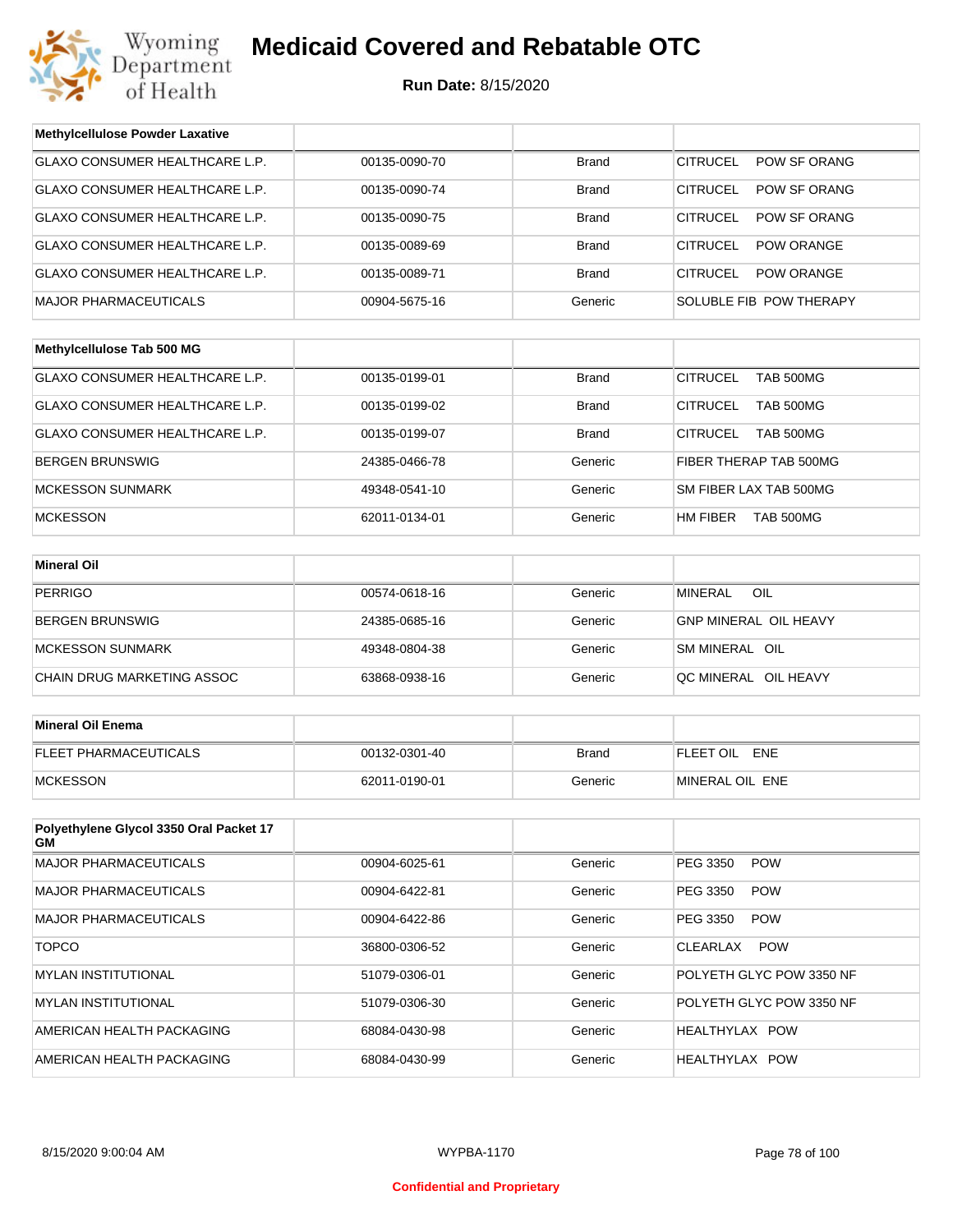

| Polyethylene Glycol 3350 Oral Powder 17<br><b>GM/SCOOP</b> |               |         |                               |
|------------------------------------------------------------|---------------|---------|-------------------------------|
| <b>RUGBY LABORATORIES</b>                                  | 00536-1052-24 | Generic | PEG3350<br><b>POW</b>         |
| <b>RUGBY LABORATORIES</b>                                  | 00536-1052-27 | Generic | PEG3350<br><b>POW</b>         |
| <b>RUGBY LABORATORIES</b>                                  | 00536-1052-84 | Generic | PEG3350<br><b>POW</b>         |
| <b>MAJOR PHARMACEUTICALS</b>                               | 00904-6025-76 | Generic | PEG 3350<br><b>POW</b>        |
| <b>MAJOR PHARMACEUTICALS</b>                               | 00904-6025-77 | Generic | PEG 3350<br><b>POW</b>        |
| <b>MAJOR PHARMACEUTICALS</b>                               | 00904-6025-84 | Generic | PEG 3350<br><b>POW</b>        |
| <b>TOPCO</b>                                               | 36800-0181-04 | Generic | <b>CLEARLAX</b><br><b>POW</b> |
| <b>TOPCO</b>                                               | 36800-0306-01 | Generic | <b>CLEARLAX</b><br><b>POW</b> |
| <b>TOPCO</b>                                               | 36800-0306-02 | Generic | CLEARLAX<br><b>POW</b>        |
| PERRIGO PHARMACEUTICALS                                    | 45802-0868-03 | Generic | POLYETH GLYC POW 3350 NF      |
| <b>LEADER BRAND PRODUCTS</b>                               | 37205-0612-71 | Generic | CLEARLAX<br><b>POW</b>        |
| <b>LEADER BRAND PRODUCTS</b>                               | 37205-0612-72 | Generic | <b>CLEARLAX</b><br><b>POW</b> |
| <b>LEADER BRAND PRODUCTS</b>                               | 37205-0612-73 | Generic | CLEARLAX<br><b>POW</b>        |
| LUPIN PHARMACEUTICALS                                      | 43386-0312-08 | Generic | <b>GAVILAX</b><br><b>POW</b>  |
| LUPIN PHARMACEUTICALS                                      | 43386-0312-14 | Generic | <b>POW</b><br>GAVILAX         |
| PERRIGO PHARMACEUTICALS                                    | 45802-0868-01 | Generic | POLYETH GLYC POW 3350 NF      |
| AMERISOURCE BERGEN DRUGS                                   | 46122-0014-31 | Generic | <b>GNP CLEARLAX POW</b>       |
| AMERISOURCE BERGEN DRUGS                                   | 46122-0014-71 | Generic | <b>GNP CLEARLAX POW</b>       |
| <b>TOPCO</b>                                               | 36800-0306-03 | Generic | CLEARLAX POW                  |
| PERRIGO PHARMACEUTICALS                                    | 45802-0868-02 | Generic | POLYETH GLYC POW 3350 NF      |
| AMERISOURCE BERGEN DRUGS                                   | 46122-0014-33 | Generic | <b>GNP CLEARLAX POW</b>       |
| <b>MCKESSON SUNMARK</b>                                    | 49348-0893-70 | Generic | <b>SM CLEARLAX POW</b>        |
| <b>MCKESSON SUNMARK</b>                                    | 49348-0893-50 | Generic | SM CLEARLAX POW               |
| <b>MCKESSON SUNMARK</b>                                    | 49348-0893-92 | Generic | <b>SM CLEARLAX POW</b>        |
| <b>MCKESSON</b>                                            | 62011-0153-01 | Generic | HM CLEARLAX POW               |
| <b>MCKESSON</b>                                            | 62011-0153-02 | Generic | HM CLEARLAX POW               |
| <b>KREMERS URBAN</b>                                       | 62175-0190-15 | Generic | GLYCOLAX POW 3350 NF          |
| <b>KREMERS URBAN</b>                                       | 62175-0195-07 | Generic | POLYETH GLYC POW 3350 NF      |
| <b>KREMERS URBAN</b>                                       | 62175-0195-31 | Generic | POLYETH GLYC POW 3350 NF      |
| <b>KREMERS URBAN</b>                                       | 62175-0190-31 | Generic | GLYCOLAX POW 3350 NF          |
| <b>KREMERS URBAN</b>                                       | 62175-0195-15 | Generic | POLYETH GLYC POW 3350 NF      |
| CHAIN DRUG MARKETING ASSOC                                 | 63868-0002-14 | Generic | NATURA-LAX POW 3350 NF        |

| <b>Psyllium Cap 0.52 GM</b> |               |         |         |           |
|-----------------------------|---------------|---------|---------|-----------|
| KONSYL PHARMACEUTICAL       | 00224-1847-80 | Generic | 'KONSYL | CAP 520MG |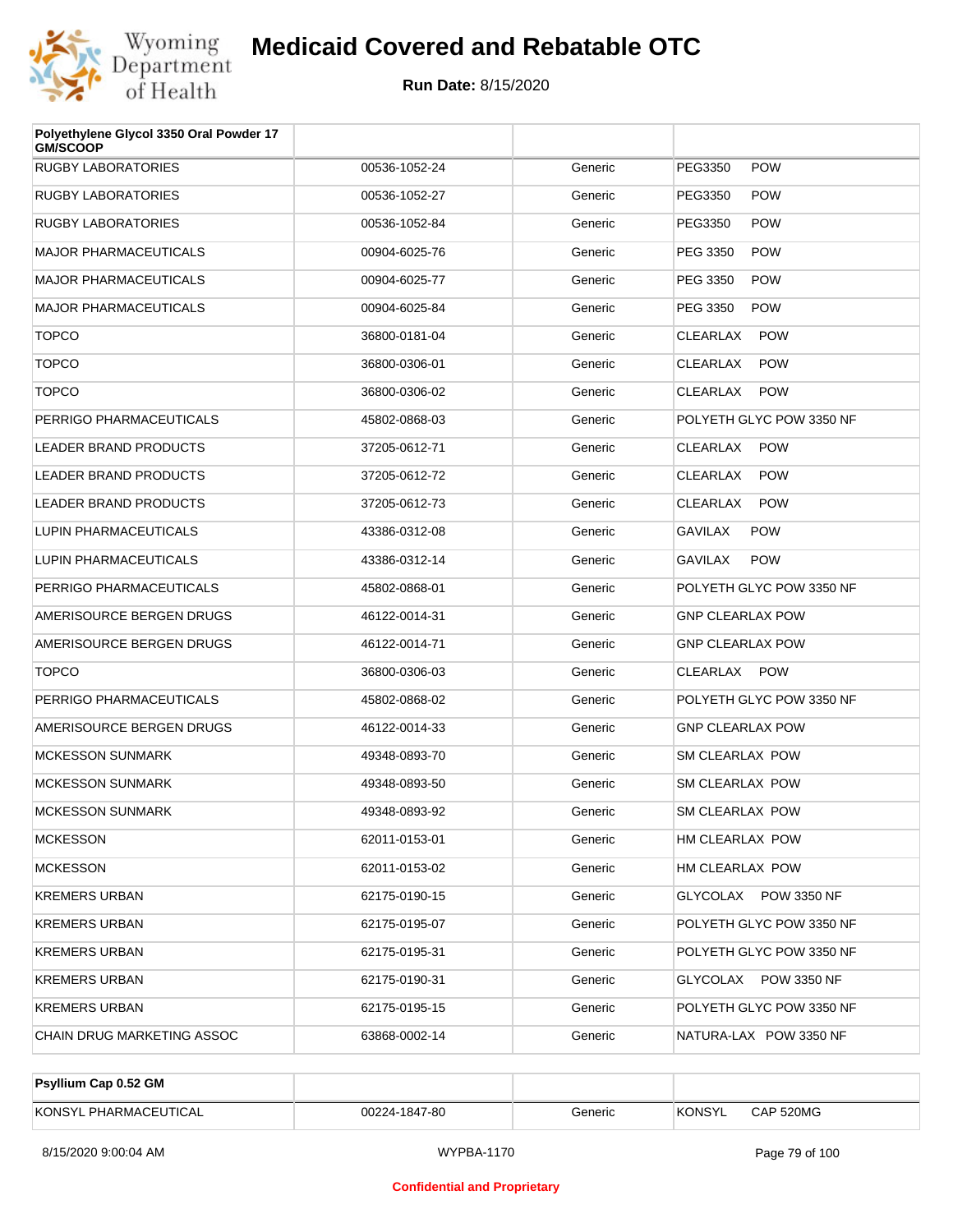| KONSYL PHARMACEUTICAL       | 00224-1847-10 | Generic      | <b>CAP 520MG</b><br><b>KONSYL</b> |
|-----------------------------|---------------|--------------|-----------------------------------|
| <b>RUGBY LABORATORIES</b>   | 00536-1500-60 | Generic      | CAP 0.52GM<br><b>REGULOID</b>     |
| LEADER BRAND PRODUCTS       | 37205-0372-78 | Generic      | FIBER LAXTIV CAP 0.52GM           |
| <b>MCKESSON SUNMARK</b>     | 49348-0633-49 | Generic      | SM FIBER LAX CAP 0.52GM           |
| <b>MCKESSON</b>             | 62011-0053-01 | Generic      | CAP 0.52GM<br>HM FIBER            |
|                             |               |              |                                   |
| <b>Psyllium Powder 100%</b> |               |              |                                   |
| KONSYL PHARMACEUTICAL       | 00224-1801-06 | <b>Brand</b> | KONSYL DAILY POW 100%             |

| KONSYL PHARMACEUTICAL | 00224-1801-07 | Brand | KONSYL DAILY POW 100% |
|-----------------------|---------------|-------|-----------------------|
| KONSYL PHARMACEUTICAL | 00224-1801-80 | Brand | KONSYL DAILY POW 100% |
| KONSYL PHARMACEUTICAL | 00224-1801-81 | Brand | KONSYL DAILY POW 100% |

| <b>Psyllium Powder 28.3%</b> |               |         |                              |
|------------------------------|---------------|---------|------------------------------|
| KONSYL PHARMACEUTICAL        | 00224-1852-06 | Generic | KONSYL DAILY POW 28.3%       |
| KONSYL PHARMACEUTICAL        | 00224-1852-80 | Generic | KONSYL DAILY POW 28.3%       |
| <b>RUGBY LABORATORIES</b>    | 00536-4445-54 | Generic | POW 28.3%<br><b>REGULOID</b> |
| <b>RUGBY LABORATORIES</b>    | 00536-4445-89 | Generic | <b>REGULOID</b><br>POW 28.3% |
| <b>MAJOR PHARMACEUTICALS</b> | 00904-5200-65 | Generic | NATURL FIBER POW 28.3%       |
| <b>MAJOR PHARMACEUTICALS</b> | 00904-5200-66 | Generic | NATURL FIBER POW 28.3%       |
| <b>MCKESSON SUNMARK</b>      | 49348-0047-65 | Generic | SM FIBER<br>POW 28.3%        |
| <b>MCKESSON SUNMARK</b>      | 49348-0091-68 | Generic | SM FIBER<br>POW 28.3%        |
| <b>MCKESSON</b>              | 62011-0133-01 | Generic | HM FIBER<br>POW 28.3%        |

| <b>Psyllium Powder 30.9%</b> |               |         |                            |
|------------------------------|---------------|---------|----------------------------|
| KONSYL PHARMACEUTICAL        | 00224-1841-03 | Generic | <b>KONSYL</b><br>POW 30.9% |
| KONSYL PHARMACEUTICAL        | 00224-1841-80 | Generic | KONSYL<br>POW 30.9%        |
| <b>IMCKESSON</b>             | 62011-0135-01 | Generic | HM FIBER<br>POW 30.9%      |

| Psyllium Powder 48.57%       |               |         |                                        |
|------------------------------|---------------|---------|----------------------------------------|
| <b>RUGBY LABORATORIES</b>    | 00536-4444-54 | Generic | <b>REGULOID</b><br>POW 48.57%          |
| <b>RUGBY LABORATORIES</b>    | 00536-4444-89 | Generic | <b>REGULOID</b><br>POW 48.57%          |
| <b>MAJOR PHARMACEUTICALS</b> | 00904-5199-65 | Generic | <b>NAT FIBER</b><br><b>POW THERAPY</b> |
| <b>MAJOR PHARMACEUTICALS</b> | 00904-5199-66 | Generic | NAT FIBER<br><b>POW THERAPY</b>        |
| <b>BERGEN BRUNSWIG</b>       | 24385-0301-27 | Generic | <b>NAT FIBER</b><br>POW 48.57%         |
| MCKESSON SUNMARK             | 49348-0166-93 | Generic | SM FIBER<br>POW 48.57%                 |
| MCKESSON SUNMARK             | 49348-0166-65 | Generic | <b>SM FIBER</b><br>POW 48.57%          |
| <b>MCKESSON</b>              | 62011-0136-01 | Generic | HM FIBER<br>POW 48.57%                 |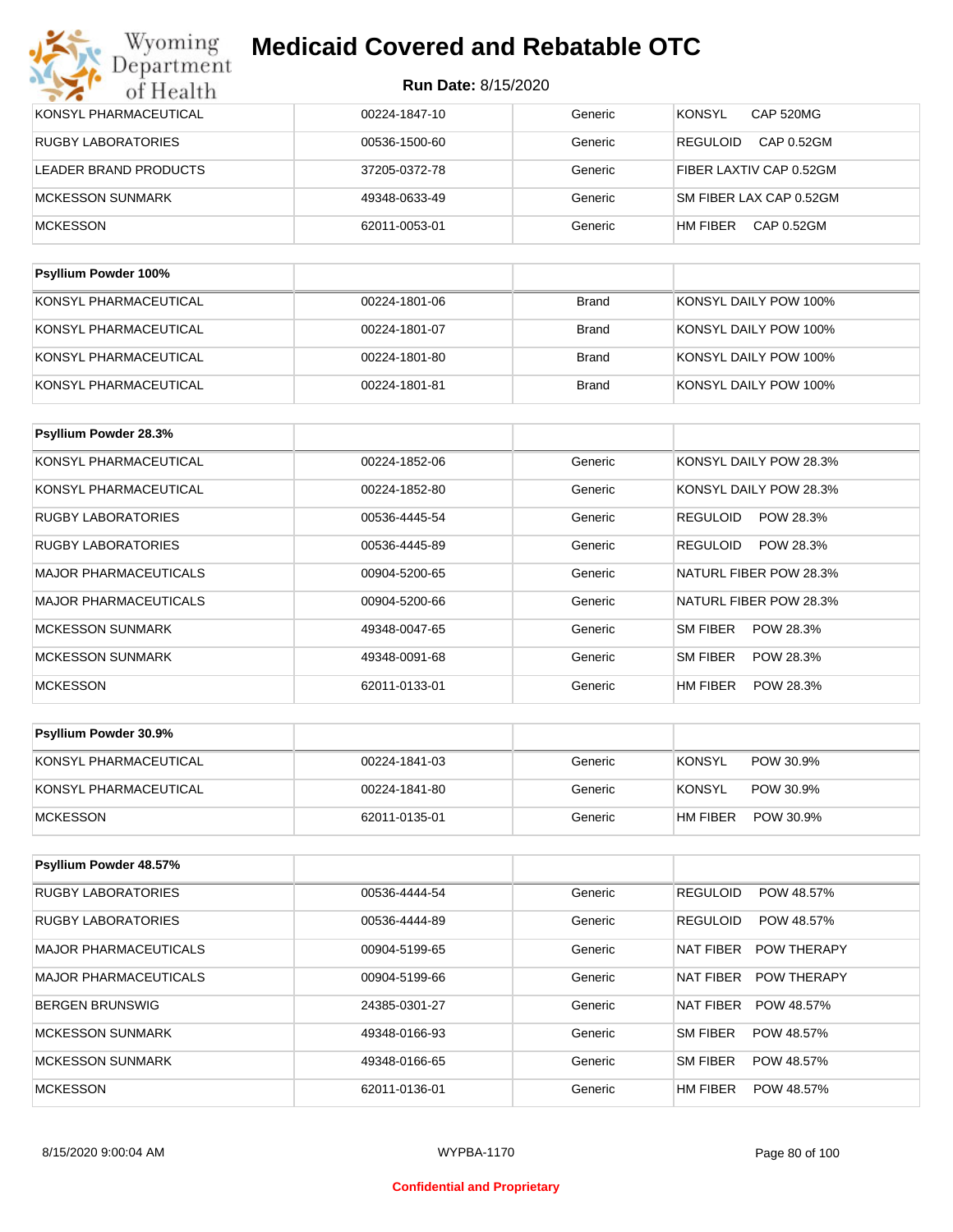

| Psyllium Powder 52.3%          |               |              |                              |
|--------------------------------|---------------|--------------|------------------------------|
| KONSYL PHARMACEUTICAL          | 00224-1822-03 | <b>Brand</b> | KONSYL-D<br>POW 52.3%        |
| KONSYL PHARMACEUTICAL          | 00224-1822-80 | <b>Brand</b> | KONSYL-D<br>POW 52.3%        |
| Psyllium Powder 58.6%          |               |              |                              |
| <b>RUGBY LABORATORIES</b>      | 00536-1875-16 | Generic      | <b>REGULOID</b><br>POW 58.6% |
| <b>RUGBY LABORATORIES</b>      | 00536-1875-79 | Generic      | REGULOID<br>POW 58.6%        |
| <b>RUGBY LABORATORIES</b>      | 00536-1881-16 | Generic      | REGULOID<br>POW 58.6%        |
| <b>MAJOR PHARMACEUTICALS</b>   | 00904-5788-77 | Generic      | FIBER THERAP POW 58.6%       |
| <b>RUGBY LABORATORIES</b>      | 00536-1881-79 | Generic      | REGULOID<br>POW 58.6%        |
| <b>MCKESSON SUNMARK</b>        | 49348-0090-92 | Generic      | SM FIBER<br>POW 58.6%        |
| <b>MCKESSON</b>                | 62011-0137-01 | Generic      | HM FIBER<br>POW 58.6%        |
|                                |               |              |                              |
| Psyllium Powder 60.3%          |               |              |                              |
| KONSYL PHARMACEUTICAL          | 00224-1866-28 | <b>Brand</b> | <b>KONSYL</b><br>POW 60.3%   |
| KONSYL PHARMACEUTICAL          | 00224-1866-80 | <b>Brand</b> | <b>KONSYL</b><br>POW 60.3%   |
| KONSYL PHARMACEUTICAL          | 00224-1855-81 | <b>Brand</b> | <b>KONSYL</b><br>POW 60.3%   |
| KONSYL PHARMACEUTICAL          | 00224-1855-07 | <b>Brand</b> | <b>KONSYL</b><br>POW 60.3%   |
| Psyllium Powder 71.67%         |               |              |                              |
| KONSYL PHARMACEUTICAL          | 00224-1856-06 | <b>Brand</b> | <b>KONSYL</b><br>POW 71.67%  |
| KONSYL PHARMACEUTICAL          | 00224-1856-80 | <b>Brand</b> | KONSYL<br>POW 71.67%         |
|                                |               |              |                              |
| Psyllium Powder Packet 100%    |               |              |                              |
| KONSYL PHARMACEUTICAL          | 00224-1801-24 | <b>Brand</b> | KONSYL DAILY POW 100%        |
| KONSYL PHARMACEUTICAL          | 00224-1801-84 | <b>Brand</b> | KONSYL DAILY POW 100%        |
| KONSYL PHARMACEUTICAL          | 00224-1801-35 | <b>Brand</b> | KONSYL DAILY POW 100%        |
| Psyllium Powder Packet 28.3%   |               |              |                              |
| KONSYL PHARMACEUTICAL          | 00224-1852-13 | <b>Brand</b> | KONSYL DAILY POW 28.3%       |
| KONSYL PHARMACEUTICAL          | 00224-1852-81 | <b>Brand</b> | KONSYL DAILY POW 28.3%       |
|                                |               |              |                              |
| Psyllium Powder Packet 60.3%   |               |              |                              |
| KONSYL PHARMACEUTICAL          | 00224-1855-82 | Brand        | <b>KONSYL</b><br>POW 60.3%   |
| KONSYL PHARMACEUTICAL          | 00224-1855-30 | Brand        | <b>KONSYL</b><br>POW 60.3%   |
| Sennosides Chew Tab 15 MG      |               |              |                              |
|                                |               |              |                              |
| GLAXO CONSUMER HEALTHCARE L.P. | 00067-0005-12 | <b>Brand</b> | EX-LAX<br>CHW 15MG           |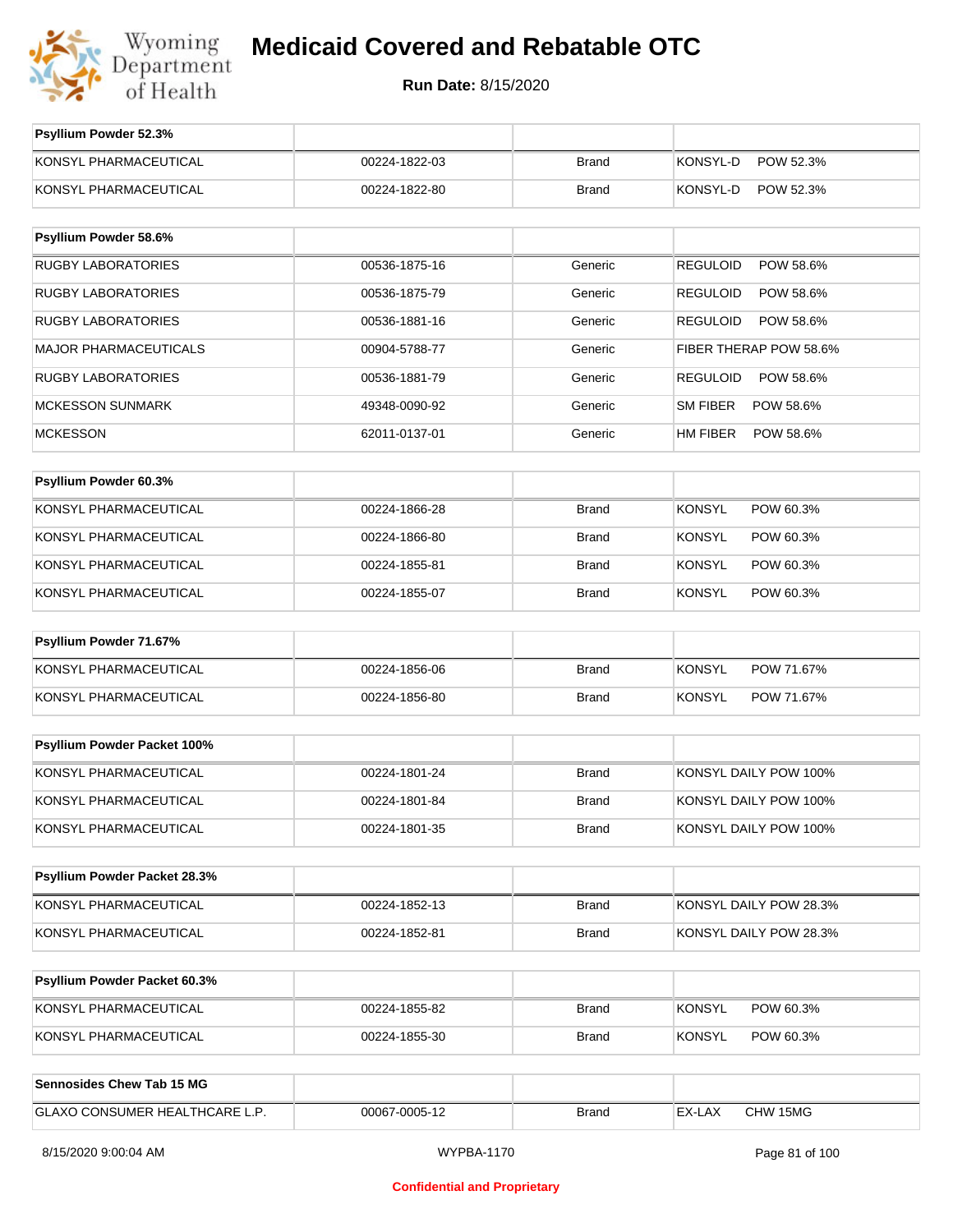| Wyoming<br><b>Medicaid Covered and Rebatable OTC</b><br>Department |                            |       |        |          |  |
|--------------------------------------------------------------------|----------------------------|-------|--------|----------|--|
| of Health                                                          | <b>Run Date: 8/15/2020</b> |       |        |          |  |
| <b>GLAXO CONSUMER HEALTHCARE L.P.</b>                              | 00067-0005-24              | Brand | EX-LAX | CHW 15MG |  |
| <b>GLAXO CONSUMER HEALTHCARE L.P.</b>                              | 00067-0005-48              | Brand | EX-LAX | CHW 15MG |  |

| Sennosides Syrup 8.8 MG/5ML |               |         |                               |
|-----------------------------|---------------|---------|-------------------------------|
| RUGBY LABORATORIES          | 00536-1000-59 | Generic | LIQ 8.8MG/5<br><b>SENEXON</b> |
| MAJOR PHARMACEUTICALS       | 00904-6289-09 | Generic | <b>SENNA</b><br>SYP 8.8MG/5   |

| <b>Sennosides Tab 15 MG</b>    |               |         |                       |
|--------------------------------|---------------|---------|-----------------------|
| GLAXO CONSUMER HEALTHCARE L.P. | 00067-6025-60 | Generic | PERDIEM OVER TAB 15MG |
| GLAXO CONSUMER HEALTHCARE L.P. | 00067-0003-30 | Brand   | TAB 15MG<br>EX-LAX    |
| GLAXO CONSUMER HEALTHCARE L.P. | 00067-0003-08 | Brand   | TAB 15MG<br>EX-LAX    |

| Sennosides Tab 17.2 MG    |               |              |                         |
|---------------------------|---------------|--------------|-------------------------|
| <b>PURDUE PRODUCTS LP</b> | 67618-0315-12 | <b>Brand</b> | SENOKOT XTRA TAB 17.2MG |

| Sennosides Tab 25 MG           |               |              |                                |
|--------------------------------|---------------|--------------|--------------------------------|
| GLAXO CONSUMER HEALTHCARE L.P. | 00067-0016-90 | <b>Brand</b> | EX-LAX<br>TAB MAX ST           |
| GLAXO CONSUMER HEALTHCARE L.P. | 00067-0016-48 | <b>Brand</b> | TAB MAX ST<br>EX-LAX           |
| GLAXO CONSUMER HEALTHCARE L.P. | 00067-0016-24 | <b>Brand</b> | TAB MAX ST<br>EX-LAX           |
| <b>BERGEN BRUNSWIG</b>         | 24385-0369-62 | Generic      | <b>GNP LAXATIVE TAB 25MG</b>   |
| LEADER BRAND PRODUCTS          | 37205-0294-62 | Generic      | TAB 25MG<br>I AXATIVF          |
| <b>MCKESSON SUNMARK</b>        | 49348-0224-04 | Generic      | SM SENNA LAX TAB MAX STR       |
| CHAIN DRUG MARKETING ASSOC     | 63868-0549-24 | Generic      | LAXATIVE<br><b>TAB MAX-STR</b> |

| <b>Sennosides Tab 8.6 MG</b> |               |         |                             |
|------------------------------|---------------|---------|-----------------------------|
| <b>PAR PHARMACEUTICAL</b>    | 00603-0282-32 | Generic | SENNA LAX TAB 8.6MG         |
| <b>RUGBY LABORATORIES</b>    | 00536-5904-10 | Generic | SENEXON<br>TAB 8.6MG        |
| <b>MAJOR PHARMACEUTICALS</b> | 00904-5165-61 | Generic | TAB 8.6MG<br>SENNA          |
| <b>MAJOR PHARMACEUTICALS</b> | 00904-5165-80 | Generic | TAB 8.6MG<br><b>SENNA</b>   |
| <b>MAJOR PHARMACEUTICALS</b> | 00904-6434-59 | Generic | TAB 8.6MG<br><b>SENNA</b>   |
| <b>MAJOR PHARMACEUTICALS</b> | 00904-6434-80 | Generic | <b>SENNA</b><br>TAB 8.6MG   |
| <b>MAJOR PHARMACEUTICALS</b> | 00904-5165-59 | Generic | TAB 8.6MG<br>SENNA          |
| <b>RUGBY LABORATORIES</b>    | 00536-5904-01 | Generic | TAB 8.6MG<br><b>SENEXON</b> |
| <b>PAR PHARMACEUTICAL</b>    | 00603-0282-21 | Generic | SENNA LAX TAB 8.6MG         |
| <b>SELECT BRAND</b>          | 15127-0105-01 | Generic | SB SENNA-LAX TAB 8.6MG      |
| PHARBEST PHARMACEUTICALS     | 16103-0363-08 | Generic | SENNA-TABS TAB 8.6MG        |
| PHARBEST PHARMACEUTICALS     | 16103-0363-11 | Generic | SENNA-TABS TAB 8.6MG        |
| <b>BERGEN BRUNSWIG</b>       | 24385-0404-78 | Generic | SENNA-LAX TAB 8.6MG         |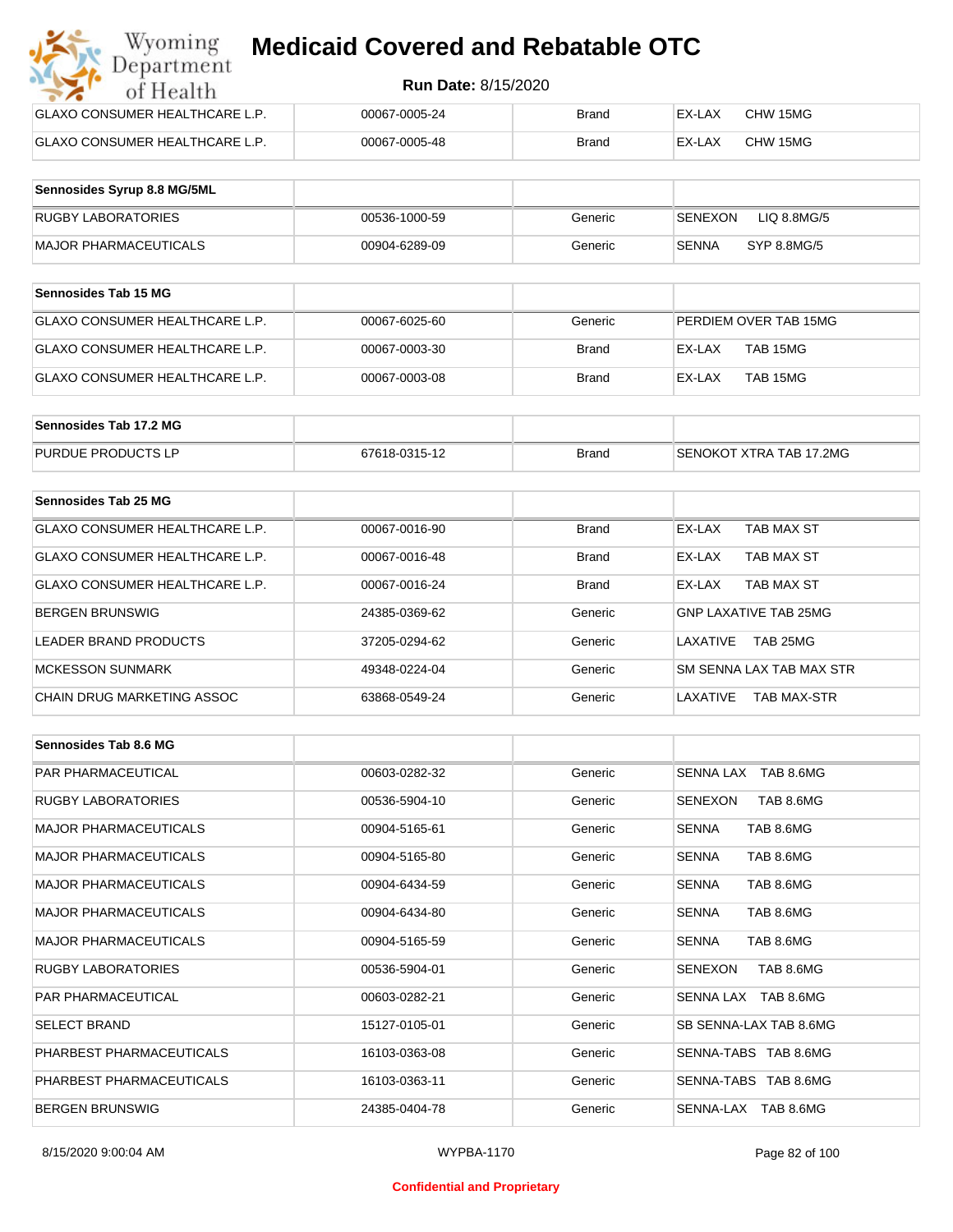

| LEADER BRAND PRODUCTS             | 37205-0241-78 | Generic      | TAB 8.6MG<br><b>SENNA</b>    |
|-----------------------------------|---------------|--------------|------------------------------|
| TIME-CAP LABS                     | 49483-0080-01 | Generic      | TAB 8.6MG<br>SENNA-TIME      |
| TIME-CAP LABS                     | 49483-0080-10 | Generic      | SENNA-TIME TAB 8.6MG         |
| AUBURN PHARMACEUTICAL             | 62107-0031-01 | Generic      | <b>SENNO</b><br>TAB 8.6MG    |
| PURDUE PRODUCTS LP                | 67618-0300-50 | <b>Brand</b> | TAB 8.6MG<br><b>SENOKOT</b>  |
| <b>CHAIN DRUG MARKETING ASSOC</b> | 63868-0257-10 | Generic      | NAT VEG LAX TAB 8.6MG        |
| PURDUE PRODUCTS LP                | 67618-0300-10 | <b>Brand</b> | TAB 8.6MG<br><b>SENOKOT</b>  |
| PURDUE PRODUCTS LP                | 67618-0300-20 | <b>Brand</b> | <b>SENOKOT</b><br>TAB 8.6MG  |
| <b>MCKESSON</b>                   | 62011-0192-01 | Generic      | <b>HM SENNA</b><br>TAB 8.6MG |
| PURDUE PRODUCTS LP                | 67618-0300-11 | Brand        | <b>SENOKOT</b><br>TAB 8.6MG  |

| Sennosides-Docusate Sodium Tab 8.6-50<br>МG |               |         |                                |
|---------------------------------------------|---------------|---------|--------------------------------|
| RUGBY LABORATORIES                          | 00536-0355-10 | Generic | DSS/SENNA TAB 8.6-50MG         |
| RUGBY LABORATORIES                          | 00536-4086-10 | Generic | SENEXON-S TAB 8.6-50MG         |
| PAR PHARMACEUTICAL                          | 00603-0149-32 | Generic | DOC-Q-LAX TAB 8.6-50MG         |
| PAR PHARMACEUTICAL                          | 00603-0283-21 | Generic | SENNALAX-S TAB 8.6-50MG        |
| PAR PHARMACEUTICAL                          | 00603-0283-32 | Generic | SENNALAX-S TAB 8.6-50MG        |
| MAJOR PHARMACEUTICALS                       | 00904-5643-60 | Generic | DOK PLUS<br>TAB 8.6-50MG       |
| <b>RUGBY LABORATORIES</b>                   | 00536-0355-01 | Generic | DSS/SENNA TAB 8.6-50MG         |
| <b>RUGBY LABORATORIES</b>                   | 00536-4086-01 | Generic | SENEXON-S TAB 8.6-50MG         |
| PAR PHARMACEUTICAL                          | 00603-0149-21 | Generic | DOC-Q-LAX TAB 8.6-50MG         |
| MAJOR PHARMACEUTICALS                       | 00904-5643-61 | Generic | DOK PLUS<br>TAB 8.6-50MG       |
| <b>MAJOR PHARMACEUTICALS</b>                | 00904-6339-61 | Generic | SENNA PLUS TAB 8.6-50MG        |
| BERGEN BRUNSWIG                             | 24385-0495-78 | Generic | STOOL SOFTNR TAB 8.6-50MG      |
| <b>LEADER BRAND PRODUCTS</b>                | 37205-0251-72 | Generic | SENNA PLUS TAB 8.6-50MG        |
| <b>MCKESSON SUNMARK</b>                     | 49348-0544-19 | Generic | STOOL SOFTNR TAB 8.6-50MG      |
| <b>MCKESSON SUNMARK</b>                     | 49348-0532-12 | Generic | LAX/STL SOFT TAB 8.6-50MG      |
| BERGEN BRUNSWIG                             | 24385-0495-72 | Generic | STOOL SOFTNR TAB 8.6-50MG      |
| BERGEN BRUNSWIG                             | 24385-0505-72 | Generic | SENNA PLUS TAB 8.6-50MG        |
| TIME-CAP LABS                               | 49483-0081-01 | Generic | SENNA-TIME S TAB 8.6-50MG      |
| <b>MCKESSON SUNMARK</b>                     | 49348-0544-10 | Generic | STOOL SOFTNR TAB 8.6-50MG      |
| TIME-CAP LABS                               | 49483-0081-10 | Generic | SENNA-TIME S TAB 8.6-50MG      |
| <b>MCKESSON PACKAGING SERVICES</b>          | 63739-0432-01 | Generic | SENNA/DSS TAB 8.6-50MG         |
| <b>MCKESSON PACKAGING SERVICES</b>          | 63739-0432-10 | Generic | SENNA/DSS TAB 8.6-50MG         |
| <b>CYPRESS PHARMACEUTICAL</b>               | 60258-0951-06 | Generic | SENNA-S<br>TAB 8.6-50MG        |
| <b>MCKESSON</b>                             | 62011-0161-01 | Generic | <b>SENNA-S</b><br>TAB 8.6-50MG |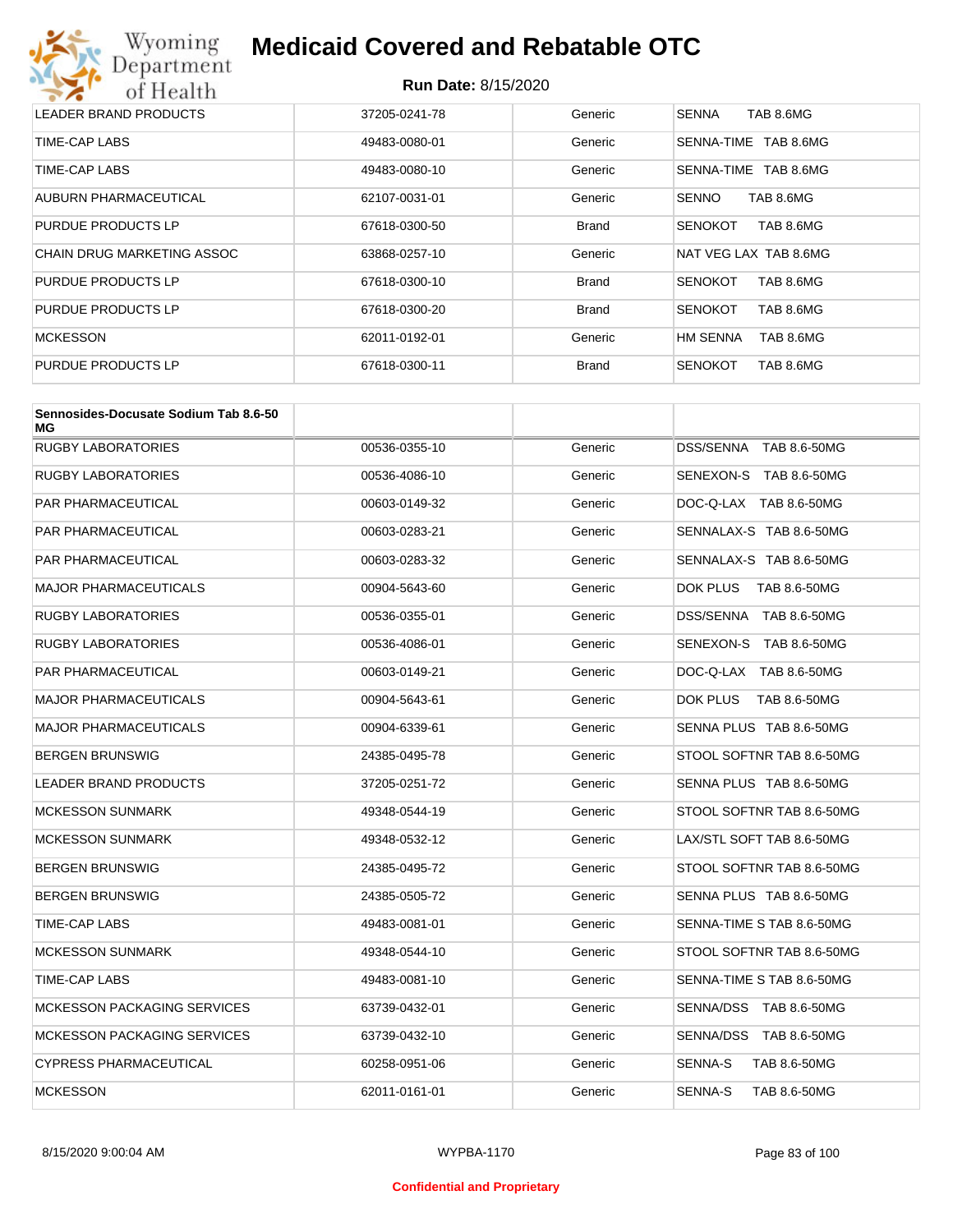## **Run Date:** 8/15/2020

| Wyoming<br><b>Medicaid Covered and Rebatable OTC</b><br>Department |                            |              |                           |  |
|--------------------------------------------------------------------|----------------------------|--------------|---------------------------|--|
| of Health                                                          | <b>Run Date: 8/15/2020</b> |              |                           |  |
| CHAIN DRUG MARKETING ASSOC                                         | 63868-0131-01              | Generic      | STOOL SOFTNR TAB 8.6-50MG |  |
| <b>PURDUE PRODUCTS LP</b>                                          | 67618-0106-10              | Generic      | PERI-COLACE TAB 8.6-50MG  |  |
| <b>PURDUE PRODUCTS LP</b>                                          | 67618-0106-30              | Generic      | PERI-COLACE TAB 8.6-50MG  |  |
| <b>PURDUE PRODUCTS LP</b>                                          | 67618-0106-60              | Generic      | PERI-COLACE TAB 8.6-50MG  |  |
| <b>PURDUE PRODUCTS LP</b>                                          | 67618-0310-01              | <b>Brand</b> | SENOKOT S<br>TAB 8.6-50MG |  |
| PURDUE PRODUCTS LP                                                 | 67618-0310-11              | <b>Brand</b> | SENOKOT S<br>TAB 8.6-50MG |  |
| <b>PURDUE PRODUCTS LP</b>                                          | 67618-0310-60              | <b>Brand</b> | SENOKOT S<br>TAB 8.6-50MG |  |
| MCKESSON                                                           | 62011-0165-01              | Generic      | STOOL SOFTNR TAB 8.6-50MG |  |
| <b>PURDUE PRODUCTS LP</b>                                          | 67618-0310-30              | <b>Brand</b> | SENOKOT S<br>TAB 8.6-50MG |  |

| Sennosides-Psyllium Cap 9-500 MG   |               |              |                          |
|------------------------------------|---------------|--------------|--------------------------|
| KONSYL PHARMACEUTICAL              | 00224-1860-60 | <b>Brand</b> | SENNA PROMPT CAP 9-500MG |
| KONSYL PHARMACEUTICAL              | 00224-1860-81 | <b>Brand</b> | SENNA PROMPT CAP 9-500MG |
| <b>MINERALS &amp; ELECTROLYTES</b> |               |              |                          |

| Calcium Carbonate Tab 1250 MG (500 MG<br>Elemental Ca) |               |         |                         |
|--------------------------------------------------------|---------------|---------|-------------------------|
| <b>HIKMA</b>                                           | 00054-8120-25 | Generic | CALCIUM CARB TAB 1250MG |
| <b>HIKMA</b>                                           | 00054-4120-25 | Generic | CALCIUM CARB TAB 1250MG |

| <b>Calcium Carbonate-Magnesium Carbonate</b><br>Tab 250-300 MG |               |              |                             |
|----------------------------------------------------------------|---------------|--------------|-----------------------------|
| NEPHRO-TECH                                                    | 59528-0508-05 | <b>Brand</b> | <b>TAB 300</b><br>MAGNEBIND |

| Calcium Gluconate Tab 500 MG                         |               |         |                        |
|------------------------------------------------------|---------------|---------|------------------------|
| <b>HIKMA</b>                                         | 00054-0262-20 | Generic | CALCIUM GLUC TAB 500MG |
| <b>HIKMA</b>                                         | 00054-0262-25 | Generic | CALCIUM GLUC TAB 500MG |
| <b>NASAL AGENTS - SYSTEMIC AND</b><br><b>TOPICAL</b> |               |         |                        |

| Cromolyn Sodium Nasal Aerosol Soln 5.2<br><b>MG/ACT (4%)</b> |               |         |                          |
|--------------------------------------------------------------|---------------|---------|--------------------------|
| MAJOR PHARMACEUTICALS                                        | 00904-5532-67 | Generic | CROMOLYN SOD SPR 5.2/ACT |
| BAUSCH HEALTH                                                | 57782-0397-26 | Generic | CROMOLYN SOD SPR 5.2/ACT |

| Oxymetazoline HCI Nasal Soln 0.05% |               |         |                        |
|------------------------------------|---------------|---------|------------------------|
| <b>GEISS DESTIN &amp; DUNN</b>     | 00113-0304-10 | Generic | NASAL 12 HR SPR 0.05%  |
| <b>GEISS DESTIN &amp; DUNN</b>     | 00113-0388-10 | Generic | 12 HR NASAL SPR 0.05%  |
| <b>PERRIGO</b>                     | 00113-0065-10 | Generic | NASAL<br>SPR 0.05%     |
| IGEISS DESTIN & DUNN               | 00113-0817-10 | Generic | SINUS NASAL SPR 0.05%  |
| <b>MAJOR PHARMACEUTICALS</b>       | 00904-5711-30 | Generic | NASAL DECONG SPR 0.05% |

#### **Confidential and Proprietary**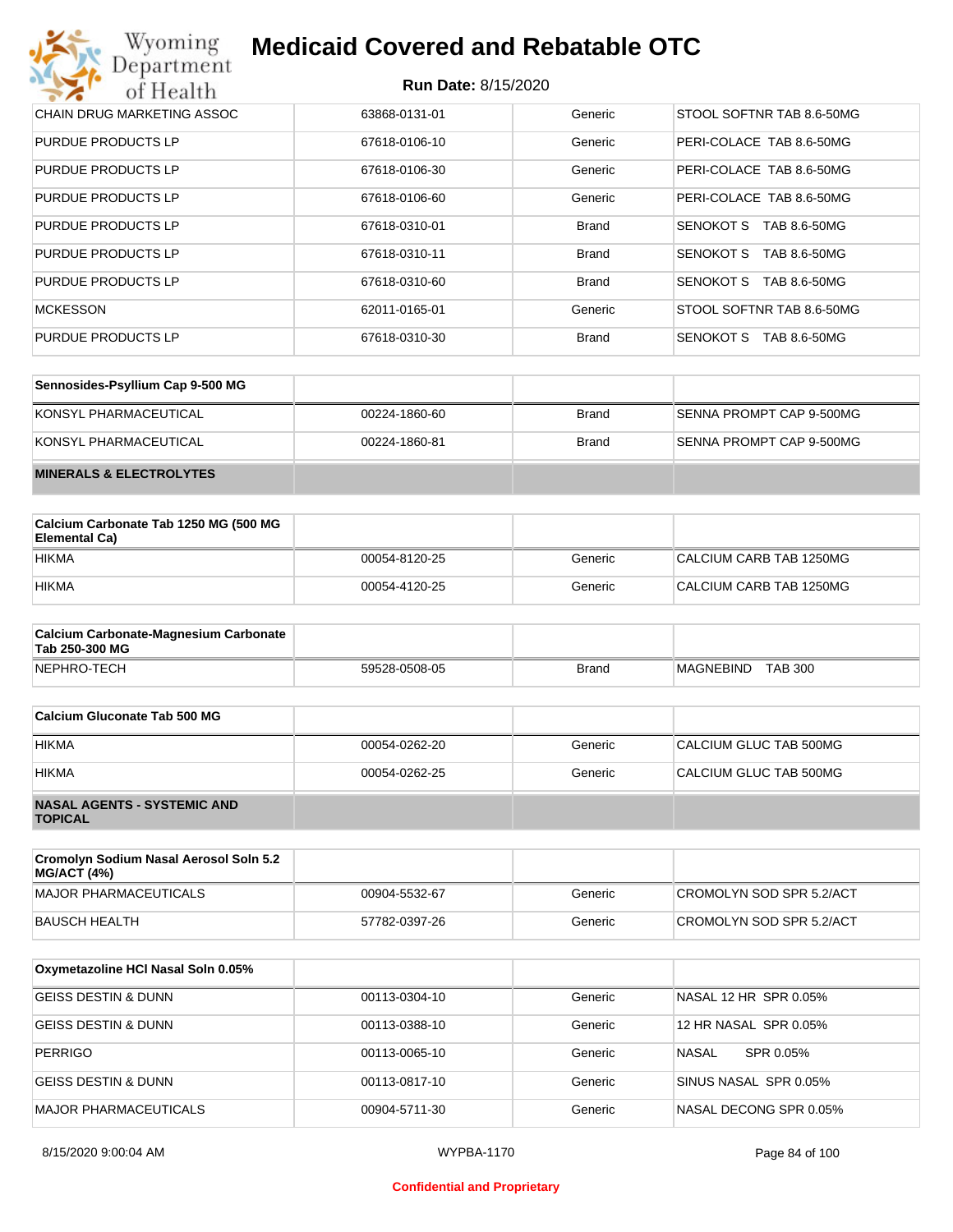

## **Run Date:** 8/15/2020

| <b>MAJOR PHARMACEUTICALS</b> | 00904-5711-35 | Generic | NASAL DECONG SPR 0.05% |
|------------------------------|---------------|---------|------------------------|
| <b>RUGBY LABORATORIES</b>    | 00536-1013-94 | Generic | NRS NASAL SPR 0.05%    |
| <b>SELECT BRAND</b>          | 15127-0304-05 | Generic | 12 HR NASAL SPR 0.05%  |
| <b>SELECT BRAND</b>          | 15127-0304-10 | Generic | 12 HR NASAL SPR 0.05%  |
| <b>BERGEN BRUNSWIG</b>       | 24385-0304-10 | Generic | 12 HR NASAL SPR 0.05%  |
| <b>BERGEN BRUNSWIG</b>       | 24385-0304-11 | Generic | 12 HR NASAL SPR 0.05%  |
| <b>BERGEN BRUNSWIG</b>       | 24385-0352-10 | Generic | GNP NASAL SPR 0.05%    |
| <b>BERGEN BRUNSWIG</b>       | 24385-0498-10 | Generic | 12 HR NASAL SPR 0.05%  |
| <b>TOPCO</b>                 | 36800-0688-05 | Generic | SINUS RELIEF SPR 0.05% |
| <b>TOPCO</b>                 | 36800-0817-10 | Generic | NASAL 12 HR SPR 0.05%  |
| <b>TOPCO</b>                 | 36800-0388-10 | Generic | NO DRIP NASL SPR 0.05% |
| <b>PERRIGO</b>               | 45802-0410-59 | Generic | NASAL RELIEF SPR 0.05% |
| AMERISOURCE BERGEN DRUGS     | 46122-0165-10 | Generic | GNP NASAL SPR 0.05%    |
| AMERISOURCE BERGEN DRUGS     | 46122-0165-11 | Generic | GNP NASAL SPR 0.05%    |
| <b>MCKESSON SUNMARK</b>      | 49348-0028-27 | Generic | SM NASAL 12H SPR 0.05% |
| <b>MCKESSON SUNMARK</b>      | 49348-0230-27 | Generic | SM NASAL SPR 0.05%     |
| <b>MCKESSON SUNMARK</b>      | 49348-0231-27 | Generic | SM NASAL<br>SPR 0.05%  |
| <b>BERGEN BRUNSWIG</b>       | 24385-0067-10 | Generic | GNP NASAL SPR 0.05%    |
| <b>TOPCO</b>                 | 36800-0065-10 | Generic | NASAL 12 HR SPR 0.05%  |
| <b>TOPCO</b>                 | 36800-0304-10 | Generic | NASAL 12 HR SPR 0.05%  |
| <b>MCKESSON SUNMARK</b>      | 49348-0472-27 | Generic | SM 12-HOUR SPR 0.05%   |
| <b>MCKESSON SUNMARK</b>      | 49348-0130-27 | Generic | SM NASAL SPR 0.05%     |
| TARO                         | 51672-2030-03 | Generic | NASAL DECONG SPR 0.05% |
| TARO                         | 51672-2030-05 | Generic | NASAL DECONG SPR 0.05% |
| <b>MCKESSON</b>              | 62011-0080-01 | Generic | HM NASAL SPR 0.05%     |
| <b>RECKITT BENCKISER</b>     | 63824-0127-75 | Generic | MUCINEX FF SPR 0.05%   |
| <b>MCKESSON</b>              | 62011-0079-01 | Generic | SINUS NASAL SPR 0.05%  |
| <b>MCKESSON</b>              | 62011-0081-01 | Generic | HM NASAL SPR 0.05%     |
| <b>RECKITT BENCKISER</b>     | 63824-0126-75 | Generic | MUCINEX MS SPR 0.05%   |
|                              |               |         |                        |

| <b>Phenylephrine HCI Nasal Soln 1%</b> |               |         |                           |
|----------------------------------------|---------------|---------|---------------------------|
| GLAXO CONSUMER HEALTHCARE L.P.         | 00067-2086-01 | Generic | 4-WAY FAST SPR 1%         |
| <b>GEISS DESTIN &amp; DUNN</b>         | 00113-0648-10 | Generic | NASAL FOUR SOL 1%         |
| <b>BERGEN BRUNSWIG</b>                 | 24385-0390-10 | Generic | <b>GNP NOSE</b><br>DRO 1% |
| <b>TOPCO</b>                           | 36800-0390-10 | Generic | <b>NOSE</b><br>DRO 1%     |
| <b>TOPCO</b>                           | 36800-0648-10 | Generic | NASAL FOUR SOL 1%         |
| LEADER BRAND PRODUCTS                  | 37205-0483-10 | Generic | DECONGESTANT SOL 1%       |

8/15/2020 9:00:04 AM WYPBA-1170 Page 85 of 100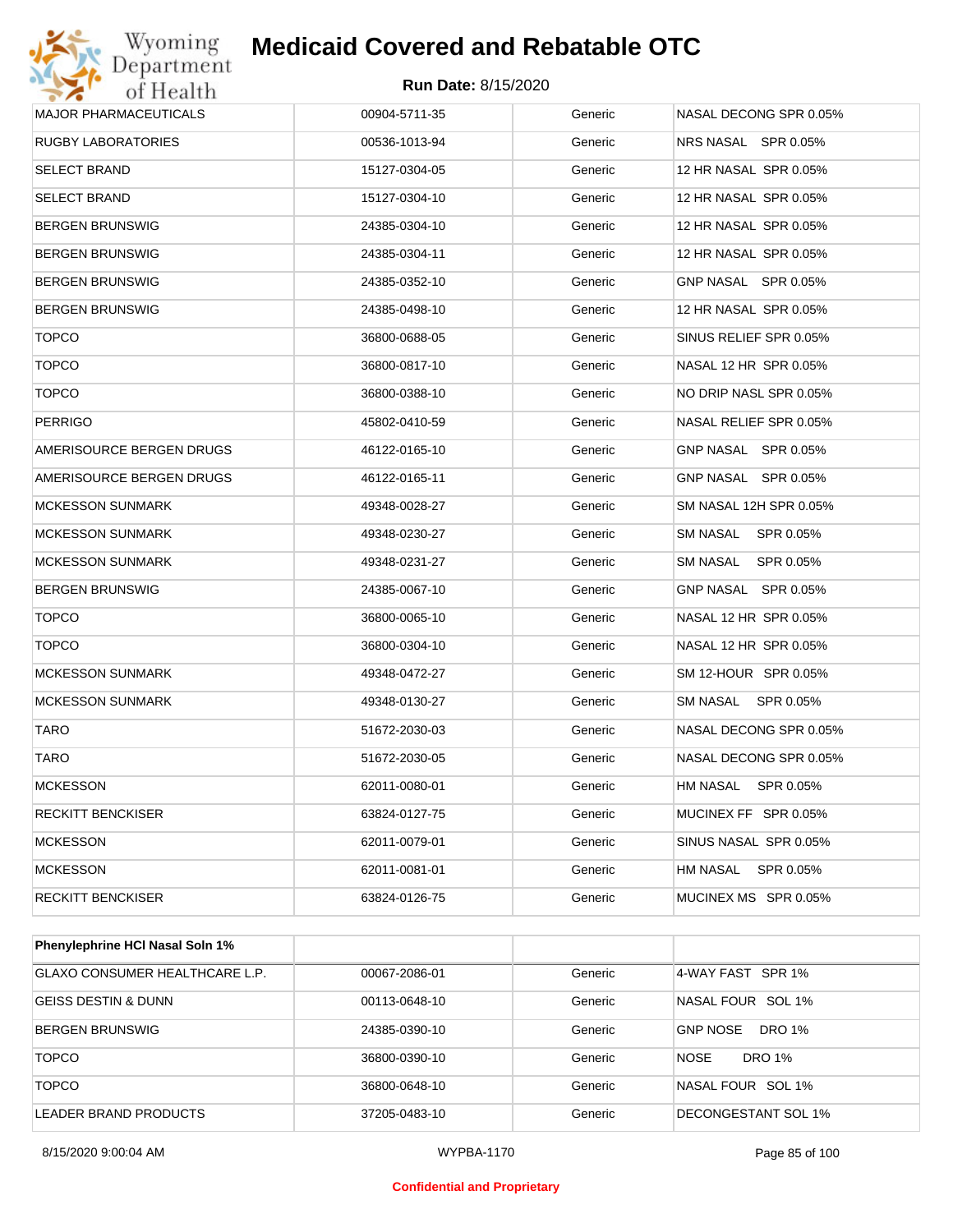| Wyoming<br>Department    | <b>Medicaid Covered and Rebatable OTC</b><br><b>Run Date: 8/15/2020</b> |         |                          |  |  |
|--------------------------|-------------------------------------------------------------------------|---------|--------------------------|--|--|
| of Health                |                                                                         |         |                          |  |  |
| <b>MCKESSON SUNMARK</b>  | 49348-0197-27                                                           | Generic | SM NOSE<br>DRO 1%        |  |  |
| AMERISOURCE BERGEN DRUGS | 46122-0149-03                                                           | Generic | GNP NASAL SPR 1%         |  |  |
| <b>MCKESSON</b>          | 62011-0085-01                                                           | Generic | <b>DRO 1%</b><br>HM NOSE |  |  |

| Phenylephrine HCI Tab 10 MG  |               |         |                       |
|------------------------------|---------------|---------|-----------------------|
| <b>PERRIGO</b>               | 00113-0094-68 | Generic | NASAL DECONG TAB 10MG |
| <b>PERRIGO</b>               | 00113-0094-23 | Generic | NASAL DECONG TAB 10MG |
| <b>PERRIGO</b>               | 00113-0094-89 | Generic | NASAL DECONG TAB 10MG |
| <b>MAJOR PHARMACEUTICALS</b> | 00904-5733-73 | Generic | SUDOGEST PE TAB 10MG  |
| <b>MAJOR PHARMACEUTICALS</b> | 00904-5733-49 | Generic | SUDOGEST PE TAB 10MG  |
| <b>BERGEN BRUNSWIG</b>       | 24385-0603-89 | Generic | NASAL DECONG TAB 10MG |
| <b>TOPCO</b>                 | 36800-0094-47 | Generic | NASAL DECONG TAB 10MG |
| <b>TOPCO</b>                 | 36800-0094-89 | Generic | NASAL DECONG TAB 10MG |
| <b>LEADER BRAND PRODUCTS</b> | 37205-0473-69 | Generic | NASAL DECONG TAB 10MG |
| <b>MCKESSON SUNMARK</b>      | 49348-0700-48 | Generic | NASAL DECONG TAB 10MG |
| <b>BERGEN BRUNSWIG</b>       | 24385-0603-68 | Generic | NASAL DECONG TAB 10MG |
| <b>TOPCO</b>                 | 36800-0094-23 | Generic | NASAL DECONG TAB 10MG |
| <b>TOPCO</b>                 | 36800-0094-68 | Generic | NASAL DECONG TAB 10MG |
| <b>LEADER BRAND PRODUCTS</b> | 37205-0473-89 | Generic | NASAL DECONG TAB 10MG |
| <b>MCKESSON SUNMARK</b>      | 49348-0700-07 | Generic | NASAL DECONG TAB 10MG |
| <b>MCKESSON</b>              | 62011-0077-01 | Generic | NASAL DECONG TAB 10MG |
| <b>MCKESSON</b>              | 62011-0077-02 | Generic | NASAL DECONG TAB 10MG |

| <b>Pseudoephedrine HCI Lig 15 MG/5ML</b> |               |         |                           |
|------------------------------------------|---------------|---------|---------------------------|
| SILARX                                   | 54838-0104-40 | Generic | CHILD SILFED LIQ 15MG/5ML |
| <b>SILARX</b>                            | 54838-0104-70 | Generic | CHILD SILFED LIQ 15MG/5ML |

| <b>Pseudoephedrine HCI Lig 30 MG/5ML</b> |               |       |                           |
|------------------------------------------|---------------|-------|---------------------------|
| RUGBY LABORATORIES                       | 00536-1850-97 | Brand | NASAL DECONG LIQ 30MG/5ML |

| <b>Pseudoephedrine HCI Syrup 30 MG/5ML</b> |               |       |                           |
|--------------------------------------------|---------------|-------|---------------------------|
| RUGBY LABORATORIES                         | 00536-1850-85 | Brand | INASAL DECON SYP 30MG/5ML |

| <b>Pseudoephedrine HCI Tab 30 MG</b> |               |         |                       |
|--------------------------------------|---------------|---------|-----------------------|
| PERRIGO                              | 00113-2432-62 | Generic | NASAL DECONG TAB 30MG |
| PERRIGO                              | 00113-2432-80 | Generic | NASAL DECONG TAB 30MG |
| GEISS DESTIN & DUNN                  | 00113-0432-62 | Generic | NASAL DECONG TAB 30MG |
| PERRIGO                              | 00113-2432-67 | Generic | NASAL DECONG TAB 30MG |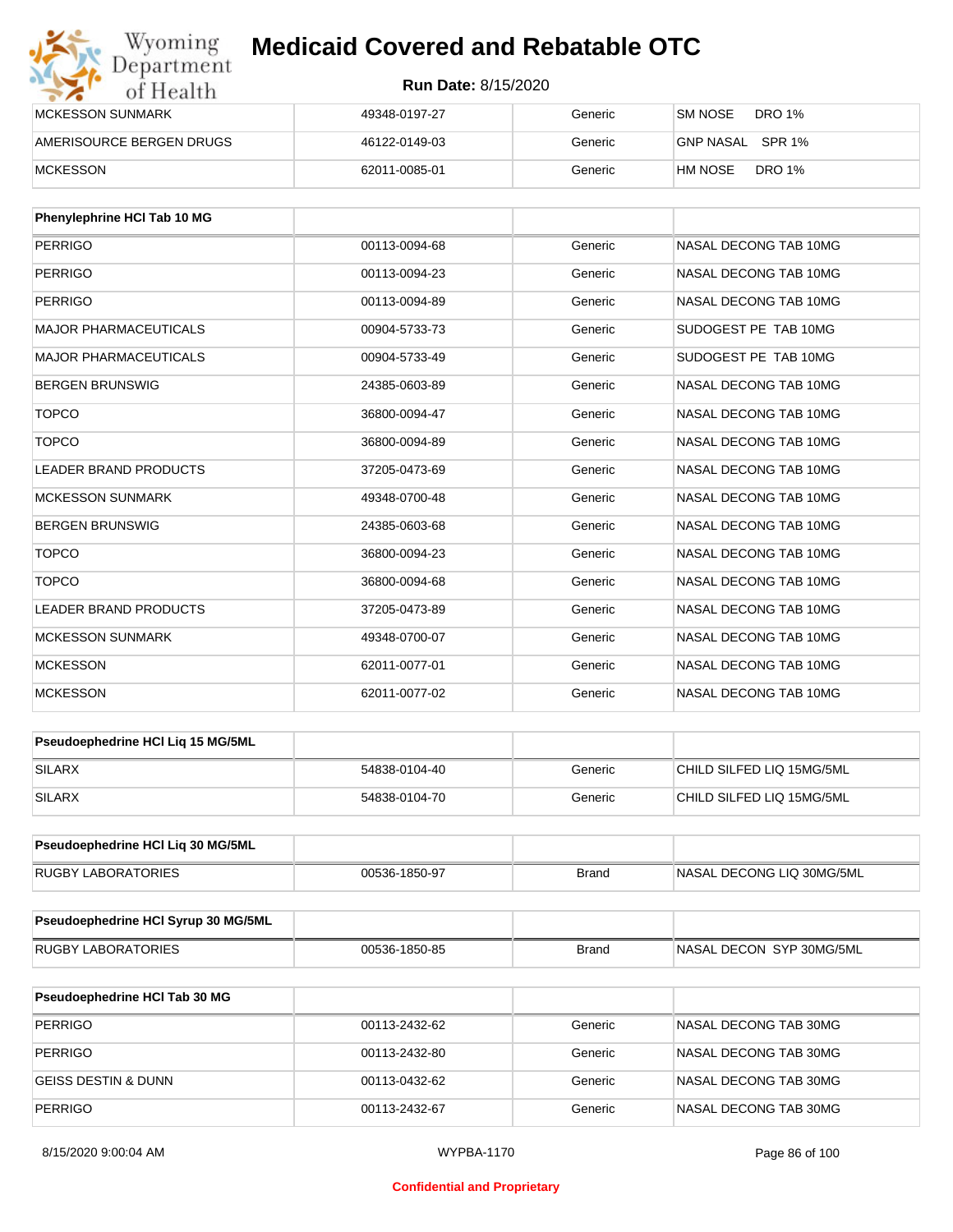## **Run Date:** 8/15/2020

| Wyoming<br>Department             | <b>Medicaid Covered and Rebatable OTC</b> |         |                             |
|-----------------------------------|-------------------------------------------|---------|-----------------------------|
| of Health                         | <b>Run Date: 8/15/2020</b>                |         |                             |
| <b>RUGBY LABORATORIES</b>         | 00536-3607-35                             | Generic | NASAL DECONG TAB 30MG       |
| <b>MAJOR PHARMACEUTICALS</b>      | 00904-5053-60                             | Generic | <b>SUDOGEST</b><br>TAB 30MG |
| <b>MAJOR PHARMACEUTICALS</b>      | 00904-5053-24                             | Generic | <b>SUDOGEST</b><br>TAB 30MG |
| <b>MAJOR PHARMACEUTICALS</b>      | 00904-5053-59                             | Generic | <b>SUDOGEST</b><br>TAB 30MG |
| <b>MAJOR PHARMACEUTICALS</b>      | 00904-6338-60                             | Generic | <b>SUDOGEST</b><br>TAB 30MG |
| <b>BERGEN BRUNSWIG</b>            | 24385-0432-80                             | Generic | NASAL DECONG TAB 30MG       |
| <b>TOPCO</b>                      | 36800-0432-62                             | Generic | NASAL DECONG TAB 30MG       |
| <b>TOPCO</b>                      | 36800-0432-67                             | Generic | NASAL DECONG TAB 30MG       |
| PERRIGO PHARMACEUTICALS           | 45802-0432-62                             | Generic | PSEUDOEPHEDR TAB 30MG       |
| <b>MCKESSON SUNMARK</b>           | 49348-0024-04                             | Generic | SM NASAL DEC TAB 30MG       |
| <b>MCKESSON SUNMARK</b>           | 49348-0024-08                             | Generic | SM NASAL DEC TAB 30MG       |
| <b>MCKESSON SUNMARK</b>           | 49348-0024-34                             | Generic | SM NASAL DEC TAB 30MG       |
| <b>LEADER BRAND PRODUCTS</b>      | 37205-0445-80                             | Generic | PSEUDOEPHEDR TAB 30MG       |
| <b>BERGEN BRUNSWIG</b>            | 24385-0432-62                             | Generic | NASAL DECONG TAB 30MG       |
| <b>MCKESSON</b>                   | 62011-0078-01                             | Generic | NASAL DECONG TAB 30MG       |
| <b>MCKESSON</b>                   | 62011-0078-02                             | Generic | NASAL DECONG TAB 30MG       |
| <b>CHAIN DRUG MARKETING ASSOC</b> | 63868-0146-48                             | Generic | SUPHEDRINE TAB 30MG         |
| CHAIN DRUG MARKETING ASSOC        | 63868-0146-24                             | Generic | SUPHEDRINE TAB 30MG         |

| Pseudoephedrine HCI Tab 60 MG |               |         |                             |
|-------------------------------|---------------|---------|-----------------------------|
| MAJOR PHARMACEUTICALS         | 00904-5125-59 | Generic | TAB 60MG<br><b>SUDOGEST</b> |
| MAJOR PHARMACEUTICALS         | 00904-5125-46 | Generic | TAB 60MG<br><b>SUDOGEST</b> |

| Pseudoephedrine HCI Tab ER 12HR 120<br>МG |               |         |                           |
|-------------------------------------------|---------------|---------|---------------------------|
| <b>PERRIGO</b>                            | 00113-2054-60 | Generic | DECONGESTANT TAB 120MG ER |
| <b>GEISS DESTIN &amp; DUNN</b>            | 00113-0054-52 | Generic | DECONGESTANT TAB 120MG ER |
| <b>MAJOR PHARMACEUTICALS</b>              | 00904-5803-15 | Generic | SUDOGEST<br>TAB 120MG ER  |
| <b>LEADER BRAND PRODUCTS</b>              | 37205-0446-52 | Generic | DECONGESTANT TAB 120MG ER |
| <b>TOPCO</b>                              | 36800-0054-52 | Generic | DECONGESTANT TAB 120MG ER |
| <b>TOPCO</b>                              | 36800-0054-60 | Generic | DECONGESTANT TAB 120MG ER |
| AMERISOURCE BERGEN DRUGS                  | 46122-0166-60 | Generic | PSEUDOEPHEDR TAB 120MG ER |
| <b>MCKESSON SUNMARK</b>                   | 49348-0361-01 | Generic | DECONGESTANT TAB 120MG ER |
| <b>BERGEN BRUNSWIG</b>                    | 24385-0054-52 | Generic | PSEUDOEPHEDR TAB 120MG ER |
| PERRIGO PHARMACEUTICALS                   | 45802-0107-52 | Generic | PSEUDOEPHEDR TAB 120MG ER |
| <b>OHM LABS</b>                           | 51660-0204-69 | Generic | PSEUDOEPHEDR TAB 120MG ER |
| <b>MCKESSON</b>                           | 62011-0087-01 | Generic | NASAL DECONG TAB 120MG ER |
| CHAIN DRUG MARKETING ASSOC                | 63868-0143-10 | Generic | OC SUPHEDRIN TAB 120MG SR |

#### **Confidential and Proprietary**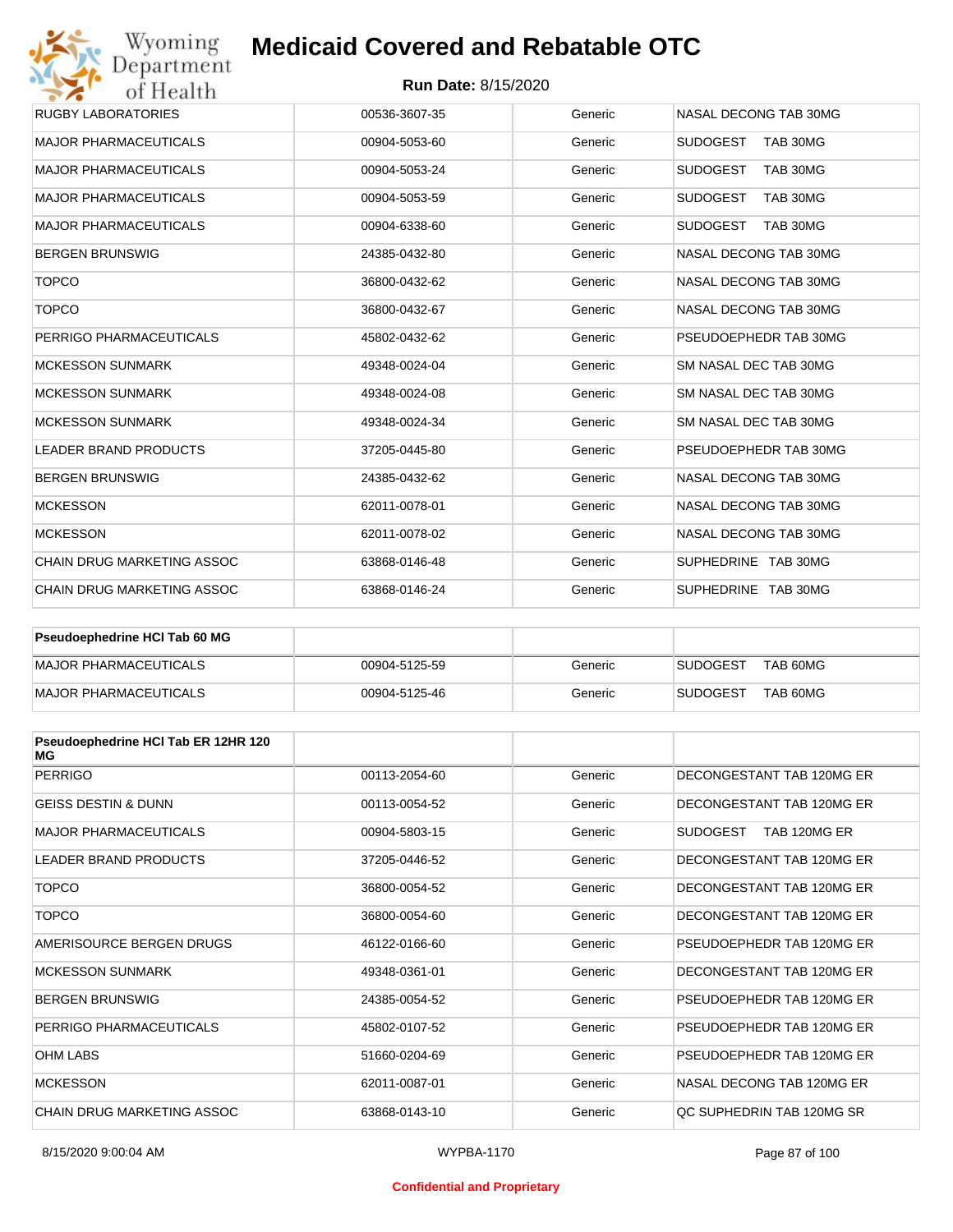

**Run Date:** 8/15/2020

**OPHTHALMIC AGENTS**

| Sodium Chloride Hypertonic Ophth Oint<br>5% |               |              |                              |
|---------------------------------------------|---------------|--------------|------------------------------|
| <b>MAJOR PHARMACEUTICALS</b>                | 00904-5315-38 | Generic      | SOD CHLORIDE OIN 5% OP       |
| BAUSCH HEALTH                               | 24208-0385-55 | <b>Brand</b> | <b>MURO 128</b><br>OIN 5% OP |
| <b>BAUSCH HEALTH</b>                        | 24208-0385-56 | <b>Brand</b> | MURO 128<br>OIN 5% OP        |
| <b>AKORN</b>                                | 17478-0622-35 | Generic      | SOD CHLORIDE OIN 5% OP       |

| Sodium Chloride Hypertonic Ophth Soln<br>2% |               |              |          |           |
|---------------------------------------------|---------------|--------------|----------|-----------|
| BAUSCH HEALTH                               | 24208-0276-15 | <b>Brand</b> | MURO 128 | SOL 2% OP |

| Sodium Chloride Hypertonic Ophth Soln<br>5%                 |               |              |                              |
|-------------------------------------------------------------|---------------|--------------|------------------------------|
| <b>MAJOR PHARMACEUTICALS</b>                                | 00904-5314-35 | Generic      | SOD CHLORIDE SOL 5% OP       |
| <b>AKORN</b>                                                | 17478-0623-12 | Generic      | SOD CHLORIDE SOL 5% OP       |
| <b>BAUSCH HEALTH</b>                                        | 24208-0277-15 | <b>Brand</b> | <b>MURO 128</b><br>SOL 5% OP |
| <b>BAUSCH HEALTH</b>                                        | 24208-0277-30 | <b>Brand</b> | <b>MURO 128</b><br>SOL 5% OP |
| <b>PSYCHOTHERAPEUTIC AND</b><br>NEUROLOGICAL AGENTS - MISC. |               |              |                              |

| <b>Nicotine Polacrilex Gum 2 MG</b>   |               |              |                                         |
|---------------------------------------|---------------|--------------|-----------------------------------------|
| <b>PERRIGO</b>                        | 00113-0206-25 | Generic      | NICOTINE POL GUM 2MG MINT               |
| <b>GLAXO CONSUMER HEALTHCARE L.P.</b> | 00135-0157-11 | <b>Brand</b> | NICORETTE GUM 2MG ORIG                  |
| <b>GLAXO CONSUMER HEALTHCARE L.P.</b> | 00135-0225-02 | <b>Brand</b> | NICORETTE ST GUM 2MG MINT               |
| <b>GLAXO CONSUMER HEALTHCARE L.P.</b> | 00135-0229-05 | <b>Brand</b> | NICORETTE GUM 2MG MINT                  |
| <b>GLAXO CONSUMER HEALTHCARE L.P.</b> | 00135-0241-03 | <b>Brand</b> | <b>NICORETTE</b><br><b>GUM 2MGFRUIT</b> |
| <b>GLAXO CONSUMER HEALTHCARE L.P.</b> | 00135-0241-06 | <b>Brand</b> | <b>NICORETTE</b><br><b>GUM 2MGFRUIT</b> |
| <b>GLAXO CONSUMER HEALTHCARE L.P.</b> | 00135-0466-03 | <b>Brand</b> | <b>NICORETTE</b><br><b>GUM 2MG CINN</b> |
| <b>GLAXO CONSUMER HEALTHCARE L.P.</b> | 00135-0474-03 | <b>Brand</b> | <b>NICORETTE</b><br><b>GUM 2MG MINT</b> |
| <b>GLAXO CONSUMER HEALTHCARE L.P.</b> | 00135-0157-07 | <b>Brand</b> | NICORETTE ST GUM 2MG ORIG               |
| <b>GLAXO CONSUMER HEALTHCARE L.P.</b> | 00135-0474-01 | <b>Brand</b> | <b>NICORETTE</b><br><b>GUM 2MG MINT</b> |
| <b>GLAXO CONSUMER HEALTHCARE L.P.</b> | 00135-0474-02 | <b>Brand</b> | <b>NICORETTE</b><br><b>GUM 2MG MINT</b> |
| <b>GLAXO CONSUMER HEALTHCARE L.P.</b> | 00135-0241-02 | <b>Brand</b> | <b>NICORETTE</b><br><b>GUM 2MGFRUIT</b> |
| <b>GLAXO CONSUMER HEALTHCARE L.P.</b> | 00135-0466-01 | <b>Brand</b> | <b>NICORETTE</b><br><b>GUM 2MG CINN</b> |
| <b>GLAXO CONSUMER HEALTHCARE L.P.</b> | 00135-0466-02 | <b>Brand</b> | <b>NICORETTE</b><br><b>GUM 2MG CINN</b> |
| <b>GLAXO CONSUMER HEALTHCARE L.P.</b> | 00135-0157-10 | <b>Brand</b> | <b>NICORETTE</b><br><b>GUM 2MG ORIG</b> |
| <b>GLAXO CONSUMER HEALTHCARE L.P.</b> | 00135-0225-03 | <b>Brand</b> | <b>NICORETTE</b><br><b>GUM 2MG MINT</b> |
| <b>GLAXO CONSUMER HEALTHCARE L.P.</b> | 00135-0229-04 | <b>Brand</b> | <b>NICORETTE</b><br><b>GUM 2MG MINT</b> |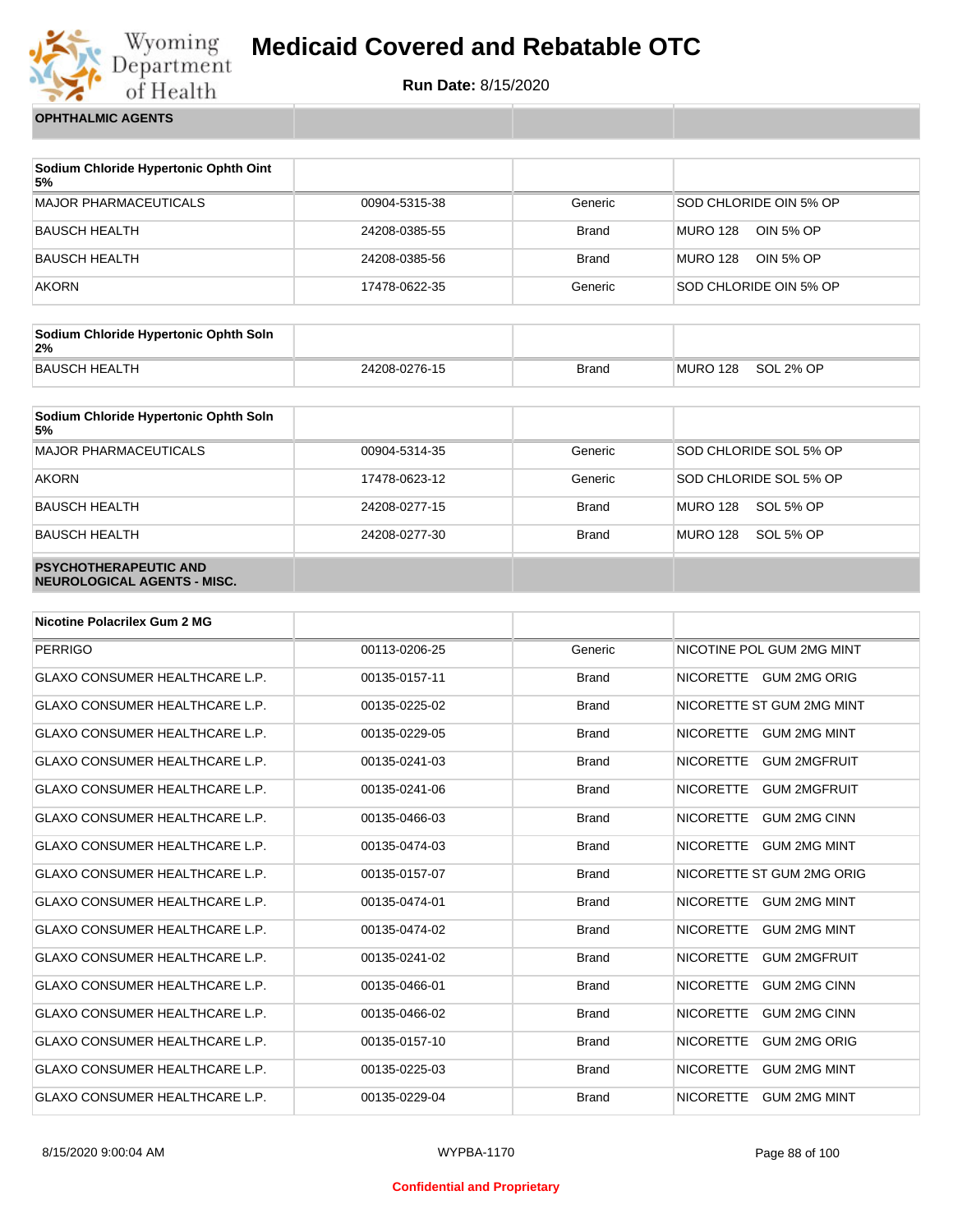| GLAXO CONSUMER HEALTHCARE L.P. | 00135-0241-05 | <b>Brand</b> | NICORETTE GUM 2MGFRUIT           |
|--------------------------------|---------------|--------------|----------------------------------|
| GLAXO CONSUMER HEALTHCARE L.P. | 00135-0241-08 | <b>Brand</b> | NICORETTE GUM 2MGFRUIT           |
| GLAXO CONSUMER HEALTHCARE L.P. | 00135-0466-05 | <b>Brand</b> | NICORETTE GUM 2MG CINN           |
| GLAXO CONSUMER HEALTHCARE L.P. | 00135-0474-05 | <b>Brand</b> | NICORETTE GUM 2MG MINT           |
| GLAXO CONSUMER HEALTHCARE L.P. | 00135-0474-08 | <b>Brand</b> | NICORETTE GUM 2MG MINT           |
| <b>RUGBY LABORATORIES</b>      | 00536-1362-06 | Generic      | NICOTINE POL GUM 2MG             |
| <b>RUGBY LABORATORIES</b>      | 00536-1362-23 | Generic      | NICOTINE POL GUM 2MG             |
| <b>RUGBY LABORATORIES</b>      | 00536-1362-34 | Generic      | NICOTINE POL GUM 2MG             |
| <b>RUGBY LABORATORIES</b>      | 00536-3029-06 | Generic      | NICOTINE POL GUM 2MG ORIG        |
| <b>RUGBY LABORATORIES</b>      | 00536-3029-23 | Generic      | NICOTINE POL GUM 2MG ORIG        |
| <b>RUGBY LABORATORIES</b>      | 00536-3029-34 | Generic      | NICOTINE POL GUM 2MG ORIG        |
| <b>RUGBY LABORATORIES</b>      | 00536-3386-01 | Generic      | NICOTINE POL GUM 2MGFRUIT        |
| <b>RUGBY LABORATORIES</b>      | 00536-3112-37 | Generic      | NICOTINE POL GUM 2MG MINT        |
| <b>MAJOR PHARMACEUTICALS</b>   | 00904-5734-11 | Generic      | NICORELIEF GUM 2MG ORIG          |
| <b>MAJOR PHARMACEUTICALS</b>   | 00904-5734-51 | Generic      | NICORELIEF GUM 2MG ORIG          |
| <b>MAJOR PHARMACEUTICALS</b>   | 00904-5736-11 | Generic      | NICORELIEF GUM 2MG MINT          |
| <b>RUGBY LABORATORIES</b>      | 00536-3112-01 | Generic      | NICOTINE POL GUM 2MG MINT        |
| <b>RUGBY LABORATORIES</b>      | 00536-3404-01 | Generic      | NICOTINE POL GUM 2MG CINN        |
| <b>MAJOR PHARMACEUTICALS</b>   | 00904-5736-51 | Generic      | NICORELIEF GUM 2MG MINT          |
| <b>BERGEN BRUNSWIG</b>         | 24385-0594-71 | Generic      | GNP NICOTINE GUM 2MG MINT        |
| <b>TOPCO</b>                   | 36800-0206-25 | Generic      | NICOTINE POL GUM 2MG MINT        |
| <b>LEADER BRAND PRODUCTS</b>   | 37205-0203-71 | Generic      | NICOTINE POL GUM 2MG             |
| LEADER BRAND PRODUCTS          | 37205-0967-78 | Generic      | NICOTINE POL GUM 2MG MINT        |
| <b>TOPCO</b>                   | 36800-0029-25 | Generic      | NICOTINE POL GUM 2MG ORIG        |
| <b>TOPCO</b>                   | 36800-0456-78 | Generic      | NICOTINE POL GUM 2MG MINT        |
| AMERISOURCE BERGEN DRUGS       | 46122-0173-20 | Generic      | <b>GNP NICOTINE GUM 2MG ORIG</b> |
| <b>PERRIGO</b>                 | 45802-0206-25 | Generic      | NICOTINE POL GUM 2MG MINT        |
| <b>MCKESSON SUNMARK</b>        | 49348-0691-36 | Generic      | SM NICOTINE GUM 2MG MINT         |
| <b>MCKESSON SUNMARK</b>        | 49348-0787-10 | Generic      | SM NICOTINE GUM 2MG MINT         |
| <b>BERGEN BRUNSWIG</b>         | 24385-0170-58 | Generic      | GNP NICOTINE GUM 2MG MINT        |
| <b>TOPCO</b>                   | 36800-0352-78 | Generic      | NICOTINE POL GUM 2MGFRUIT        |
| <b>MCKESSON SUNMARK</b>        | 49348-0573-08 | Generic      | SM NICOTINE GUM 2MG              |
| <b>MCKESSON SUNMARK</b>        | 49348-0573-36 | Generic      | SM NICOTINE GUM 2MG              |
| LEADER BRAND PRODUCTS          | 37205-0967-58 | Generic      | NICOTINE POL GUM 2MG MINT        |
| <b>MCKESSON</b>                | 62011-0047-02 | Generic      | HM NICOTINE GUM 2MG MINT         |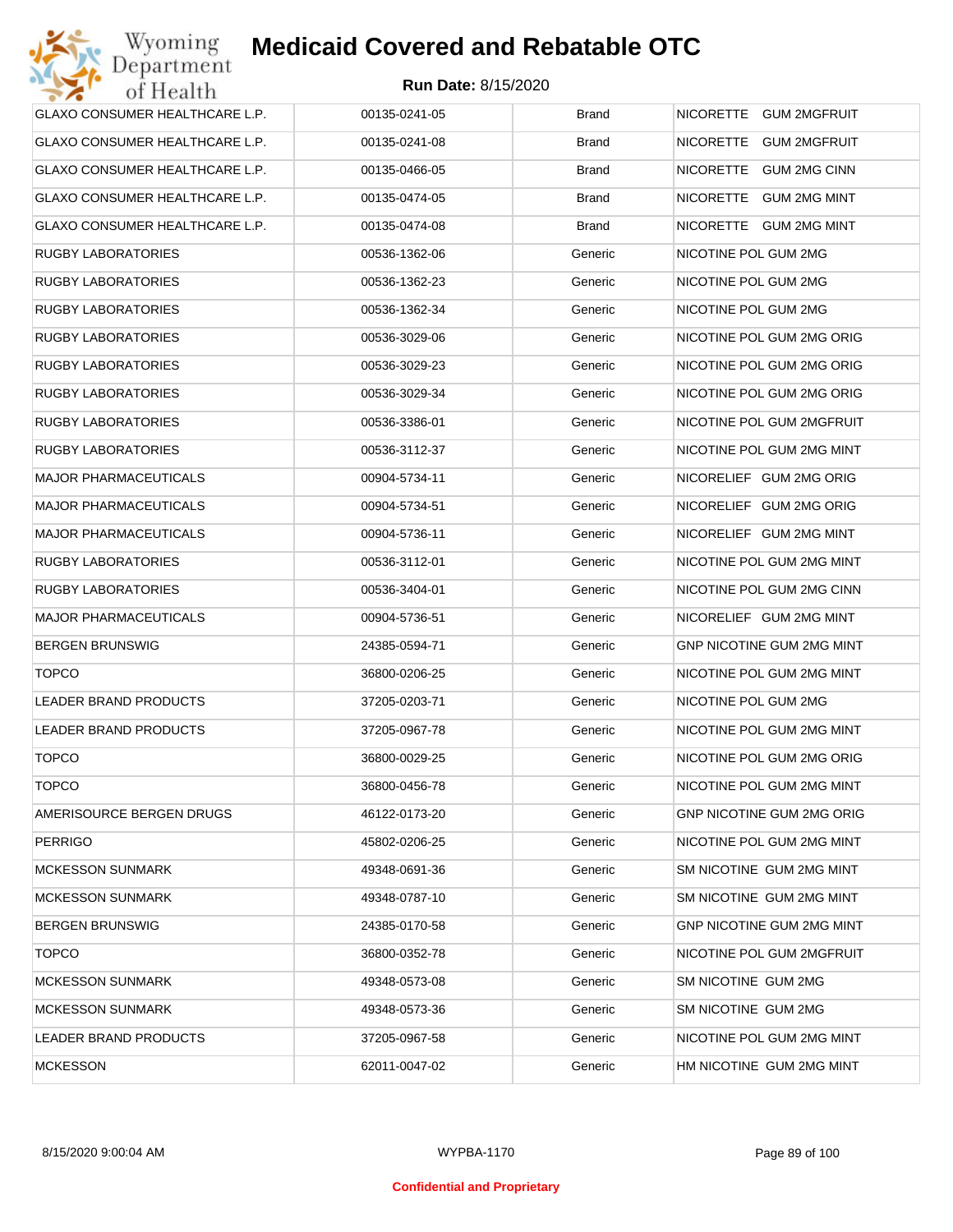

| <b>Nicotine Polacrilex Gum 4 MG</b>   |               |              |                            |
|---------------------------------------|---------------|--------------|----------------------------|
| GLAXO CONSUMER HEALTHCARE L.P.        | 00135-0158-07 | <b>Brand</b> | NICORETTE ST GUM 4MG ORIG  |
| GLAXO CONSUMER HEALTHCARE L.P.        | 00135-0158-11 | <b>Brand</b> | NICORETTE GUM 4MG ORIG     |
| <b>GLAXO CONSUMER HEALTHCARE L.P.</b> | 00135-0230-05 | <b>Brand</b> | NICORETTE GUM 4MG MINT     |
| GLAXO CONSUMER HEALTHCARE L.P.        | 00135-0242-08 | <b>Brand</b> | NICORETTE GUM 4MGFRUIT     |
| GLAXO CONSUMER HEALTHCARE L.P.        | 00135-0467-02 | <b>Brand</b> | NICORETTE GUM 4MG CINN     |
| GLAXO CONSUMER HEALTHCARE L.P.        | 00135-0467-05 | <b>Brand</b> | NICORETTE GUM 4MG CINN     |
| <b>GLAXO CONSUMER HEALTHCARE L.P.</b> | 00135-0226-02 | <b>Brand</b> | NICORETTE GUM 4MG MINT     |
| GLAXO CONSUMER HEALTHCARE L.P.        | 00135-0226-03 | <b>Brand</b> | NICORETTE GUM 4MG MINT     |
| GLAXO CONSUMER HEALTHCARE L.P.        | 00135-0242-01 | <b>Brand</b> | NICORETTE GUM 4MGFRUIT     |
| GLAXO CONSUMER HEALTHCARE L.P.        | 00135-0242-02 | <b>Brand</b> | NICORETTE GUM 4MGFRUIT     |
| <b>GLAXO CONSUMER HEALTHCARE L.P.</b> | 00135-0242-03 | <b>Brand</b> | NICORETTE GUM 4MGFRUIT     |
| GLAXO CONSUMER HEALTHCARE L.P.        | 00135-0242-05 | <b>Brand</b> | NICORETTE GUM 4MGFRUIT     |
| GLAXO CONSUMER HEALTHCARE L.P.        | 00135-0242-06 | <b>Brand</b> | NICORETTE GUM 4MGFRUIT     |
| GLAXO CONSUMER HEALTHCARE L.P.        | 00135-0475-01 | <b>Brand</b> | NICORETTE GUM 4MG MINT     |
| GLAXO CONSUMER HEALTHCARE L.P.        | 00135-0475-02 | <b>Brand</b> | NICORETTE GUM 4MG MINT     |
| GLAXO CONSUMER HEALTHCARE L.P.        | 00135-0475-03 | <b>Brand</b> | NICORETTE GUM 4MG MINT     |
| GLAXO CONSUMER HEALTHCARE L.P.        | 00135-0475-05 | <b>Brand</b> | NICORETTE GUM 4MG MINT     |
| GLAXO CONSUMER HEALTHCARE L.P.        | 00135-0475-08 | <b>Brand</b> | NICORETTE GUM 4MG MINT     |
| <b>PERRIGO</b>                        | 00113-0422-25 | Generic      | NICOTINE POL GUM 4MG MINT  |
| PERRIGO PHARMACEUTICALS               | 00113-0532-78 | Generic      | <b>NICOTINE</b><br>GUM 4MG |
| GLAXO CONSUMER HEALTHCARE L.P.        | 00135-0158-10 | <b>Brand</b> | NICORETTE GUM 4MG ORIG     |
| GLAXO CONSUMER HEALTHCARE L.P.        | 00135-0230-04 | <b>Brand</b> | NICORETTE GUM 4MG MINT     |
| GLAXO CONSUMER HEALTHCARE L.P.        | 00135-0467-03 | <b>Brand</b> | NICORETTE GUM 4MG CINN     |
| RUGBY LABORATORIES                    | 00536-3387-01 | Generic      | NICOTINE POL GUM 4MG       |
| RUGBY LABORATORIES                    | 00536-1372-06 | Generic      | NICOTINE POL GUM 4MG MINT  |
| RUGBY LABORATORIES                    | 00536-1372-34 | Generic      | NICOTINE POL GUM 4MG MINT  |
| <b>RUGBY LABORATORIES</b>             | 00536-3030-06 | Generic      | NICOTINE POL GUM 4MG ORIG  |
| <b>RUGBY LABORATORIES</b>             | 00536-3113-37 | Generic      | NICOTINE POL GUM 4MG MINT  |
| <b>MAJOR PHARMACEUTICALS</b>          | 00904-5737-11 | Generic      | NICORELIEF GUM 4MG MINT    |
| <b>MAJOR PHARMACEUTICALS</b>          | 00904-5737-51 | Generic      | NICORELIEF GUM 4MG MINT    |
| <b>MAJOR PHARMACEUTICALS</b>          | 00904-5735-51 | Generic      | NICORELIEF GUM 4MG ORIG    |
| RUGBY LABORATORIES                    | 00536-1372-23 | Generic      | NICOTINE POL GUM 4MG MINT  |
|                                       |               |              |                            |
| RUGBY LABORATORIES                    | 00536-3030-23 | Generic      | NICOTINE POL GUM 4MG ORIG  |
| RUGBY LABORATORIES                    | 00536-3113-01 | Generic      | NICOTINE POL GUM 4MG MINT  |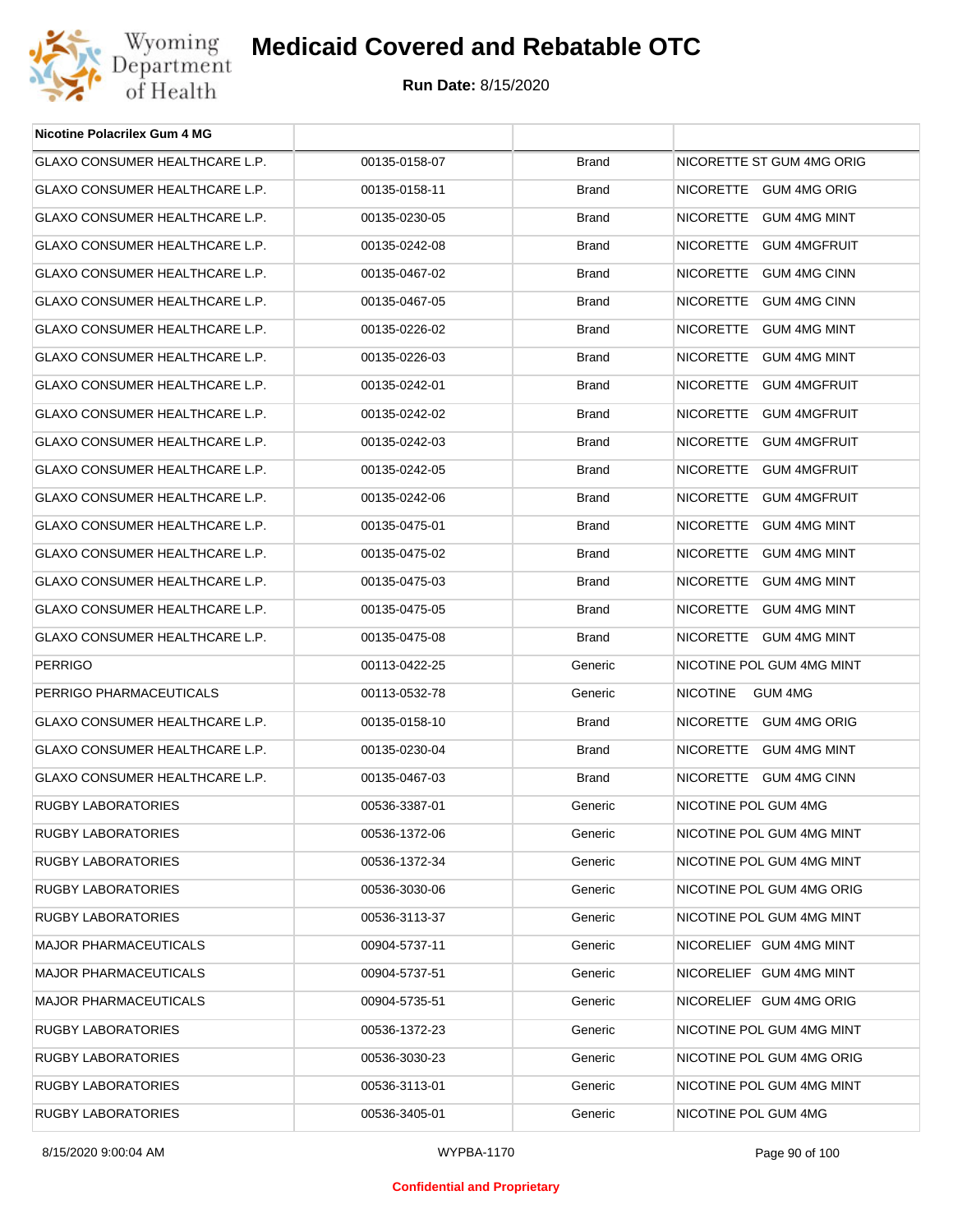

| <b>MAJOR PHARMACEUTICALS</b> | 00904-5735-11 | Generic | NICORELIEF GUM 4MG ORIG          |
|------------------------------|---------------|---------|----------------------------------|
| <b>TOPCO</b>                 | 36800-0170-25 | Generic | NICOTINE POL GUM 4MG ORIG        |
| <b>BERGEN BRUNSWIG</b>       | 24385-0598-71 | Generic | <b>GNP NICOTINE GUM 4MG MINT</b> |
| <b>TOPCO</b>                 | 36800-0422-71 | Generic | NICOTINE POL GUM 4MG MINT        |
| <b>TOPCO</b>                 | 36800-0532-78 | Generic | NICOTINE POL GUM 4MG MINT        |
| <b>LEADER BRAND PRODUCTS</b> | 37205-0204-71 | Generic | NICOTINE POL GUM 4MG             |
| PERRIGO                      | 45802-0001-25 | Generic | NICOTINE POL GUM 4MG MINT        |
| <b>LEADER BRAND PRODUCTS</b> | 37205-0968-78 | Generic | NICOTINE POL GUM 4MG MINT        |
| <b>TOPCO</b>                 | 36800-0170-71 | Generic | NICOTINE POL GUM 4MG ORIG        |
| <b>TOPCO</b>                 | 36800-0854-78 | Generic | NICOTINE POL GUM 4MGFRUIT        |
| <b>MCKESSON SUNMARK</b>      | 49348-0572-08 | Generic | SM NICOTINE GUM 4MG              |
| <b>MCKESSON SUNMARK</b>      | 49348-0572-36 | Generic | SM NICOTINE GUM 4MG              |
| <b>LEADER BRAND PRODUCTS</b> | 37205-0968-58 | Generic | NICOTINE POL GUM 4MG MINT        |
| <b>PERRIGO</b>               | 45802-0110-78 | Generic | NICOTINE POL GUM 4MG MINT        |
| AMERISOURCE BERGEN DRUGS     | 46122-0286-60 | Generic | <b>GNP NICOTINE GUM 4MG MINT</b> |
| <b>MCKESSON SUNMARK</b>      | 49348-0692-36 | Generic | SM NICOTINE GUM 4MG MINT         |
| <b>MCKESSON SUNMARK</b>      | 49348-0788-10 | Generic | SM NICOTINE GUM 4MG MINT         |
| <b>MCKESSON</b>              | 62011-0170-01 | Generic | HM NICOTINE GUM 4MG MINT         |

| <b>Nicotine Polacrilex Lozenge 2 MG</b> |               |              |                                         |
|-----------------------------------------|---------------|--------------|-----------------------------------------|
| <b>GLAXO CONSUMER HEALTHCARE L.P.</b>   | 00135-0508-03 | <b>Brand</b> | <b>NICORETTE</b><br>LOZ 2MG MINT        |
| <b>GLAXO CONSUMER HEALTHCARE L.P.</b>   | 00135-0510-01 | <b>Brand</b> | <b>NICORETTE</b><br><b>LOZ 2MG MINT</b> |
| <b>GLAXO CONSUMER HEALTHCARE L.P.</b>   | 00135-0510-02 | <b>Brand</b> | <b>LOZ 2MG MINT</b><br><b>NICORETTE</b> |
| <b>GLAXO CONSUMER HEALTHCARE L.P.</b>   | 00135-0512-01 | <b>Brand</b> | <b>NICORETTE</b><br>LOZ 2MG CHRY        |
| <b>GLAXO CONSUMER HEALTHCARE L.P.</b>   | 00135-0512-05 | <b>Brand</b> | <b>NICORETTE</b><br>LOZ 2MG CHRY        |
| <b>GLAXO CONSUMER HEALTHCARE L.P.</b>   | 00135-0508-02 | <b>Brand</b> | <b>NICORETTE</b><br>LOZ 2MG MINT        |
| <b>GLAXO CONSUMER HEALTHCARE L.P.</b>   | 00135-0510-05 | <b>Brand</b> | <b>NICORETTE</b><br><b>LOZ 2MG MINT</b> |
| PERRIGO PHARMACEUTICALS                 | 00113-0344-05 | Generic      | NICOTINE POL LOZ 2MG MINT               |
| <b>RUGBY LABORATORIES</b>               | 00536-1038-81 | Generic      | NICOTINE POL LOZ 2MG MINT               |
| <b>GLAXO CONSUMER HEALTHCARE L.P.</b>   | 00135-0510-03 | <b>Brand</b> | <b>NICORETTE</b><br>LOZ 2MG MINT        |
| <b>GLAXO CONSUMER HEALTHCARE L.P.</b>   | 00135-0514-03 | <b>Brand</b> | <b>NICORETTE</b><br>LOZ 2MG ORIG        |
| <b>TOPCO</b>                            | 36800-0344-05 | Generic      | NICOTINE POL LOZ 2MG MINT               |
| <b>LEADER BRAND PRODUCTS</b>            | 37205-0987-69 | Generic      | NICOTINE POL LOZ 2MG MINT               |
| PERRIGO PHARMACEUTICALS                 | 45802-0344-05 | Generic      | NICOTINE POL LOZ 2MG MINT               |
| AMERISOURCE BERGEN DRUGS                | 46122-0176-08 | Generic      | <b>GNP NICOTINE LOZ 2MG MINT</b>        |
| AMERISOURCE BERGEN DRUGS                | 46122-0254-15 | Generic      | <b>GNP NICOTINE LOZ MINI 2MG</b>        |
| <b>MCKESSON SUNMARK</b>                 | 49348-0852-16 | Generic      | SM NICOTINE LOZ 2MG MINT                |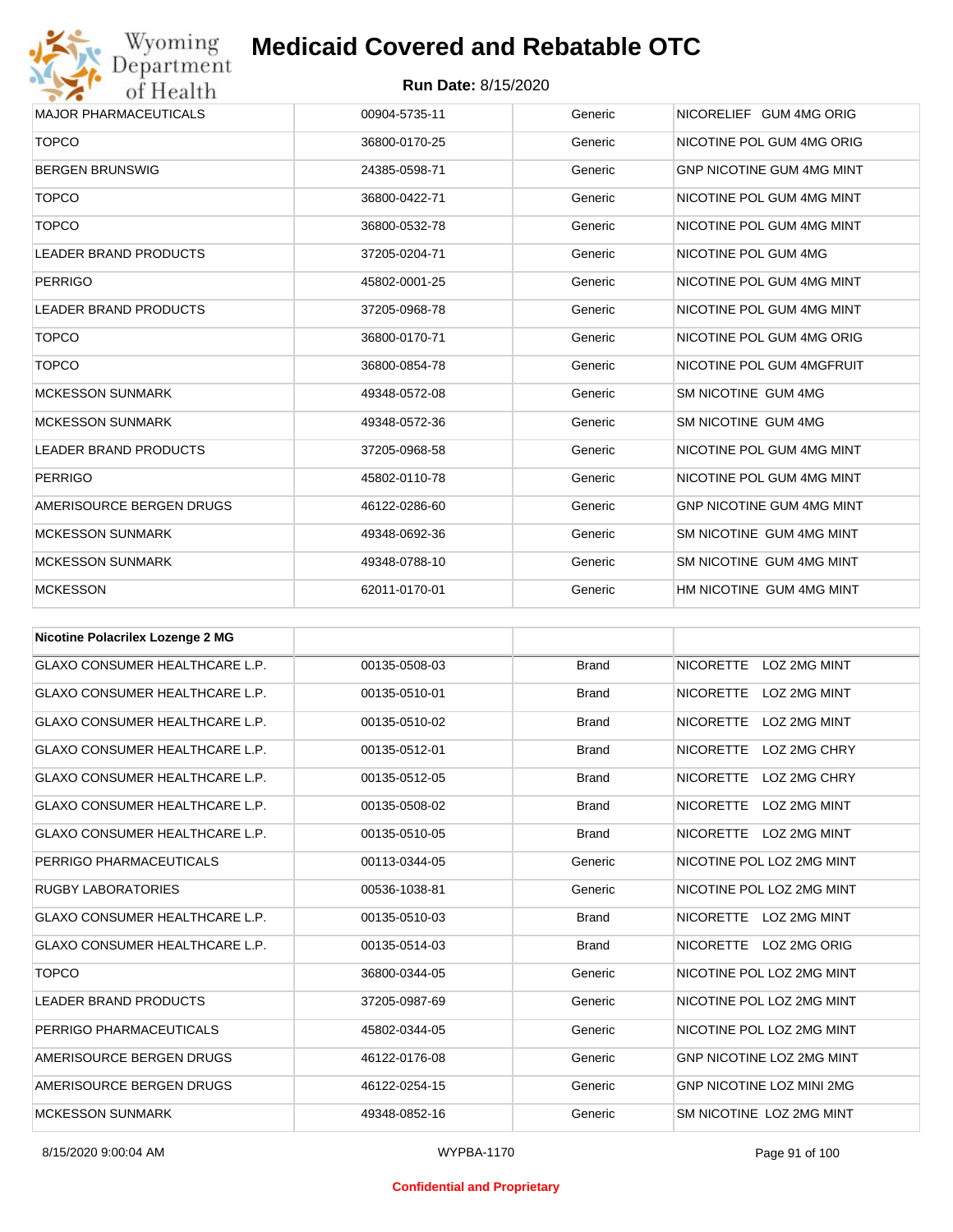# Wyoming<br>Department<br>of Health

## **Medicaid Covered and Rebatable OTC**

| <b>MCKESSON</b> | 62011-0048-01 | Generic | HM NICOTINE LOZ 2MG MINT |
|-----------------|---------------|---------|--------------------------|
| <b>MCKESSON</b> | 62011-0199-01 | Generic | HM NICOTINE LOZ 2MG MINT |

| <b>Nicotine Polacrilex Lozenge 4 MG</b> |               |              |                                         |
|-----------------------------------------|---------------|--------------|-----------------------------------------|
| <b>GEISS DESTIN &amp; DUNN</b>          | 00113-0873-05 | Generic      | NICOTINE POL LOZ 4MG MINT               |
| <b>GLAXO CONSUMER HEALTHCARE L.P.</b>   | 00135-0511-05 | <b>Brand</b> | NICORETTE LOZ 4MG MINT                  |
| <b>GLAXO CONSUMER HEALTHCARE L.P.</b>   | 00135-0509-02 | <b>Brand</b> | <b>NICORETTE</b><br><b>LOZ 4MG MINT</b> |
| <b>GLAXO CONSUMER HEALTHCARE L.P.</b>   | 00135-0509-03 | <b>Brand</b> | <b>NICORETTE</b><br><b>LOZ 4MG MINT</b> |
| <b>GLAXO CONSUMER HEALTHCARE L.P.</b>   | 00135-0513-01 | <b>Brand</b> | <b>NICORETTE</b><br>LOZ 4MG CHRY        |
| <b>GLAXO CONSUMER HEALTHCARE L.P.</b>   | 00135-0511-02 | <b>Brand</b> | <b>LOZ 4MG MINT</b><br><b>NICORETTE</b> |
| <b>GLAXO CONSUMER HEALTHCARE L.P.</b>   | 00135-0513-05 | <b>Brand</b> | <b>NICORETTE</b><br>LOZ 4MG CHRY        |
| <b>GLAXO CONSUMER HEALTHCARE L.P.</b>   | 00135-0515-03 | <b>Brand</b> | <b>NICORETTE</b><br>LOZ 4MG ORIG        |
| <b>GLAXO CONSUMER HEALTHCARE L.P.</b>   | 00135-0511-01 | <b>Brand</b> | NICORETTE LOZ 4MG MINT                  |
| <b>RUGBY LABORATORIES</b>               | 00536-1039-81 | Generic      | NICOTINE POL LOZ 4MG MINT               |
| <b>TOPCO</b>                            | 36800-0873-05 | Generic      | NICOTINE POL LOZ 4MG MINT               |
| <b>LEADER BRAND PRODUCTS</b>            | 37205-0988-69 | Generic      | NICOTINE POL LOZ 4MG MINT               |
| PERRIGO PHARMACEUTICALS                 | 45802-0873-05 | Generic      | NICOTINE POL LOZ 4MG MINT               |
| AMERISOURCE BERGEN DRUGS                | 46122-0177-08 | Generic      | <b>GNP NICOTINE LOZ 4MG MINT</b>        |
| AMERISOURCE BERGEN DRUGS                | 46122-0255-15 | Generic      | GNP NICOTINE LOZ 4MG MINT               |
| <b>MCKESSON SUNMARK</b>                 | 49348-0853-16 | Generic      | SM NICOTINE LOZ 4MG MINT                |
| <b>MCKESSON</b>                         | 62011-0171-01 | Generic      | HM NICOTINE LOZ 4MG MINT                |
| <b>MCKESSON</b>                         | 62011-0200-01 | Generic      | HM NICOTINE LOZ 4MG MINT                |
| <b>MCKESSON</b>                         | 62011-0171-02 | Generic      | HM NICOTINE LOZ 4MG MINT                |

| Nicotine TD Patch 24 HR Kit 21-14-7<br>MG/24HR |               |         |                           |
|------------------------------------------------|---------------|---------|---------------------------|
| IDR.REDDY'S LABORATORIES                       | 00067-6045-56 | Generic | NICOTINE SYS KIT TRANSDER |
| DR.REDDY'S LABORATORIES. INC.                  | 43598-0445-56 | Generic | NICOTINE SYS KIT TRANSDER |

| Nicotine TD Patch 24HR 14 MG/24HR     |               |              |                                        |
|---------------------------------------|---------------|--------------|----------------------------------------|
| DR. REDDY'S LABORATORIES              | 00067-5125-14 | Generic      | <b>NICOTINE</b><br><b>DIS 14MG/24H</b> |
| <b>GLAXO CONSUMER HEALTHCARE L.P.</b> | 00135-0195-02 | <b>Brand</b> | NICODERM CO DIS 14MG/24H               |
| <b>GLAXO CONSUMER HEALTHCARE L.P.</b> | 00135-0195-03 | <b>Brand</b> | NICODERM CO DIS 14MG/24H               |
| DR. REDDY'S LABORATORIES              | 00067-5125-07 | Generic      | NICOTINE<br><b>DIS 14MG/24H</b>        |
| <b>MCKESSON SUNMARK</b>               | 00067-6129-14 | Generic      | SM NICOTINE DIS 14MG/24H               |
| <b>GLAXO CONSUMER HEALTHCARE L.P.</b> | 00135-0195-05 | Brand        | NICODERM CO DIS 14MG/24H               |
| <b>RUGBY LABORATORIES</b>             | 00536-5895-88 | Generic      | NICOTINE TD DIS 14MG/24H               |
| LEADER BRAND PRODUCTS                 | 37205-0361-74 | Generic      | NICOTINE TD DIS 14MG/24H               |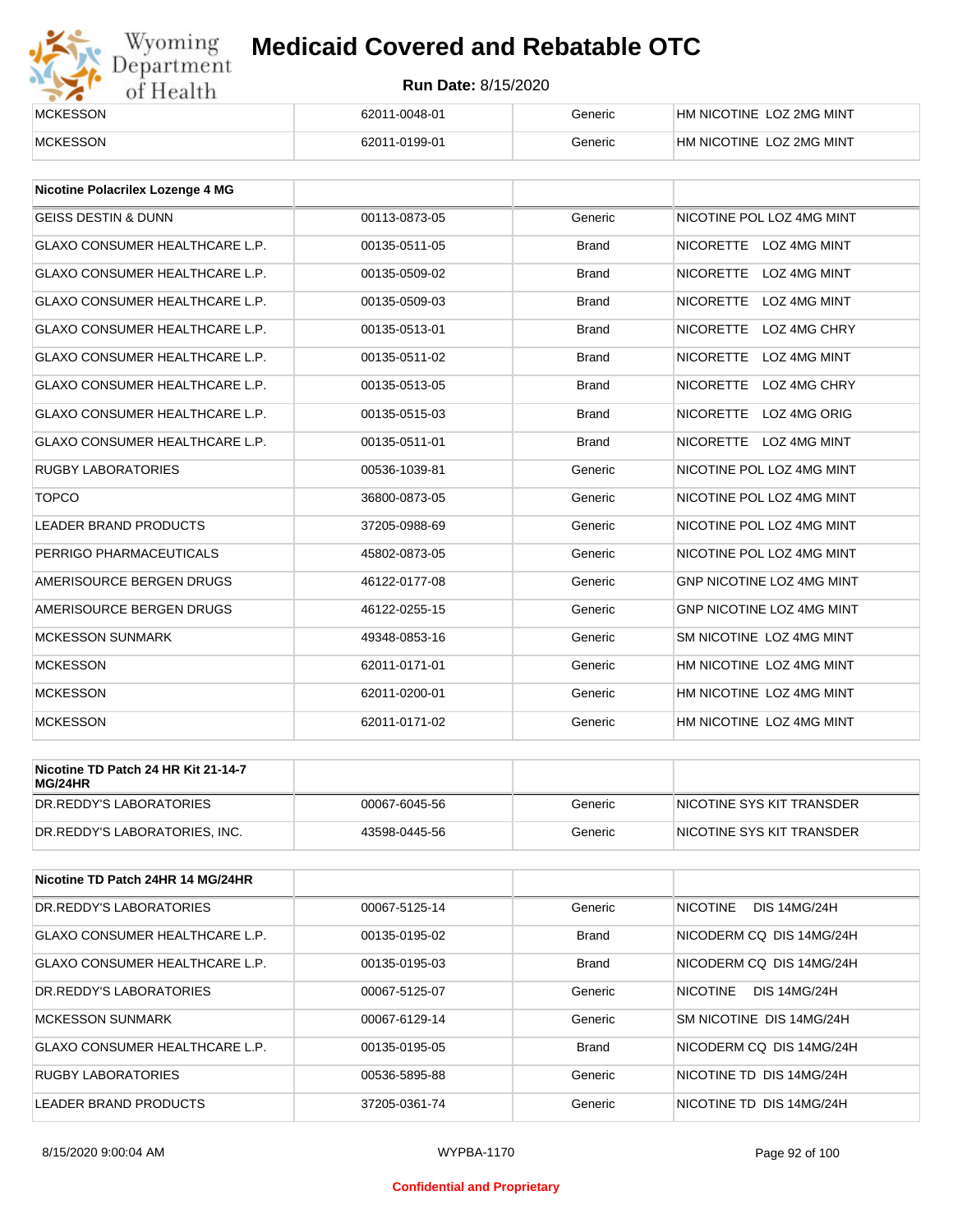| Wyoming<br>Department         | <b>Medicaid Covered and Rebatable OTC</b> |         |                          |  |
|-------------------------------|-------------------------------------------|---------|--------------------------|--|
| of Health                     | <b>Run Date: 8/15/2020</b>                |         |                          |  |
| DR.REDDY'S LABORATORIES, INC. | 43598-0447-70                             | Generic | NICOTINE TD DIS 14MG/24H |  |
| DR.REDDY'S LABORATORIES, INC. | 43598-0447-74                             | Generic | NICOTINE TD DIS 14MG/24H |  |
| <b>MCKESSON</b>               | 62011-0172-01                             | Generic | HM NICOTINE DIS 14MG/24H |  |

| Nicotine TD Patch 24HR 21 MG/24HR     |               |              |                                        |
|---------------------------------------|---------------|--------------|----------------------------------------|
| DR. REDDY'S LABORATORIES              | 00067-5126-14 | Generic      | <b>NICOTINE</b><br><b>DIS 21MG/24H</b> |
| DR. REDDY'S LABORATORIES              | 00067-5126-28 | Generic      | <b>NICOTINE</b><br><b>DIS 21MG/24H</b> |
| <b>GLAXO CONSUMER HEALTHCARE L.P.</b> | 00135-0145-02 | <b>Brand</b> | NICODERM CO DIS 21MG/24H               |
| <b>MCKESSON SUNMARK</b>               | 00067-6130-14 | Generic      | SM NICOTINE DIS 21MG                   |
| <b>GLAXO CONSUMER HEALTHCARE L.P.</b> | 00135-0194-01 | <b>Brand</b> | NICODERM CO DIS 21MG/24H               |
| GLAXO CONSUMER HEALTHCARE L.P.        | 00135-0194-03 | <b>Brand</b> | NICODERM CO DIS 21MG/24H               |
| <b>GLAXO CONSUMER HEALTHCARE L.P.</b> | 00135-0194-05 | <b>Brand</b> | NICODERM CO DIS 21MG/24H               |
| DR.REDDY'S LABORATORIES               | 00067-5126-07 | Generic      | <b>NICOTINE</b><br><b>DIS 21MG/24H</b> |
| GLAXO CONSUMER HEALTHCARE L.P.        | 00135-0194-02 | <b>Brand</b> | NICODERM CO DIS 21MG/24H               |
| <b>RUGBY LABORATORIES</b>             | 00536-5896-88 | Generic      | NICOTINE TD DIS 21MG/24H               |
| LEADER BRAND PRODUCTS                 | 37205-0358-74 | Generic      | NICOTINE TD DIS 21MG/24H               |
| DR.REDDY'S LABORATORIES, INC.         | 43598-0448-28 | Generic      | NICOTINE TD DIS 21MG/24H               |
| DR.REDDY'S LABORATORIES, INC.         | 43598-0448-70 | Generic      | NICOTINE TD DIS 21MG/24H               |
| DR. REDDY'S LABORATORIES. INC.        | 43598-0448-74 | Generic      | NICOTINE TD DIS 21MG/24H               |
| <b>MCKESSON</b>                       | 62011-0173-01 | Generic      | HM NICOTINE DIS 21MG/24H               |

| Nicotine TD Patch 24HR 7 MG/24HR                                 |               |              |                                 |
|------------------------------------------------------------------|---------------|--------------|---------------------------------|
| DR. REDDY'S LABORATORIES                                         | 00067-5124-14 | Generic      | <b>NICOTINE</b><br>DIS 7MG/24HR |
| <b>MCKESSON SUNMARK</b>                                          | 00067-6128-14 | Generic      | SM NICOTINE DIS 7MG/24HR        |
| <b>GLAXO CONSUMER HEALTHCARE L.P.</b>                            | 00135-0196-02 | <b>Brand</b> | NICODERM CQ DIS 7MG/24HR        |
| DR.REDDY'S LABORATORIES                                          | 00067-5124-07 | Generic      | NICOTINE<br>DIS 7MG/24HR        |
| <b>GLAXO CONSUMER HEALTHCARE L.P.</b>                            | 00135-0196-05 | <b>Brand</b> | NICODERM CO DIS 7MG/24HR        |
| <b>RUGBY LABORATORIES</b>                                        | 00536-5894-88 | Generic      | NICOTINE TD DIS 7MG/24HR        |
| DR.REDDY'S LABORATORIES, INC.                                    | 43598-0446-74 | Generic      | NICOTINE TD DIS 7MG/24HR        |
| DR.REDDY'S LABORATORIES, INC.                                    | 43598-0446-70 | Generic      | NICOTINE TD DIS 7MG/24HR        |
| LEADER BRAND PRODUCTS                                            | 37205-0363-74 | Generic      | NICOTINE TD DIS 7MG/24HR        |
| <b>MCKESSON</b>                                                  | 62011-0050-01 | Generic      | NICOTINE TD DIS 7MG/24HR        |
| <b>ULCER</b><br>DRUGS/ANTISPASMODICS/ANTICHOLINE<br><b>RGICS</b> |               |              |                                 |

| Cimetidine Tab 200 MG  |               |         |                                      |  |
|------------------------|---------------|---------|--------------------------------------|--|
| <b>BERGEN BRUNSWIG</b> | 24385-0111-65 | Generic | <b>TAB 200MG</b><br><b>HEARTBURN</b> |  |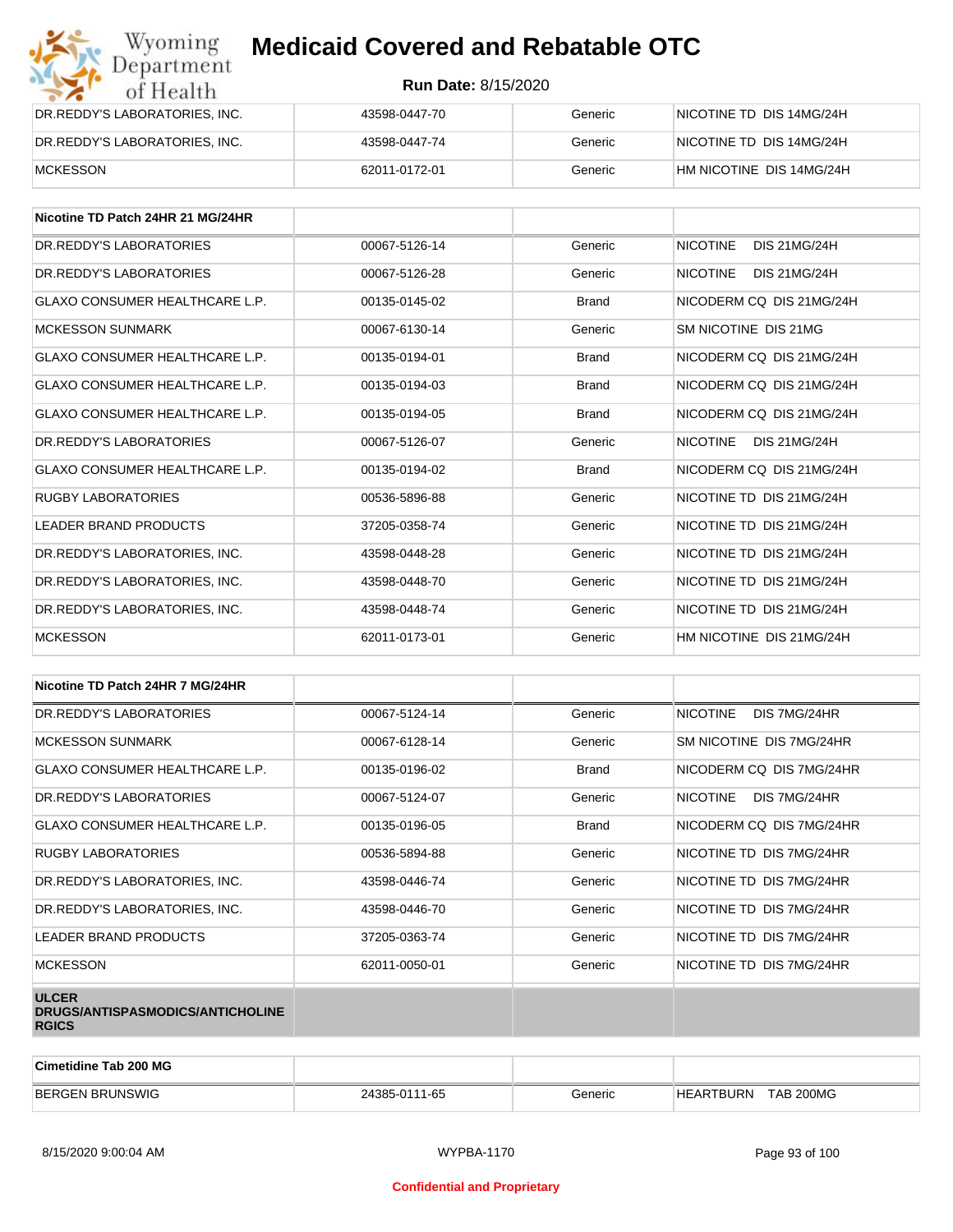

| ______<br><b>TOPCO</b>   | 36800-0022-39 | Generic | <b>TAB RELIEF</b><br><b>HEARTBURN</b> |
|--------------------------|---------------|---------|---------------------------------------|
| <b>IMCKESSON SUNMARK</b> | 49348-0246-44 | Generic | <b>SM ACID REDU TAB 200MG</b>         |

| <b>Famotidine Tab 10 MG</b>  |               |         |                             |
|------------------------------|---------------|---------|-----------------------------|
| TEVA PHARMACEUTICALS USA     | 00093-2748-65 | Generic | FAMOTIDINE TAB 10MG         |
| TEVA PHARMACEUTICALS USA     | 00093-2748-92 | Generic | FAMOTIDINE TAB 10MG         |
| TEVA PHARMACEUTICALS USA     | 00093-2748-94 | Generic | FAMOTIDINE TAB 10MG         |
| PERRIGO PHARMACEUTICALS      | 00113-0141-65 | Generic | ACID REDUCER TAB 10MG       |
| <b>MAJOR PHARMACEUTICALS</b> | 00904-5529-87 | Generic | HEARTBURN<br>TAB RELIEF     |
| <b>MAJOR PHARMACEUTICALS</b> | 00904-5529-52 | Generic | <b>HEARTBURN TAB RELIEF</b> |
| <b>SELECT BRAND</b>          | 15127-0370-30 | Generic | ACID REDUCER TAB 10MG       |
| <b>TOPCO</b>                 | 36800-0141-65 | Generic | ACID REDUCER TAB 10MG       |
| <b>LEADER BRAND PRODUCTS</b> | 37205-0614-65 | Generic | ACID REDUCER TAB 10MG       |
| <b>MCKESSON SUNMARK</b>      | 49348-0442-13 | Generic | ACID REDUCER TAB 10MG       |
| <b>BERGEN BRUNSWIG</b>       | 24385-0255-72 | Generic | ACID REDUCER TAB 10MG       |
| <b>TOPCO</b>                 | 36800-0141-72 | Generic | ACID REDUCER TAB 10MG       |
| <b>MCKESSON</b>              | 62011-0142-01 | Generic | FAMOTIDINE TAB 10MG         |
| CHAIN DRUG MARKETING ASSOC   | 63868-0714-30 | Generic | ACID CONTROL TAB 10MG       |

| <b>Famotidine Tab 20 MG</b>       |               |         |                              |
|-----------------------------------|---------------|---------|------------------------------|
| PERRIGO PHARMACEUTICALS           | 00113-0194-02 | Generic | ACID REDUCER TAB 20MG        |
| <b>MAJOR PHARMACEUTICALS</b>      | 00904-5780-17 | Generic | TAB 20MG<br>HEARTBURN        |
| <b>MAJOR PHARMACEUTICALS</b>      | 00904-5780-51 | Generic | <b>HEARTBURN</b><br>TAB 20MG |
| <b>BERGEN BRUNSWIG</b>            | 24385-0385-63 | Generic | ACID REDUCER TAB 20MG        |
| <b>TOPCO</b>                      | 36800-0194-71 | Generic | ACID REDUCER TAB 20MG        |
| <b>TOPCO</b>                      | 36800-0194-02 | Generic | ACID REDUCER TAB 20MG        |
| <b>BERGEN BRUNSWIG</b>            | 24385-0385-71 | Generic | ACID REDUCER TAB 20MG        |
| <b>MCKESSON SUNMARK</b>           | 49348-0817-09 | Generic | ACID REDUCER TAB 20MG        |
| <b>BERGEN BRUNSWIG</b>            | 24385-0385-51 | Generic | ACID REDUCER TAB 20MG        |
| <b>TOPCO</b>                      | 36800-0194-51 | Generic | ACID REDUCER TAB 20MG        |
| <b>LEADER BRAND PRODUCTS</b>      | 37205-0861-63 | Generic | ACID REDUCER TAB 20MG        |
| AMERISOURCE BERGEN DRUGS          | 46122-0168-78 | Generic | ACID REDUCER TAB 20MG        |
| <b>MCKESSON SUNMARK</b>           | 49348-0817-05 | Generic | ACID REDUCER TAB 20MG        |
| <b>MCKESSON</b>                   | 62011-0143-01 | Generic | FAMOTIDINE TAB 20MG          |
| <b>CHAIN DRUG MARKETING ASSOC</b> | 63868-0486-25 | Generic | ACID CONTROL TAB 20MG        |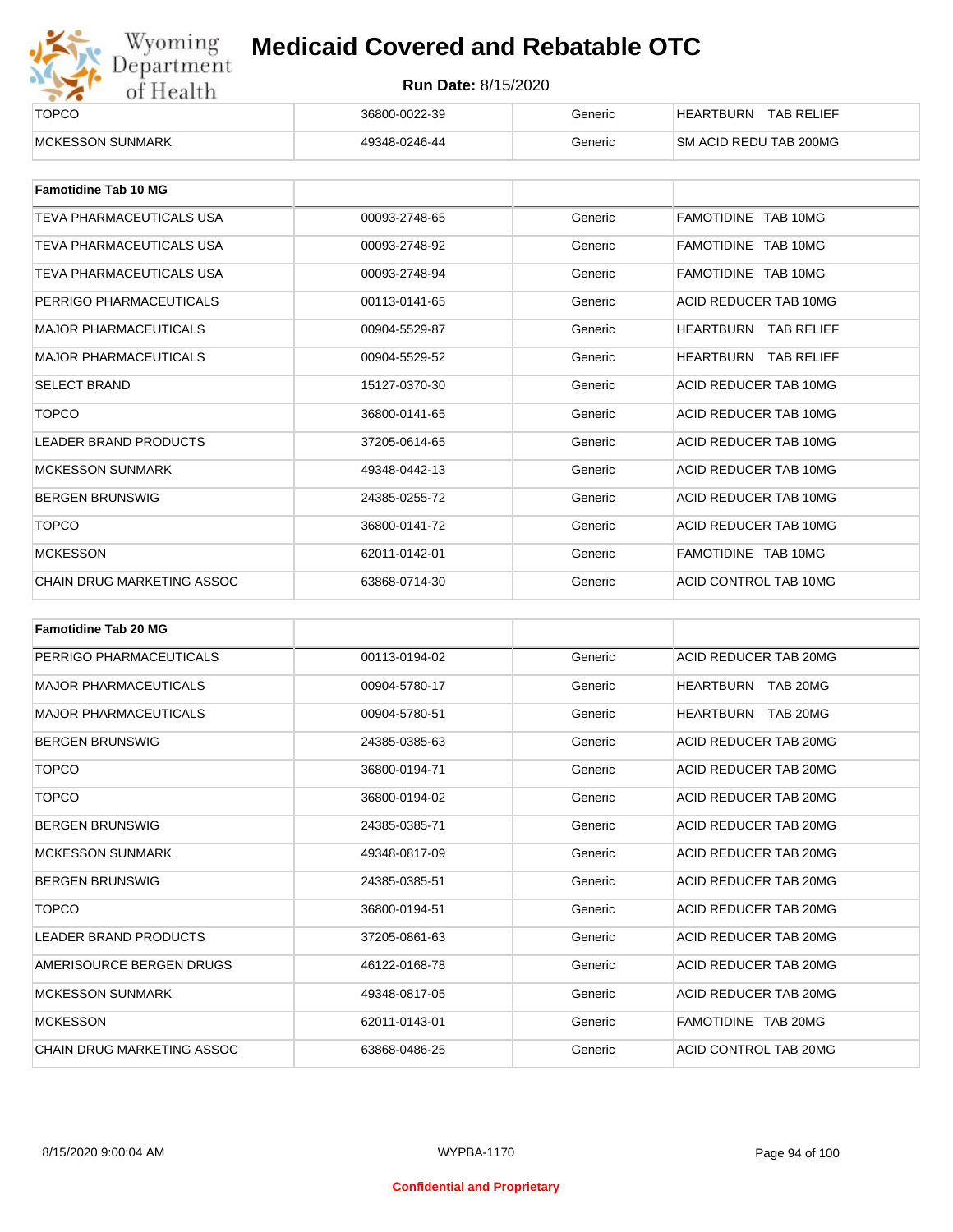

| Famotidine-Ca Carbonate-Mag Hydroxide<br>Chew Tab 10-800-165 MG |               |         |                                 |
|-----------------------------------------------------------------|---------------|---------|---------------------------------|
| PERRIGO PHARMACEUTICALS                                         | 00113-0321-63 | Generic | DUAL ACTION CHW COMPLETE        |
| <b>BERGEN BRUNSWIG</b>                                          | 24385-0201-63 | Generic | DUAL ACTION CHW COMPLETE        |
| <b>TOPCO</b>                                                    | 36800-0321-71 | Generic | DUAL ACTION CHW COMPLETE        |
| LEADER BRAND PRODUCTS                                           | 37205-0680-63 | Generic | ACID REDUCER CHW COMPLETE       |
| <b>TOPCO</b>                                                    | 36800-0546-71 | Generic | DUAL ACTION CHW COMPLETE        |
| <b>MCKESSON SUNMARK</b>                                         | 49348-0403-05 | Generic | SM COMPLETE CHW DUAL ACT        |
| <b>BERGEN BRUNSWIG</b>                                          | 24385-0202-63 | Generic | DUAL ACTION CHW COMPLETE        |
| <b>TOPCO</b>                                                    | 36800-0321-63 | Generic | DUAL ACTION CHW COMPLETE        |
| <b>TOPCO</b>                                                    | 36800-0546-63 | Generic | DUAL ACTION CHW COMPLETE        |
| <b>MCKESSON</b>                                                 | 62011-0182-01 | Generic | <b>COMPLETE</b><br>CHW DUAL ACT |

| Lansoprazole Cap Delayed Release 15 MG |               |              |                              |
|----------------------------------------|---------------|--------------|------------------------------|
| <b>GLAXO CONSUMER HEALTHCARE L.P.</b>  | 00067-6286-42 | <b>Brand</b> | PREVACID 24H CAP 15MG DR     |
| <b>GLAXO CONSUMER HEALTHCARE L.P.</b>  | 00067-6286-28 | <b>Brand</b> | PREVACID 24H CAP 15MG DR     |
| GLAXO CONSUMER HEALTHCARE L.P.         | 00067-6286-14 | <b>Brand</b> | PREVACID 24H CAP 15MG DR     |
| <b>RUGBY LABORATORIES</b>              | 00536-1034-13 | Generic      | <b>HEARTBURN TR CAP 15MG</b> |
| <b>RUGBY LABORATORIES</b>              | 00536-1034-71 | Generic      | <b>HEARTBURN TR CAP 15MG</b> |
| <b>RUGBY LABORATORIES</b>              | 00536-1034-88 | Generic      | HEARTBURN TR CAP 15MG        |
| AMERISOURCE BERGEN DRUGS               | 46122-0107-04 | Generic      | LANSOPRAZOLE CAP 15MG DR     |
| AMERISOURCE BERGEN DRUGS               | 46122-0107-74 | Generic      | LANSOPRAZOLE CAP 15MG DR     |
| PERRIGO PHARMACEUTICALS                | 45802-0245-01 | Generic      | LANSOPRAZOLE CAP 15MG DR     |
| PERRIGO PHARMACEUTICALS                | 45802-0245-03 | Generic      | LANSOPRAZOLE CAP 15MG DR     |
| AMERISOURCE BERGEN DRUGS               | 46122-0107-03 | Generic      | LANSOPRAZOLE CAP 15MG DR     |
| <b>MCKESSON SUNMARK</b>                | 49348-0301-61 | Generic      | LANSOPRAZOLE CAP 15MG DR     |
| <b>LEADER BRAND PRODUCTS</b>           | 37205-0661-74 | Generic      | LANSOPRAZOLE CAP 15MG DR     |
| PERRIGO PHARMACEUTICALS                | 45802-0245-02 | Generic      | LANSOPRAZOLE CAP 15MG DR     |
| <b>MCKESSON SUNMARK</b>                | 49348-0301-46 | Generic      | LANSOPRAZOLE CAP 15MG DR     |
| <b>MCKESSON SUNMARK</b>                | 49348-0301-78 | Generic      | LANSOPRAZOLE CAP 15MG DR     |
| <b>MCKESSON</b>                        | 62011-0168-01 | Generic      | LANSOPRAZOLE CAP 15MG DR     |
| <b>MCKESSON</b>                        | 62011-0168-02 | Generic      | LANSOPRAZOLE CAP 15MG DR     |
| <b>MCKESSON</b>                        | 62011-0168-03 | Generic      | LANSOPRAZOLE CAP 15MG DR     |

| Omeprazole Delayed Release Tab 20 MG |               |         |                     |
|--------------------------------------|---------------|---------|---------------------|
| PERRIGO PHARMACEUTICALS              | 00113-0915-30 | Generic | OMEPRAZOLE TAB 20MG |
| PERRIGO PHARMACEUTICALS              | 00113-0915-55 | Generic | OMEPRAZOLE TAB 20MG |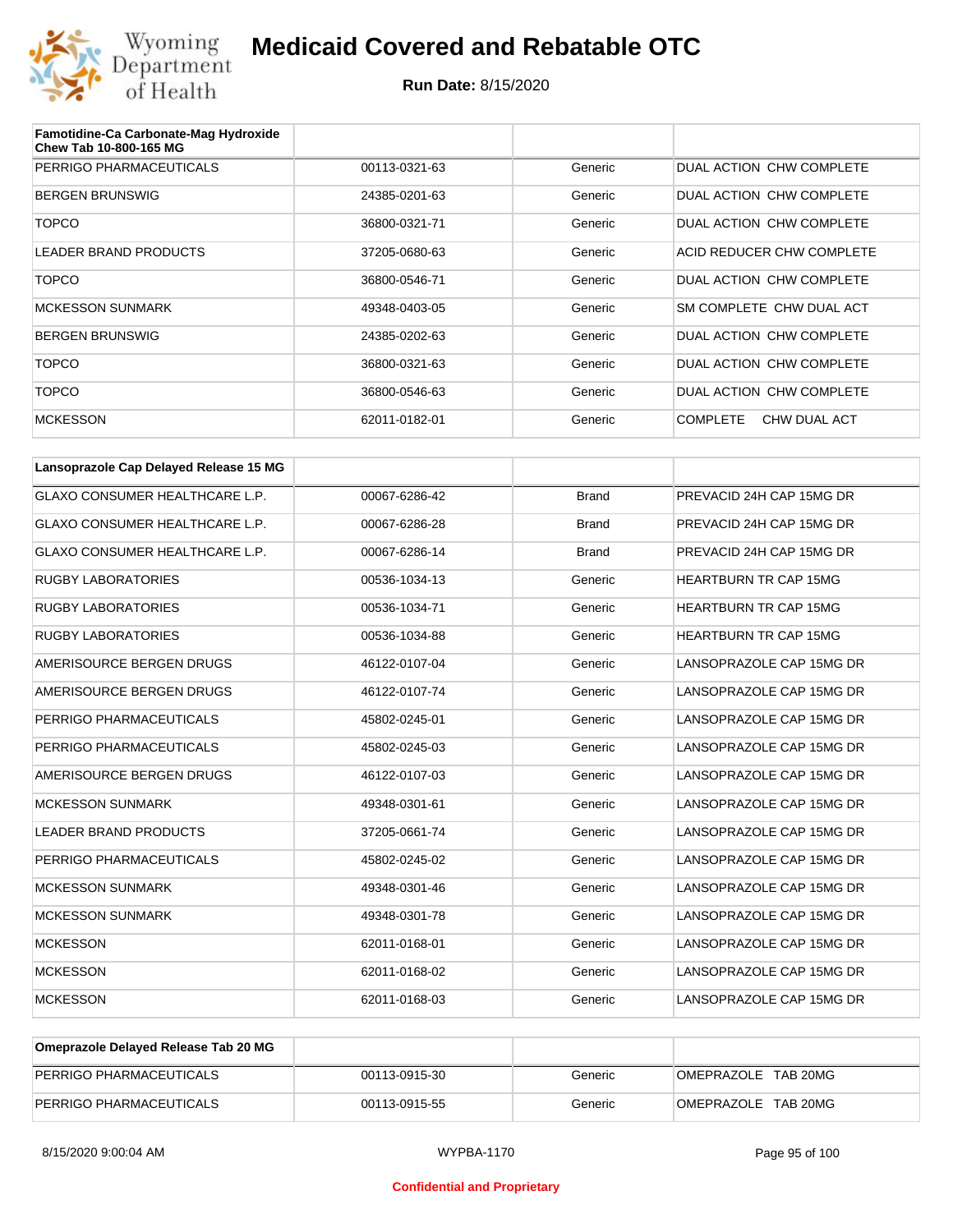

| Wyoming                      | <b>Medicaid Covered and Rebatable OTC</b> |         |                     |
|------------------------------|-------------------------------------------|---------|---------------------|
| Department<br>of Health      | <b>Run Date: 8/15/2020</b>                |         |                     |
| PERRIGO PHARMACEUTICALS      | 00113-0915-74                             | Generic | OMEPRAZOLE TAB 20MG |
| <b>MAJOR PHARMACEUTICALS</b> | 00904-5834-71                             | Generic | OMEPRAZOLE TAB 20MG |
| <b>MAJOR PHARMACEUTICALS</b> | 00904-5834-41                             | Generic | OMEPRAZOLE TAB 20MG |
| <b>MAJOR PHARMACEUTICALS</b> | 00904-5834-42                             | Generic | OMEPRAZOLE TAB 20MG |
| <b>TOPCO</b>                 | 36800-0915-30                             | Generic | OMEPRAZOLE TAB 20MG |
| <b>TOPCO</b>                 | 36800-0915-74                             | Generic | OMEPRAZOLE TAB 20MG |
| <b>LEADER BRAND PRODUCTS</b> | 37205-0837-66                             | Generic | OMEPRAZOLE TAB 20MG |
| <b>TOPCO</b>                 | 36800-0915-01                             | Generic | OMEPRAZOLE TAB 20MG |
| LEADER BRAND PRODUCTS        | 37205-0837-06                             | Generic | OMEPRAZOLE TAB 20MG |
| LEADER BRAND PRODUCTS        | 37205-0837-15                             | Generic | OMEPRAZOLE TAB 20MG |
| AMERISOURCE BERGEN DRUGS     | 46122-0029-99                             | Generic | OMEPRAZOLE TAB 20MG |
| PERRIGO                      | 45802-0888-55                             | Generic | OMEPRAZOLE TAB 20MG |
| AMERISOURCE BERGEN DRUGS     | 46122-0029-04                             | Generic | OMEPRAZOLE TAB 20MG |
| <b>TOPCO</b>                 | 36800-0915-55                             | Generic | OMEPRAZOLE TAB 20MG |
| LEADER BRAND PRODUCTS        | 37205-0837-74                             | Generic | OMEPRAZOLE TAB 20MG |
| <b>MCKESSON SUNMARK</b>      | 49348-0846-46                             | Generic | OMEPRAZOLE TAB 20MG |
| <b>MCKESSON SUNMARK</b>      | 49348-0846-61                             | Generic | OMEPRAZOLE TAB 20MG |
| PERRIGO                      | 45802-0888-30                             | Generic | OMEPRAZOLE TAB 20MG |
| AMERISOURCE BERGEN DRUGS     | 46122-0029-03                             | Generic | OMEPRAZOLE TAB 20MG |
| AMERISOURCE BERGEN DRUGS     | 46122-0029-74                             | Generic | OMEPRAZOLE TAB 20MG |
| <b>MCKESSON SUNMARK</b>      | 49348-0846-78                             | Generic | OMEPRAZOLE TAB 20MG |
| <b>MCKESSON</b>              | 62011-0157-02                             | Generic | OMEPRAZOLE TAB 20MG |
| <b>MCKESSON</b>              | 62011-0157-01                             | Generic | OMEPRAZOLE TAB 20MG |
| <b>MCKESSON</b>              | 62011-0157-03                             | Generic | OMEPRAZOLE TAB 20MG |
|                              |                                           |         |                     |

| Omeprazole Magnesium Cap DR 20.6 MG<br>$(20 \text{ MG Base}$ Equiv) |               |         |                         |
|---------------------------------------------------------------------|---------------|---------|-------------------------|
| <b>CHAIN DRUG MARKETING ASSOC</b>                                   | 63868-0177-42 | Generic | OMEPRAZOLE CAP 20.6MGDR |

| <b>Ranitidine HCI Tab 150 MG</b> |               |              |                                   |
|----------------------------------|---------------|--------------|-----------------------------------|
| <b>PERRIGO</b>                   | 00113-0852-71 | Generic      | ACID REDUCER TAB 150MG            |
| <b>PERRIGO</b>                   | 00113-0852-02 | Generic      | ACID REDUCER TAB 150MG            |
| CHATTEM INC                      | 00597-0120-24 | <b>Brand</b> | ZANTAC<br><b>TAB 150MG</b>        |
| CHATTEM INC                      | 00597-0121-68 | <b>Brand</b> | <b>ZANTAC</b><br><b>TAB 150MG</b> |
| CHATTEM INC                      | 00597-0121-95 | <b>Brand</b> | ZANTAC<br><b>TAB 150MG</b>        |
| CHATTEM INC                      | 00597-0120-50 | <b>Brand</b> | <b>ZANTAC</b><br><b>TAB 150MG</b> |
| CHATTEM INC                      | 00597-0120-68 | <b>Brand</b> | <b>ZANTAC</b><br><b>TAB 150MG</b> |
| CHATTEM INC                      | 00597-0121-24 | <b>Brand</b> | ZANTAC<br><b>TAB 150MG</b>        |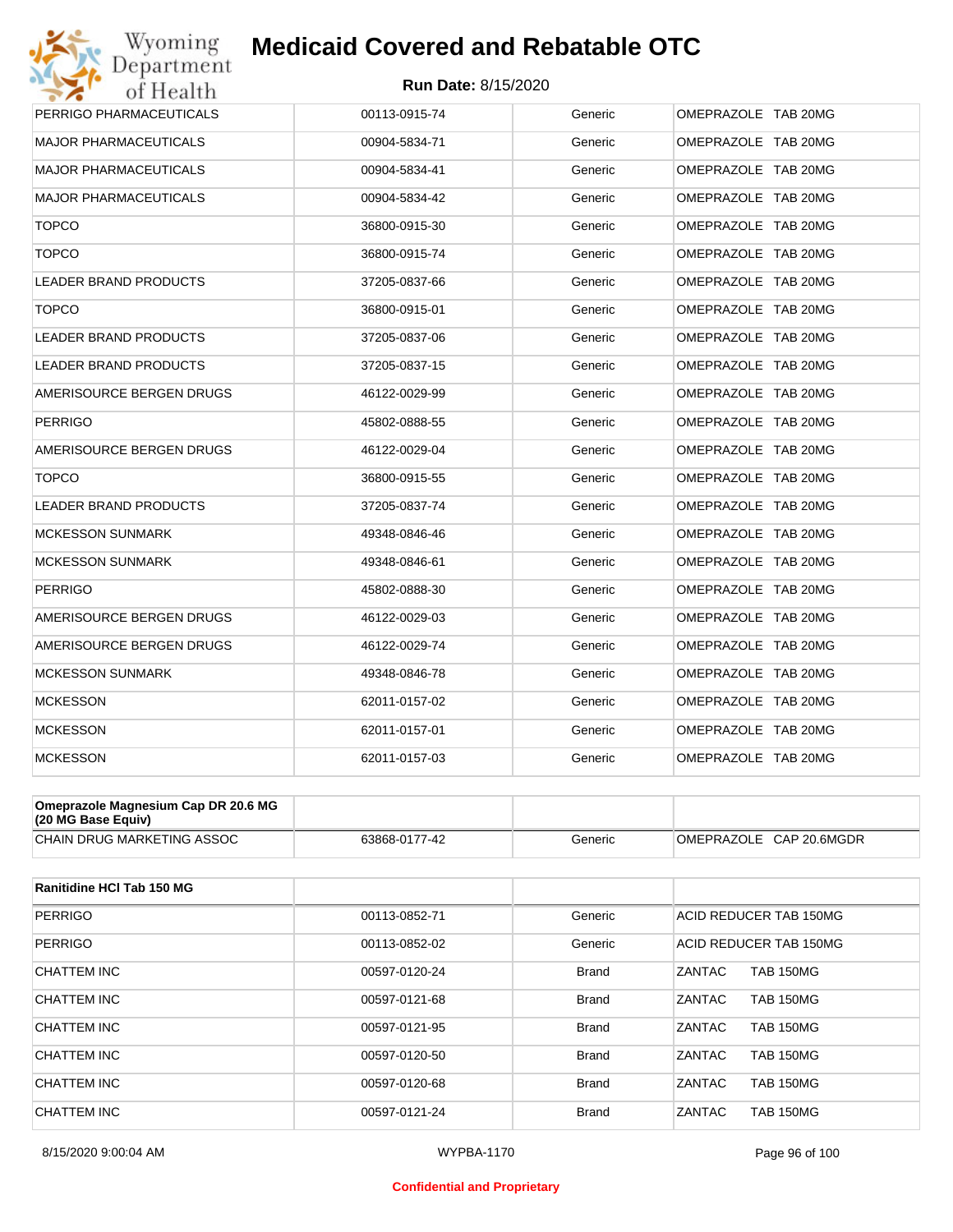| CHATTEM INC                  | 00597-0121-50 | <b>Brand</b> | ZANTAC<br><b>TAB 150MG</b> |
|------------------------------|---------------|--------------|----------------------------|
| CHATTEM INC                  | 00597-0121-90 | <b>Brand</b> | ZANTAC<br><b>TAB 150MG</b> |
| <b>MAJOR PHARMACEUTICALS</b> | 00904-6350-24 | Generic      | RANITIDINE TAB 150MG       |
| <b>MAJOR PHARMACEUTICALS</b> | 00904-6350-51 | Generic      | RANITIDINE TAB 150MG       |
| <b>TOPCO</b>                 | 36800-0047-02 | Generic      | HEARTBURN TAB 150MG        |
| <b>BERGEN BRUNSWIG</b>       | 24385-0268-62 | Generic      | ACID CONTROL TAB 150MG     |
| <b>BERGEN BRUNSWIG</b>       | 24385-0268-71 | Generic      | ACID CONTROL TAB 150MG     |
| AMERISOURCE BERGEN DRUGS     | 46122-0041-62 | Generic      | ACID CONTROL TAB 150MG     |
| AMERISOURCE BERGEN DRUGS     | 46122-0041-71 | Generic      | ACID CONTROL TAB 150MG     |
| AMERISOURCE BERGEN DRUGS     | 46122-0224-62 | Generic      | ACID CONTROL TAB 150MG     |
| <b>TOPCO</b>                 | 36800-0047-71 | Generic      | HEARTBURN TAB 150MG        |
| <b>OHM LABS</b>              | 51660-0351-60 | Generic      | ACID REDUCER TAB 150MG     |
| <b>MCKESSON SUNMARK</b>      | 49348-0026-54 | Generic      | ACID REDUCER TAB 150MG     |
| <b>MCKESSON</b>              | 62011-0227-01 | Generic      | ACID REDUCER TAB 150MG     |

| <b>Ranitidine HCI Tab 75 MG</b> |               |              |                              |
|---------------------------------|---------------|--------------|------------------------------|
| CHATTEM INC                     | 00597-0122-27 | <b>Brand</b> | TAB 75MG<br>ZANTAC           |
| <b>CHATTEM INC</b>              | 00597-0122-37 | <b>Brand</b> | ZANTAC<br>TAB 75MG           |
| <b>CHATTEM INC</b>              | 00597-0122-54 | <b>Brand</b> | ZANTAC<br>TAB 75MG           |
| <b>CHATTEM INC</b>              | 00597-0122-81 | <b>Brand</b> | ZANTAC<br>TAB 75MG           |
| <b>CHATTEM INC</b>              | 00597-0122-13 | <b>Brand</b> | ZANTAC<br>TAB 75MG           |
| <b>MAJOR PHARMACEUTICALS</b>    | 00904-6349-46 | Generic      | RANITIDINE TAB 75MG          |
| <b>MAJOR PHARMACEUTICALS</b>    | 00904-6349-52 | Generic      | RANITIDINE TAB 75MG          |
| <b>TOPCO</b>                    | 36800-0271-39 | Generic      | <b>HEARTBRN REL TAB 75MG</b> |
| <b>TOPCO</b>                    | 36800-0271-72 | Generic      | <b>HEARTBRN REL TAB 75MG</b> |
| AMERISOURCE BERGEN DRUGS        | 46122-0223-65 | Generic      | ACID REDUCER TAB 75MG        |
| <b>MCKESSON SUNMARK</b>         | 49348-0473-44 | Generic      | ACID REDUCER TAB 75MG        |
| <b>MCKESSON SUNMARK</b>         | 49348-0473-12 | Generic      | ACID REDUCER TAB 75MG        |
| AMERISOURCE BERGEN DRUGS        | 46122-0223-72 | Generic      | ACID REDUCER TAB 75MG        |
| <b>OHM LABS</b>                 | 51660-0352-30 | Generic      | ACID REDUCER TAB 75MG        |
| <b>MCKESSON</b>                 | 62011-0225-01 | Generic      | ACID REDUCER TAB 75MG        |
| <b>MCKESSON</b>                 | 62011-0225-02 | Generic      | ACID REDUCER TAB 75MG        |
| <b>MCKESSON</b>                 | 62011-0144-01 | Generic      | ACID REDUCER TAB 75MG        |
| <b>MCKESSON</b>                 | 62011-0144-02 | Generic      | ACID REDUCER TAB 75MG        |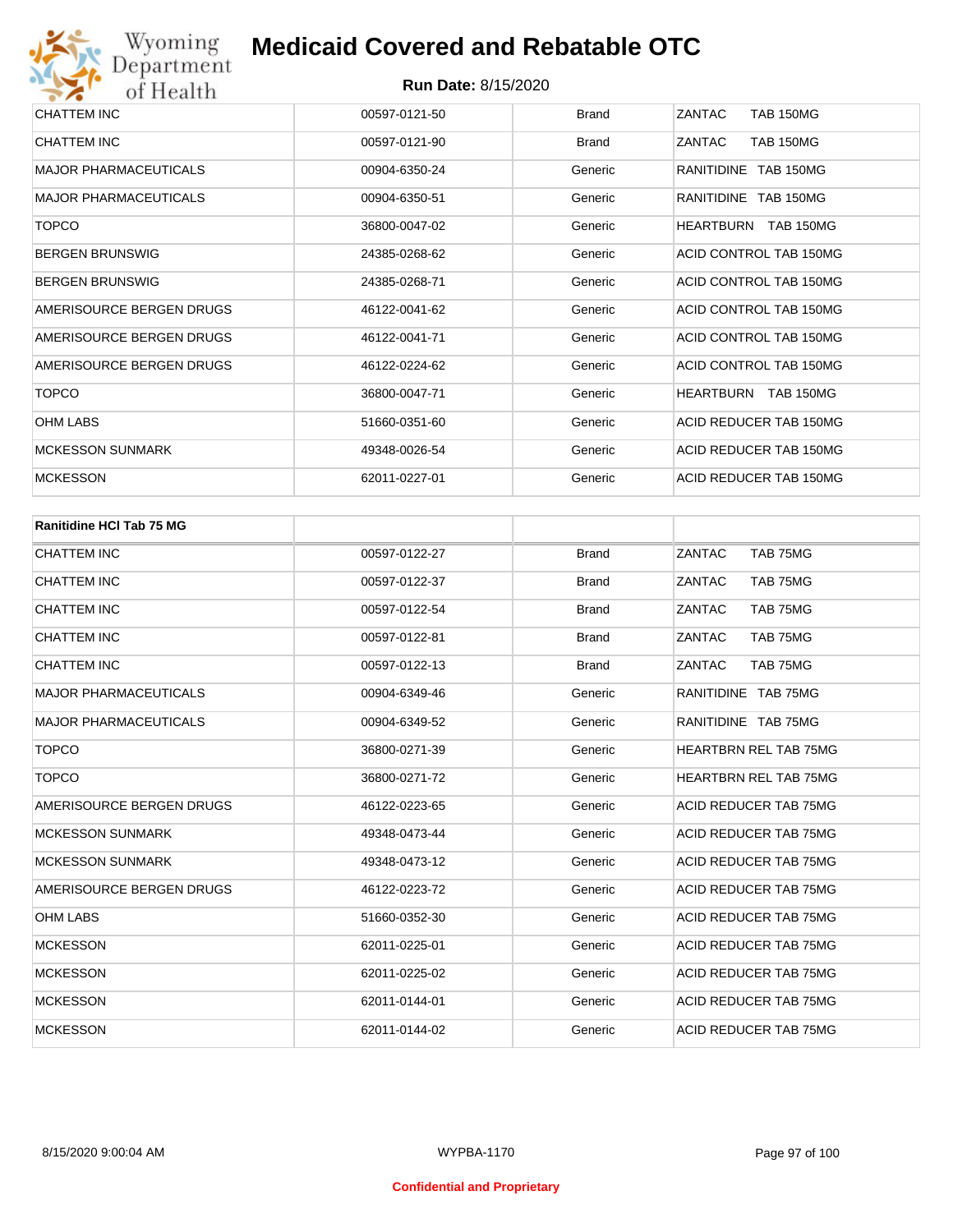**Run Date:** 8/15/2020

Wyoming<br>Department<br>of Health **VAGINAL AND RELATED PRODUCTS**

| <b>Clotrimazole Vaginal Cream 1%</b> |               |         |                                |
|--------------------------------------|---------------|---------|--------------------------------|
| ACTAVIS MID ATLANTIC                 | 00472-0220-41 | Generic | CLOTRIMAZOLE CRE 1%            |
| ACTAVIS MID ATLANTIC                 | 00472-0220-63 | Generic | <b>CLOTRIMAZOLE CRE 1%</b>     |
| MCKESSON SUNMARK                     | 49348-0793-76 | Generic | CLOTRIMAZOLE CRE 1% VAG        |
| <b>TARO</b>                          | 51672-2003-06 | Generic | <b>CLOTRIMAZOLE CRE 1% VAG</b> |

| <b>Clotrimazole Vaginal Cream 2%</b> |               |         |                               |
|--------------------------------------|---------------|---------|-------------------------------|
| BERGEN BRUNSWIG                      | 24385-0110-09 | Generic | <b>CLOTRIMAZOLE CRE 3 DAY</b> |
| <b>IMCKESSON SUNMARK</b>             | 49348-0379-54 | Generic | 3 DAY VAGINL CRE 2%           |
| <b>TARO</b>                          | 51672-2062-00 | Generic | 3 DAY VAGINL CRE 2%           |

| Miconazole Nitrate Vaginal App 200 MG &<br>2% Cream 9 GM Kit |               |         |                               |
|--------------------------------------------------------------|---------------|---------|-------------------------------|
| AMERISOURCE BERGEN DRUGS                                     | 46122-0144-04 | Generic | ™II MICONAZOLE 3 KIT COMBO PK |
| MCKESSON SUNMARK                                             | 49348-0645-73 | Generic | MICONAZOLE 3 KIT COMBINAT     |
| <b>TOPCO</b>                                                 | 36800-0982-00 | Generic | MICONAZOLE 3 KIT COMBINAT     |

| <b>Miconazole Nitrate Vaginal Cream 2%</b> |               |         |                           |
|--------------------------------------------|---------------|---------|---------------------------|
| <b>GEISS DESTIN &amp; DUNN</b>             | 00113-0214-29 | Generic | MICONAZOLE 7 CRE TUBE/KIT |
| <b>GEISS DESTIN &amp; DUNN</b>             | 00113-0825-29 | Generic | MICONAZOLE 7 CRE 2%       |
| ACTAVIS MID ATLANTIC                       | 00472-0730-41 | Generic | MICONAZOLE CRE 2%         |
| <b>COSETTE PHARMACEUTICALS</b>             | 00713-0252-37 | Generic | MICONAZOLE CRE 2%         |
| ACTAVIS MID ATLANTIC                       | 00472-0730-63 | Generic | MICONAZOLE CRE 2%         |
| <b>MAJOR PHARMACEUTICALS</b>               | 00904-7734-45 | Generic | MICONAZOLE 7 CRE 2%       |
| <b>MAJOR PHARMACEUTICALS</b>               | 00904-7734-57 | Generic | MICONAZOLE 7 CRE 2%       |
| <b>TOPCO</b>                               | 36800-0825-29 | Generic | MICONAZOLE 7 CRE 2%       |
| <b>BERGEN BRUNSWIG</b>                     | 24385-0590-29 | Generic | MICONAZOLE 7 CRE 2%       |
| <b>MCKESSON SUNMARK</b>                    | 49348-0530-77 | Generic | MICONAZOLE 7 CRE 2%       |
| <b>TARO</b>                                | 51672-2035-06 | Generic | MICONAZOLE CRE 2%         |
| <b>MCKESSON SUNMARK</b>                    | 49348-0872-77 | Generic | MICONAZOLE 7 CRE 2%       |

| Miconazole Nitrate Vaginal Cream 4% (200<br>MG/5GM) |               |         |                            |
|-----------------------------------------------------|---------------|---------|----------------------------|
| CHAIN DRUG MARKETING ASSOC                          | 63868-0197-25 | Generic | <b>3 DAY VAGNAL CRE 4%</b> |

| Miconazole Nitrate Vaginal Supp 1200 MG<br>8. 2% Cream Kit |               |         |                          |
|------------------------------------------------------------|---------------|---------|--------------------------|
| LEADER BRAND PRODUCTS                                      | 37205-0640-03 | Generic | MICONAZOLE 1 KIT 1200-2% |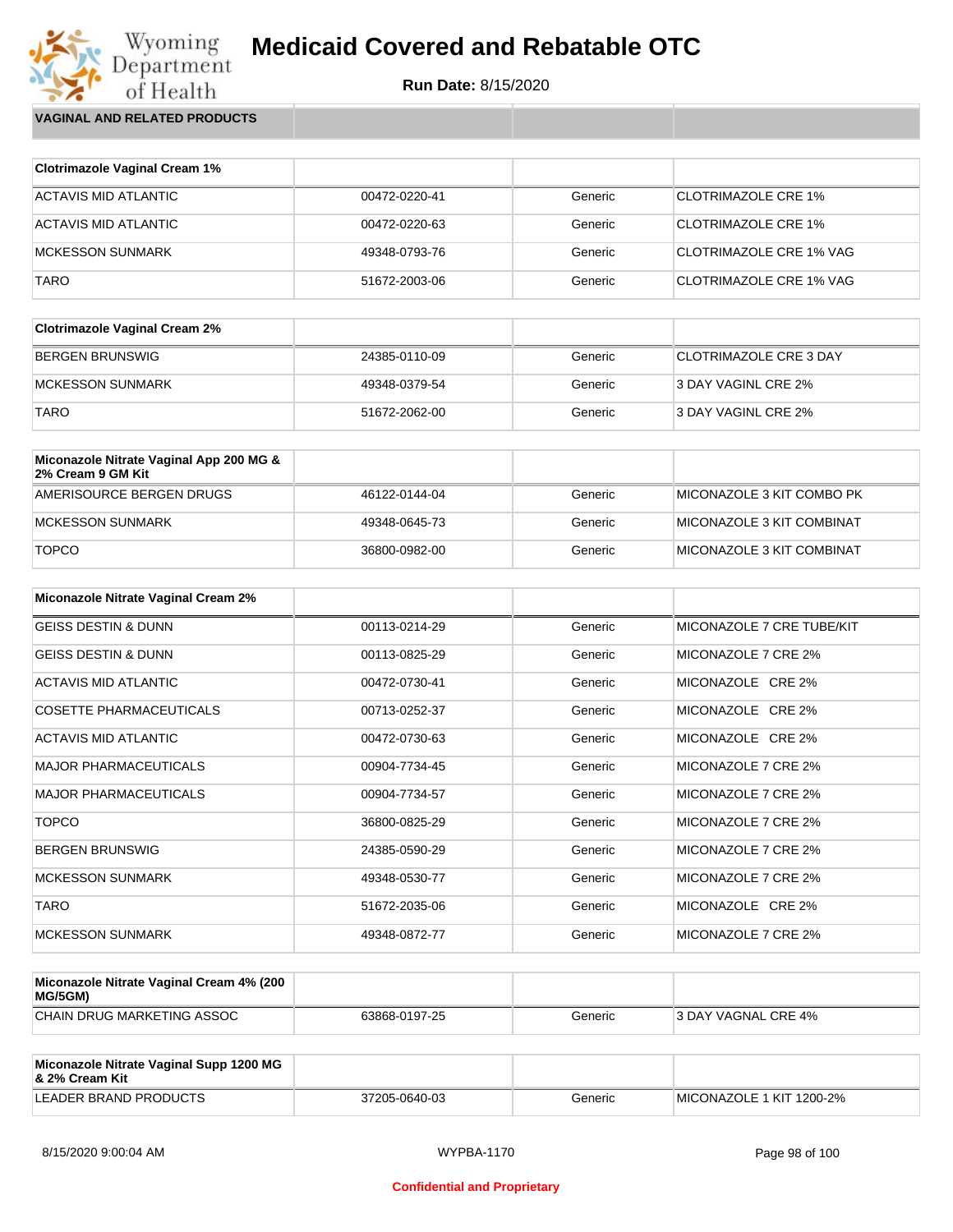| Wyoming<br><b>Medicaid Covered and Rebatable OTC</b><br>Department |                            |         |                         |  |  |
|--------------------------------------------------------------------|----------------------------|---------|-------------------------|--|--|
| of Health                                                          | <b>Run Date: 8/15/2020</b> |         |                         |  |  |
| AMERISOURCE BERGEN DRUGS                                           | 46122-0027-02              | Generic | <b>MICONAZOLE 1 KIT</b> |  |  |
| <b>TOPCO</b>                                                       | 36800-0737-45              | Generic | <b>MICONAZOLE 1 KIT</b> |  |  |

| Miconazole Nitrate Vaginal Supp 200 MG &<br>2% Cream 9 GM Kit |               |         |                           |
|---------------------------------------------------------------|---------------|---------|---------------------------|
| GLAXO CONSUMER HEALTHCARE L.P.                                | 00067-2091-03 | Generic | VAGISTAT-3 KIT COMBO PK   |
| GEISS DESTIN & DUNN                                           | 00113-0081-00 | Generic | MICONAZOLE 3 KIT COMBO PK |
| MAJOR PHARMACEUTICALS                                         | 00904-5415-01 | Generic | MICONAZOLE 3 KIT COMBO PK |
| BERGEN BRUNSWIG                                               | 24385-0606-02 | Generic | MICONAZOLE 3 KIT COMBO PK |
| <b>TOPCO</b>                                                  | 36800-0081-00 | Generic | MICONAZOLE 3 KIT COMBO PK |
| <b>MCKESSON SUNMARK</b>                                       | 49348-0355-43 | Generic | MICONAZOLE 3 KIT COMBO PK |

| Miconazole Nitrate Vaginal Suppos 100 MG |               |         |                        |
|------------------------------------------|---------------|---------|------------------------|
| ACTAVIS MID ATLANTIC                     | 00472-1736-07 | Generic | MICONAZOLE 7 SUP 100MG |
| COSETTE PHARMACEUTICALS                  | 00713-0197-57 | Generic | MICONAZOLE SUP 100MG   |
| IMCKESSON SUNMARK                        | 49348-0833-61 | Generic | SM MICON 7 SUP 100MG   |

| Nonoxynol-9 Film 28% |               |              |                          |
|----------------------|---------------|--------------|--------------------------|
| <b>APOTHECUS</b>     | 52925-0112-01 | <b>Brand</b> | VCF VAGINAL MIS CONTRACP |
| <b>APOTHECUS</b>     | 52925-0112-03 | <b>Brand</b> | VCF VAGINAL MIS CONTRACP |
| <b>APOTHECUS</b>     | 52925-0112-02 | <b>Brand</b> | VCF VAGINAL MIS CONTRACP |

| Nonoxynol-9 Foam 12.5% |               |              |                               |
|------------------------|---------------|--------------|-------------------------------|
| <b>APOTHECUS</b>       | 52925-0312-14 | <b>Brand</b> | . AER CONTRACP<br>VCF VAGINAL |

| Nonoxynol-9 Gel 2% |               |       |                            |
|--------------------|---------------|-------|----------------------------|
| <b>MILEX</b>       | 00396-4010-00 | Brand | GEL 2%<br><b>SHUR-SEAL</b> |

| Nonoxynol-9 Gel 3%              |               |       |                           |  |
|---------------------------------|---------------|-------|---------------------------|--|
| <b>CALDWELL CONSUMER HEALTH</b> | 34362-0302-13 | Brand | <b>GYNOL II</b><br>GEL 3% |  |

| Nonoxynol-9 Gel 4%              |               |              |                      |
|---------------------------------|---------------|--------------|----------------------|
| <b>REVIVE PERSONAL PRODUCTS</b> | 34362-0300-10 | <b>Brand</b> | GEL 4%<br>CONCEPTROL |

| Nonoxynol-9 Vaginal Sponge 1000 MG |               |              |                         |
|------------------------------------|---------------|--------------|-------------------------|
| <b>MAYER LABORATORIES</b>          | 16169-0404-03 | <b>Brand</b> | <b>TODAY SPONGE MIS</b> |

| Nonoxynol-9 Vaginal Suppos 100 MG |               |              |               |           |
|-----------------------------------|---------------|--------------|---------------|-----------|
| <b>BLAIREX LABS</b>               | 50486-0221-12 | <b>Brand</b> | <b>ENCARE</b> | SUP 100MG |